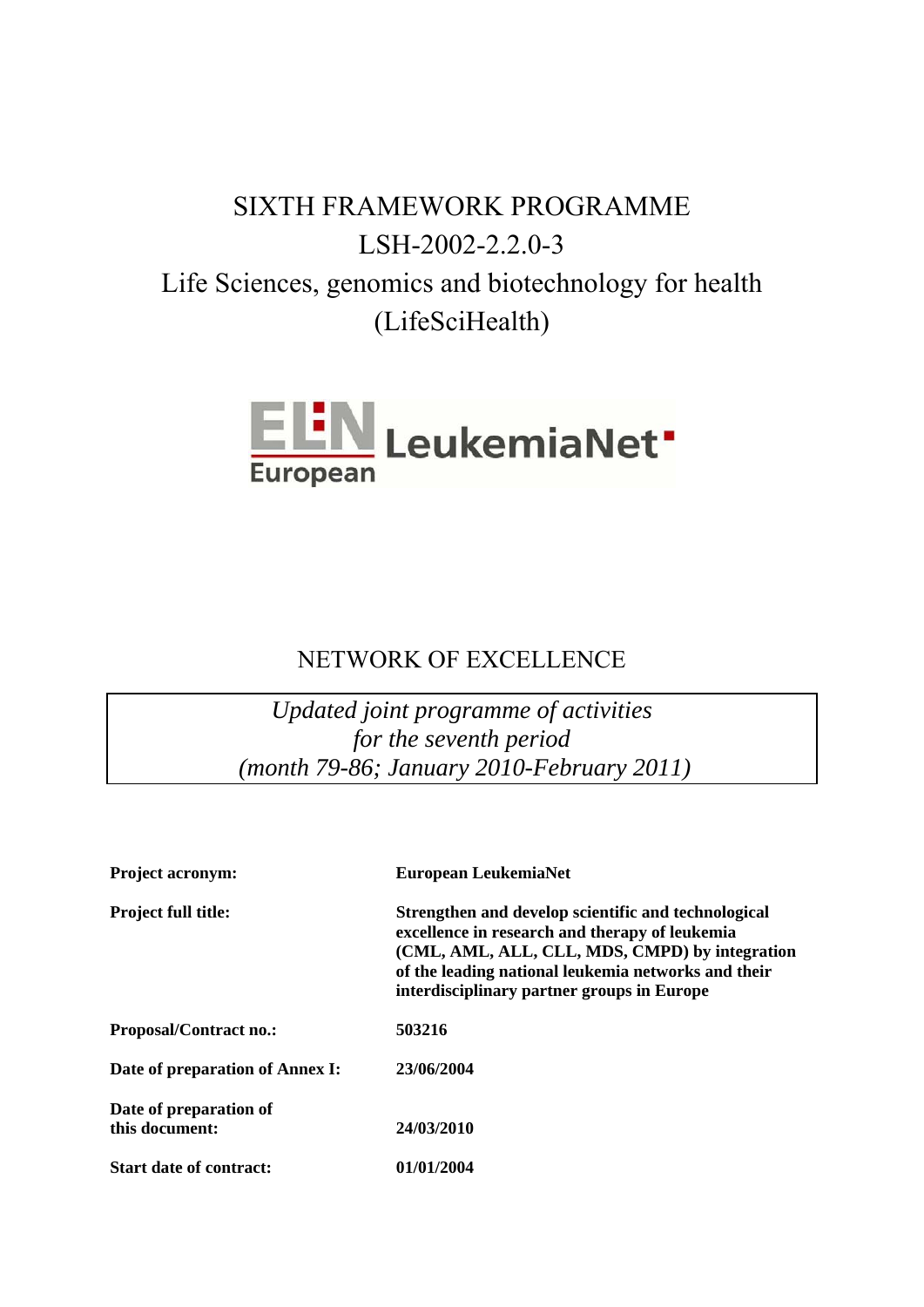# **Table of Contents**

| <b>INTRODUCTION</b> |                                                                    | $\overline{3}$ |
|---------------------|--------------------------------------------------------------------|----------------|
|                     | LIST OF PARTICIPANTS AND ASSOCIATED SCIENTISTS                     | 5              |
|                     | 1.1 List of participants                                           | 5              |
|                     | 1.2 List of associated scientists                                  | 16             |
|                     | JOINT PROGRAMME OF ACTIVITIES (JPA) - MONTH 73 - 86                | 28             |
|                     | 1.3 Work package list/overview person month per WP (month 73 - 86) | 28             |
|                     | 1.4 Deliverables list                                              | 29             |
|                     | 1.5 Work package descriptions                                      | 43             |
| 1.5.1               | WP 1-3: Infrastructure                                             | 43             |
|                     | 1.5.2 WP 4-9: Clinical trials                                      | 49             |
|                     | $1.5.3$ WP 10-13: Diagnostics                                      | 70             |
|                     | 1.5.4 WP 14-15: Treatment                                          | 78             |
|                     | 1.5.5 WP 17: Infrastructure                                        | 81             |
|                     | EC CONTRIBUTION                                                    | 83             |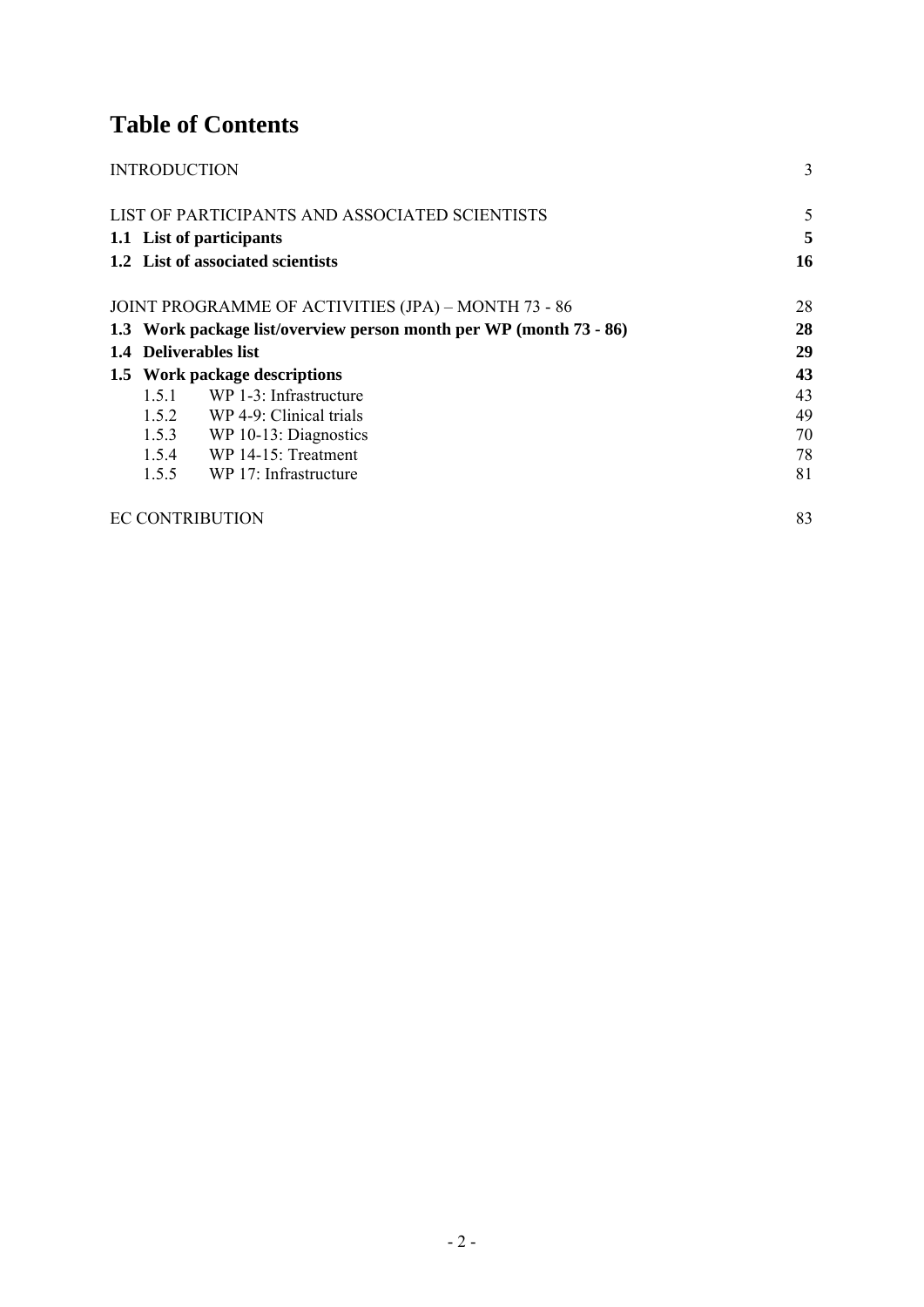#### **INTRODUCTION**

This updated joint progamme of activities includes section 9.4 through 9.6 of Annex I (Workpackagelist, list of deliverables, WP-description) for the seventh period of the project (months 79-86 and a comment to the financial plan. Section 9.1 through 9.3 remain essentially unchanged from the original Annex I. To ensure that each participating institution and scientist could find their names, this document includes an updated list of scientists and an updated list of participants as well. Fourteen new participants were integrated as new members of the European LeukemiaNet in 2010:

- 1. Russian Research Institute of Hematology and Transfusiology, St. Petersburg, Russian Federation, Prof. K. Abdulkadyrov (WP 4)
- 2. Haematology and Oncology Clinic, Tartu University Hospital, Tartu, Estonia, Prof. H. Everaus (WP 4)
- 3. SA Pohja-Eesti Regionaalhaigla (foundation North Estonia Medical Centre), Tallinn, Estonia, Dr. E. Laane (WP 4)
- 4. State Institution "Institute of Blood Pathology and Transfusion Medicine of UAMS", Lviv, Ukraine, Prof. Z. Maslyak (WP 4)
- 5. Hellenic Society of Haematology, Athens, Greece, Prof. P. Panayiotidis (WP 4)
- 6. Universitätsklinikum Jena, Jena, Germany, Prof. A. Hochhaus (WP 4)
- 7. Centre Hospitalier Universitaire de Nantes, Nantes, France, Dr. S. Hermouet (WP 9)
- 8. Stockholm South Hospital, Stockholm, Sweden, Dr. J. Samuelsson (WP9)
- 9. TYKSLAB at Tyks-Sapa utility unit of Hospital District of Southwestern Finland, Turku, Finland, Dr. V. Kairisto (WP12)
- 10. Universitätsklinikum Aachen, Aachen, Germany, Prof. T. Brümmendorf (WP4)
- 11. Université de Liège, Liège, Belgium, Prof. V. Bours (WP11)
- 12. Rostov State Medical University, Rostov-on-Don, Russian Federation, Prof. S. Kutsev (WP4)
- 13. Hospices Civils Ce Lyon, Lyon, France, Dr. F. Nicolini (WP4)
- 14. University of Copenhagen, Roskilde, Denmark, Prof. H. Hasselbalch (WP9)

The European LeukemiaNet consists of to date 175 participants from 33 European countries.

All deliverables of the previous periods with a due date within month 86 and delayed deliverables are listed again in the new list of deliverables. The updated workpackage descriptions give a brief overview on the continued activities into the seventh period. The project period of the ELN was extended to February 2011 without additional financial resources. Therefore newly defined deliverables and person months are minimal. Activities will mainly focus around the management center, to further foster activities to support the sustainability of the already established ELN structure. This is specified by the establishment of an ELN Foundation. Continued and additional project deliverables result from the the late start of the ELN project. The ELN considers a prolongation as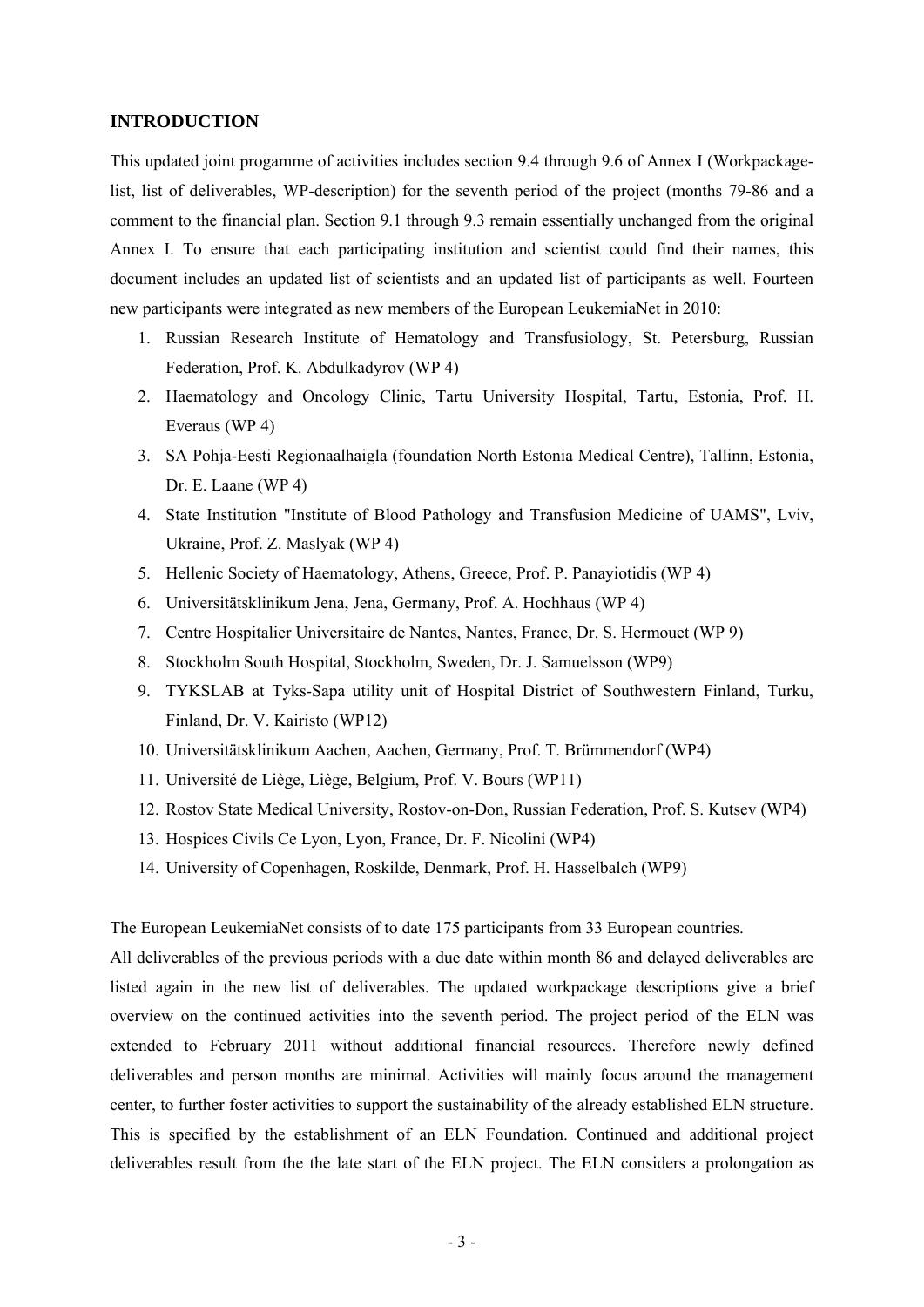necessary to accomplish the goals stated in the contract between the EU and the ELN. In addition, to ensure the scientific exchange within the extended period, WP meetings and the annual ELN Symposium will continue to take place.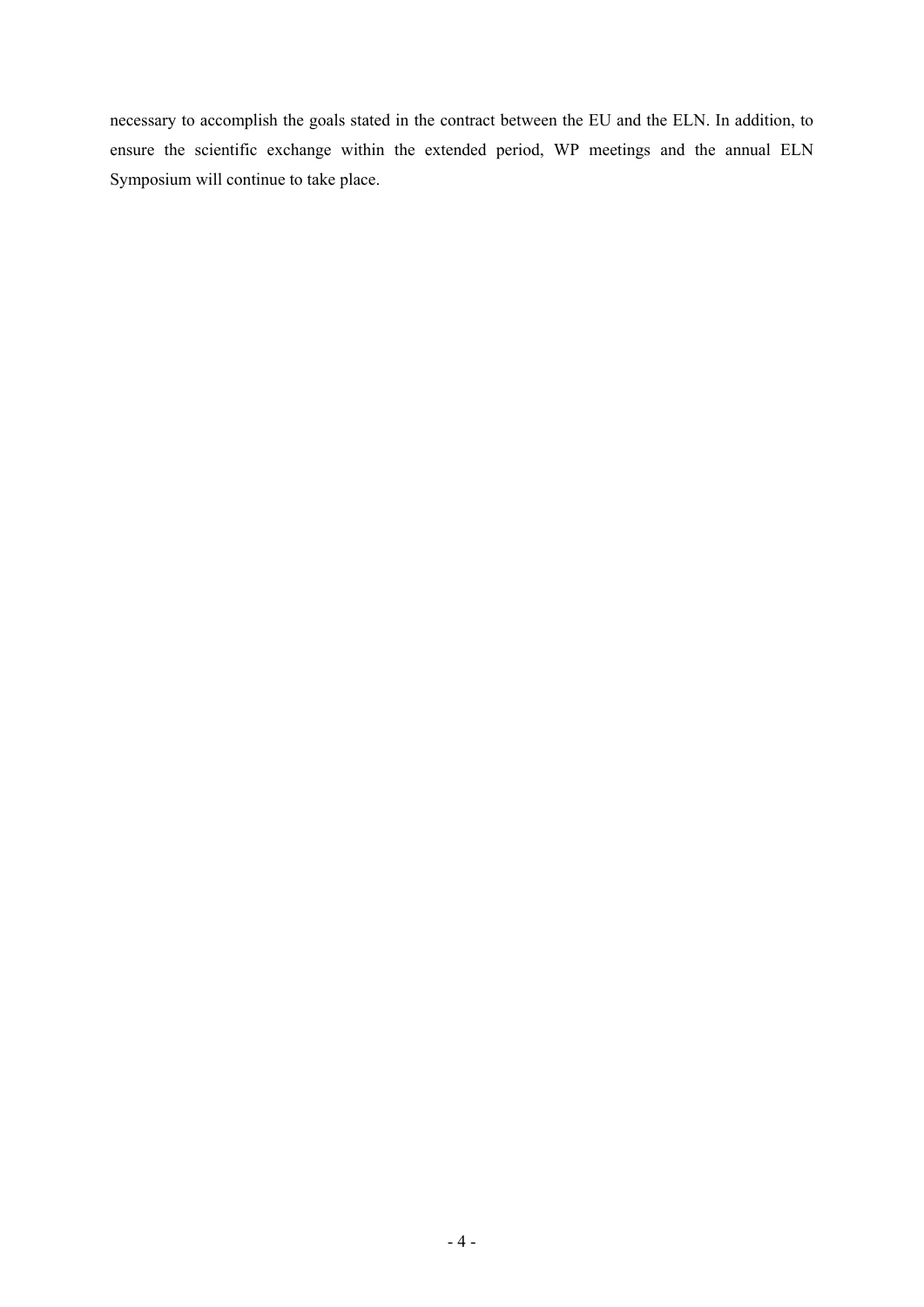### **LIST OF PARTICIPANTS AND ASSOCIATED SCIENTISTS**

# **1.1 List of participants**

| Particip.<br>Role | Partic.<br><b>Number</b><br>$(n=147)$ | <b>Participant Name</b> | Participant<br>short name | <b>Country</b> | <b>Date</b><br>enter<br>project | <b>Date</b><br>exit<br>project |
|-------------------|---------------------------------------|-------------------------|---------------------------|----------------|---------------------------------|--------------------------------|
|-------------------|---------------------------------------|-------------------------|---------------------------|----------------|---------------------------------|--------------------------------|

### **NMC (WP 1)**

| unator . |  | Heidelberg<br>.echt-Karls-'<br>versität<br>Jnive | JHE | $-arman$<br>TC.<br>шан |  | . . |
|----------|--|--------------------------------------------------|-----|------------------------|--|-----|
|----------|--|--------------------------------------------------|-----|------------------------|--|-----|

#### **ELIC (WP 2)**

|  | Universitätsklinikum Frankfurt               | UKF         | Germanv | 80 |
|--|----------------------------------------------|-------------|---------|----|
|  | Universitá Cattolica del Sacro Cuore         | <b>JCSC</b> | Italv   | 86 |
|  | Deutsche Leukämie und Lymphom-<br>Hilfe e.V. | DLH         | Germany | 86 |

#### **CICS (WP 3)**

| LP |     | Ludwig-Maximilians-Universität<br>München | ∟MU | Germany | 86 |
|----|-----|-------------------------------------------|-----|---------|----|
|    |     | Medizinische Universität Graz             | MUG | Austria | 86 |
|    | 121 | Megapharm GmbH                            | MGP | Germany | 86 |

#### **CML (WP4)**

| LP           | 1   | Ruprecht-Karls-Universität Heidelberg                                              | <b>UHEI</b>   | Germany            | $\mathbf{1}$ | 86 |
|--------------|-----|------------------------------------------------------------------------------------|---------------|--------------------|--------------|----|
| LP           | 7   | Uppsala Universitet                                                                | UU            | Sweden             | $\mathbf{1}$ | 86 |
| LP           | 8   | Universitá di Bologna- Unita Complessa<br>di Istituti di Cardiologia ed Ematologia | <b>UCCE</b>   | Italy              | $\mathbf{1}$ | 86 |
| LP           | 9   | Université de Poitiers                                                             | <b>UNPO</b>   | France             | $\mathbf{1}$ | 86 |
| LP           | 176 | Universitätsklinikum Jena                                                          | <b>UKJ</b>    | Germany            | 73           | 86 |
| $\mathbf{P}$ | 5   | Ludwig-Maximilians-Universität<br>München                                          | <b>LMU</b>    | Germany            | 1            | 86 |
| $\mathbf{p}$ | 10  | Katholieke Universiteit Leuven                                                     | <b>KUL</b>    | Belgium            | $\mathbf{1}$ | 86 |
| $\mathbf{P}$ | 12  | Hospital Clinic Provincial de Barcelona                                            | <b>HCPB</b>   | Spain              | $\mathbf{1}$ | 86 |
| $\mathbf{P}$ | 13  | <b>Fundeni Clinical Institute</b>                                                  | FCI           | Romania            | $\mathbf{1}$ | 86 |
| $\mathbf{P}$ | 14  | Erasmus University Medical Center<br>Rotterdam                                     | <b>EMCR</b>   | <b>Netherlands</b> | $\mathbf{1}$ | 86 |
| $\mathbf{P}$ | 15  | Johannes Gutenberg-Universität Mainz                                               | <b>JOGU</b>   | Germany            | $\mathbf{1}$ | 86 |
| $\mathbf{p}$ | 16  | Imperial College London                                                            | <b>ICSMT</b>  | UK                 | $\mathbf{1}$ | 86 |
| $\mathbf{P}$ | 17  | University of Basel/University<br>Hospitals                                        | <b>UNIBAS</b> | Switzerland        | $\mathbf{1}$ | 86 |
| $\mathbf{P}$ | 18  | Ankara University                                                                  | <b>AUMS</b>   | Turkey             | $\mathbf{1}$ | 86 |
| $\mathbf{P}$ | 19  | Medical University of Gdansk                                                       | AMG           | Poland             | $\mathbf{1}$ | 86 |
| $\mathbf{P}$ | 21  | Fakultni nemocnice Brno                                                            | <b>FNB</b>    | Czech Republic     | $\mathbf{1}$ | 86 |
| P            | 22  | Aarhus University Hospital                                                         | <b>AUH</b>    | Denmark            | $\mathbf{1}$ | 86 |
| $\mathbf{P}$ | 23  | University of Newcastle upon Tyne                                                  | <b>UNEW</b>   | <b>UK</b>          | $\mathbf{1}$ | 86 |
| $\mathbf{p}$ | 24  | National University of Ireland, Galway                                             | <b>NUI</b>    | Ireland            | $\mathbf{1}$ | 86 |
| $\mathbf{P}$ | 25  | Université Victor Segalen Bordeaux 2                                               | <b>UVSB</b>   | France             | $\mathbf{1}$ | 86 |
| $\mathbf{P}$ | 26  | Helsinki University Central Hospital                                               | <b>HUCH</b>   | Finland            | $\mathbf{1}$ | 86 |
| P            | 27  | Universitá degli Studi di Torino                                                   | <b>UNITO</b>  | Italy              | $\mathbf{1}$ | 86 |
| $\mathbf{P}$ | 28  | Jagiellonian University, Medical<br>College                                        | <b>JUMC</b>   | Poland             | $\mathbf{1}$ | 86 |
| $\mathbf{p}$ | 29  | Hospital Universitario de la Princesa                                              | <b>HUP</b>    | Spain              | $\mathbf{1}$ | 86 |
| $\mathbf{P}$ | 30  | Klinikum Kreuzschwestern Wels<br>GmbH                                              | <b>KKGW</b>   | Austria            | $\mathbf{1}$ | 86 |
| $\mathbf{P}$ | 31  | University of Bern                                                                 | <b>UBERN</b>  | Switzerland        | $\mathbf{1}$ | 86 |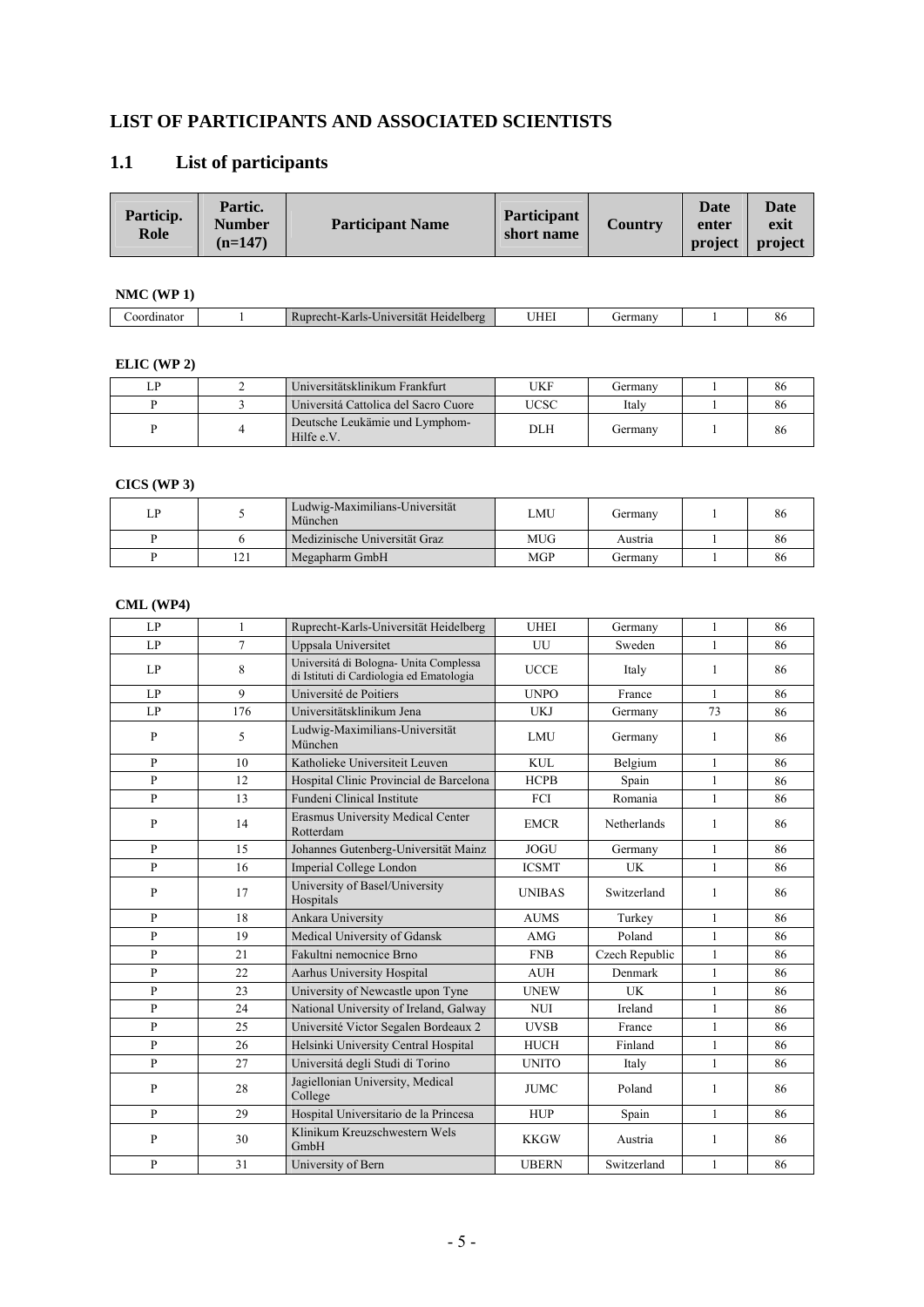| $\mathbf{P}$ | 35  | Universitá degli Studi di Roma Tor<br>Vergata                                                       | <b>UTV</b>                 | Italy           | $\mathbf{1}$ | 86 |
|--------------|-----|-----------------------------------------------------------------------------------------------------|----------------------------|-----------------|--------------|----|
| $\mathbf{P}$ | 47  | Universität Leipzig                                                                                 | <b>ULZ</b>                 | Germany         | 37           | 86 |
| $\mathbf{P}$ | 48  | VU Academic Medical Center                                                                          | <b>VUMC</b>                | The Netherlands | 37           | 86 |
| $\mathbf{P}$ | 50  | National Research Center for<br>Hematology                                                          | NRSH                       | Russia          | 24           | 86 |
| $\mathbf{P}$ | 56  | Assistance Publique - Hôpitaux de<br>Paris                                                          | <b>APHP</b>                | France          | $\mathbf{1}$ | 86 |
| P            | 59  | University Hospital Center, Rebro,<br>Zagreb                                                        | <b>UHCR</b>                | Croatia         | 55           | 86 |
| P            | 63  | HS Rigshospitalet                                                                                   | <b>HSR</b>                 | Denmark         | 55           | 86 |
| $\mathbf{P}$ | 78  | University of Southampton                                                                           | <b>SOTON</b>               | <b>UK</b>       | $\mathbf{1}$ | 86 |
| P            | 79  | Azienda Ospedaliera Ospedale San<br>Martino                                                         | <b>OSM</b>                 | Italy           | 1            | 86 |
| $\mathbf{P}$ | 93  | Lunds Universitet                                                                                   | <b>ULUND</b>               | Sweden          | 55           | 86 |
| $\mathbf{P}$ | 101 | CEINGE Biotecnologie avanzate<br>s.c.a.r.l.                                                         | <b>CEINGE</b>              | Italy           | $\mathbf{1}$ | 86 |
| $\mathbf{P}$ | 114 | Hebrew University of Jerusalem                                                                      | <b>HUJI</b>                | Israel          | $\mathbf{1}$ | 86 |
| P            | 118 | Technische Universität München                                                                      | <b>TUM</b>                 | Germany         | $\mathbf{1}$ | 86 |
| P            | 119 | Universitätsklinikum Hamburg-<br>Eppendorf                                                          | <b>UKE</b>                 | Germany         | $\mathbf{1}$ | 86 |
| $\mathbf{P}$ | 122 | Innsbruck Medical University                                                                        | <b>IMU</b>                 | Austria         | $\mathbf{1}$ | 86 |
| $\mathbf{P}$ | 126 | St. István and St. László Hospital of<br>Budapest - St. Lászlò Campus                               | <b>ILHB</b>                | Hungary         | 25           | 86 |
| P            | 129 | Ustav hematologie a krevni transfuze                                                                | <b>UHKT</b>                | Czech Republic  | 25           | 86 |
| $\mathbf{P}$ | 132 | Università degli Studi di Milano -<br>Bicocca                                                       | <b>UNIMIB</b>              | Italy           | 25           | 86 |
| $\mathbf{P}$ | 133 | Medical Faculty of University Palacký<br>in Olomouc                                                 | <b>MFUPO</b>               | Czech Republic  | 25           | 86 |
| $\mathbf{P}$ | 136 | St. Petersburg State Pavlov Medical<br>University                                                   | <b>SPMU</b>                | Russia          | 37           | 86 |
| P            | 137 | Federal State Institution Centre for<br>Heart, Blood and Endocrinology<br>named after V. A. Almazov | <b>CHBE</b>                | Russia          | 37           | 86 |
| $\mathbf{P}$ | 140 | Masarykova univerzita                                                                               | MU Brno                    | Czech Republic  | 37           | 86 |
| P            | 142 | The University of Liverpool                                                                         | <b>ULIV</b>                | <b>UK</b>       | 49           | 86 |
| P            | 144 | Universitatea de Medicina și Farmacie<br>"Carol Davila" Bucuresti                                   | <b>UMCD</b>                | Romania         | 49           | 86 |
| P            | 146 | Vilnius University Hospital Santariskiu<br>Clinics                                                  | <b>VUH</b>                 | Lithuania       | 49           | 86 |
| $\, {\bf p}$ | 147 | State Institution of<br>Healthcare"Regional Children's<br>Hospital #1"                              | ODKB <sub>1</sub>          | Russia          | 55           | 86 |
| P            | 150 | Institute of Hematology Clinical Center<br>of Serbia                                                | <b>CCS</b>                 | Serbia          | 49           | 86 |
| P            | 152 | Norwegian University of Science and<br>Technology                                                   | $\ensuremath{\text{NTNU}}$ | Norway          | 49           | 86 |
| $\mathbf{P}$ | 155 | Karaiskakio Foundation                                                                              | <b>KFCY</b>                | Cyprus          | 49           | 86 |
| $\, {\bf P}$ | 157 | Riga Eastern Clinical University<br>Hospital, clinic Linezers, National<br>Haematolog Centre        | NCH                        | Latvia          | 61           | 86 |
| P            | 158 | Instituto Portugues de Oncologia<br>Francisco Gentil de Lisboa                                      | <b>IPOFG</b>               | Portugal        | 61           | 86 |
| P            | 161 | Antwerp University Hospital<br>(Universitair Ziekenhuis Antwerpen)                                  | UZA                        | Belgium         | 61           | 86 |
| $\mathbf{P}$ | 163 | University of Crete, Medical School                                                                 | $_{\mathrm{UOC}}$          | Greece          | 61           | 86 |
| $\, {\bf P}$ | 164 | Fakultní nemocnice Hradec Králové                                                                   | <b>FNHK</b>                | Czech Republic  | 61           | 86 |
| P            | 166 | SI"Research Centre for Radiation<br>Medicine of AMS of Ukraine"                                     | <b>RCRM</b>                | Ukraine         | 61           | 86 |
| $\mathbf{P}$ | 167 | University Medical Centre Ljubljana                                                                 | <b>UKC</b>                 | Slovenia        | 61           | 86 |
| $\mathbf{P}$ | 168 | Fakultná nemocnica s poliklinikou<br><b>Bratislava</b>                                              | <b>FNP</b>                 | Slovak Republic | 61           | 86 |
| P            | 171 | Russian Research Institute of<br>Hematology and Transfusiology                                      | <b>RRIHT</b>               | Russia          | 73           | 86 |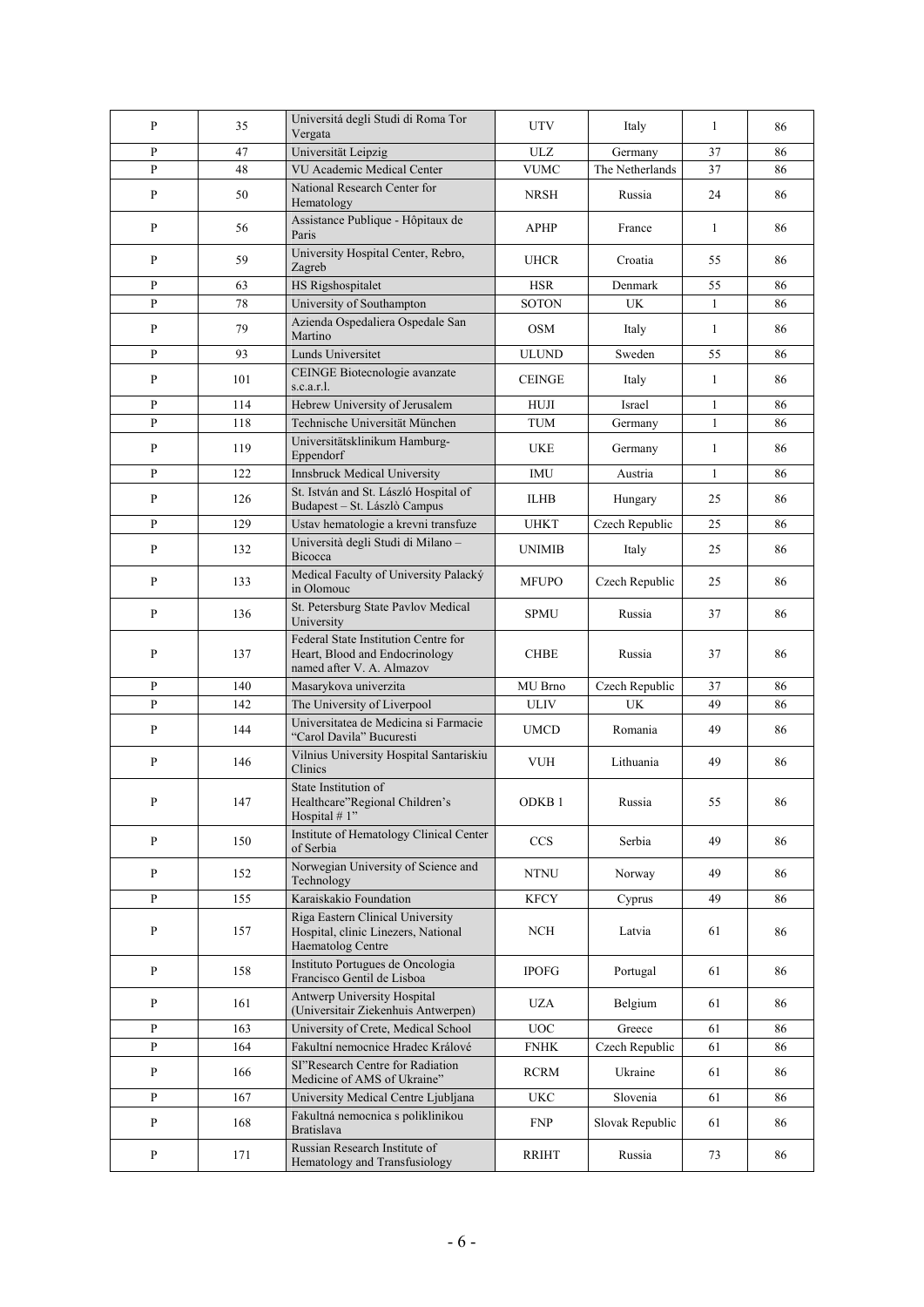| P | 172 | Haematology and Oncology Clinic,<br>Tartu University Hospital                            | <b>TUH</b>      | Estonia | 73 | 86 |
|---|-----|------------------------------------------------------------------------------------------|-----------------|---------|----|----|
| P | 173 | SA Pohja-Eesti Regionaalhaigla<br>(foundation North Estonia Medical)<br>Centre)          | <b>NEMC</b>     | Estonia | 73 | 86 |
| P | 174 | State Institution "Institute of Blood"<br>Pathology and Transfusion Medicine of<br>UAMS" | <b>SI IBPTM</b> | Ukraine | 73 | 86 |
| D | 175 | Hellenic Society of Haematology                                                          | <b>HSH</b>      | Greece  | 73 | 86 |
| P | 180 | Universitätsklinikum Aachen                                                              | <b>UKA</b>      | Germany | 73 | 86 |
| D | 182 | Rostov State Medical University                                                          | <b>RSMU</b>     | Russia  | 73 | 86 |
| P | 183 | Hospices Civils Ce Lyon                                                                  | <b>HCL</b>      | France  | 73 | 86 |

#### **AML (WP 5)**

| LP             | 32             | Universitätsklinikum Münster                                                                              | <b>UKM</b>    | Germany        | 1            | 86 |
|----------------|----------------|-----------------------------------------------------------------------------------------------------------|---------------|----------------|--------------|----|
| LP             | 34             | Fundación Hospital Universitario "La<br>Fe"                                                               | LAFE          | Spain          | 1            | 86 |
| LP             | 48             | VU Academic Medical Center                                                                                | <b>VUMC</b>   | Netherlands    | $\mathbf{1}$ | 86 |
| $\mathbf{P}$   | $\mathbf{1}$   | Ruprecht-Karls-Universität Heidelberg                                                                     | <b>UHEI</b>   | Germany        | $\mathbf{1}$ | 86 |
| P              | $\overline{2}$ | Universitätsklinikum Frankfurt                                                                            | <b>UKF</b>    | Germany        | $\mathbf{1}$ | 86 |
| P              | 5              | Ludwig-Maximilians-Universität<br>München                                                                 | <b>LMU</b>    | Germany        | $\mathbf{1}$ | 86 |
| P              | 10             | Katholieke Universiteit Leuven                                                                            | <b>KUL</b>    | Belgium        | $\mathbf{1}$ | 86 |
| $\mathbf{P}$   | 14             | Erasmus University Medical Center<br>Rotterdam                                                            | <b>EMCR</b>   | Netherlands    | $\mathbf{1}$ | 86 |
| P              | 17             | University of Basel/University<br>Hospitals                                                               | <b>UNIBAS</b> | Switzerland    | 55           | 86 |
| P              | 21             | Fakultni nemocnice Brno                                                                                   | <b>FNB</b>    | Czech Republic | 55           | 86 |
| $\mathbf{P}$   | 22             | Aarhus University Hospital                                                                                | AUH           | Denmark        | $\mathbf{1}$ | 86 |
| $\overline{P}$ | 33             | Cardiff University                                                                                        | <b>CUW</b>    | UK             | $\mathbf{1}$ | 86 |
| P              | 35             | Universitá degli Studi di Roma Tor<br>Vergata                                                             | <b>UTV</b>    | Italy          | $\mathbf{1}$ | 86 |
| P              | 36             | Karolinska Institutet                                                                                     | KI            | Sweden         | $\mathbf{1}$ | 86 |
| P              | 37             | Stichting Katholieke Universiteit,<br>University Medical Center Nijmegen                                  | <b>UMCN</b>   | Netherlands    | 1            | 86 |
| P              | 38             | Universität Ulm                                                                                           | <b>UULM</b>   | Germany        | 1            | 86 |
| P              | 39             | Technische Universität Dresden                                                                            | <b>TUD</b>    | Germany        | $\mathbf{1}$ | 86 |
| P              | 40             | Hopital Avicenne (CHU Paris 13)                                                                           | <b>HOA</b>    | France         | $\mathbf{1}$ | 86 |
| P              | 41             | Medizinische Hochschule Hannover                                                                          | MHH           | Germany        | $\mathbf{1}$ | 86 |
| P              | 43             | Medical University of Silesia,<br>Kattowice                                                               | <b>SLAM</b>   | Poland         | $\mathbf{1}$ | 86 |
| P              | 45             | Medizinische Universität Wien                                                                             | <b>MUW</b>    | Austria        | $\mathbf{1}$ | 86 |
| P              | 46             | Dipartimento di Biotecnologie<br>Cellulari ed Ematologia, Università<br>degli Studi di Roma "La Sapienza" | <b>DBCLS</b>  | Italy          | 1            | 86 |
| P              | 47             | Universität Leipzig                                                                                       | <b>ULZ</b>    | Germany        | $\mathbf{1}$ | 86 |
| $\mathbf{P}$   | 49             | Fund for Medical Research Development<br>of Infrastructure and Health Services,<br>Rambam Medical Center  | <b>FMRR</b>   | Israel         | $\mathbf{1}$ | 86 |
| P              | 50             | National Research Center for<br>Hematology                                                                | <b>NRSH</b>   | Russia         | 1            | 86 |
| P              | 51             | Institut de Recerca de l'Hospital de la<br>Santa Creu i Sant Pau                                          | <b>IRSC</b>   | Spain          | 1            | 86 |
| P              | 52             | Leiden University Medical Center                                                                          | LUMC          | Netherlands    | 1            | 86 |
| P              | 53             | Université Pierre et Marie Curie 6                                                                        | <b>UPMC</b>   | France         | $\mathbf{1}$ | 86 |
| $\mathbf{P}$   | 56             | Association Publique-Hôpitaux de<br>Paris                                                                 | <b>APHP</b>   | France         | $\mathbf{1}$ | 86 |
| P              | 65             | Institute of Cancer Research                                                                              | <b>ICR</b>    | UK             | 1            | 86 |
| $\, {\bf p}$   | 74             | Heinrich-Heine-Universität Düsseldorf,<br>Universitätsklinikum                                            | <b>UKD</b>    | Germany        | $\mathbf{1}$ | 86 |
| ${\bf P}$      | 75             | King's College London                                                                                     | <b>KCL</b>    | UK             | $\mathbf{1}$ | 86 |
| ${\bf P}$      | 83             | Universitätsklinikum Freiburg                                                                             | <b>UHF</b>    | Germany        | $\mathbf{1}$ | 86 |
| ${\bf P}$      | 111            | Eberhard-Karls Universität Tübingen                                                                       | <b>EKUT</b>   | Germany        | $\mathbf{1}$ | 86 |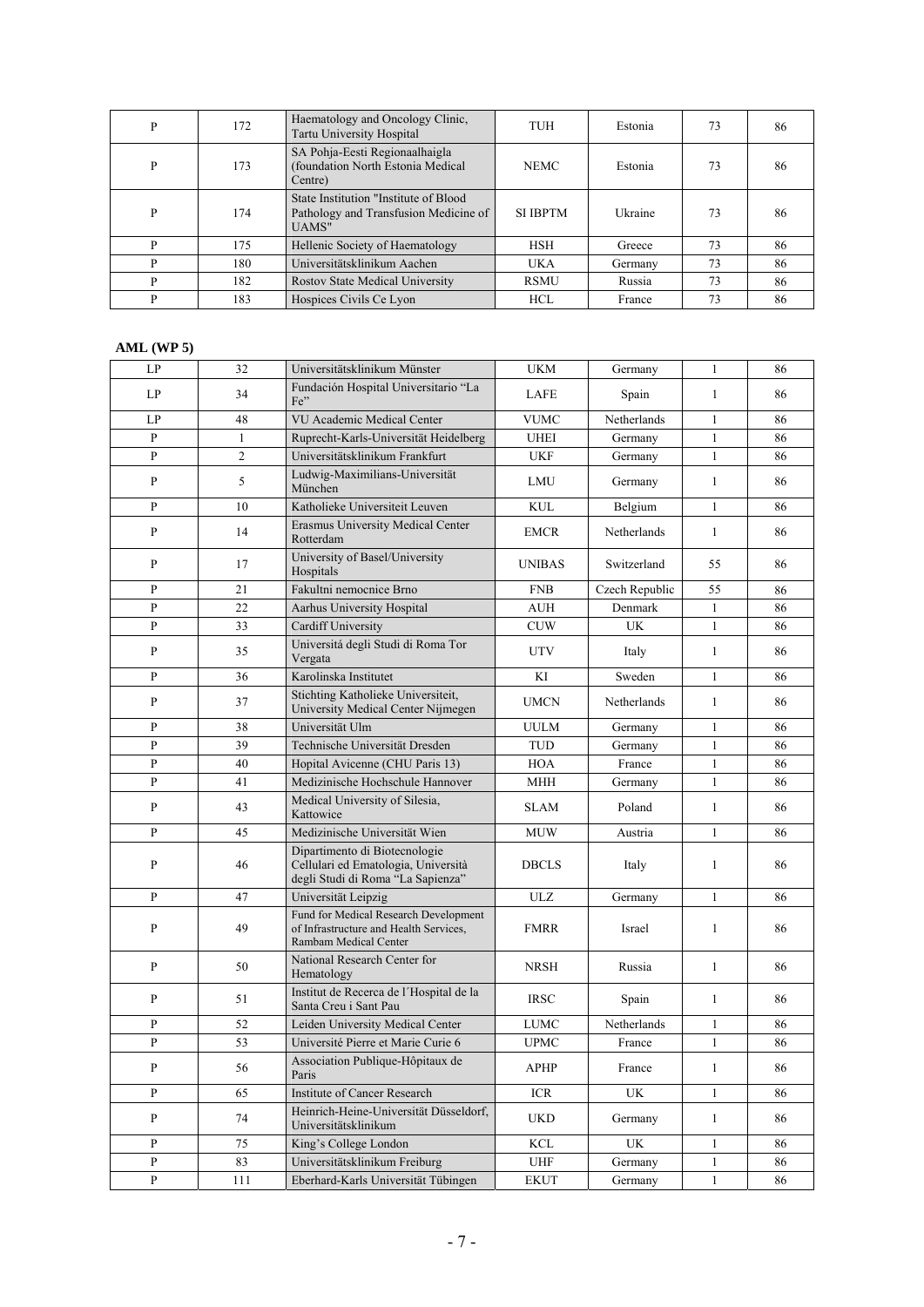| 133 | Medical Faculty of University Palacký<br>in Olomouc | <b>MFUPO</b> | Czech Republic | 25 | 86 |
|-----|-----------------------------------------------------|--------------|----------------|----|----|
| 143 | The University of Birmingham                        | UBIR         | UK             |    | 86 |
| 156 | SymbioTec GmbH                                      | SBT          | Germany        | 61 | 86 |

#### **ALL (WP 6)**

| LP           | $\mathfrak{D}$ | Universitätsklinikum Frankfurt                                                                            | <b>UKF</b>       | Germany        | $\mathbf{1}$ | 86 |
|--------------|----------------|-----------------------------------------------------------------------------------------------------------|------------------|----------------|--------------|----|
| LP           | 46             | Dipartimento di Biotecnologie<br>Cellulari ed Ematologia, Università<br>degli Studi di Roma "La Sapienza" | <b>DBCLS</b>     | Italy          | 1            | 86 |
| LP           | 52             | Leiden University Medical Center                                                                          | <b>LUMC</b>      | Netherlands    | $\mathbf{1}$ | 86 |
| LP           | 54             | Azienda Ospedaliera-Ospedali Riuniti<br>di Bergamo                                                        | <b>OORB</b>      | Italy          | 1            | 86 |
| LP           | 56             | Association Publique-Hôpitaux de<br>Paris                                                                 | <b>APHP</b>      | France         | 1            | 86 |
| LP           | 70             | Insitut Català d'Oncologia-Hospital<br>Universitari Germans Trias i Pujol                                 | <b>ICOH</b>      | Spain          | $\mathbf{1}$ | 86 |
| $\mathbf{P}$ | $\tau$         | Uppsala Universitet                                                                                       | UU               | Sweden         | $\mathbf{1}$ | 86 |
| P            | 8              | Universitá di Bologna- Unita Complessa<br>di Istituti di Cardiologia ed Ematologia                        | <b>UCCE</b>      | Italy          | $\mathbf{1}$ | 86 |
| $\mathbf{P}$ | 13             | Fundeni Clinical Institute                                                                                | FCI              | Romania        | $\mathbf{1}$ | 86 |
| $\mathbf{P}$ | 14             | Erasmus University Medical Center<br>Rotterdam                                                            | <b>EMCR</b>      | Netherlands    | $\mathbf{1}$ | 86 |
| $\mathbf{P}$ | 21             | Fakultni nemocnice Brno                                                                                   | <b>FNB</b>       | Czech Republic | $\mathbf{1}$ | 86 |
| $\mathbf{P}$ | 43             | Medical University of Silesia,<br>Kattowice                                                               | <b>SLAM</b>      | Poland         | 1            | 86 |
| $\mathbf{P}$ | 45             | Medizinische Universität Wien                                                                             | <b>MUW</b>       | Austria        | $\mathbf{1}$ | 86 |
| $\mathbf{P}$ | 50             | National Research Center for<br>Hematology                                                                | <b>NRSH</b>      | Russia         | 55           | 86 |
| P            | 58             | Centre Hospitalier Universitaire<br>d'Angers                                                              | <b>CHUA</b>      | France         | 1            | 86 |
| $\mathbf{P}$ | 59             | University Hospital Center, Rebro,<br>Zagreb                                                              | <b>UHCR</b>      | Croatia        | $\mathbf{1}$ | 86 |
| P            | 60             | The Maria Sklodowska-Curie Memorial<br>Cancer Center Institute of Oncol.                                  | <b>MSCM</b>      | Poland         | 1            | 86 |
| $\mathbf{p}$ | 117            | University College London                                                                                 | <b>UCL</b>       | UK             | 1            | 86 |
| P            | 160            | University Hospitals Bristol NHS<br><b>Foundation Trust</b>                                               | <b>UHBristol</b> | UK             | 61           | 86 |

#### **CLL (WP 7)**

| LP           | 38             | Universität Ulm                                                                    | <b>UULM</b> | Germany            |              | 86 |
|--------------|----------------|------------------------------------------------------------------------------------|-------------|--------------------|--------------|----|
| LP           | 61             | <b>Institut Pasteur</b>                                                            | <b>IP</b>   | France             |              | 86 |
| LP           | 62             | Universität Köln                                                                   | <b>KUK</b>  | Germany            |              | 86 |
| P            | $\mathbf{1}$   | Ruprecht-Karls-Universität Heidelberg                                              | <b>UHEI</b> | Germany            | $\mathbf{1}$ | 86 |
| P            | $\overline{c}$ | Universitätsklinikum Frankfurt                                                     | <b>UKF</b>  | Germany            |              | 86 |
| $\mathbf{P}$ | 3              | Università Cattolica del Sacro Cuore                                               | <b>UCSC</b> | Italy              | 1            | 86 |
| $\mathbf{P}$ | 5              | Ludwig-Maximilians-Universität<br>München                                          | LMU         | Germany            |              | 86 |
| P            | $\overline{7}$ | Uppsala Universitet                                                                | UU          | Sweden             | 1            | 86 |
| P            | 8              | Universitá di Bologna- Unita Complessa<br>di Istituti di Cardiologia ed Ematologia | <b>UCCE</b> | Italy              | 25           | 86 |
| P            | 10             | Katholieke Universiteit Leuven                                                     | <b>KUL</b>  | Belgium            | 37           | 86 |
| P            | 12             | Hospital Clinic Provincial de Barcelona                                            | <b>HCPB</b> | Spain              | 1            | 86 |
| P            | 13             | Fundeni Clinical Institute                                                         | FCI         | Romania            | 37           | 86 |
| $\mathbf{P}$ | 14             | Erasmus University Medical Center<br>Rotterdam                                     | <b>EMCR</b> | <b>Netherlands</b> | 37           | 86 |
| P            | 21             | Fakultni nemocnice Brno                                                            | <b>FNB</b>  | Czech Republic     | 37           | 86 |
| P            | 24             | National University of Ireland, Galway                                             | <b>NUI</b>  | Ireland            | 65           | 86 |
| P            | 25             | Université Victor Segalen Bordeaux 2                                               | <b>UVSB</b> | France             | 65           | 86 |
| $\mathbf{P}$ | 28             | Jagiellonian University, Medical<br>College                                        | <b>JUMC</b> | Poland             | 65           | 86 |
| $\mathbf{P}$ | 33             | Cardiff University                                                                 | <b>CUW</b>  | <b>UK</b>          | 37           | 86 |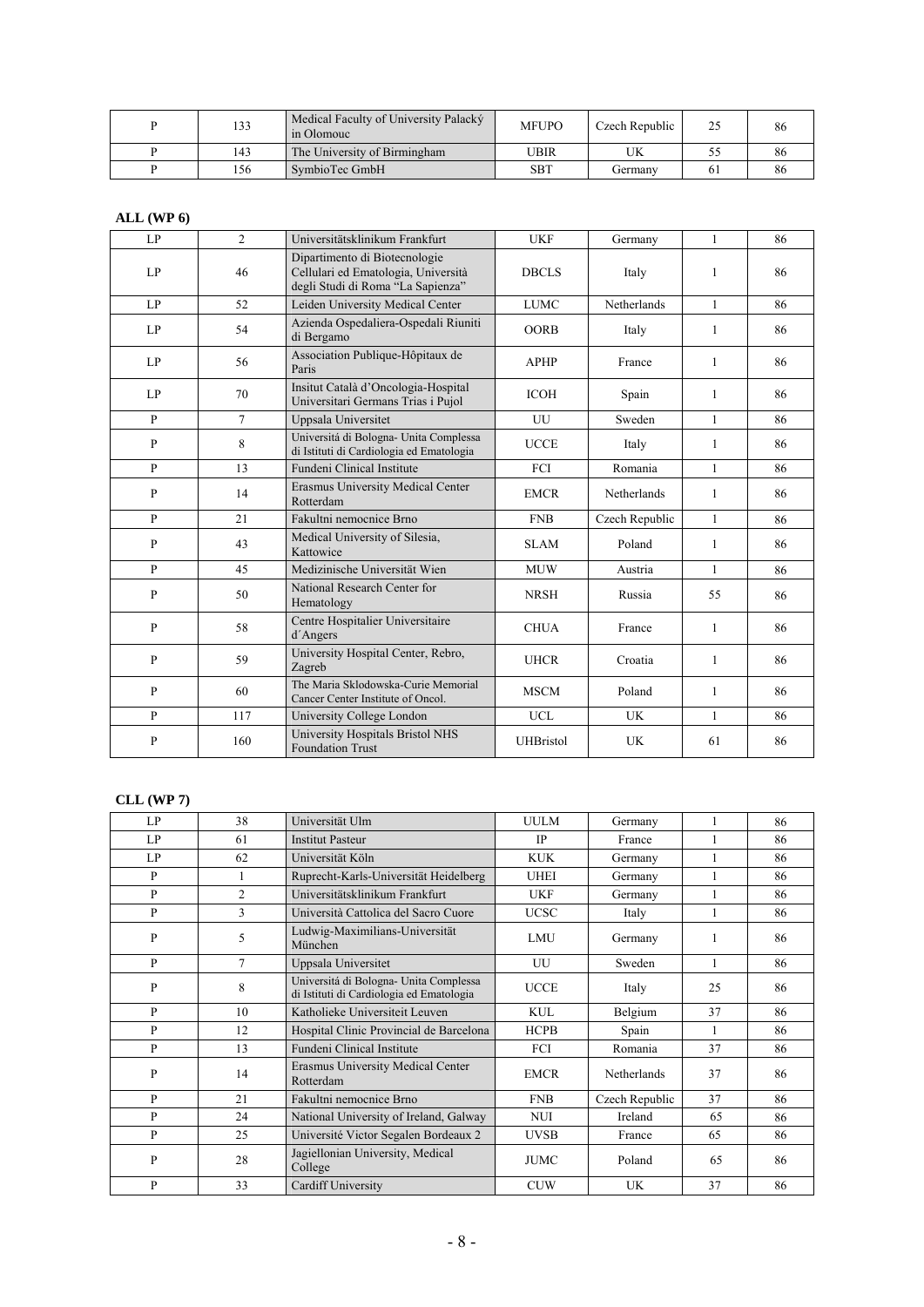| P            | 36  | Karolinska Institutet                                                                                     | KI                   | Sweden         | 1            | 86 |
|--------------|-----|-----------------------------------------------------------------------------------------------------------|----------------------|----------------|--------------|----|
| P            | 39  | Technische Universität Dresden                                                                            | <b>TUD</b>           | Germany        | 37           | 86 |
| P            | 40  | Hopital Avicenne (CHU Paris 13)                                                                           | <b>HOA</b>           | France         | 1            | 86 |
| P            | 44  | Les Hospices - CHUV                                                                                       | <b>CHUV</b>          | Switzerland    | 37           | 86 |
| $\mathbf{P}$ | 45  |                                                                                                           |                      |                | $\mathbf{1}$ |    |
|              |     | Medizinische Universität Wien                                                                             | <b>MUW</b>           | Austria        |              | 86 |
| P            | 46  | Dipartimento di Biotecnologie<br>Cellulari ed Ematologia, Università<br>degli Studi di Roma "La Sapienza" | <b>DBCLS</b>         | Italy          | 1            | 86 |
| P            | 47  | Universität Leipzig                                                                                       | <b>ULZ</b>           | Germany        | 37           | 86 |
| P            | 56  | Association Publique-Hôpitaux de<br>Paris                                                                 | <b>APHP</b>          | France         | 25           | 86 |
| P            | 63  | HS Rigshospitalet                                                                                         | <b>HSR</b>           | Denmark        | 1            | 86 |
| P            | 64  | Universitá Vita-Salute San Raffaele                                                                       | <b>UVSR</b>          | Italy          | $\mathbf{1}$ | 86 |
| P            | 65  | Institute of Cancer Research                                                                              | <b>ICR</b>           | <b>UK</b>      | $\mathbf{1}$ | 86 |
| P            | 66  | Royal Bournemouth and Christchurch<br>Hospital NHS Trust                                                  | <b>RBH</b>           | UK             | 1            | 86 |
| P            | 67  | Uniwersytet Medyczny w Lodzi                                                                              | <b>UMWL</b>          | Poland         | $\mathbf{1}$ | 86 |
| P            | 68  | Centre Hospitalier Universitaire de<br>Caen                                                               | <b>CHUC</b>          | France         | 1            | 86 |
| P            | 69  | Academisch Ziekenhuis bij de<br>Universiteit van Amsterdam                                                | AZUA                 | Netherlands    | 1            | 86 |
| P            | 75  | King's College London                                                                                     | <b>KCL</b>           | UK             | 72           | 86 |
| P            | 77  | <b>IRCCS</b> Policlinico S. Matteo                                                                        | <b>IRCCS</b>         | Italy          | 37           | 86 |
| P            | 78  | University of Southampton                                                                                 | <b>SOTON</b>         | <b>UK</b>      | 37           | 86 |
| P            | 83  | Universitätsklinikum Freiburg                                                                             | <b>UHF</b>           | Germany        | 37           | 86 |
| P            | 87  | Universidad de Salamanca                                                                                  | <b>USAL</b>          | Spain          | 37           | 86 |
| P            | 88  | Charité-Universitätsmedizin Berlin                                                                        | <b>CUB</b>           | Germany        | 1            | 86 |
| P            | 93  | Lunds Universitet                                                                                         | <b>ULUND</b>         | Sweden         | 37           | 86 |
| P            | 95  | Queen Mary University of London                                                                           | <b>QMUL</b>          | UK             | 37           | 86 |
| P            | 96  | Università degli Studi di Perugia                                                                         | <b>UDSP</b>          | Italy          | 37           | 86 |
| P            | 99  | University Hospital Schleswig-<br>Holstein, Campus Kiel                                                   | <b>UKSH</b>          | Germany        | 37           | 86 |
| P            | 109 | Akademia Medyczna w Warstawie,<br>Medical University of Warsaw                                            | <b>AMW</b>           | Poland         | 37           | 86 |
| P            | 112 | Jules Bordet Institute-Free University<br>of Brussels                                                     | JBI                  | Belgium        | 37           | 86 |
| P            | 130 | Universitätsmedizin Göttingen-<br>Georg-August-Universität Göttingen -<br>Stiftung Öffentlichen Rechts    | UMG-GOE              | Germany        | 37           | 86 |
| P            | 131 | University of York                                                                                        | <b>UOY</b>           | UK             | 37           | 86 |
| ${\bf P}$    | 134 | Tel-Aviv Medical Center                                                                                   | $\operatorname{TMC}$ | Isreal         | 61           | 86 |
| P            | 137 | Federal State Institution Centre for<br>Heart, Blood and Endocrinology<br>named after V. A. Almazov       | <b>CHBE</b>          | Russia         | 61           | 86 |
| $\, {\bf p}$ | 141 | The Queen's University of Belfast                                                                         | <b>QUB</b>           | UK             | 37           | 86 |
| P            | 142 | The University of Liverpool                                                                               | <b>ULIV</b>          | <b>UK</b>      | 37           | 86 |
| P            | 146 | Vilnius University Hospital Santariskiu<br>Clinics                                                        | VUH                  | Lithuania      | 61           | 86 |
| P            | 158 | Instituto Portugues de Oncologia<br>Francisco Gentil de Lisboa                                            | <b>IPOFG</b>         | Portugal       | 61           | 86 |
| P            | 162 | Institute of Molecular Genetics and<br>Genetic Engineering                                                | <b>IMGGE</b>         | Serbia         | 61           | 86 |
| P            | 164 | Fakultní nemocnice Hradec Králové                                                                         | <b>FNHK</b>          | Czech Republic | 61           | 86 |
| P            | 173 | SA Pohja-Eesti Regionaalhaigla<br>(foundation North Estonia Medical<br>Centre)                            | <b>NEMC</b>          | Estonia        | 73           | 86 |
| P            | 181 | Université de Liège                                                                                       | ULg                  | Belgium        | 73           | 86 |
| $\mathbf{P}$ | 183 | Hospices Civils Ce Lyon                                                                                   | <b>HCL</b>           | France         | 73           | 86 |

#### **MDS (WP 8)**

| $\sim$ $\sim$ | Stichting Katholieke Universiteit.<br>Univ. Medical Center Nijmegen | UMCN | Netherlands | 86 |
|---------------|---------------------------------------------------------------------|------|-------------|----|
|               | Ruprecht-Karls-Universität Heidelberg                               | JHEI | Germany     | 86 |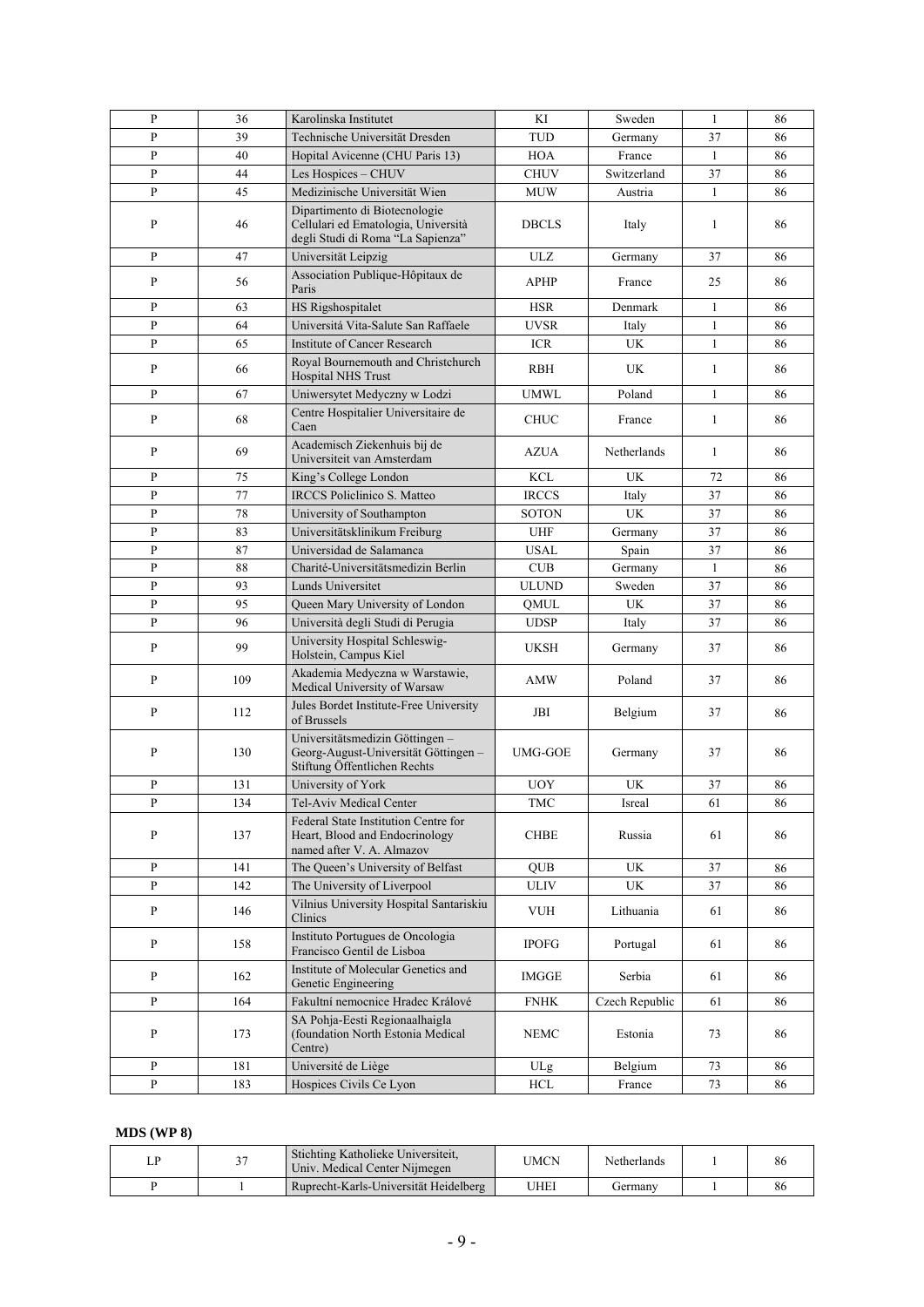| $\mathbf{P}$   | $\overline{2}$ | Universitätsklinikum Frankfurt                                                                            | <b>UKF</b>    | Germany        | 37           | 86 |
|----------------|----------------|-----------------------------------------------------------------------------------------------------------|---------------|----------------|--------------|----|
| $\overline{P}$ | 10             | Katholieke Universiteit Leuven                                                                            | KUL.          | Belgium        | $\mathbf{1}$ | 86 |
| $\mathbf{P}$   | 13             | Fundeni Clinical Institute                                                                                | <b>FCI</b>    | Romania        | 24           | 86 |
| $\mathbf{P}$   | 16             | Imperial College London                                                                                   | <b>ICSMT</b>  | UK             | $\mathbf{1}$ | 86 |
| $\mathbf{P}$   | 17             | University of Basel/University<br>Hospitals                                                               | <b>UNIBAS</b> | Switzerland    | 37           | 86 |
| $\mathbf{P}$   | 32             | Universitätsklinikum Münster                                                                              | <b>UKM</b>    | Germany        | 25           | 86 |
| $\mathbf{p}$   | 33             | Cardiff University                                                                                        | <b>CUW</b>    | UK             | 25           | 86 |
| P              | 34             | Fundación Hospital Universitario "La<br>Fe"                                                               | LAFE          | Spain          | $\mathbf{1}$ | 86 |
| $\mathbf{P}$   | 36             | Karolinska Institutet                                                                                     | KI            | Sweden         | $\mathbf{1}$ | 86 |
| $\mathbf{P}$   | 39             | Technische Universität Dresden                                                                            | <b>TUD</b>    | Germany        | 37           | 86 |
| $\mathbf{P}$   | 40             | Hopital Avicenne (CHU Paris 13)                                                                           | <b>HOA</b>    | France         | $\mathbf{1}$ | 86 |
| $\mathbf{P}$   | 41             | Medizinische Hochschule Hannover                                                                          | MHH           | Germany        | $\mathbf{1}$ | 86 |
| $\overline{P}$ | 46             | Dipartimento di Biotecnologie<br>Cellulari ed Ematologia, Università<br>degli Studi di Roma "La Sapienza" | <b>DBCLS</b>  | Italy          | 55           | 86 |
| $\mathbf{P}$   | 48             | VU Academic Medical Center                                                                                | <b>VUMC</b>   | Netherlands    | $\mathbf{1}$ | 86 |
| $\mathbf{P}$   | 51             | Institut de Recerca de l'Hospital de la<br>Santa Creu i sant Pau                                          | <b>IRSC</b>   | Spain          | 25           | 86 |
| $\mathbf{P}$   | 56             | Assistance Publique-Hôpitaux de Paris                                                                     | <b>APHP</b>   | France         | 37           | 86 |
| P              | 71             | St. Johannes Hospital Duisburg                                                                            | <b>SJH</b>    | Germany        | $\mathbf{1}$ | 86 |
| $\mathbf{P}$   | 72             | Fondazione Collegio Ghislieri                                                                             | FCG           | Italy          | $\mathbf{1}$ | 86 |
| $\mathbf{P}$   | 74             | Heinrich-Heine-Universität Düsseldorf,<br>Universitätsklinikum                                            | <b>UKD</b>    | Germany        | $\mathbf{1}$ | 86 |
| $\overline{P}$ | 75             | King's College London                                                                                     | <b>KCL</b>    | UK             | $\mathbf{1}$ | 86 |
| P              | 76             | Centre Hospitalier-Regional,<br>Universitaire de Lille                                                    | <b>CHUL</b>   | France         | $\mathbf{1}$ | 86 |
| $\mathbf{P}$   | 77             | <b>IRCCS Policlinico S. Matteo</b>                                                                        | <b>IRCCS</b>  | Italy          | 37           | 86 |
| $\mathbf{P}$   | 83             | Universitätsklinikum Freiburg                                                                             | <b>UHF</b>    | Germany        | $\mathbf{1}$ | 86 |
| $\mathbf{P}$   | 87             | Universidad de Salamanca                                                                                  | <b>USAL</b>   | Spain          | $\mathbf{1}$ | 86 |
| $\mathbf{P}$   | 88             | Charité-Universitätsmedizin Berlin                                                                        | CUB           | Germany        | $\mathbf{1}$ | 86 |
| $\overline{P}$ | 93             | Lunds Universitet                                                                                         | <b>ULUND</b>  | Sweden         | $\mathbf{1}$ | 86 |
| P              | 98             | Universita degli Studi di Pavia                                                                           | <b>UNIPV</b>  | Italy          | $\mathbf{1}$ | 86 |
| $\mathbf{P}$   | 99             | University Hospital Schleswig-<br>Holstein, Campus Kiel                                                   | <b>UKSH</b>   | Germany        | 37           | 86 |
| $\mathbf{P}$   | 104            | Università degli studi di Padova                                                                          | <b>UNIP</b>   | Italy          | $\mathbf{1}$ | 86 |
| $\mathbf{P}$   | 119            | Universitätsklinikum Hamburg-<br>Eppendorf                                                                | <b>UKE</b>    | Germany        | 37           | 86 |
| $\mathbf{P}$   | 122            | <b>Innsbruck Medical University</b>                                                                       | <b>IMU</b>    | Austria        | 37           | 86 |
| $\mathbf{P}$   | 127            | MLL Münchner Leukämielabor GmbH                                                                           | <b>MLL</b>    | Germany        | 37           | 86 |
| $\overline{P}$ | 129            | Ustav hematologie a krevni transfuze                                                                      | <b>UHKT</b>   | Czech Republic | 25           | 86 |
| $\mathbf{P}$   | 131            | University of York                                                                                        | <b>UOY</b>    | UK             | 25           | 86 |
| $\overline{P}$ | 134            | Tel-Aviv Medical Center                                                                                   | <b>TMC</b>    | Isreal         | 37           | 86 |
|                |                |                                                                                                           |               |                |              |    |

#### **CMPD (WP 9)**

| LP | 54 | Azienda Ospedaliera-Ospedali Riuniti<br>di Bergamo | <b>OORB</b>  | Italy       |    | 86 |
|----|----|----------------------------------------------------|--------------|-------------|----|----|
| LP | 56 | Assistance Publique-Hôpitaux de Paris              | <b>APHP</b>  | France      |    | 86 |
| LP | 77 | <b>IRCCS</b> Policlinico S. Matteo                 | <b>IRCCS</b> | Italy       |    | 86 |
| LP | 83 | Universitätsklinikum Freiburg                      | UHF          | Germany     |    | 86 |
| P  |    | Ruprecht-Karls-Universität Heidelberg              | <b>UHEI</b>  | Germany     |    | 86 |
| P  |    | Uppsala Universitet                                | UU           | Sweden      |    | 86 |
| P  | 12 | Hospital Clínic i Provincial de<br>Barcelona       | <b>HCPB</b>  | Spain       |    | 86 |
| P  | 38 | Universität Ulm                                    | <b>UULM</b>  | Germany     |    | 86 |
| P  | 41 | Medizinische Hochschule Hannover                   | MHH          | Germany     |    | 86 |
| P  | 45 | Medizinische Universität Wien                      | <b>MUW</b>   | Austria     |    | 86 |
| P  | 48 | VU Academic Medical Center                         | VUMC         | Netherlands |    | 86 |
| P  | 50 | National Research Center for<br>Hematology         | <b>NRSH</b>  | Russia      | 61 | 86 |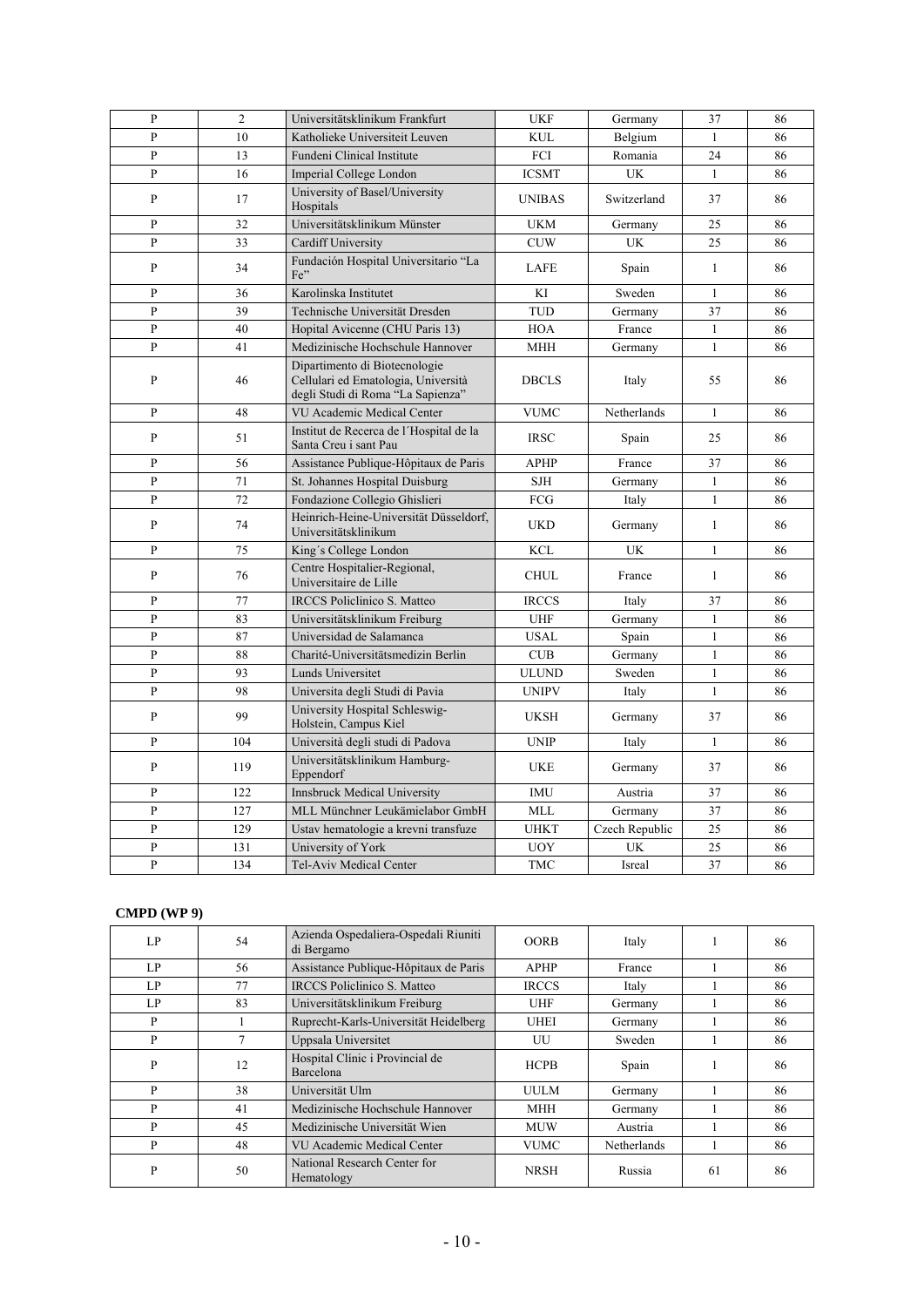| P            | 62  | Universität Köln                                                          | <b>KUK</b>    | Germany   | 1  | 86 |
|--------------|-----|---------------------------------------------------------------------------|---------------|-----------|----|----|
| P            | 63  | HS Rigshospitalet                                                         | <b>HSR</b>    | Denmark   | 55 | 86 |
| P            | 79  | Azienda Ospedaliera Ospedale San<br>Martino                               | <b>OSM</b>    | Italy     | 1  | 86 |
| $\mathbf{P}$ | 81  | Institut National de la Santé et de la<br>Recherche Médicale              | <b>INSERM</b> | France    | 1  | 86 |
| P            | 84  | University of Sheffield                                                   | <b>UOSH</b>   | UK        | 1  | 86 |
| P            | 101 | CEINGE Biotecnologie avanzate<br>s.c.a.r.l.                               | <b>CEINGE</b> | Italy     | 55 | 86 |
| P            | 106 | Fundación de Investigación del Cáncer<br>de la Universidad de Salamanca   | <b>FICUS</b>  | Spain     | 1  | 86 |
| P            | 141 | The Queen's University of Belfast                                         | <b>OUB</b>    | <b>UK</b> | 55 | 86 |
| P            | 148 | University of Florence, Dipartimento di<br>Area Critica Medico-Chirurgica | <b>UOF</b>    | Italy     | 49 | 86 |
| P            | 149 | <b>Institut Gustave Roussy</b>                                            | <b>IGR</b>    | France    | 49 | 86 |
| P            | 159 | Johannes Wesling Klinikum Minden                                          | <b>JWKM</b>   | Germany   | 61 | 86 |
| P            | 177 | Centre Hospitalier Universitaire de<br>Nantes                             | <b>CHUN</b>   | France    | 73 | 86 |
| P            | 178 | Stockholm South Hospital                                                  | <b>SSH</b>    | Sweden    | 73 | 86 |
| P            | 184 | University of Copenhagen                                                  | <b>UOCO</b>   | Denmark   | 73 | 86 |

### **Diagnostic platform (WP 10)**

| LP           | 3   | Università Cattolica del Sacro Cuore                          | <b>UCSC</b>   | Italy          | 37           | 86 |
|--------------|-----|---------------------------------------------------------------|---------------|----------------|--------------|----|
| LP           | 85  | Université Henri Poincaré Nancy 1                             | <b>UHP</b>    | France         | 1            | 86 |
| $\mathbf{p}$ | 1   | Ruprecht-Karls-Universität Heidelberg                         | <b>UHEI</b>   | Germany        | 25           | 86 |
| $\mathbf{P}$ | 14  | Erasmus University Medical Center<br>Rotterdam                | <b>EMCR</b>   | Netherlands    | 1            | 86 |
| P            | 36  | Karolinska Institutet                                         | KI            | Sweden         | $\mathbf{1}$ | 86 |
| $\mathbf{P}$ | 39  | Technische Universität Dresden                                | <b>TUD</b>    | Germany        | 37           | 86 |
| P            | 45  | Medizinische Universität Wien                                 | <b>MUW</b>    | Austria        | $\mathbf{1}$ | 86 |
| $\mathbf{P}$ | 48  | VU Academic Medical Center                                    | <b>VUMC</b>   | Netherlands    | 37           | 86 |
| P            | 56  | Association Publique-Hôpitaux de<br>Paris                     | <b>APHP</b>   | France         | 1            | 86 |
| P            | 65  | Institute of Cancer Research                                  | <b>ICR</b>    | <b>UK</b>      | 1            | 86 |
| P            | 68  | Centre Hospitalier Universitaire de<br>Caen                   | <b>CHUC</b>   | France         | 37           | 86 |
| $\mathbf{P}$ | 86  | St. Marien-Krankenhaus Siegen gem.<br>GmbH                    | <b>SMKS</b>   | Germany        | $\mathbf{1}$ | 86 |
| P            | 87  | Universidad de Salamanca                                      | USAL          | Spain          | 1            | 86 |
| P            | 88  | Charité-Universitätsmedizin Berlin                            | CUB           | Germany        | $\mathbf{1}$ | 86 |
| P            | 99  | University Hospital Schleswig-<br>Holstein, Campus Kiel       | <b>UKSH</b>   | Germany        | 37           | 86 |
| P            | 104 | Università degli studi di Padova                              | <b>UNIP</b>   | Italy          | 37           | 86 |
| P            | 123 | St. Antonius-Hospital Eschweiler                              | <b>SAHE</b>   | Germany        | $\mathbf{1}$ | 86 |
| P            | 127 | MLL Münchner Leukämielabor GmbH                               | <b>MLL</b>    | Germany        | 37           | 86 |
| P            | 128 | Westpfalzklinikum Kaiserslautern                              | <b>WKK</b>    | Germany        | 25           | 86 |
| $\mathbf{p}$ | 129 | Ustav hematologie a krevni transfuze                          | <b>UHKT</b>   | Czech Republic | 37           | 86 |
| P            | 132 | Università degli Studi di Milano -<br><b>Bicocca</b>          | <b>UNIMIB</b> | Italy          | 37           | 86 |
| P            | 145 | Krankenhaus der Barmherzigen<br>Schwestern Linz Betriebs GmbH | <b>BHS</b>    | Austria        | 49           | 86 |

# **Cytogenetics (WP 11)**

| ſ.P | 45  | Medizinische Universität Wien                  | <b>MUW</b>  | Austria     |    | 86 |
|-----|-----|------------------------------------------------|-------------|-------------|----|----|
| LP  | 74  | Universitätsklinikum Düsseldorf                | <b>UKD</b>  | Germany     |    | 86 |
| LP  | 127 | Münchner Leukämie Labor                        | <b>MLL</b>  | Germany     | 25 | 86 |
|     |     | Université de Poitiers                         | <b>UNPO</b> | France      |    | 86 |
|     | 10  | Katholieke Universiteit Leuven                 | <b>KUL</b>  | Belgium     |    | 86 |
| D   | 14  | Erasmus University Medical Center<br>Rotterdam | <b>EMCR</b> | Netherlands |    | 86 |
|     | 18  | Ankara University                              | <b>AUMS</b> | Turkey      |    | 86 |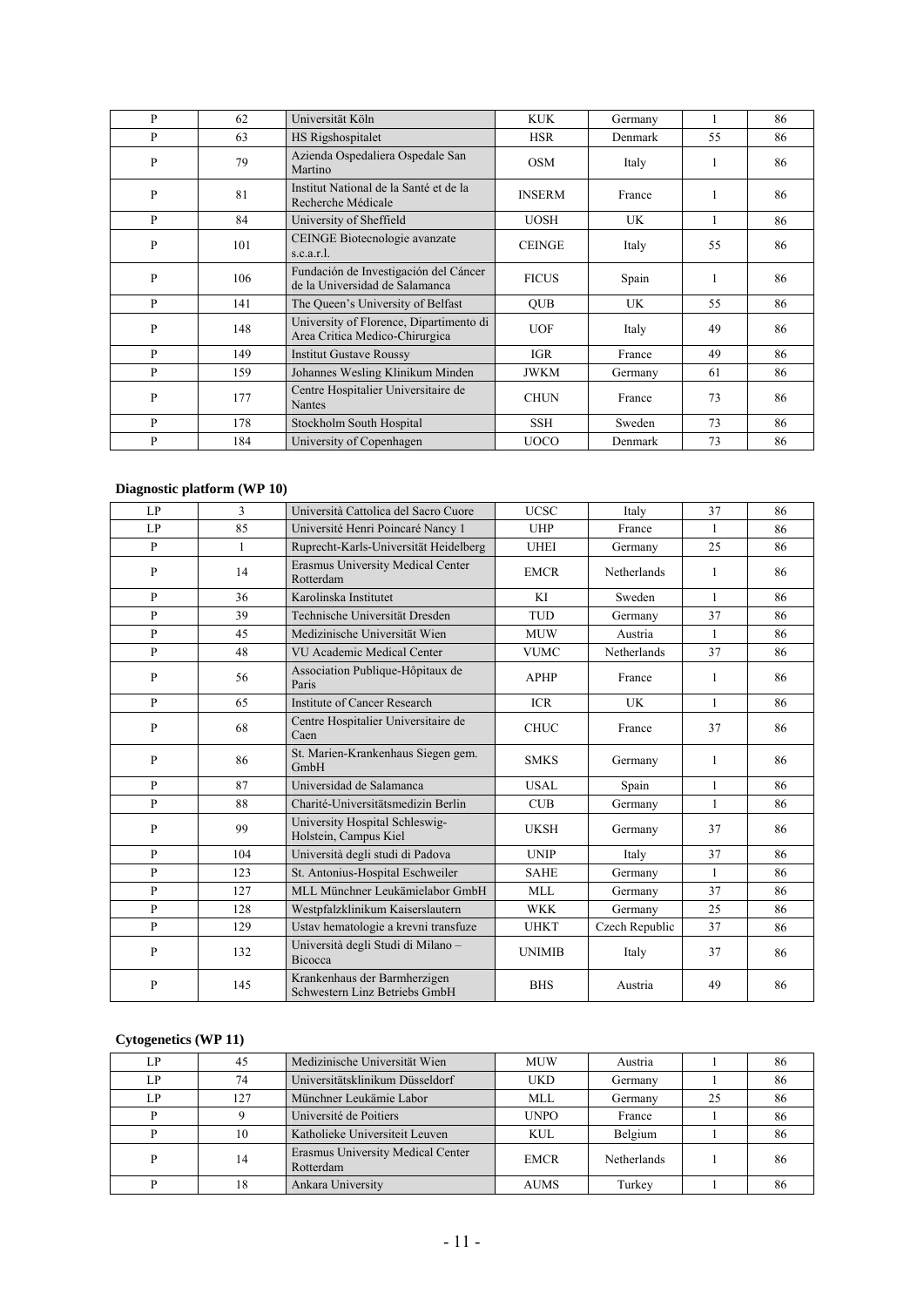| $\mathbf{P}$ | 38  | Universität Ulm                                                          | <b>UULM</b>   | Germany     | $\mathbf{1}$ | 86 |
|--------------|-----|--------------------------------------------------------------------------|---------------|-------------|--------------|----|
| $\mathbf{P}$ | 41  | Medizinische Hochschule Hannover                                         | <b>MHH</b>    | Germany     | 1            | 86 |
| $\mathbf{P}$ | 44  | Les Hospices - CHUV                                                      | <b>CHUV</b>   | Switzerland | $\mathbf{1}$ | 86 |
| P            | 51  | Institut de Recerca de l'Hospital de la<br>Santa Creu i Sant Pau         | <b>IRSC</b>   | Spain       | 1            | 86 |
| P            | 63  | <b>HS Rigshospitalet</b>                                                 | <b>HSR</b>    | Denmark     | $\mathbf{1}$ | 86 |
| $\mathbf{P}$ | 75  | King's College London                                                    | <b>KCL</b>    | UK          | $\mathbf{1}$ | 86 |
| P            | 81  | Institut National de la Santé et de la<br>Recherche Médicale             | <b>INSERM</b> | France      | 1            | 86 |
| $\mathbf{P}$ | 90  | Centre Hospitalier Universitaire de<br>Toulouse, Hotel-Dieu Saint Jaques | <b>CHUT</b>   | France      | 1            | 86 |
| $\mathbf{P}$ | 91  | Children's Cancer Research Institute                                     | <b>CCRI</b>   | Austria     | 1            | 86 |
| $\mathbf{P}$ | 92  | Justus-Liebig-Universität, Giessen                                       | <b>JLU</b>    | Germany     | $\mathbf{1}$ | 86 |
| $\mathbf{P}$ | 93  | Lunds Universitet                                                        | <b>ULUND</b>  | Sweden      | 1            | 86 |
| P            | 94  | University of Helsinki                                                   | <b>UHHI</b>   | Finland     | $\mathbf{1}$ | 86 |
| P            | 95  | Queen Mary University of London                                          | OMUL          | UK          | 1            | 86 |
| $\mathbf{P}$ | 96  | Università degli Studi di Perugia                                        | <b>UDSP</b>   | Italy       | 1            | 86 |
| $\mathbf{P}$ | 97  | Università degli Studi di Bari                                           | <b>UNIBA</b>  | Italy       | $\mathbf{1}$ | 86 |
| $\mathbf{P}$ | 98  | Universita degli Studi di Pavia                                          | <b>UNIPV</b>  | Italy       | 1            | 86 |
| $\mathbf{P}$ | 106 | Fundación de Investigación del Cáncer<br>de la Universidad de Salamanca  | <b>FICUS</b>  | Spain       | $\mathbf{1}$ | 86 |
| P            | 130 | Bereich Humanmedizin Georg-August<br>Universität Göttingen               | <b>BHUG</b>   | Germany     | 25           | 86 |
| $\mathbf{P}$ | 135 | National Center for Scientific Research<br>(NCSR) "Demokritos            | <b>NCSRD</b>  | Greece      | 37           | 86 |
| P            | 153 | Ondokuz Mayis University Medical<br>Faculty                              | <b>OMUTF</b>  | Turkey      | 49           | 86 |
| $\mathbf{P}$ | 165 | <b>Institut Paoli-Calmettes</b>                                          | <b>IPC</b>    | France      | 61           | 86 |
| $\mathbf{P}$ | 181 | Université de Liège                                                      | ULg           | Belgium     | 73           | 86 |

#### **Minimal residual disease (WP 12)**

| LP           | 75             | King's College London                                                              | KCL          | UK                 | 1            | 86 |
|--------------|----------------|------------------------------------------------------------------------------------|--------------|--------------------|--------------|----|
| $\mathbf{P}$ | $\mathbf{1}$   | Ruprecht-Karls-Universität Heidelberg                                              | <b>UHEI</b>  | Germany            | $\mathbf{1}$ | 86 |
| $\mathbf{P}$ | $\overline{7}$ | Uppsala Universitet                                                                | UU           | Sweden             | $\mathbf{1}$ | 86 |
| P            | 8              | Universitá di Bologna- Unita Complessa<br>di Istituti di Cardiologia ed Ematologia | <b>UCCE</b>  | Italy              | 1            | 86 |
| $\mathbf{P}$ | 13             | Clinica de Hematologie                                                             | <b>FCI</b>   | Romania            | $\mathbf{1}$ | 86 |
| P            | 14             | Erasmus University Medical Center<br>Rotterdam                                     | <b>EMCR</b>  | Netherlands        | $\mathbf{1}$ | 86 |
| $\mathbf{P}$ | 22             | Aarhus University Hospital                                                         | <b>AUH</b>   | Denmark            | $\mathbf{1}$ | 86 |
| $\mathbf{P}$ | 27             | Università degli Studi di Torino                                                   | <b>UNITO</b> | Italy              | $\mathbf{1}$ | 86 |
| $\mathbf{P}$ | 28             | Jagiellonian University, Medical<br>College                                        | <b>JUMC</b>  | Poland             | $\mathbf{1}$ | 86 |
| $\mathbf{p}$ | 31             | University of Bern                                                                 | <b>UBERN</b> | Switzerland        | $\mathbf{1}$ | 86 |
| $\mathbf{P}$ | 35             | Universitá degli Studi di Roma Tor<br>Vergata                                      | <b>UTV</b>   | Italy              | 1            | 86 |
| $\mathbf{P}$ | 37             | Stichting Katholieke Universiteit,<br>University Medical Centre Nijmegen           | <b>UMCN</b>  | Netherlands        | 1            | 86 |
| $\mathbf{P}$ | 39             | Technische Universität Dresden                                                     | <b>TUD</b>   | Germany            | $\mathbf{1}$ | 86 |
| $\mathbf{P}$ | 48             | VU Academic Medical Center                                                         | <b>VUMC</b>  | <b>Netherlands</b> | $\mathbf{1}$ | 86 |
| $\mathbf{P}$ | 50             | National Research Center for<br>Hematology                                         | <b>NRSH</b>  | Russia             | $\mathbf{1}$ | 86 |
| P            | 51             | Institut de Recerca de l'Hospital de la<br>Santa Creu i Sant Pau                   | <b>IRSC</b>  | Spain              | 1            | 86 |
| P            | 56             | Association Publique-Hôpitaux de<br>Paris                                          | <b>APHP</b>  | France             | 1            | 86 |
| P            | 76             | Centre Hospitalier-Régional,<br>Universitaire de Lille                             | <b>CHUL</b>  | France             | 1            | 86 |
| $\mathbf{p}$ | 78             | University of Southampton                                                          | <b>UOS</b>   | UK                 | $\mathbf{1}$ | 86 |
| $\mathbf{P}$ | 88             | Charité-Universitätsmedizin Berlin                                                 | CUB          | Germany            | $\mathbf{1}$ | 86 |
| $\mathbf{P}$ | 98             | Universita degli Studi di Pavia                                                    | <b>UNIPV</b> | Italy              | $\mathbf{1}$ | 86 |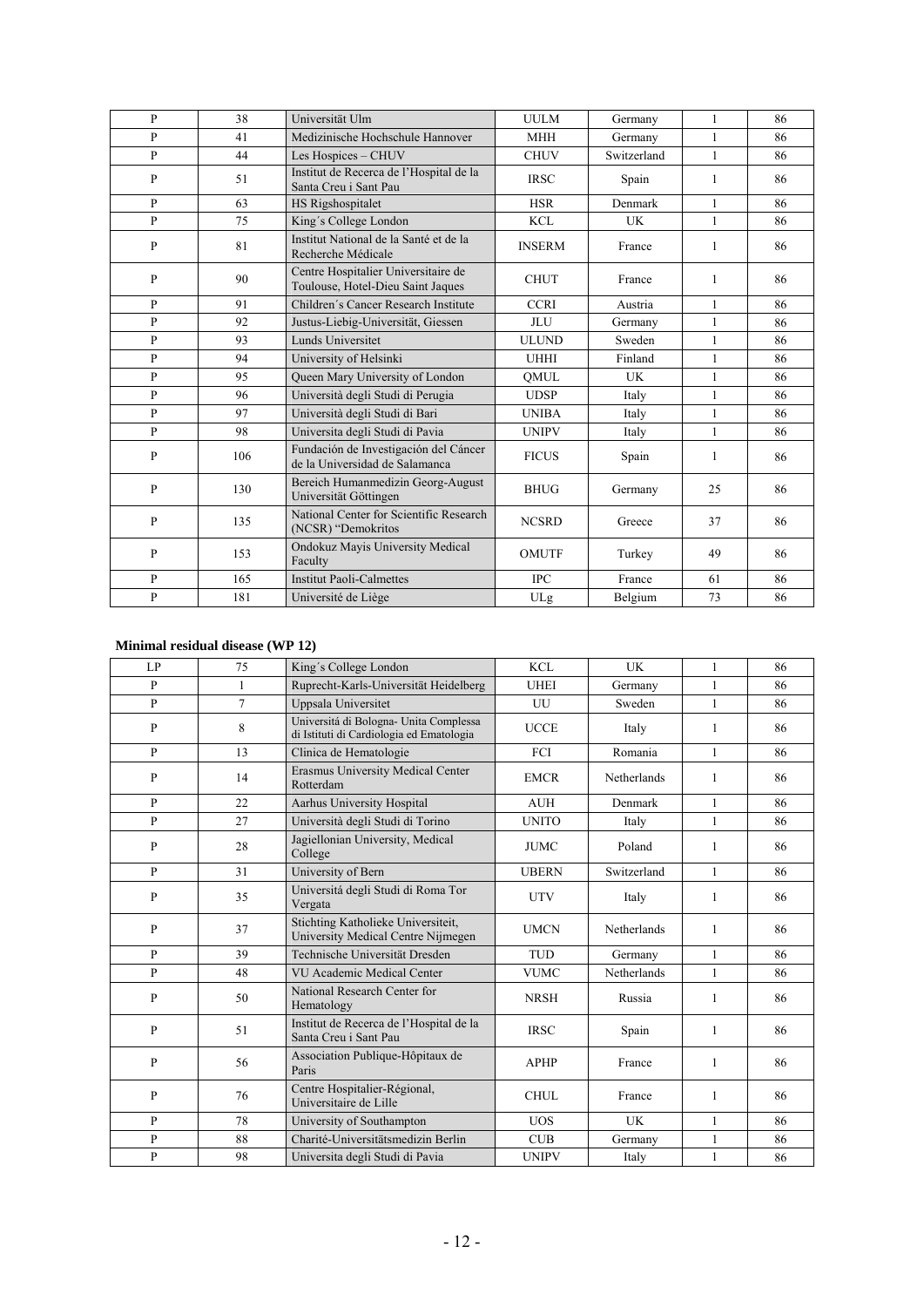| $\mathbf{P}$ | 99  | University Hospital Schleswig-<br>Holstein, Campus Kiel                                                 | <b>UKSH</b>       | Germany        | 1            | 86 |
|--------------|-----|---------------------------------------------------------------------------------------------------------|-------------------|----------------|--------------|----|
| $\mathbf{P}$ | 100 | <b>Odense University Hospital</b>                                                                       | <b>OUH</b>        | Denmark        | 1            | 86 |
| $\mathbf{P}$ | 101 | CEINGE Biotecnologie avanzate<br>s.c.a.r.l.                                                             | <b>CEINGE</b>     | Italy          | 1            | 86 |
| $\mathbf{P}$ | 102 | Central Manchester and Manchester<br>Children's University Hospitals NHS<br>Trust                       | <b>CMMC</b>       | <b>UK</b>      | 13           | 86 |
| P            | 112 | Jules Bordet Institute-Free University<br>of Brussels                                                   | <b>JBI</b>        | Belgium        | $\mathbf{1}$ | 86 |
| $\mathbf{P}$ | 124 | Ipsogen                                                                                                 | <b>IPS</b>        | France         | 13           | 86 |
| $\mathbf{P}$ | 127 | Münchner Leukämie Labor                                                                                 | <b>MLL</b>        | Germany        | 25           | 86 |
| $\mathbf{P}$ | 136 | St. Petersburg State Pavlov Medical<br>University                                                       | <b>SPMU</b>       | Russia         | 37           | 86 |
| $\mathbf{P}$ | 138 | Belarusian Research Center for<br>Pediatric Oncology and Hematology of<br>Ministry of Health of Belarus | <b>BRCPOH</b>     | <b>Belarus</b> | 37           | 86 |
| $\mathbf{p}$ | 139 | Istanbul University                                                                                     | <b>IUT</b>        | Turkey         | 37           | 86 |
| $\mathbf{P}$ | 146 | Vilnius University Hospital Santariskiu<br><b>Clinics</b>                                               | <b>VUH</b>        | Lithuania      | 49           | 86 |
| $\mathbf{P}$ | 147 | State Institution of Healthcare<br>"Regional Children's Hospital #1                                     | ODKB <sub>1</sub> | Russia         | 49           | 86 |
| $\mathbf{P}$ | 151 | Université de la Mèditerrannée, Aix<br>Marseille II                                                     | Univmed           | France         | 49           | 86 |
| P            | 154 | LabDia Labordiagnostik GmbH                                                                             | Labdia            | Austria        | 49           | 86 |
| P            | 162 | Institute of Molecular Genetics and<br>Genetic Engineering                                              | <b>IMGGE</b>      | Serbia         | 61           | 86 |
| P            | 165 | <b>Institut Paoli-Calmettes</b>                                                                         | <b>IPC</b>        | France         | 61           | 86 |
| P            | 176 | Universitätsklinikum Jena                                                                               | <b>UKJ</b>        | Germany        | 73           | 86 |
| $\mathbf{P}$ | 179 | TYKSLAB at Tyks-Sapa utility unit of<br>Hospital District of Southwestern<br>Finland                    | <b>TYKSLAB</b>    | Finland        | 73           | 86 |

#### **Gene profiling (WP 13)**

| LP           | 127            | Münchner Leukämie Labor                                                                                   | MLL          | Germany     | 25           | 86 |
|--------------|----------------|-----------------------------------------------------------------------------------------------------------|--------------|-------------|--------------|----|
| LP           | 5              | Ludwig-Maximilians-Universität<br>München                                                                 | <b>LMU</b>   | Germany     | 1            | 86 |
| P            | 1              | Ruprecht-Karls-Universität Heidelberg                                                                     | <b>UHEI</b>  | Germany     | 1            | 86 |
| P            | $\overline{2}$ | Universitätsklinikum Frankfurt                                                                            | <b>UKF</b>   | Germany     | 25           | 86 |
| P            | $\overline{7}$ | Uppsala Universitet                                                                                       | UU           | Sweden      | $\mathbf{1}$ | 86 |
| $\mathbf{P}$ | 32             | Universitätsklinikum Münster                                                                              | <b>UKM</b>   | Germany     | 25           | 86 |
| P            | 33             | Cardiff University                                                                                        | <b>CUW</b>   | <b>UK</b>   | 1            | 86 |
| P            | 37             | Stichting Katholieke Universiteit,<br>Univ. Medical Center Nijmegen                                       | <b>UMCN</b>  | Netherlands | $\mathbf{1}$ | 86 |
| P            | 38             | Universität Ulm                                                                                           | <b>UULM</b>  | Germany     | 1            | 86 |
| P            | 41             | Medizinische Hochschule Hannover                                                                          | <b>MHH</b>   | Germany     | 1            | 86 |
| P            | 46             | Dipartimento di Biotecnologie<br>Cellulari ed Ematologia, Università<br>degli Studi di Roma "La Sapienza" | <b>DBCLS</b> | Italy       |              | 86 |
| $\mathbf{p}$ | 61             | <b>Institut Pasteur</b>                                                                                   | <b>IP</b>    | France      | 1            | 86 |
| P            | 89             | Philipps-Universität Marburg                                                                              | <b>PUM</b>   | Germany     | 1            | 86 |
| P            | 93             | Lunds Universitet                                                                                         | <b>ULUND</b> | Sweden      | 1            | 86 |
| P            | 103            | European Molecular Biology<br>Laboratory                                                                  | <b>EMBL</b>  | UK          | 1            | 86 |
| P            | 104            | Università degli Studi di Padova                                                                          | <b>UNIP</b>  | Italy       | 1            | 86 |
| $\mathbf{P}$ | 105            | University of Modena and Reggio<br>Emilia                                                                 | <b>UMRE</b>  | Italy       | $\mathbf{1}$ | 86 |
| P            | 106            | Fundación de Investigación del Cancer                                                                     | <b>FICUS</b> | Spain       | 1            | 86 |
| P            | 141            | The Queen's University of Belfast                                                                         | <b>OUB</b>   | <b>UK</b>   | 37           | 86 |

#### **Stem cell transplantation (WP 14)**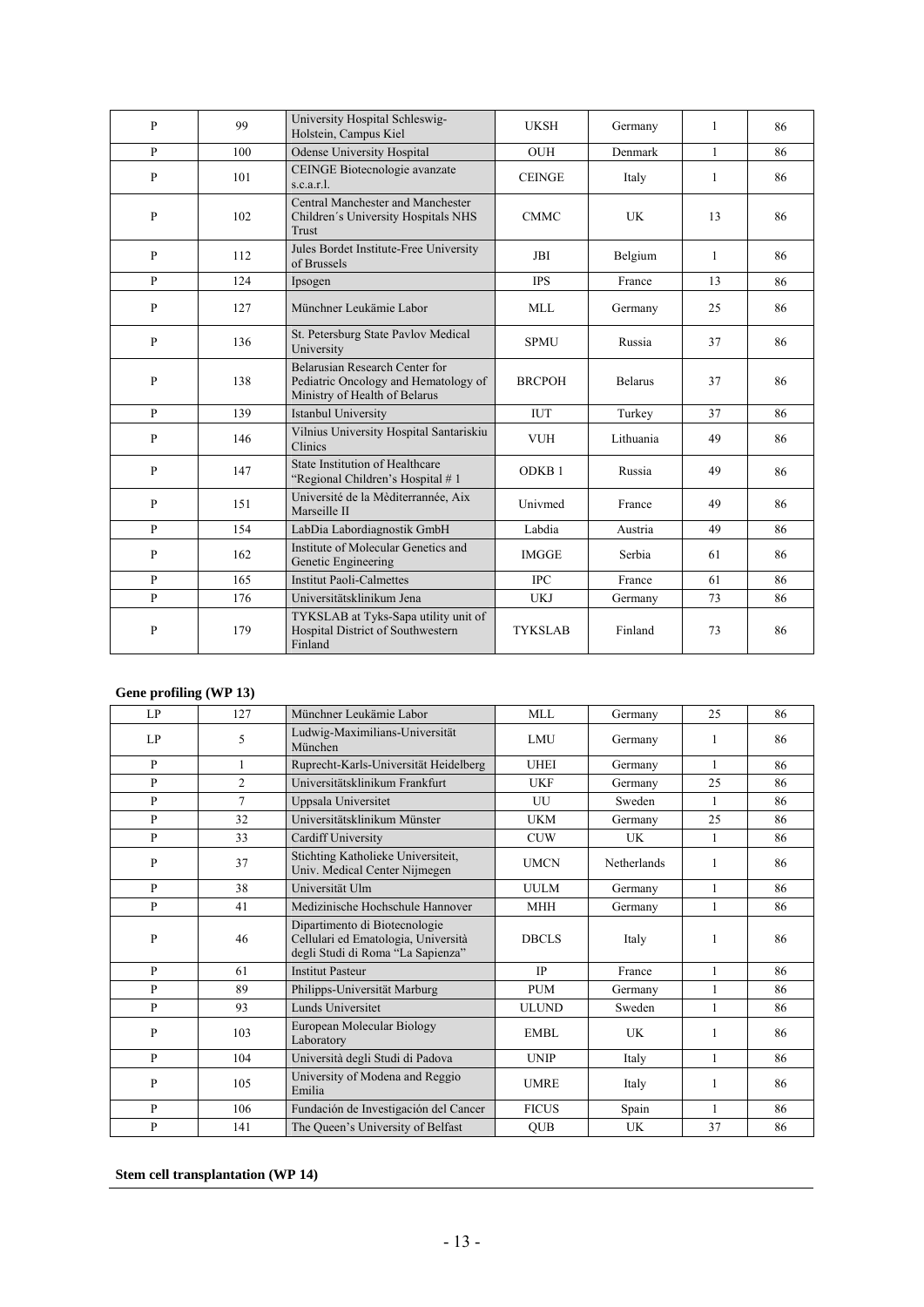| LP             | 47           | Universität Leipzig                                                                                         | ULZ                  | Germany        | $\mathbf{1}$ | 86 |
|----------------|--------------|-------------------------------------------------------------------------------------------------------------|----------------------|----------------|--------------|----|
| LP             | 16           | Imperial College London                                                                                     | <b>ICSMT</b>         | UK             | $\mathbf{1}$ | 86 |
| LP             | 17           | University of Basel/University<br>Hospitals                                                                 | <b>UNIBAS</b>        | Switzerland    | $\mathbf{1}$ | 86 |
| $\mathbf{P}$   | $\mathbf{1}$ | Ruprecht-Karls-Universität Heidelberg                                                                       | <b>UHEI</b>          | Germany        | $\mathbf{1}$ | 86 |
| P              | 5            | Ludwig-Maximilians-Universität<br>München                                                                   | LMU                  | Germany        | $\mathbf{1}$ | 86 |
| P              | 7            | Uppsala Universitet                                                                                         | UU                   | Sweden         | 1            | 86 |
| P              | 8            | Universitá di Bologna- Unita Complessa<br>di Istituti di Cardiologia ed Ematologia                          | <b>UCCE</b>          | Italy          | 25           | 86 |
| P              | 9            | Université de Poitiers                                                                                      | <b>UNPO</b>          | France         | 55           | 86 |
| P              | 12           | Hospital Clínic i Provincial de<br>Barcelona                                                                | <b>HCPB</b>          | Spain          | $\mathbf{1}$ | 86 |
| P              | 14           | Erasmus University Medical Center<br>Rotterdam                                                              | <b>EMCR</b>          | Netherlands    | 25           | 86 |
| P              | 21           | Fakultni nemocnice Brno                                                                                     | <b>FNB</b>           | Czech Republic | 1            | 86 |
| P              | 26           | Helsinki University Central Hospital                                                                        | HUCH                 | Finland        | $\mathbf{1}$ | 86 |
| P              | 33           | Cardiff University                                                                                          | <b>CUW</b>           | UK             | 25           | 86 |
| P              | 36           | Karolinska Institutet                                                                                       | KI                   | Sweden         | $\mathbf{1}$ | 86 |
| P              | 37           | Stichting Katholieke Universiteit,<br>University Medical Centre Nijmegen                                    | <b>UMCN</b>          | Netherlands    | 1            | 86 |
| P              | 38           | Universität Ulm                                                                                             | <b>UULM</b>          | Germany        | 55           | 86 |
| P              | 43           | Medical University of Silesia,<br>Katowice                                                                  | <b>SLAM</b>          | Poland         | 1            | 86 |
| P              | 45           | Medizinische Universität Wien                                                                               | <b>MUW</b>           | Austria        | $\mathbf{1}$ | 86 |
| P              | 46           | Dipartimento di Biotecnologie<br>Cellulari ed Ematologia, Università<br>degli Studi di Roma "La Sapienza"   | <b>DBCLS</b>         | Italy          | 1            | 86 |
| P              | 49           | Fund for Medical Research<br>Development of Infrastructure and<br>Health Services, Rambam Medical<br>Center | <b>FMRR</b>          | Israel         | 1            | 86 |
| P              | 51           | Institut de Recerca de l'Hospital de la<br>Santa Creu i Sant Pau                                            | <b>IRSC</b>          | Spain          | 1            | 86 |
| P              | 52           | Leiden University Medical Center                                                                            | <b>LUMC</b>          | Netherlands    | 1            | 86 |
| P              | 56           | Association Publique-Hôpitaux de<br>Paris                                                                   | <b>APHP</b>          | France         | 25           | 86 |
| P              | 59           | University Hospital Center, Rebro,<br>Zagreb                                                                | <b>UHCR</b>          | Kroatia        | 1            | 86 |
| P              | 79           | Genova Ospedale San Martino                                                                                 | <b>GOSM</b>          | Italy          | $\mathbf{1}$ | 86 |
| P              | 107          | Göteborg University                                                                                         | GU                   | Sweden         | $\mathbf{1}$ | 86 |
| ${\bf P}$      | $108\,$      | Association pour la Recherche sur les<br><b>Transplantations Medullaires</b>                                | <b>ARTM</b>          | France         | $\mathbf{1}$ | 86 |
| P              | 109          | Akademia Medyczna w Warszawie,<br>Medical University of Warsaw                                              | <b>AMW</b>           | Poland         | $\mathbf{1}$ | 86 |
| $\overline{P}$ | 110          | St. Laszlo Hospital                                                                                         | $\operatorname{SLH}$ | Hungary        | $\mathbf{1}$ | 86 |
| P              | 119          | Universitätsklinikum Hamburg-<br>Eppendorf                                                                  | <b>UKE</b>           | Germany        | 25           | 86 |
| P              | 125          | Bayerische Julius-Maximilians-<br>Universität Würzburg                                                      | <b>JMUW</b>          | Germany        | 25           | 86 |
| P              | 126          | St. István and St. László Hospital of<br>Budapest - St. Lászlò Campus                                       | <b>ILHB</b>          | Hungary        | 25           | 86 |
| ${\bf P}$      | 143          | The University of Birmingham                                                                                | <b>UBIR</b>          | UK             | 49           | 86 |
| P              | 169          | University Hospital Regensburg                                                                              | <b>UHREG</b>         | Germany        | 61           | 86 |

#### **Supportive care/anti-infection prophylaxis and treatment (WP 15)**

| L P | 36  | Karolinska Institutet                                  |             | Sweden  | 80 |
|-----|-----|--------------------------------------------------------|-------------|---------|----|
| LP  | 125 | Bayerische Julius-Maximilians-<br>Universität Würzburg | <b>JMUW</b> | Germany | 86 |
|     |     | Ruprecht-Karls-Universität Heidelberg                  | <b>UHEI</b> | Germany | oυ |
|     |     | Universitätsklinikum Frankfurt                         | UKF         | Germany | 86 |
|     | 10  | Katholieke Universiteit Leuven                         | KUL         | Belgium | 86 |
|     |     | Johannes Gutenberg-Universität Mainz                   | JOGU        | Germany | ōΩ |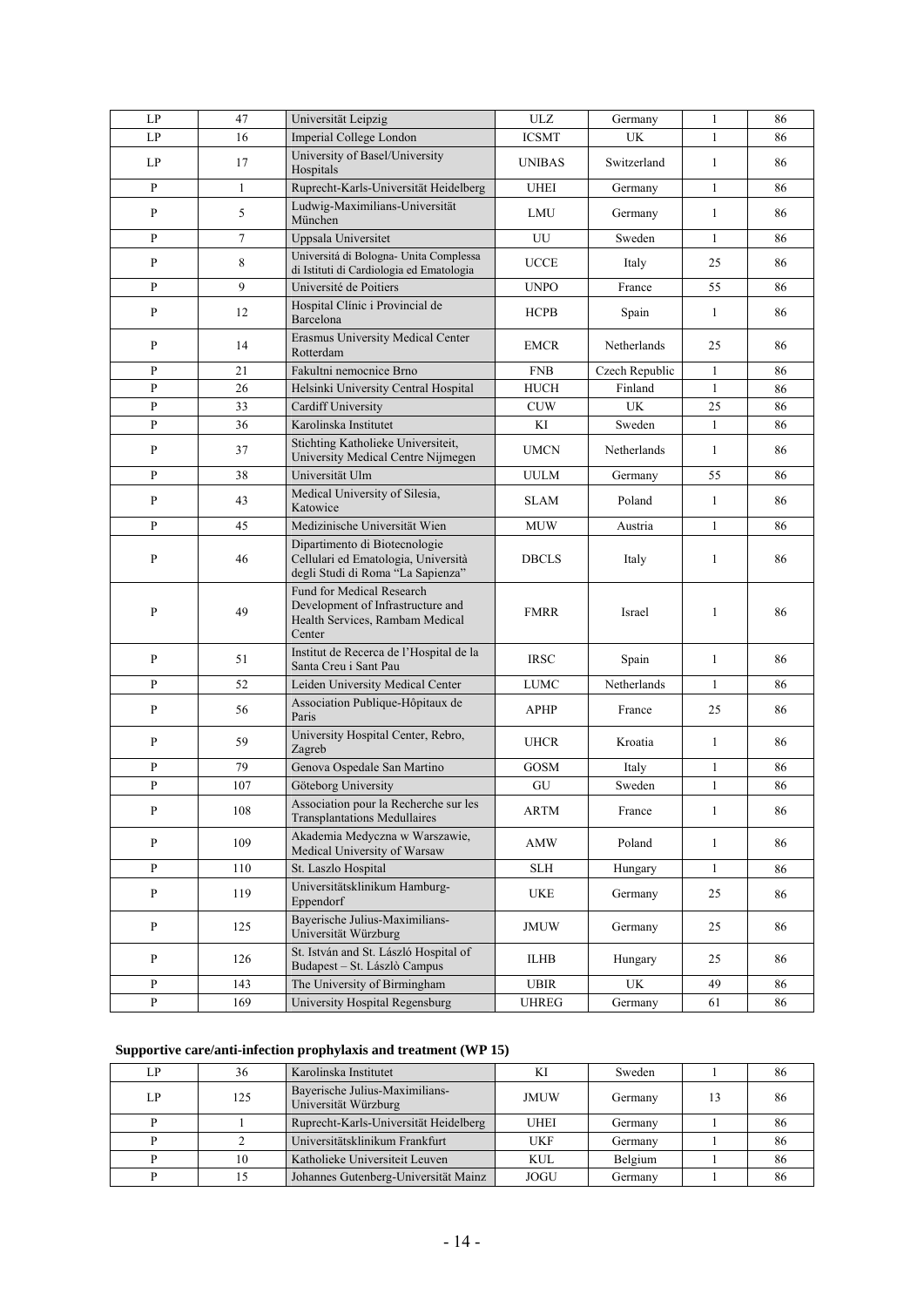| P            | 17  | University of Basel/University<br>Hospitals                              | <b>UNIBAS</b> | Switzerland        | 1  | 86 |
|--------------|-----|--------------------------------------------------------------------------|---------------|--------------------|----|----|
| P            | 18  | Ankara University                                                        | <b>AUMS</b>   | Turkey             | 1  | 86 |
| $\mathbf{P}$ | 37  | Stichting Katholieke Universiteit,<br>University Medical Centre Nijmegen | <b>UMCN</b>   | <b>Netherlands</b> | 55 | 86 |
| $\mathbf{P}$ | 51  | Institut de Recerca de l'Hospital de la<br>Santa Creu i sant Pau         | <b>IRSC</b>   | Spain              | 1  | 86 |
| P            | 54  | Azienda Ospedaliera – Ospedali Riuniti<br>di Bergamo                     | <b>OORB</b>   | Italy              | 37 | 86 |
| P            | 56  | Association Publique-Hôpitaux de<br>Paris                                | <b>APHP</b>   | France             |    | 86 |
| P            | 88  | Charité-Universitätsmedizin Berlin                                       | <b>CUB</b>    | Germany            |    | 86 |
| P            | 115 | Azienda Ospedaliera San Camillo-<br>Forlanini                            | <b>OSCF</b>   | Italy              | 1  | 86 |
| P            | 116 | University of Genova                                                     | UOG.          | Italy              | ш  | 86 |
| P            | 117 | University College London                                                | <b>UCL</b>    | <b>UK</b>          | 1  | 86 |
| P            | 125 | Bayerische Julius-Maximilians-<br>Universität Würzburg                   | <b>JMUW</b>   | Germany            | 25 | 86 |

#### **Registries, Epidemiology, Metaanalysis, Prognosis (WP 17)**

| LP | Ludwig-Maximilians-Universität<br>München                                         | LMU         | Germany |    | 86 |
|----|-----------------------------------------------------------------------------------|-------------|---------|----|----|
| LP | Universitá di Bologna-Unita Complessa<br>di Istituti di Cardiologia ed Ematologia | <b>UCCE</b> | Italy   |    | 86 |
|    | Uppsala Universitet                                                               | UU          | Sweden  | 37 | 86 |
|    | Université de Poitiers                                                            | UNPO        | France  |    | 80 |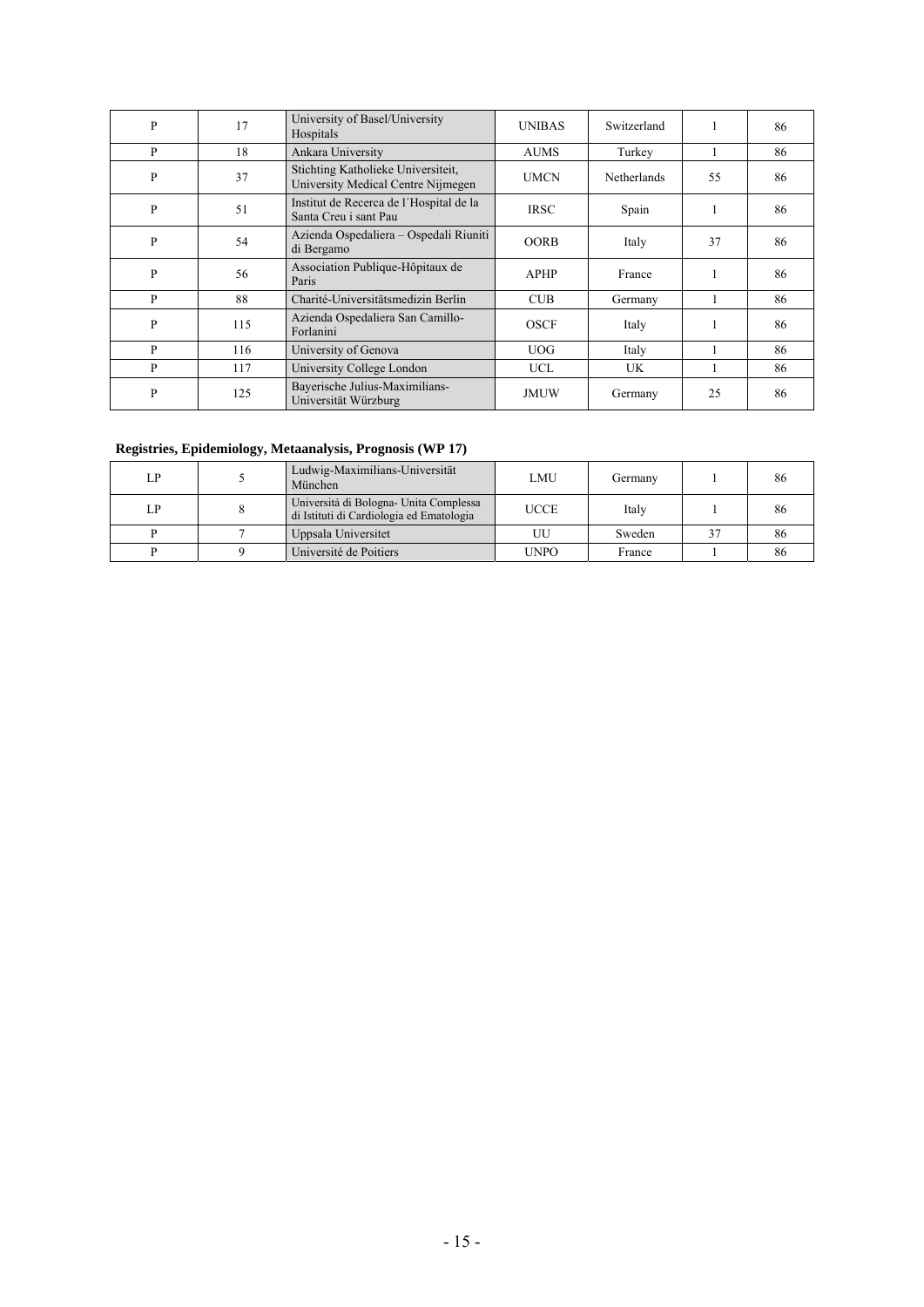### **1.2 List of associated scientists**

| <b>Scientist</b><br>Role | <b>Participant</b><br>number | <b>Scientist Name</b> | <b>Scientist</b><br>short | <b>Country</b> | <b>Date</b><br>enter | <b>Date</b><br>exit |
|--------------------------|------------------------------|-----------------------|---------------------------|----------------|----------------------|---------------------|
|                          | $(n=147)$                    |                       | name                      |                | project              | project             |

#### **NMC (WP 1)**

| LP | R. Hehlmann        | <b>HEH</b>  | Germany |    | 86 |
|----|--------------------|-------------|---------|----|----|
| LP | S. Saußele*        | <b>SAL</b>  | Germany |    | 86 |
|    | P. Schrotz-King*   | <b>SK</b>   | Germany | 37 | 86 |
|    | A. Reiter          | <b>REIT</b> | Germany |    | 86 |
|    | V. Schultz-Coulon* | <b>SCHC</b> | Germany | 25 | 86 |
|    | S. Weinreich       | WEI         | Germany |    | 86 |
|    | D. Manthey         | <b>MANT</b> | Germany | 56 | 86 |

#### **ELIC (WP 2)**

| LP | N. Gökbuget* | <b>GOE</b>   | Germany |    | 86 |
|----|--------------|--------------|---------|----|----|
|    | S. Schäfer*  | <b>SCHAE</b> | Germany | 72 | 86 |
|    | $K.$ Ihrig*  | <b>IHR</b>   | Germany |    | 80 |
|    | H. Martin    | <b>MARH</b>  | Germany |    | 86 |
|    | $G. Zini*$   | ZIN          | Italy   |    | 86 |
|    | U. Holtkamp* | <b>HOLT</b>  | Germany |    | 86 |

#### **CICS (WP 3)**

| LP |     | U. Mansmann  | <b>MAN</b>  | Germany | 34 | 86 |
|----|-----|--------------|-------------|---------|----|----|
|    |     | T. Mueller   | <b>MUE</b>  | Germany |    | 86 |
|    |     | J. Hasford   | <b>HAS</b>  | Germany |    | 86 |
|    |     | A. Fischer*  | <b>FIS</b>  | Germany | 72 | 86 |
|    |     | A. Berghold* | <b>BERG</b> | Austria |    | 86 |
| D  | 121 | M. Ackermann | ACK         | Germany |    | 86 |

#### **CML (WP4)**

| LP           | $\tau$         | <b>B.</b> Simonsson | <b>SIM</b>  | Sweden  | 1            | 86 |
|--------------|----------------|---------------------|-------------|---------|--------------|----|
| LP           | 8              | M. Baccarani        | <b>BAC</b>  | Italy   | $\mathbf{1}$ | 86 |
| LP           | 9              | F. Guilhot          | GUI         | France  | $\mathbf{1}$ | 86 |
| LP           | 176            | A. Hochhaus         | <b>HOC</b>  | Germany | 1            | 86 |
| LP           | $\mathbf{1}$   | R. Hehlmann         | <b>HEH</b>  | Germany | $\mathbf{1}$ | 86 |
| $\mathbf{P}$ | 1              | S. Saußele*         | SA          | Germany | $\mathbf{1}$ | 86 |
| P            | $\mathbf{1}$   | M. Müller           | <b>MUE</b>  | Germany | $\mathbf{1}$ | 86 |
| P            | 5              | J. Hasford          | <b>HAS</b>  | Germany | $\mathbf{1}$ | 86 |
| $\mathbf{P}$ | 5              | M. Pfirrmann        | PFI         | Germany | 37           | 86 |
| $\mathbf{P}$ | 5              | M. Lauseker         | LAUS        | Germany | 49           | 86 |
| P            | 5              | D. Lindörfer*       | <b>LIND</b> | Germany | 49           | 86 |
| P            | $\overline{7}$ | M. Höglund          | <b>HOEG</b> | Sweden  | 49           | 86 |
| P            | $\tau$         | K. Olsson*          | <b>OLS</b>  | Sweden  | 72           | 86 |
| $\mathbf{P}$ | 8              | G. Rosti            | <b>ROS</b>  | Italy   | $\mathbf{1}$ | 86 |
| $\mathbf{P}$ | 8              | G. Martinelli       | <b>MARG</b> | Italy   | 25           | 86 |
| P            | 9              | J. Guilhot*         | <b>GUIJ</b> | France  | $\mathbf{1}$ | 86 |
| $\mathbf{P}$ | 10             | M. Boogaerts        | <b>BOO</b>  | Belgium | $\mathbf{1}$ | 86 |
| $\mathbf{P}$ | 10             | S. Cremers*         | <b>CRE</b>  | Belgium | 72           | 86 |
| $\mathbf{P}$ | 10             | G. Verhoef          | <b>VER</b>  | Belgium | $\mathbf{1}$ | 86 |
| $\mathbf{P}$ | 12             | F. Cervantes        | <b>CER</b>  | Spain   | $\mathbf{1}$ | 86 |
| P            | 13             | A. Colita*          | <b>COL</b>  | Romania | 1            | 86 |
| $\mathbf{P}$ | 13             | N.D. Colita         | <b>NCOL</b> | Romania | $\mathbf{1}$ | 86 |
| $\mathbf{P}$ | 13             | A.D. Moicean*       | MOI         | Romania | 49           | 86 |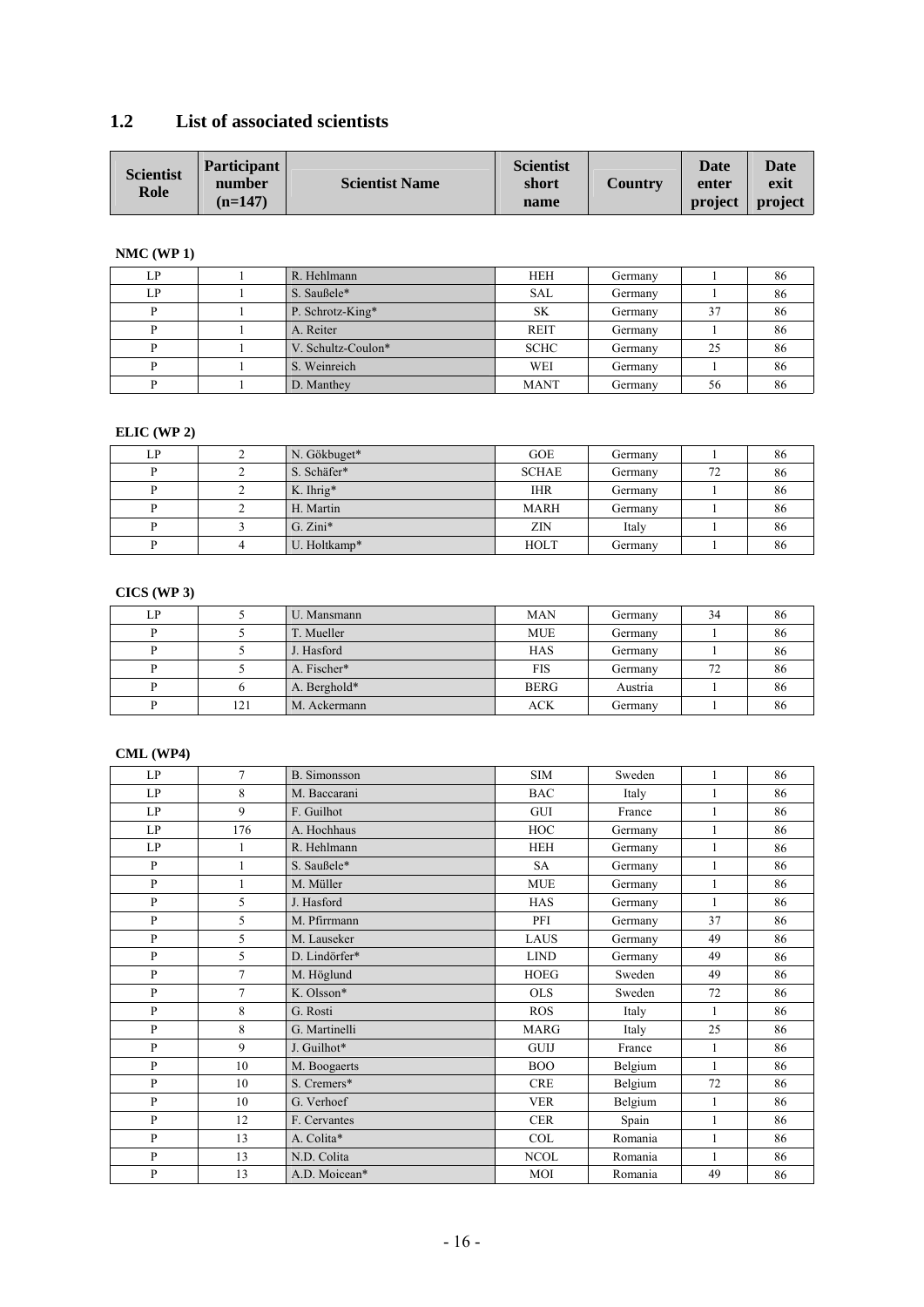| P              | 13      | A. Lupu*                | <b>LUP</b>                  | Romania         | 24           | 86 |
|----------------|---------|-------------------------|-----------------------------|-----------------|--------------|----|
| $\overline{P}$ | 13      | M. Closca-Gheorghiu*    | CLOS                        | Romania         | 49           | 86 |
| $\overline{P}$ | 13      | H. Bumbea               | <b>BUM</b>                  | Romania         | 24           | 86 |
| ${\bf P}$      | 14      | J.J. Cornelissen        | <b>CORN</b>                 | Netherlands     | $\mathbf{1}$ | 86 |
| $\mathbf{P}$   | 15      | T. Fischer              | <b>FIS</b>                  | Germany         | $\mathbf{1}$ | 86 |
| $\, {\bf P}$   | 16      | J. Apperley*            | <b>APP</b>                  | UK              | 37           | 86 |
| ${\bf P}$      | 16      | J.M. Goldman            | GOL                         | <b>UK</b>       | $\mathbf{1}$ | 86 |
| $\mathbf{P}$   | 16      | D. Marin                | <b>MAR</b>                  | <b>UK</b>       | 55           | 86 |
| $\, {\bf P}$   | 17      | A. Gratwohl             | <b>GRA</b>                  | Switzerland     | $\mathbf{1}$ | 86 |
| $\, {\bf P}$   | 18      | I.C. Haznedaroglu       | HAZ                         | Turkey          | $\mathbf{1}$ | 86 |
| $\mathbf{P}$   | 19      | A. Hellmann             | <b>HELL</b>                 | Poland          | $\mathbf{1}$ | 86 |
| $\mathbf{P}$   | 19      | W. Prejzner             | PREJ                        | Poland          | 25           | 86 |
| $\, {\bf P}$   | 21      | J. Mayer                | <b>MAY</b>                  | Czech Republic  | $\mathbf{1}$ | 86 |
| $\mathbf{P}$   | 21      | D. Zácková*             | ZAC                         | Czech Republic  | 37           | 86 |
| ${\bf P}$      | 22      | J.L. Nielsen            | <b>NIE</b>                  | Denmark         | $\mathbf{1}$ | 86 |
| $\, {\bf P}$   | 23      | S.G. O'Brien            | <b>OBR</b>                  | <b>UK</b>       | $\mathbf{1}$ | 86 |
| $\, {\bf P}$   | 24      | M.E. O'Dwyer            | ODW                         | Ireland         | $\mathbf{1}$ | 86 |
| $\, {\bf P}$   | 25      | F. X. Mahon             | <b>MAHO</b>                 | France          | $\mathbf{1}$ | 86 |
| ${\bf P}$      | 26      | K. Porkka               | POR                         | Finland         | 24           | 86 |
| ${\bf P}$      | 26      | P. Koskenvesa           | <b>KOSK</b>                 | Finland         | 72           | 86 |
| ${\bf P}$      | 26      | S. Mustjoki*            | <b>MUST</b>                 | Finland         | 72           | 86 |
| ${\bf P}$      | 27      | G. Saglio               | <b>SAG</b>                  | Italy           | $\mathbf{1}$ | 86 |
| ${\bf P}$      | 28      | <b>B.</b> Skotnicki     | <b>SKO</b>                  | Poland          | $\mathbf{1}$ | 86 |
| $\overline{P}$ | 28      | T. Sacha                | <b>SACH</b>                 | Poland          | $\mathbf{1}$ | 86 |
| $\mathbf{P}$   | 28      | K. Foryciarz*           | <b>FORY</b>                 | Poland          | 55           | 86 |
| P              | 29      | J.-L. Steegmann         | <b>STE</b>                  | Spain           | $\mathbf{1}$ | 86 |
| $\mathbf{P}$   | 30      | J. Thaler               | <b>THA</b>                  | Austria         | $\mathbf{1}$ | 86 |
| P              | 30      | S. Burgstaller*         | <b>BURG</b>                 | Austria         | 72           | 86 |
| $\, {\bf P}$   | 31      | A. Tobler               | <b>TOBA</b>                 | Switzerland     | $\mathbf{1}$ | 86 |
| $\mathbf{P}$   | 31      | G. Baerlocher*          | <b>BAE</b>                  | Switzerland     | $\mathbf{1}$ | 86 |
| P              | 35      | E. Abruzzese*           | <b>ABRU</b>                 | Italy           | $\mathbf{1}$ | 86 |
| $\, {\bf P}$   | 47      | T. Lange                | LAN                         | Germany         | 37           | 86 |
| P              | 48      | G. Ossenkoppele         | <b>OSS</b>                  | The Netherlands | 37           | 86 |
| $\, {\bf P}$   | 50      | A. Turkina*             | TUR                         | Russia          | 24           | 86 |
| $\mathbf{P}$   | 50      | E. Zakharova*           | ZAK                         | Russia          | 55           | 86 |
| P              | 50      | E. Chelysheva*          | ${\rm CHE}$                 | Russia          | 55           | 86 |
| $\, {\bf P}$   | 56      | P. Rousselot            | <b>ROUS</b>                 | France          | 55           | 86 |
| ${\bf P}$      | 59      | B. Labar                | LAB                         | Croatia         | 55           | 86 |
| P              | 63      | O.W. Bjerrum            | BJE                         | Denmark         | 55           | 86 |
| ${\bf P}$      | 78      | N.C.P. Cross            | <b>CRO</b>                  | UK              | 1            | 86 |
| ${\bf P}$      | 79      | A.M. Carella            | CAR                         | Italy           | 37           | 86 |
| ${\bf P}$      | 93      | J. Richter              | <b>RICH</b>                 | Sweden          | 55           | 86 |
| $\overline{P}$ | 101     | F. Pane                 | PAN                         | Italy           | $\mathbf{1}$ | 86 |
| $\mathbf{P}$   | 114     | A. Levitzki             | ${\rm LEV}$                 | Israel          | $\mathbf{1}$ | 86 |
| $\mathbf{P}$   | 114     | R. Reuven               | <b>REUV</b>                 | Israel          | $\mathbf{1}$ | 86 |
| $\mathbf{P}$   | 118     | J. Duyster              | <b>DUY</b>                  | Germany         | $\mathbf{1}$ | 86 |
| $\mathbf{P}$   | 119     | W. Fiedler              | <b>FIE</b>                  | Germany         | 37           | 86 |
| $\, {\bf P}$   | 122     | H. Zwierzina            | ZWI                         | Austria         | $\mathbf{1}$ | 86 |
| $\, {\bf P}$   | 122     | G. Gastl                | GAST                        | Austria         | 49           | 86 |
| $\, {\bf P}$   | 126     | T. Masszi               | MAS                         | Hungary         | $\mathbf{1}$ | 86 |
| P              | 129     | J. Cermak               | $\rm CER$                   | Czech Republic  | 25           | 86 |
| $\, {\bf P}$   | 129     | H. Klamova*             | <b>KLA</b>                  | Czech Republic  | 55           | 86 |
| P              | 132     | C. Gambacorti-Passerini | GAP                         | Italy           | 25           | 86 |
| ${\bf P}$      | 133     | K. Indrák               | $\mathop{\rm IND}\nolimits$ | Czech Republic  | 37           | 86 |
| ${\bf P}$      | 133     | E. Faber                | FAB                         | Czech Republic  | 37           | 86 |
| P              | 133     | P. Rohon                | <b>ROH</b>                  | Czech Republic  | 49           | 86 |
| $\, {\bf p}$   | 136/137 | A. Zaritskey            | ZAR                         | Russia          | 37           | 86 |
| ${\bf P}$      | 137     | E. Lomaia*              | <b>LOMA</b>                 | Russia          | 72           | 86 |
| ${\bf P}$      | 140     | L. Dusek                | <b>DUS</b>                  | Czech Republic  | 37           | 86 |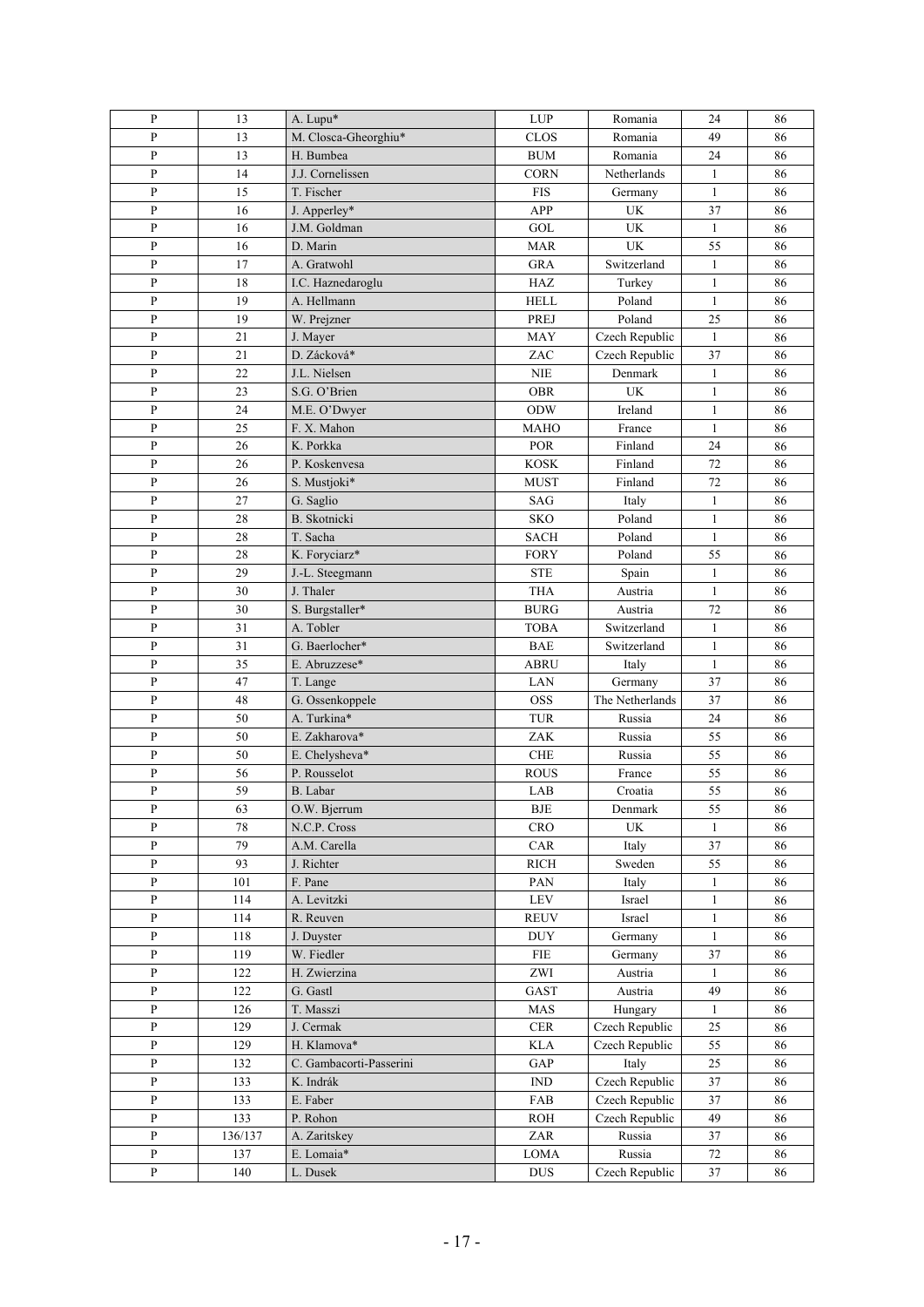| P              | 140 | K. Chroust         | <b>CHR</b>  | Czech Republic  | 49           | 86 |
|----------------|-----|--------------------|-------------|-----------------|--------------|----|
| $\mathbf{p}$   | 140 | J. Muzik           | <b>MUZ</b>  | Czech Republic  | 72           | 86 |
| P              | 142 | R. Clark           | <b>CLA</b>  | UK              | 49           | 86 |
| $\mathbf{P}$   | 144 | A.-M. Vladareanu*  | <b>VLA</b>  | Romania         | 49           | 86 |
| $\mathbf{P}$   | 146 | L. Griskevicius    | <b>GRIS</b> | Lithuania       | 55           | 86 |
| $\mathbf{P}$   | 146 | A. Degulys         | <b>DEGU</b> | Lithuania       | 72           | 86 |
| $\mathbf{P}$   | 147 | G. Tsaur           | <b>TSA</b>  | Russia          | 61           | 86 |
| $\mathbf{P}$   | 150 | B. Mihaljevic*     | <b>MIH</b>  | Serbia          | 55           | 86 |
| $\mathbf{P}$   | 150 | A. Bogdanovic*     | <b>BOGD</b> | Serbia          | 55           | 86 |
| $\mathbf{P}$   | 152 | H. Hjorth-Hansen   | HH          | Norway          | 55           | 86 |
| $\mathbf{P}$   | 155 | P. Costeas         | $\cos$      | Cyprus          | 49           | 86 |
| P              | 157 | S. Lejniece*       | LEJ         | Latvia          | 61           | 86 |
| $\mathbf{P}$   | 158 | A. Almeida         | <b>ALM</b>  | Portugal        | 61           | 86 |
| $\mathbf{P}$   | 161 | Z. Berneman        | <b>ZBER</b> | Belgium         | 61           | 86 |
| P              | 163 | M. Kalmanti*       | <b>KAL</b>  | Greece          | 61           | 86 |
| $\mathbf{P}$   | 164 | J. Malý            | <b>MAL</b>  | Czech Republic  | 61           | 86 |
| P              | 166 | I. Dyagil*         | <b>DYA</b>  | Ukraine         | 61           | 86 |
| $\mathbf{P}$   | 167 | P. Cernelc         | <b>CERN</b> | Slovenia        | 61           | 86 |
| $\overline{P}$ | 167 | I. Prelznik Zupan* | ZUP         | Slovenia        | 72           | 86 |
| P              | 168 | M. Mistrik         | <b>MIS</b>  | Slovak Republic | 61           | 86 |
| $\mathbf{P}$   | 171 | K. Abdulkadyrov    | <b>ABDU</b> | Russia          | 73           | 86 |
| $\mathbf{P}$   | 172 | H. Everaus*        | <b>EVE</b>  | Estonia         | 73           | 86 |
| P              | 173 | E. Laane           | LAA         | Estonia         | 73           | 86 |
| $\mathbf{P}$   | 174 | Z. Maslyak*        | <b>MASL</b> | Ukraine         | 73           | 86 |
| $\overline{P}$ | 174 | K. Kotlyarchuk     | <b>KOTL</b> | Ukraine         | 73           | 86 |
| P              | 174 | L. Lukavetskyy     | <b>LUKA</b> | Ukraine         | 73           | 86 |
| P              | 175 | P. Panayiotidis    | <b>PANA</b> | Greece          | 73           | 86 |
| P              | 176 | A. Hochhaus        | <b>HOC</b>  | Germany         | $\mathbf{1}$ | 86 |
| $\mathbf{P}$   | 180 | T. Brümmendorf     | <b>BRUM</b> | Germany         | $\mathbf{1}$ | 86 |
| $\mathbf{P}$   | 182 | S. Kutsev          | <b>KUTS</b> | Russia          | 73           | 86 |
| P              | 183 | F. Nicolini        | <b>NICO</b> | France          | 73           | 86 |

#### **AML (WP 5)**

| LP           | 32             | T. Büchner        | <b>BUE</b>  | Germany        | $\mathbf{1}$ | 86 |
|--------------|----------------|-------------------|-------------|----------------|--------------|----|
| LP           | 34             | M. Sanz           | <b>SAN</b>  | Spain          | $\mathbf{1}$ | 86 |
| LP           | 48             | G.J. Ossenkoppele | <b>OSS</b>  | Netherlands    | $\mathbf{1}$ | 86 |
| $\mathbf{P}$ | 1              | E. Lengfelder*    | <b>LEN</b>  | Germany        | $\mathbf{1}$ | 86 |
| $\mathbf{P}$ | $\overline{2}$ | H. Serve          | <b>SER</b>  | Germany        | $\mathbf{1}$ | 86 |
| $\mathbf{P}$ | 5              | J. Hasford        | <b>HAS</b>  | Germany        | $\mathbf{1}$ | 86 |
| $\mathbf{P}$ | 5              | M. Pfirrmann      | PFI         | Germany        | $\mathbf{1}$ | 86 |
| $\mathbf{P}$ | 10             | M. Boogaerts      | <b>BOO</b>  | Belgium        | $\mathbf{1}$ | 86 |
| $\mathbf{P}$ | 14             | B. Löwenberg      | LOE         | Netherlands    | $\mathbf{1}$ | 86 |
| $\mathbf{P}$ | 17             | A. Gratwohl       | <b>GRA</b>  | Switzerland    | 37           | 86 |
| $\mathbf{P}$ | 21             | Z. Ráčil          | <b>RAC</b>  | Czech Republic | 37           | 86 |
| $\mathbf{P}$ | 22             | P. Hokland        | <b>HOK</b>  | Denmark        | $\mathbf{1}$ | 86 |
| P            | 32             | W. Berdel         | <b>BERD</b> | Germany        | 1            | 86 |
| $\mathbf{P}$ | 32             | J. Kienast        | <b>KIE</b>  | Germany        | 25           | 86 |
| $\mathbf{P}$ | 32             | U. Krug           | <b>KRU</b>  | Germany        | 37           | 86 |
| $\mathbf{P}$ | 32             | W. Köpcke         | KÖP         | Germany        | 37           | 86 |
| $\mathbf{P}$ | 32             | M.C. Sauerland*   | <b>SAUE</b> | Germany        | 37           | 86 |
| $\mathbf{P}$ | 32             | A. Heinecke       | <b>HEI</b>  | Germany        | 25           | 86 |
| P            | 32             | C. Müller-Tidow   | MT          | Germany        | 37           | 86 |
| $\mathbf{P}$ | 32             | M. Stelljes       | <b>STE</b>  | Germany        | 37           | 86 |
| P            | 33             | A. Burnett        | <b>BUR</b>  | <b>UK</b>      | $\mathbf{1}$ | 86 |
| $\mathbf{P}$ | 35             | S. Amadori        | <b>AMA</b>  | Italy          | $\mathbf{1}$ | 86 |
| $\mathbf{P}$ | 36             | M. Björkholm      | <b>BJO</b>  | Sweden         | $\mathbf{1}$ | 86 |
| $\mathbf{P}$ | 36             | S. Lehmann        | LEH         | Sweden         | 37           | 86 |
| $\mathbf{P}$ | 37             | T. de Witte       | <b>DEW</b>  | Netherlands    | $\mathbf{1}$ | 86 |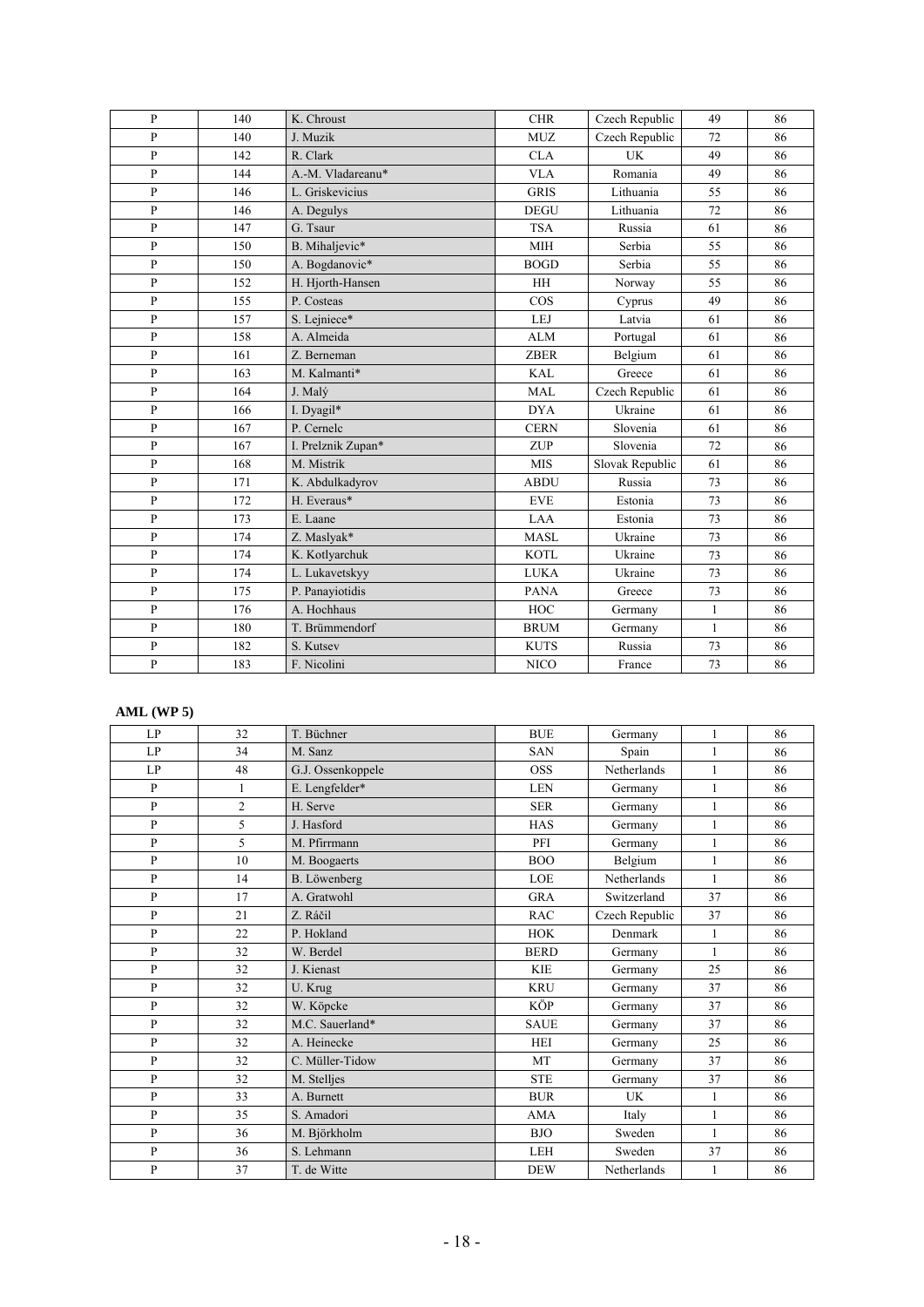| $\mathbf{P}$ | 38  | H. Döhner       | <b>DOE</b>  | Germany        | 1            | 86 |
|--------------|-----|-----------------|-------------|----------------|--------------|----|
| $\mathbf{P}$ | 38  | R. Schlenk      | <b>SCHK</b> | Germany        | $\mathbf{1}$ | 86 |
| $\mathbf{P}$ | 39  | G. Ehninger     | <b>EHN</b>  | Germany        | $\mathbf{1}$ | 86 |
| $\mathbf{P}$ | 40  | P. Fenaux       | <b>FEN</b>  | France         | $\mathbf{1}$ | 86 |
| $\mathbf{P}$ | 41  | A. Ganser       | <b>GAN</b>  | Germany        | $\mathbf{1}$ | 86 |
| $\mathbf{P}$ | 43  | J. Holowiecki   | <b>HOLO</b> | Poland         | $\mathbf{1}$ | 86 |
| $\mathbf{P}$ | 45  | K. Lechner      | <b>LEC</b>  | Austria        | $\mathbf{1}$ | 86 |
| $\mathbf{P}$ | 45  | P. Valent       | <b>VAL</b>  | Austria        | $\mathbf{1}$ | 86 |
| $\mathbf{P}$ | 46  | F. Mandelli     | <b>MAN</b>  | Italy          | $\mathbf{1}$ | 86 |
| $\mathbf{P}$ | 47  | D. Niederwieser | <b>NIED</b> | Germany        | $\mathbf{1}$ | 86 |
| $\mathbf{P}$ | 49  | J.M. Rowe       | <b>ROW</b>  | Israel         | $\mathbf{1}$ | 86 |
| $\mathbf{P}$ | 50  | V. Savchenko*   | <b>SAV</b>  | Russia         | $\mathbf{1}$ | 86 |
| $\mathbf{P}$ | 51  | J. Sierra       | <b>SIE</b>  | Spain          | $\mathbf{1}$ | 86 |
| $\mathbf{P}$ | 51  | R. Martino      | <b>MARR</b> | Spain          | 37           | 86 |
| $\mathbf{P}$ | 52  | R. Willemze     | <b>WILL</b> | Netherlands    | $\mathbf{1}$ | 86 |
| $\mathbf{P}$ | 53  | J.P. Marie      | <b>JPM</b>  | France         | $\mathbf{1}$ | 86 |
| P            | 56  | H. Dombret      | <b>DOM</b>  | France         | $\mathbf{1}$ | 86 |
| $\mathbf{P}$ | 56  | C. Chomienne*   | <b>CHO</b>  | France         | 13           | 86 |
| $\mathbf{P}$ | 56  | P. Ribaud*      | <b>RIB</b>  | France         | $\mathbf{1}$ | 86 |
| $\mathbf{P}$ | 65  | A. Zelent       | <b>ZEL</b>  | UK             | $\mathbf{1}$ | 86 |
| $\mathbf{P}$ | 74  | U. Germing      | <b>GERM</b> | Germany        | $\mathbf{1}$ | 86 |
| $\mathbf{P}$ | 75  | D. Grimwade     | <b>GRI</b>  | UK             | $\mathbf{1}$ | 86 |
| P            | 83  | M. Lübbert      | <b>LUEB</b> | Germany        | $\mathbf{1}$ | 86 |
| $\mathbf{P}$ | 111 | L. Kanz         | <b>DER</b>  | Germany        | 13           | 86 |
| $\mathbf{P}$ | 111 | C. Driessen     | <b>DRI</b>  | Germany        | 13           | 86 |
| $\mathbf{P}$ | 133 | K. Indrák       | IND         | Czech Republic | 25           | 86 |
| $\mathbf{P}$ | 143 | K. Wheatley     | <b>WHE</b>  | <b>UK</b>      | 55           | 86 |
| $\mathbf{P}$ | 156 | M. Zeppezauer   | ZEP         | Germany        | 61           | 86 |

#### **ALL (WP 6)**

| LP           | $\overline{2}$ | D. Hoelzer         | <b>HOE</b>  | Germany        | $\mathbf{1}$ | 86 |
|--------------|----------------|--------------------|-------------|----------------|--------------|----|
| LP           | $\overline{2}$ | N. Gökbuget*       | <b>GOE</b>  | Germany        | $\mathbf{1}$ | 86 |
| LP           | 46             | R. Foa             | <b>FOA</b>  | Italy          | $\mathbf{1}$ | 86 |
| LP           | 52             | R. Willemze        | <b>WILL</b> | Netherlands    | $\mathbf{1}$ | 86 |
| LP           | 54             | R. Bassan          | <b>BAS</b>  | Italy          | $\mathbf{1}$ | 86 |
| LP           | 56             | H. Dombret         | <b>DOM</b>  | France         | $\mathbf{1}$ | 86 |
| LP           | 70             | J.M. Ribera        | RIB         | Spain          | $\mathbf{1}$ | 86 |
| $\mathbf{P}$ | $\overline{c}$ | O.G. Ottmann       | <b>OTT</b>  | Germany        | $\mathbf{1}$ | 86 |
| $\mathbf{P}$ | $\overline{2}$ | H. Pfeifer*        | PFEI        | Germany        | 49           | 86 |
| $\mathbf{P}$ | $\overline{7}$ | H. Hallböök*       | <b>HALL</b> | Sweden         | $\mathbf{1}$ | 86 |
| P            | $\overline{7}$ | <b>B.</b> Smedmyr  | <b>SME</b>  | Sweden         | 37           | 86 |
| $\mathbf{P}$ | 8              | G. Martinelli      | <b>MARG</b> | Italy          | 25           | 86 |
| $\mathbf{P}$ | $\,8\,$        | L Iaccobucci*      | <b>IAC</b>  | Italy          | 49           | 86 |
| $\mathbf{P}$ | 13             | A. Moicean*        | MOI         | Romania        | 25           | 86 |
| $\mathbf{P}$ | 14             | J.J. Cornelissen   | <b>CORN</b> | Netherlands    | 49           | 86 |
| $\mathbf{P}$ | 21             | J. Mayer           | <b>MAY</b>  | Czech Republic | 25           | 86 |
| $\mathbf{P}$ | 21             | M. Doubek          | <b>DOU</b>  | Czech Republic | 25           | 86 |
| $\mathbf{P}$ | 43             | J. Holowiecki      | <b>HOLO</b> | Poland         | $\mathbf{1}$ | 86 |
| $\mathbf{P}$ | 43             | S. Giebel          | <b>GIE</b>  | Poland         | 25           | 86 |
| $\mathbf{P}$ | 45             | U. Jaeger          | <b>JAE</b>  | Austria        | $\mathbf{1}$ | 86 |
| $\mathbf{P}$ | 45             | A. Hauswirth       | <b>HAUS</b> | Austria        | 72           | 86 |
| $\mathbf{P}$ | 46             | G. Meloni*         | <b>MEL</b>  | Italy          | $\mathbf{1}$ | 86 |
| $\mathbf{P}$ | 46             | M. Vignetti        | <b>VIG</b>  | Italy          | 37           | 86 |
| $\mathbf{P}$ | 50             | V. Savchenko*      | <b>VSAV</b> | Russia         | 49           | 86 |
| $\mathbf{P}$ | 50             | J. Davidyan*       | <b>DAVI</b> | Russia         | 72           | 86 |
| $\mathbf{P}$ | 50             | E. Parovichnikova* | <b>PARO</b> | Russia         | 72           | 86 |
| $\mathbf{P}$ | 56             | P. Rousselot       | <b>ROU</b>  | France         | 25           | 86 |
| $\mathbf{P}$ | 56             | J.P. Vernant       | <b>VER</b>  | France         | 25           | 86 |
|              |                |                    |             |                |              |    |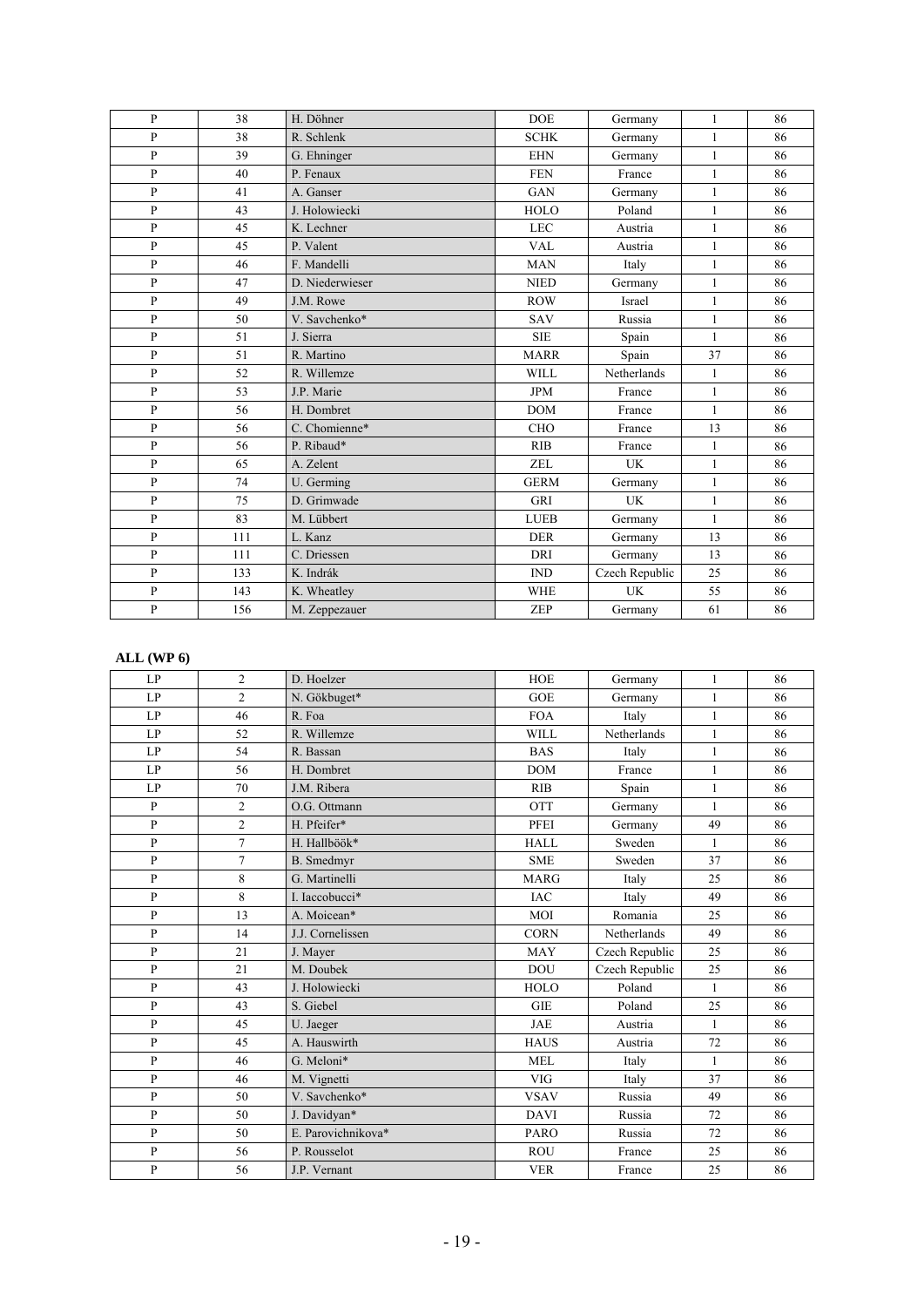| 58  | N. Ifrah      | <b>IFR</b>  | France  |    | 86 |
|-----|---------------|-------------|---------|----|----|
| 58  | M. Hunault*   | <b>HUN</b>  | France  | 49 | 86 |
| 59  | B. Labar      | LAB         | Croatia |    | 86 |
| 60  | O. Ostrowska* | OST         | Poland  | 25 | 86 |
| 60  | J. Walewski   | <b>WAL</b>  | Poland  |    | 86 |
| 117 | A. Fielding*  | <b>FIE</b>  | UK      | 25 | 86 |
| 160 | D. Marks      | <b>MARD</b> | UK      | 49 | 86 |

#### **CLL (WP 7)**

| LP                     | 62               | M. Hallek                 | <b>HAL</b>   | Germany        | $\mathbf{1}$ | 86 |
|------------------------|------------------|---------------------------|--------------|----------------|--------------|----|
| $\mathbf{L}\mathbf{P}$ | 38               | H. Döhner                 | DOE          | Germany        | $\mathbf{1}$ | 86 |
| LP                     | 61               | G. Dighiero               | $\rm DIG$    | France         | $\mathbf{1}$ | 86 |
| $\, {\bf p}$           | $\mathbf{1}$     | P. Dreger                 | DER          | Germany        | 25           | 86 |
| $\, {\bf p}$           | $\mathbf{1}$     | T. Nebe                   | $\rm{NEBE}$  | Germany        | 37           | 86 |
| ${\bf P}$              | $\overline{c}$   | L. Bergmann               | <b>BERG</b>  | Germany        | 37           | 86 |
| $\mathbf{P}$           | 3                | L. Laurenti               | LAU          | Italy          | 37           | 86 |
| $\, {\bf p}$           | 5                | M. Bergmann               | <b>BERGM</b> | Germany        | 73           | 86 |
| $\, {\bf P}$           | $\overline{7}$   | R. Rosenquist             | <b>ROS</b>   | Sweden         | 37           | 86 |
| $\, {\bf P}$           | $\boldsymbol{7}$ | G. Tobin                  | <b>TOB</b>   | Sweden         | 37           | 86 |
| $\, {\bf p}$           | 8                | P. P. Piccaluga           | PICC         | Italy          | 25           | 86 |
| $\, {\bf P}$           | 10               | M. Boogaerts              | <b>BOO</b>   | Belgium        | 37           | 86 |
| $\, {\bf P}$           | $10\,$           | A. Janssens*              | <b>JANS</b>  | Belgium        | 37           | 86 |
| $\, {\bf P}$           | 12               | E. Montserrat             | <b>MON</b>   | Spain          | $\mathbf{1}$ | 86 |
| ${\bf P}$              | 12               | F. Bosch                  | <b>BOSC</b>  | Spain          | 37           | 86 |
| $\, {\bf P}$           | 12               | E. Campo                  | CAMP         | Spain          | 37           | 86 |
| $\, {\bf P}$           | 13               | A.D. Moicean*             | MOIC         | Romania        | 37           | 86 |
| $\, {\bf p}$           | 13               | I. Radulescu*             | <b>RADU</b>  | Romania        | 37           | 86 |
| P                      | 14               | A. Langerak               | LANG         | Netherlands    | 37           | 86 |
| $\, {\bf P}$           | 21               | J. Mayer                  | MAY          | Czech Republic | 37           | 86 |
| $\, {\bf p}$           | 21               | J. Kotaskova*             | <b>KOTA</b>  | Czech Republic | 37           | 86 |
| $\, {\bf P}$           | 21               | J. Malcikova              | <b>MALC</b>  | Czech Republic | 37           | 86 |
| $\, {\bf p}$           | 21               | S. Pospisilova*           | POSP         | Czech Republic | 37           | 86 |
| $\, {\bf P}$           | 21               | M. Trbusek                | <b>TRB</b>   | Czech Republic | 37           | 86 |
| ${\bf P}$              | 24               | M.E. O'Dwyer              | ODW          | Ireland        | 65           | 86 |
| $\mathbf{P}$           | 25               | P. Legembre               | <b>LEGE</b>  | France         | 65           | 86 |
| $\mathbf{P}$           | 28               | A. Skotnicki              | SKO          | Poland         | 65           | 86 |
| $\mathbf{P}$           | 33               | C. Pepper                 | PEP          | <b>UK</b>      | 37           | 86 |
| $\, {\bf P}$           | 36               | A. Porwit-MacDonald*      | <b>POR</b>   | Sweden         | 37           | 86 |
| $\, {\bf P}$           | 36               | H. Mellstedt              | <b>MELL</b>  | Sweden         | 37           | 86 |
| $\, {\bf p}$           | 36               | A. Österborg              | OST          | Sweden         | $\mathbf{1}$ | 86 |
| $\, {\bf p}$           | 36               | E. Kimby*                 | <b>KIM</b>   | Sweden         | $\mathbf{1}$ | 86 |
| $\, {\bf p}$           | 36               | P. Kokhaei                | <b>KOK</b>   | Sweden         | $\mathbf{1}$ | 86 |
| P                      | 36               | S. Norin                  | <b>NOR</b>   | Sweden         | $\mathbf{1}$ | 86 |
| $\, {\bf P}$           | 38               | S. Stilgenbauer           | <b>STI</b>   | Germany        | $\mathbf{1}$ | 86 |
| ${\bf P}$              | 38               | D. Winkler                | <b>WINK</b>  | Germany        | 37           | 86 |
| ${\bf P}$              | 38               | T. Zenz                   | ZEN          | Germany        | $72\,$       | 86 |
| $\mathbf{P}$           | 39               | U. Oelschlägel*           | OEL          | Germany        | 37           | 86 |
| P                      | 40               | F. Ajchenbaum-Cymbalista* | <b>CYB</b>   | France         | $\mathbf{1}$ | 86 |
| $\mathbf{P}$           | 40               | R. Letestu                | <b>LETE</b>  | Fran ce        | 37           | 86 |
| $\, {\bf P}$           | 44               | M. Bernimoulin            | <b>BERN</b>  | Switzerland    | 37           | 86 |
| $\, {\bf P}$           | 45               | A. Gaiger                 | GAI          | Austria        | $\mathbf{1}$ | 86 |
| $\, {\bf P}$           | 45               | U. Jaeger                 | JAE          | Austria        | $\mathbf{1}$ | 86 |
| $\, {\bf p}$           | 45               | D. Demirtas*              | DEMI         | Austria        | 37           | 86 |
| $\mathbf{P}$           | 45               | M. Shehata                | <b>SHEH</b>  | Austria        | 37           | 86 |
| $\mathbf{P}$           | 46               | R. Foa                    | <b>FOA</b>   | Italy          | $\mathbf{1}$ | 86 |
| P                      | 46               | I. Del Giudice*           | DGIU         | Italy          | 37           | 86 |
| P                      | 46               | F. Mandelli               | <b>MAN</b>   | Italy          | 37           | 86 |
| ${\bf P}$              | 46               | F. Mauro*                 | MAU          | Italy          | 37           | 86 |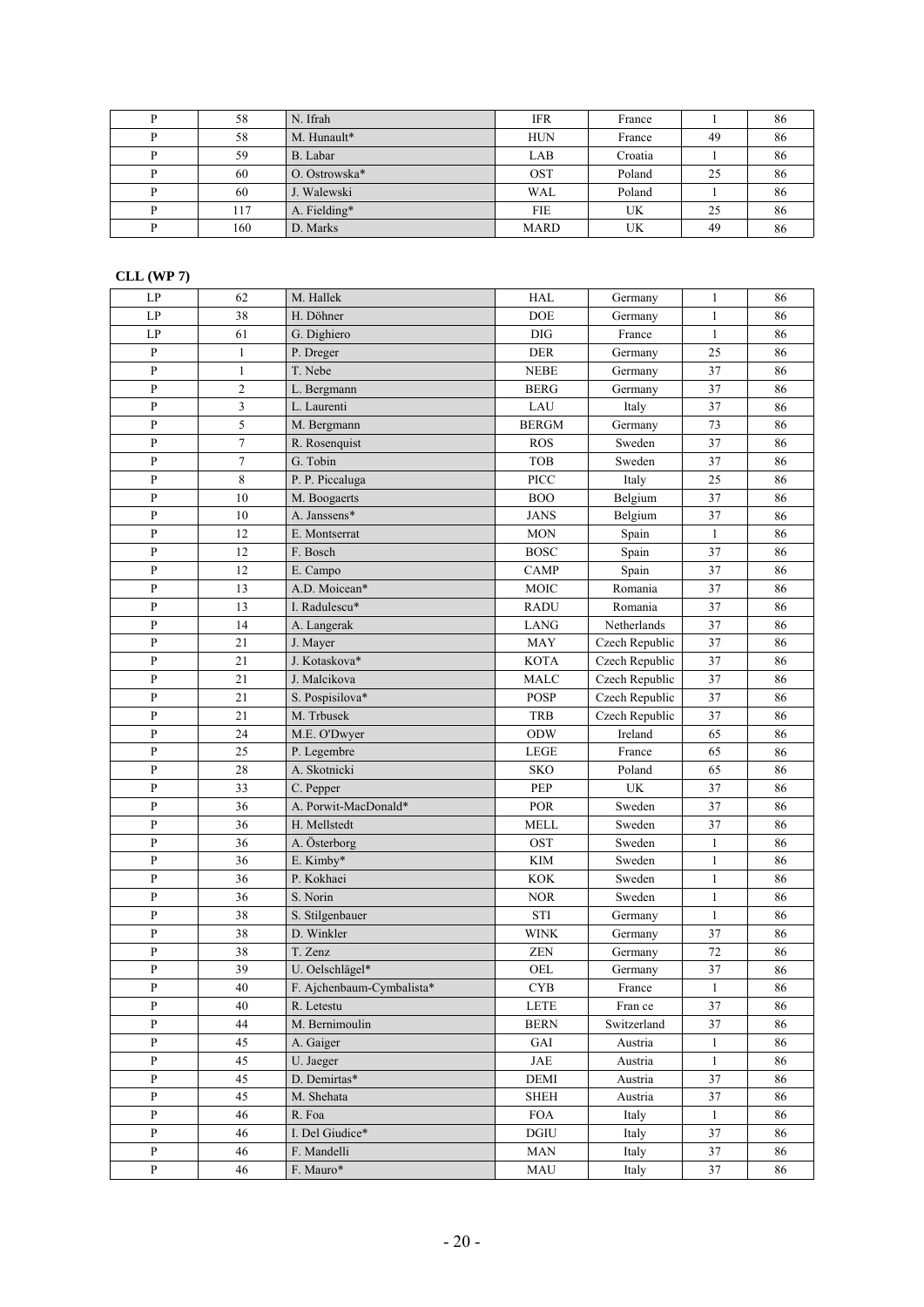| $\, {\bf P}$   | 47  | D. Niederwieser     | <b>NIED</b>                    | Germany                         | 37           | 86 |
|----------------|-----|---------------------|--------------------------------|---------------------------------|--------------|----|
| ${\bf P}$      | 56  | V. Levy             | ${\rm LEV}$                    | France                          | 25           | 86 |
| ${\bf P}$      | 62  | B. Eichhorst*       | <b>EICH</b>                    | Germany                         | 37           | 86 |
| ${\bf P}$      | 62  | C. Schweighofer*    | <b>SCHWE</b>                   | Germany                         | 37           | 86 |
| ${\bf P}$      | 63  | C. Geisler          | <b>GEI</b>                     | Denmark                         | $\mathbf{1}$ | 86 |
| $\overline{P}$ | 63  | J. Jurlander        | $\rm JUR$                      | Denmark                         | $\mathbf{1}$ | 86 |
| ${\bf P}$      | 63  | A. Buhl*            | $\rm BUH$                      | Denmark                         | $\mathbf{1}$ | 86 |
| $\, {\bf P}$   | 64  | F. Caligaris-Cappio | CAL                            | Italy                           | $\mathbf{1}$ | 86 |
| $\overline{P}$ | 64  | P. Ghia             | <b>GHI</b>                     | Italy                           | 37           | 86 |
| ${\bf P}$      | 65  | E. Matutes*         | <b>MAT</b>                     | UK                              | $\mathbf{1}$ | 86 |
| $\, {\bf P}$   | 65  | D. Catovsky         | CAT                            | UK                              | $\mathbf{1}$ | 86 |
| $\, {\bf P}$   | 65  | V. Brito-Babapulle* | <b>BRI</b>                     | UK                              | 37           | 86 |
| $\, {\bf P}$   | 66  | D. Oscier           | <b>OSC</b>                     | UK                              | $\mathbf{1}$ | 86 |
| $\, {\bf P}$   | 66  | G. Best             | <b>BES</b>                     | UK                              | 37           | 86 |
| $\mathbf{P}$   | 66  | T. Hamblin          | <b>HAMB</b>                    | UK                              | 37           | 86 |
| $\, {\bf P}$   | 67  | T. Robak            | ROB                            | Poland                          | $\mathbf{1}$ | 86 |
| $\, {\bf P}$   | 67  | A. Wierbowska*      | <b>WIER</b>                    | Poland                          | 37           | 86 |
| $\mathbf{P}$   | 68  | X. Troussard        | <b>TRO</b>                     | France                          | $\mathbf{1}$ | 86 |
| $\, {\bf P}$   | 68  | M. Leporrier        | LEP                            | France                          | 37           | 86 |
| $\, {\bf P}$   | 69  | M.H. Van Oers       | <b>VANO</b>                    | Netherlands                     | $\mathbf{1}$ | 86 |
| $\mathbf{P}$   | 69  | A. Kater            | KAT                            | Netherlands                     | 37           | 86 |
| ${\bf P}$      | 69  | C. Mellink          | <b>MELL</b>                    | Netherlands                     | 37           | 86 |
| $\, {\bf P}$   | 75  | S. Devereux         | $\operatorname{DEVE}$          | $\ensuremath{\text{UK}}\xspace$ | 72           | 86 |
| $\mathbf{P}$   | 75  | P. Patten           | PATT                           | UK                              | 72           | 86 |
| ${\bf P}$      | 77  | M. Lazzarino        | LAZZ                           | Italy                           | 37           | 86 |
| $\overline{P}$ | 78  | F. Stevenson*       | <b>STEV</b>                    | UK                              | 37           | 86 |
| $\overline{P}$ | 83  | A. Mumm             | <b>MUM</b>                     | Germany                         | 37           | 86 |
| $\mathbf{P}$   | 87  | A. Orfao            | ORF                            | Spain                           | 37           | 86 |
| $\mathbf{P}$   | 88  | B. Dörken           | <b>DOR</b>                     | Germany                         | $\mathbf{1}$ | 86 |
| $\, {\bf P}$   | 88  | A. Pezzuto          | <b>PEZZ</b>                    | Germany                         | 37           | 86 |
| $\, {\bf P}$   | 88  | P. Daniel           | <b>DAN</b>                     | Germany                         | 37           | 86 |
| $\, {\bf P}$   | 93  | K. Karlsson*        | <b>KARL</b>                    | Sweden                          | 37           | 86 |
| $\, {\bf P}$   | 95  | D.M. Lillington*    | ${\rm LIL}$                    | UK                              | 37           | 86 |
| $\, {\bf P}$   | 95  | J. Gribben          | <b>GRIB</b>                    | UK                              | 37           | 86 |
| $\, {\bf P}$   | 96  | C. Mecucci*         | ${\rm MEC}$                    | Italy                           | 37           | 86 |
| P              | 99  | M. Kneba            | <b>KNE</b>                     | Germany                         | 37           | 86 |
| ${\bf P}$      | 99  | S. Böttcher         | BÖT                            | Germany                         | 37           | 86 |
| $\mathbf{P}$   | 99  | M. Ritgen           | <b>RIT</b>                     | Germany                         | 37           | 86 |
| P              | 109 | W.W. Jedrzejczak    | JED                            | Poland                          | 37           | 86 |
| ${\bf P}$      | 112 | D. Bron             | <b>BRO</b>                     | Belgium                         | 37           | 86 |
| ${\bf P}$      | 130 | D. Haase            | <b>HAA</b>                     | Germany                         | 37           | 86 |
| $\, {\bf P}$   | 131 | E. Roman*           | <b>ROM</b>                     | UK                              | 37           | 86 |
| $\, {\bf P}$   | 131 | P. Hillmen          | $\mbox{HILL}$                  | $\ensuremath{\text{UK}}\xspace$ | 37           | 86 |
| ${\bf P}$      | 131 | S. O'Connor*        | <b>CONN</b>                    | UK                              | 37           | 86 |
| $\mathbf{P}$   | 131 | A. Rawstron         | <b>RAW</b>                     | $\ensuremath{\text{UK}}\xspace$ | 37           | 86 |
| $\mathbf{P}$   | 134 | Y. Herishanu        | <b>HERI</b>                    | Israel                          | 61           | 86 |
| $\overline{P}$ | 137 | V. Strugov          | $\operatorname{\mathbf{STUG}}$ | Russia                          | 61           | 86 |
| $\mathbf{P}$   | 141 | K. Mills            | $\text{MIL}$                   | UK                              | 37           | 86 |
| $\mathbf{P}$   | 142 | A. Pettitt          | PETT                           | UK                              | 37           | 86 |
| $\, {\bf P}$   | 146 | R. Pileckyte        | PILE                           | Lithuania                       | 61           | 86 |
| P              | 158 | M.G. da Silva*      | <b>SILV</b>                    | Portugal                        | 61           | 86 |
| ${\bf P}$      | 162 | S. Pavlovic*        | PAV                            | Serbia                          | 61           | 86 |
| $\mathbf{P}$   | 164 | L. Smolej           | SMOL                           | Czech Republic                  | 61           | 86 |
| $\, {\bf P}$   | 173 | E. Laane            | $\rm LAA$                      | Estonia                         | 73           | 86 |
| ${\bf P}$      | 181 | S. Franke*          | <b>FRAN</b>                    | Belgium                         | 73           | 86 |
| ${\bf P}$      | 183 | M. Michallet*       | MICHA                          | France                          | 73           | 86 |

**MDS (WP 8)**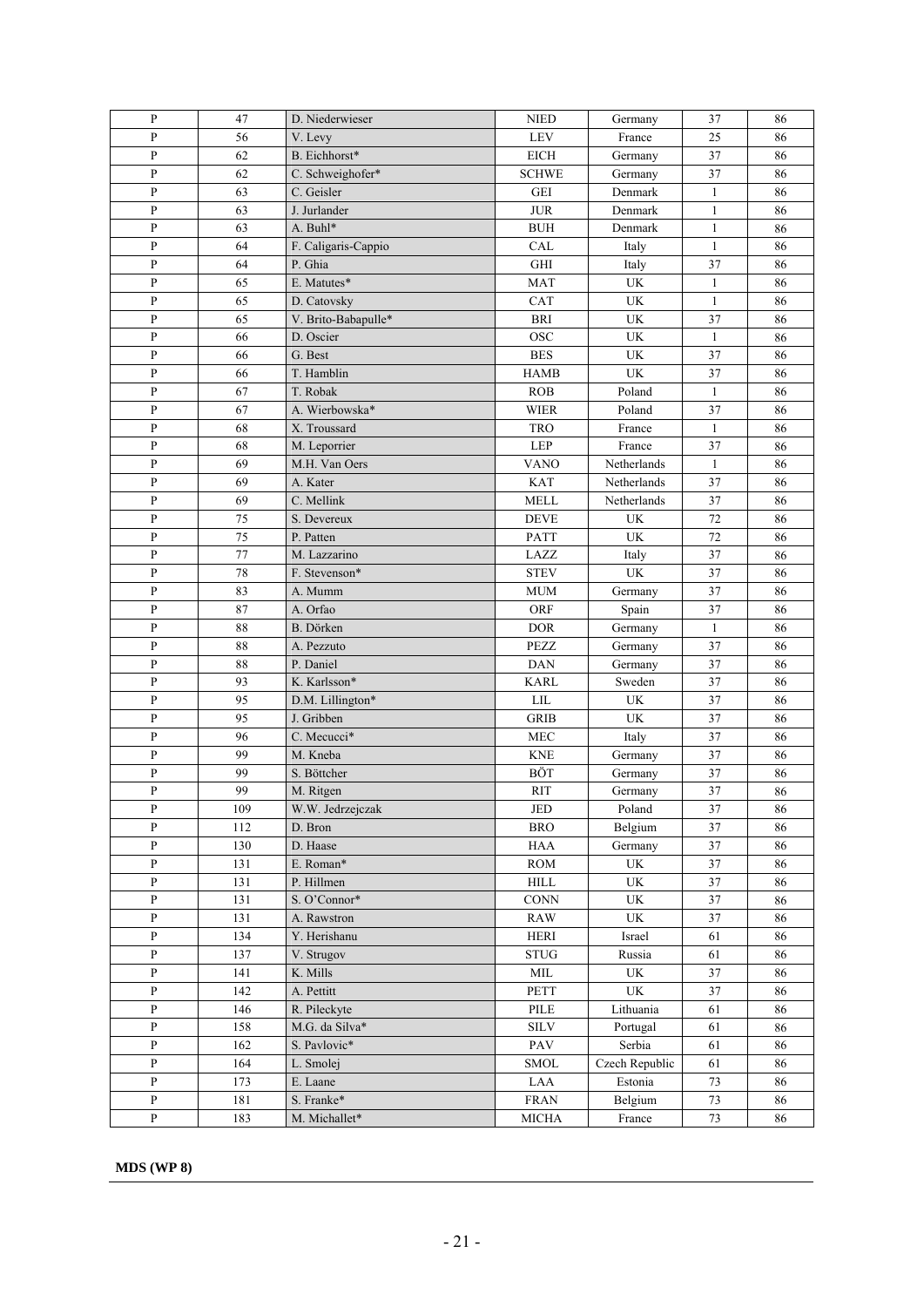| $\mathbf{L}\mathbf{P}$ | 37             | T. de Witte            | <b>DEW</b>                | Netherlands                     | $\mathbf{1}$ | 86 |
|------------------------|----------------|------------------------|---------------------------|---------------------------------|--------------|----|
| P                      | 1              | W.-K. Hofmann          | <b>HOF</b>                | Germany                         | $\mathbf{1}$ | 86 |
| ${\bf P}$              | $\overline{c}$ | H. Serve               | ${\rm SER}$               | Germany                         | 25           | 86 |
| ${\bf P}$              | $\overline{c}$ | M. Rockemer-Vogt       | <b>ROCK</b>               | Germany                         | 37           | 86 |
| $\overline{P}$         | 10             | G. Verhoef             | <b>VER</b>                | Belgium                         | $\mathbf{1}$ | 86 |
| $\mathbf{P}$           | 13             | R. Gologan             | GOL                       | Romania                         | 24           | 86 |
| P                      | 16             | J. Apperley*           | APP                       | <b>UK</b>                       | $\mathbf{1}$ | 86 |
| $\mathbf{P}$           | 17             | D. Heim                | <b>HEI</b>                | Switzerland                     | 37           | 86 |
| ${\bf P}$              | 32             | T. Büchner             | <b>BUE</b>                | Germany                         | 37           | 86 |
| $\mathbf{P}$           | 33             | A. Burnett             | <b>BUR</b>                | UK                              | 25           | 86 |
| ${\bf P}$              | 34             | M. Sanz                | SAN                       | Spain                           | $\mathbf{1}$ | 86 |
| ${\bf P}$              | 34             | G. Sanz                | SANZ                      | Spain                           | $\mathbf{1}$ | 86 |
| ${\bf P}$              | 36             | A. Porwitt-MacDonald*  | <b>POR</b>                | Sweden                          | 37           | 86 |
| ${\bf P}$              | 36             | E. Hellström-Lindberg* | <b>HELI</b>               | Sweden                          | $\mathbf{1}$ | 86 |
| $\mathbf{P}$           | 37             | J.H. Jansen            | <b>JAN</b>                | Netherlands                     | $\mathbf{1}$ | 86 |
| P                      | 37             | P. Muus*               |                           |                                 | $\mathbf{1}$ |    |
|                        |                |                        | MUU                       | Netherlands                     |              | 86 |
| P                      | 39             | B. Mohr*               | <b>MOH</b>                | Germany                         | 37           | 86 |
| ${\bf P}$              | 39             | U. Oelschlägel*        | OEL                       | Germany                         | 37           | 86 |
| ${\bf P}$              | 39             | U. Platzbecker         | <b>PLA</b>                | Germany                         | 55           | 86 |
| ${\bf P}$              | 40             | P. Fenaux              | <b>FEN</b>                | France                          | $\mathbf{1}$ | 86 |
| ${\bf P}$              | 41             | A. Ganser              | <b>GAN</b>                | Germany                         | $\mathbf{1}$ | 86 |
| P                      | 41             | M. Stadler             | <b>STA</b>                | Germany                         | 37           | 86 |
| $\mathbf{P}$           | 46             | F. Efficace            | EFF                       | Italy                           | 55           | 86 |
| ${\bf P}$              | 48             | G.J. Ossenkoppele      | <b>OSS</b>                | Netherlands                     | $\mathbf{1}$ | 86 |
| $\overline{P}$         | 48             | A. van de Loosdrecht   | LOO                       | Netherlands                     | 49           | 86 |
| $\mathbf{P}$           | 51             | R. Martino             | <b>MARR</b>               | Spain                           | $\mathbf{1}$ | 86 |
| P                      | 56             | R. A. Padua*           | PAD                       | France                          | 49           | 86 |
| $\mathbf{P}$           | 71             | C. Aul                 | <b>AUL</b>                | Germany                         | $\mathbf{1}$ | 86 |
| P                      | 71             | A. Giagounidis         | <b>GIAG</b>               | Germany                         | 37           | 86 |
| P                      | 72             | C. Bernasconi          | <b>BERC</b>               | Italy                           | $\mathbf{1}$ | 86 |
| ${\bf P}$              | 74             | N. Gattermann          | GAT                       | Germany                         | $\mathbf{1}$ | 86 |
| ${\bf P}$              | 74             | U. Germing             | <b>GERM</b>               | Germany                         | $\mathbf{1}$ | 86 |
| ${\bf P}$              | 75             | G. Mufti               | <b>MUFT</b>               | UK                              | $\mathbf{1}$ | 86 |
| $\, {\bf P}$           | 75             | K. Tobal               | <b>TOBK</b>               | $\ensuremath{\text{UK}}\xspace$ | $\mathbf{1}$ | 86 |
| ${\bf P}$              | 75             | R. Ireland             | <b>IRE</b>                | $\ensuremath{\text{UK}}\xspace$ | 55           | 86 |
| $\mathbf{P}$           | 76             | C. Preudhomme          | PRE                       | France                          | $\mathbf{1}$ | 86 |
| P                      | 77             | M. Della Porta         | DELL                      | Italy                           | 37           | 86 |
| $\, {\bf p}$           | 83             | A. Schmitt-Gräff*      | <b>SCHG</b>               | Germnay                         | $\mathbf{1}$ | 86 |
| P                      | 83             | M. Lübbert             | LUEB                      | Germany                         | $\mathbf{1}$ | 86 |
| P                      | 83             | B. Deschler*           | <b>DES</b>                | Germany                         | 55           | 86 |
| $\, {\bf p}$           | $\bf 87$       | A. Orfao               | ORF                       | Spain                           | $\mathbf{1}$ | 86 |
| $\, {\bf p}$           | $88\,$         | K.-H. Lee              | LEE                       | Germany                         | 49           | 86 |
| $\, {\bf P}$           | 93             | S. E. Jacobsen         | <b>JACO</b>               | Sweden                          | $\mathbf{1}$ | 86 |
| $\mathbf{P}$           | 98             | P. Bernasconi          | <b>BERP</b>               | Italy                           | $\mathbf{1}$ | 86 |
| $\mathbf{P}$           | 98             | M. Cazzola             | CAZ                       | Italy                           | $\mathbf{1}$ | 86 |
| $\mathbf{P}$           | 98             | L. Malcovati           | <b>MALC</b>               | Italy                           | 37           | 86 |
| P                      | 99             | S. Peters              | PETE                      | Germany                         | 37           | 86 |
| $\mathbf{P}$           | 104            | G. Basso               | <b>BASS</b>               | Italy                           | $\mathbf{1}$ | 86 |
| P                      | 119            | N. Kröger              | <b>KROE</b>               | Germany                         | 37           | 86 |
| $\, {\bf p}$           | 122            | R. Stauder             | <b>STAU</b>               | Austria                         | 37           | 86 |
| $\, {\bf P}$           | 127            | W. Kern                | <b>KERN</b>               | Germany                         | 37           | 86 |
| $\, {\bf p}$           | 129            | P. Klener              | $\ensuremath{\text{KLE}}$ | Czech Republic                  | 25           | 86 |
| P                      | 129            | J. Cermak              | <b>CERM</b>               | Czech Republic                  | 25           | 86 |
| $\, {\bf p}$           | 131            | D. Bowen               | <b>BOW</b>                | <b>UK</b>                       | $\mathbf{1}$ | 86 |
|                        |                |                        |                           | $\ensuremath{\text{UK}}\xspace$ |              |    |
| P                      | 131            | E. Roman*              | <b>ROM</b>                |                                 | 37           | 86 |
| $\, {\bf P}$           | 134            | M. Mittelman           | <b>MIT</b>                | Isreal                          | 37           | 86 |

#### **CMPD (WP 9)**

| <b>Section</b><br>- 33<br>--<br>Italy<br>ΔЬ<br>v<br>$\alpha$<br>-Daluu.<br><i>JAW</i><br>. |
|--------------------------------------------------------------------------------------------|
|--------------------------------------------------------------------------------------------|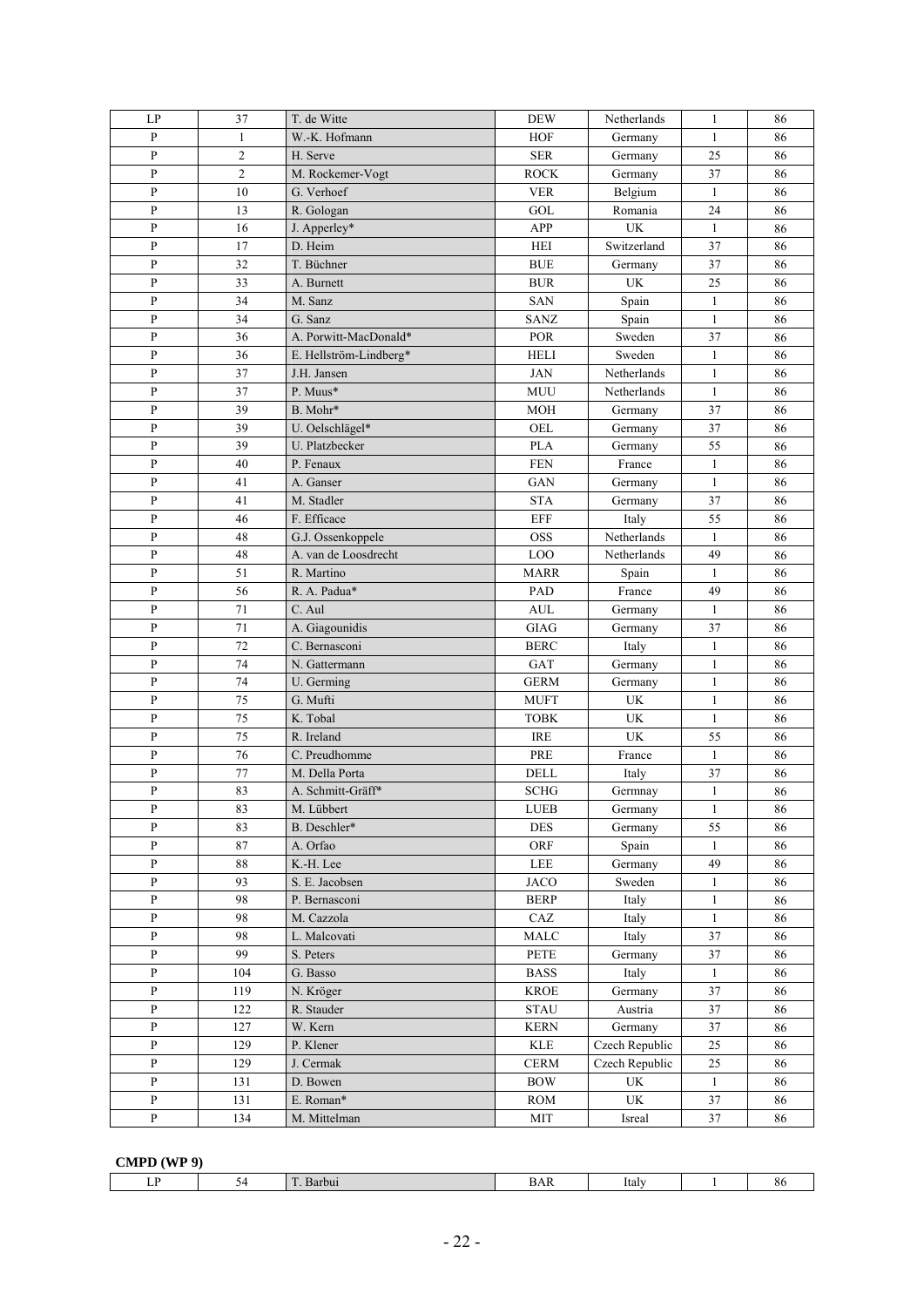| LP           | 77             | G. Barosi                | <b>BARO</b>  | Italy       | $\mathbf{1}$ | 86 |
|--------------|----------------|--------------------------|--------------|-------------|--------------|----|
| LP           | 56             | J. Kiladjan              | <b>KIL</b>   | France      | $\mathbf{1}$ | 86 |
| LP           | 83             | H. Pahl*                 | PAH          | Germany     | $\mathbf{1}$ | 86 |
| $\mathbf{P}$ | $\mathbf{1}$   | A. Reiter                | <b>REIT</b>  | Germany     | $\mathbf{1}$ | 86 |
| $\mathbf{P}$ | $\mathbf{1}$   | E. Lengfelder*           | <b>LEN</b>   | Germany     | $\mathbf{1}$ | 86 |
| $\mathbf{P}$ | $\overline{7}$ | G. Birgegard             | <b>BIRG</b>  | Sweden      | $\mathbf{1}$ | 86 |
| $\mathbf{P}$ | 12             | F. Cervantes             | <b>CER</b>   | Spain       | $\mathbf{1}$ | 86 |
| $\mathbf{P}$ | 38             | H. Cario                 | CAR          | Germany     | 37           | 86 |
| $\mathbf{P}$ | 41             | H.H. Kreipe              | <b>KRE</b>   | Germany     | $\mathbf{1}$ | 86 |
| $\mathbf{P}$ | 45             | H. Gisslinger            | <b>GIS</b>   | Austria     | $\mathbf{1}$ | 86 |
| $\mathbf{P}$ | 48             | S. Zweegman*             | <b>ZWE</b>   | Netherlands | 37           | 86 |
| $\mathbf{P}$ | 50             | N. D. Khoroshko*         | <b>KHO</b>   | Russia      | 61           | 86 |
| P            | 50             | M. D. Sokolova           | <b>SOK</b>   | Russia      | 61           | 86 |
| $\mathbf{P}$ | 50             | A. V. Misyurin           | <b>MISY</b>  | Russia      | 61           | 86 |
| $\mathbf{p}$ | 50             | M. D. Sanatko*           | <b>SANA</b>  | Russia      | 61           | 86 |
| $\mathbf{P}$ | 54             | G. Finazzi               | <b>FIN</b>   | Italy       | $\mathbf{1}$ | 86 |
| $\mathbf{P}$ | 54             | A. Rambaldi              | <b>RAMB</b>  | Italy       | $\mathbf{1}$ | 86 |
| $\, {\bf p}$ | 56             | N. Casadevall            | CASA         | France      | 37           | 86 |
| $\mathbf{P}$ | 62             | J. Thiele                | <b>THIEL</b> | Germany     | $\mathbf{1}$ | 86 |
| $\mathbf{P}$ | 63             | O.W. Bjerrum             | <b>BJE</b>   | Denmark     | 55           | 86 |
| $\mathbf{P}$ | 77             | F. Passamonti            | <b>PASS</b>  | Italy       | $\mathbf{1}$ | 86 |
| $\, {\bf P}$ | 79             | F. Frassoni              | <b>FRA</b>   | Italy       | $\mathbf{1}$ | 86 |
| $\mathbf{P}$ | 81             | M.C. Le Bousse-Kerdilès* | LEB          | France      | $\mathbf{1}$ | 86 |
| P            | 83             | A. Schmitt-Gräff*        | <b>SCHG</b>  | Germany     | $\mathbf{1}$ | 86 |
| $\mathbf{P}$ | 84             | T. Reilly                | <b>REIL</b>  | <b>UK</b>   | $\mathbf{1}$ | 86 |
| $\mathbf{P}$ | 101            | C. R. Rinaldi            | <b>RINA</b>  | Italy       | $\mathbf{1}$ | 86 |
| P            | 106            | J. M. Hernandez          | <b>HERN</b>  | Spain       | $\mathbf{1}$ | 86 |
| $\mathbf{P}$ | 141            | M. F. McMullin*          | <b>MCMU</b>  | <b>UK</b>   | $\mathbf{1}$ | 86 |
| $\mathbf{P}$ | 148            | A. Vannucchi             | <b>VANN</b>  | Italy       | 49           | 86 |
| $\mathbf{P}$ | 149            | W. Vainchenker           | <b>VAIN</b>  | France      | 49           | 86 |
| $\mathbf{P}$ | 159            | M. Griesshammer          | <b>GRIE</b>  | Germany     | $\mathbf{1}$ | 86 |
| $\mathbf{P}$ | 177            | S. Hermouet*             | <b>HERM</b>  | France      | 72           | 86 |
| ${\bf P}$    | 178            | J. Samuelsson            | <b>SAMU</b>  | Sweden      | 72           | 86 |
| $\mathbf{P}$ | 184            | H. Hasselbalch           | <b>HASS</b>  | Denmark     | $\mathbf{1}$ | 86 |

#### **Diagnostic platform (WP 10)**

| -<br>LP      | 85           | M.C. Béné*           | <b>BEN</b>   | France      | $\mathbf{1}$ | 86 |
|--------------|--------------|----------------------|--------------|-------------|--------------|----|
| LP           | 3            | $G. Zini*$           | ZIN          | Italy       | 37           | 86 |
| P            | $\mathbf{1}$ | J. Hastka            | <b>HAS</b>   | Germany     | 25           | 86 |
| $\mathbf{P}$ | 1            | T. Nebe              | <b>NEB</b>   | Germany     | 37           | 86 |
| $\mathbf{P}$ | 1            | J. Topaly            | <b>TOP</b>   | Germany     | 37           | 86 |
| $\mathbf{P}$ | 14           | M. van't Veer        | <b>VANV</b>  | Netherlands | $\mathbf{1}$ | 86 |
| $\mathbf{P}$ | 36           | A. Porwit-MacDonald* | <b>POR</b>   | Sweden      | $\mathbf{1}$ | 86 |
| $\mathbf{P}$ | 39           | U. Oelschlägel*      | OEL          | Germany     | 37           | 86 |
| $\mathbf{P}$ | 39           | U. Schäkel*          | <b>SCHAE</b> | Germany     | 37           | 86 |
| $\mathbf{P}$ | 45           | W. Pickl             | PIC          | Austria     | 13           | 86 |
| $\mathbf{P}$ | 45           | H. Strobl            | <b>STR</b>   | Austria     | 13           | 86 |
| $\mathbf{P}$ | 48           | G.J. Schuurhuis      | <b>SCHUU</b> | Netherlands | 37           | 86 |
| $\mathbf{P}$ | 56           | M.-T. Daniel*        | <b>DAN</b>   | France      | $\mathbf{1}$ | 86 |
| $\mathbf{P}$ | 56           | G. Flandrin          | <b>FLAN</b>  | France      | 37           | 86 |
| $\mathbf{P}$ | 65           | E. Matutes*          | <b>MAT</b>   | <b>UK</b>   | $\mathbf{1}$ | 86 |
| $\mathbf{P}$ | 68           | X. Troussard         | <b>TROU</b>  | France      | 37           | 86 |
| $\mathbf{P}$ | 86           | W. Gassmann          | GAS          | Germany     | $\mathbf{1}$ | 86 |
| $\mathbf{P}$ | 87           | A. Orfao             | <b>ORF</b>   | Spain       | $\mathbf{1}$ | 86 |
| P            | 88           | W.-D. Ludwig         | <b>LUD</b>   | Germany     | $\mathbf{1}$ | 86 |
| $\mathbf{P}$ | 88           | R. Schabath          | <b>SCHAB</b> | Germany     | 37           | 86 |
| P            | 99           | H. A. Horst          | <b>HORS</b>  | Germany     | 37           | 86 |
| P            | 104          | G. Basso             | <b>BASS</b>  | Italy       | 37           | 86 |
| $\mathbf{P}$ | 104          | T. te Kronnie*       | <b>KRO</b>   | Italy       | 37           | 86 |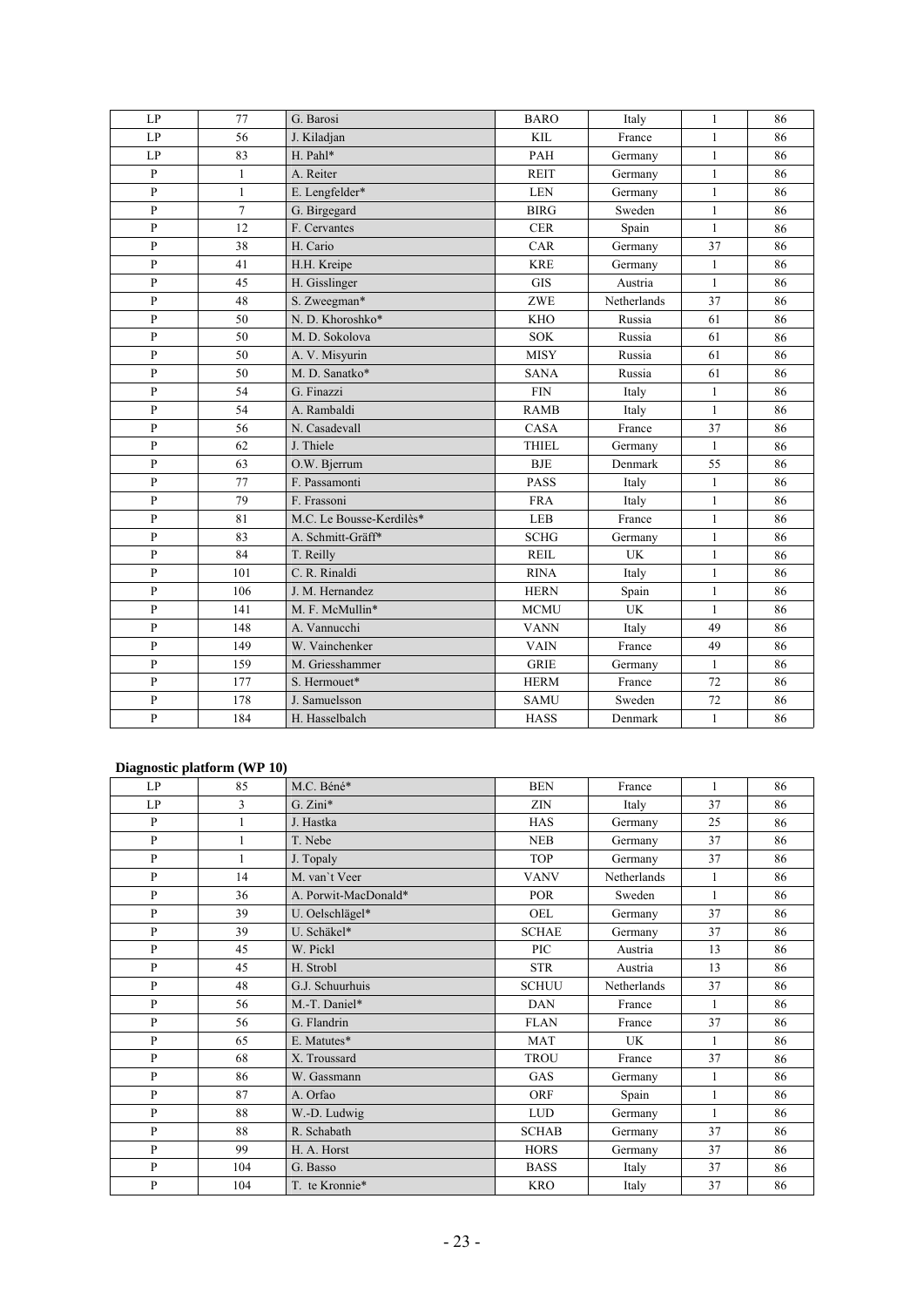| 123 | R. Fuchs               | <b>FUC</b>  | Germany        |    | 86 |
|-----|------------------------|-------------|----------------|----|----|
| 127 | T. Haferlach           | <b>HAF</b>  | Germany        | 37 | 86 |
| 127 | W. Kern                | <b>KER</b>  | Germany        | 37 | 86 |
| 128 | H. Link                | LIN         | Germany        | 25 | 86 |
| 129 | J. Cermak              | <b>CERM</b> | Czech Republic | 37 | 86 |
| 132 | G. Castoldi            | CAS         | Italy          | 37 | 86 |
| 145 | G. Tschurtschenthaler* | <b>TSCH</b> | Austria        | 49 | 86 |

#### **Cytogenetics (WP 11)**

| LP             | 45  | C. Fonatsch*          | <b>FON</b>  | Austria     | $\mathbf{1}$ | 86 |
|----------------|-----|-----------------------|-------------|-------------|--------------|----|
| LP             | 74  | H. Rieder             | <b>RIE</b>  | Germany     | $\mathbf{1}$ | 86 |
| LP             | 127 | C. Haferlach*         | <b>SCHO</b> | Germany     | $\mathbf{1}$ | 86 |
| $\mathbf{P}$   | 9   | J.-L. Huret           | <b>HUR</b>  | France      | $\mathbf{1}$ | 86 |
| $\mathbf{P}$   | 10  | A. Hagemeijer*        | <b>HAG</b>  | Belgium     | $\mathbf{1}$ | 86 |
| $\mathbf{P}$   | 14  | H.B. Beverloo*        | <b>BEV</b>  | Netherlands | $\mathbf{1}$ | 86 |
| $\mathbf{P}$   | 18  | A. Tukun              | <b>TUK</b>  | Turkey      | $\mathbf{1}$ | 86 |
| $\mathbf{P}$   | 38  | S. Stilgenbauer       | <b>STI</b>  | Germany     | $\mathbf{1}$ | 86 |
| $\, {\bf P}$   | 41  | B. Schlegelberger*    | <b>SCHL</b> | Germany     | $\mathbf{1}$ | 86 |
| $\mathbf{P}$   | 44  | M. Jotterand*         | <b>JOT</b>  | Switzerland | $\mathbf{1}$ | 86 |
| ${\bf P}$      | 44  | J. Schoumans          | <b>JSCH</b> | Switzerland | 73           | 86 |
| $\mathbf{P}$   | 51  | A. Aventin*           | <b>AVE</b>  | Spain       | $\mathbf{1}$ | 86 |
| $\mathbf{P}$   | 63  | J. Pedersen-Bjergaard | <b>PED</b>  | Denmark     | $\mathbf{1}$ | 86 |
| $\mathbf{P}$   | 63  | M. Andersen*          | <b>AND</b>  | Denmark     | $\mathbf{1}$ | 86 |
| $\overline{P}$ | 75  | J. Mufti              | <b>MUF</b>  | <b>UK</b>   | $\mathbf{1}$ | 86 |
| ${\bf P}$      | 75  | D. Grimwade           | <b>GRI</b>  | UK          | $\mathbf{1}$ | 86 |
| $\mathbf{P}$   | 81  | S. Romana             | <b>ROM</b>  | France      | $\mathbf{1}$ | 86 |
| $\overline{P}$ | 90  | N. Dastugue*          | <b>DAS</b>  | France      | $\mathbf{1}$ | 86 |
| $\overline{P}$ | 91  | T. Lion               | <b>LIO</b>  | Austria     | 37           | 86 |
| $\mathbf{P}$   | 92  | J. Harbott            | <b>HARB</b> | Germany     | $\mathbf{1}$ | 86 |
| $\mathbf{P}$   | 92  | J. Bradtke*           | <b>BRAD</b> | Germany     | 49           | 86 |
| $\mathbf{P}$   | 93  | B. Johansson          | <b>JOH</b>  | Sweden      | $\mathbf{1}$ | 86 |
| $\overline{P}$ | 93  | F. Mitelman           | <b>MIT</b>  | Sweden      | $\mathbf{1}$ | 86 |
| $\, {\bf P}$   | 94  | S. Knuutilla          | <b>KNU</b>  | Finland     | $\mathbf{1}$ | 86 |
| $\overline{P}$ | 95  | D.M. Lillington*      | <b>LIL</b>  | UK          | $\mathbf{1}$ | 86 |
| $\, {\bf P}$   | 96  | C. Mecucci*           | <b>MEC</b>  | Italy       | $\mathbf{1}$ | 86 |
| $\mathbf{P}$   | 97  | M. Rocchi             | <b>ROC</b>  | Italy       | $\mathbf{1}$ | 86 |
| $\mathbf{P}$   | 97  | C.T. Storlazzi*       | <b>STOR</b> | Italy       | 37           | 86 |
| $\mathbf{P}$   | 98  | P. Bernasconi         | <b>BERA</b> | Italy       | $\mathbf{1}$ | 86 |
| P              | 106 | J.M. Hernández        | <b>HER</b>  | Spain       | $\mathbf{1}$ | 86 |
| $\mathbf{P}$   | 130 | D. Haase              | <b>HAA</b>  | Germany     | 25           | 86 |
| $\mathbf{P}$   | 135 | C. Sambani*           | <b>SAM</b>  | Greece      | 37           | 86 |
| $\mathbf{P}$   | 153 | M. Ogur*              | OGU         | Turkey      | 49           | 86 |
| ${\bf P}$      | 165 | M.-J. Mozziconacci*   | <b>MOZ</b>  | France      | 61           | 86 |
| $\mathbf{P}$   | 181 | V. Bours              | <b>BOUR</b> | Belgium     | 72           | 86 |

#### **Minimal residual disease (WP 12)**

| LP | 75 | D. Grimwade       | <b>GRI</b>  | UK          | 86 |
|----|----|-------------------|-------------|-------------|----|
| P  |    | A. Reiter         | <b>REIT</b> | Germany     | 86 |
| P  |    | M. Müller         | <b>MUE</b>  | Germany     | 86 |
| P  | 7  | G. Barbany*       | <b>BARB</b> | Sweden      | 86 |
| P  | 8  | G. Martinelli     | <b>MARG</b> | Italy       | 86 |
| P  | 13 | D. Coriu          | <b>COR</b>  | Romania     | 86 |
| P  | 14 | J.J.M. van Dongen | <b>DON</b>  | Netherlands | 86 |
| P  | 14 | V. van der Velden | <b>VEL</b>  | Netherlands | 86 |
| P  | 22 | P. Hokland        | <b>HOK</b>  | Denmark     | 86 |
| P  | 22 | M. Ostergaard*    | <b>OST</b>  | Denmark     | 86 |
| P  | 27 | G. Saglio         | <b>SAG</b>  | Italy       | 86 |
| P  | 28 | T. Sacha          | <b>SACH</b> | Poland      | 86 |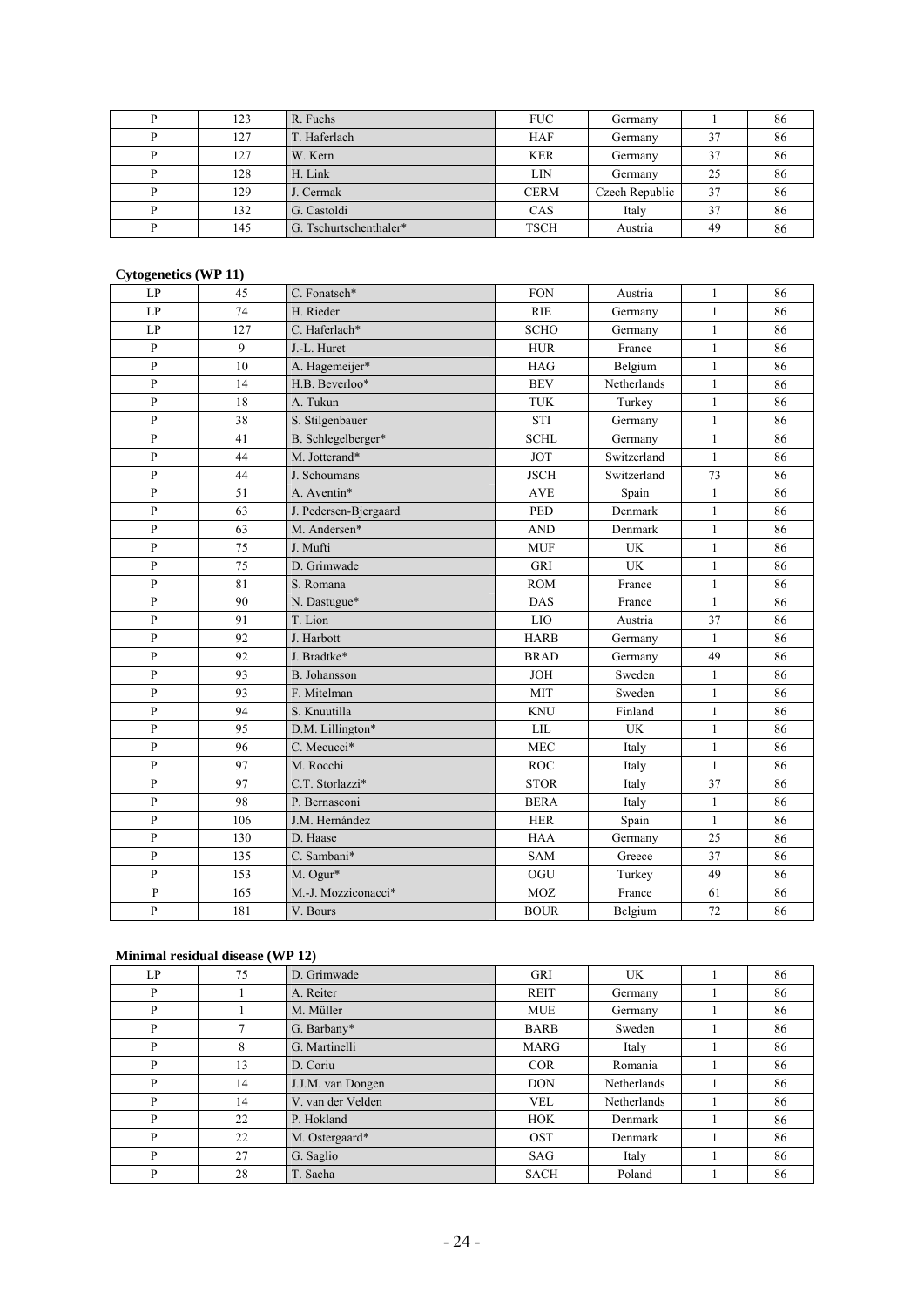| ${\bf P}$    | 31  | E. Oppliger Leibundgut* | OPP         | Switzerland                     | $\mathbf{1}$ | 86 |
|--------------|-----|-------------------------|-------------|---------------------------------|--------------|----|
| ${\bf P}$    | 35  | F. Lo Coco              | LOC         | Italy                           | $\mathbf{1}$ | 86 |
| ${\bf P}$    | 37  | J. H. Jansen            | <b>JAN</b>  | Netherlands                     | $\mathbf{1}$ | 86 |
| ${\bf P}$    | 39  | C. Thiede               | <b>THIE</b> | Germany                         | $\mathbf{1}$ | 86 |
| $\mathbf{P}$ | 48  | G.J. Ossenkoppele       | <b>OSS</b>  | Netherlands                     | $\mathbf{1}$ | 86 |
| $\mathbf{P}$ | 48  | G.J. Schuurhuis         | <b>SCHU</b> | Netherlands                     | $\mathbf{1}$ | 86 |
| $\mathbf{P}$ | 50  | V. Savchenko*           | SAV         | Russia                          | $\mathbf{1}$ | 86 |
| $\mathbf{P}$ | 51  | J. Nomdedeu             | <b>NOM</b>  | Spain                           | $\mathbf{1}$ | 86 |
| $\mathbf{P}$ | 56  | R.A. Padua*             | PAD         | <b>UK</b>                       | $\mathbf{1}$ | 86 |
| $\mathbf{P}$ | 56  | <b>B.</b> Cassinat      | CAS         | France                          | $\mathbf{1}$ | 86 |
| $\mathbf{P}$ | 75  | G. J. Mufti             | <b>MUFT</b> | <b>UK</b>                       | $\mathbf{1}$ | 86 |
| $\mathbf{P}$ | 75  | K. Tobal                | <b>TOB</b>  | $\ensuremath{\text{UK}}\xspace$ | $\mathbf{1}$ | 86 |
| $\mathbf{P}$ | 76  | C. Preudhomme           | PRE         | France                          | $\mathbf{1}$ | 86 |
| P            | 78  | N.C.P. Cross            | <b>CRO</b>  | UK                              | $\mathbf{1}$ | 86 |
| $\mathbf{P}$ | 88  | J. Kaeda                | <b>KAE</b>  | <b>UK</b>                       | $\mathbf{1}$ | 86 |
| $\mathbf{P}$ | 98  | P. Bernasconi           | <b>BERA</b> | Italy                           | $\mathbf{1}$ | 86 |
| P            | 99  | M. Kneba                | <b>KNE</b>  | Germany                         | $\mathbf{1}$ | 86 |
| $\, {\bf P}$ | 99  | T. Raff                 | <b>RAF</b>  | Germany                         | 37           | 86 |
| $\, {\bf P}$ | 100 | N. Pallisgaard          | PAL         | Denmark                         | $\mathbf{1}$ | 86 |
| ${\bf P}$    | 101 | F. Pane                 | PAN         | Italy                           | $\mathbf{1}$ | 86 |
| $\, {\bf P}$ | 102 | J. Liu Yin              | YIN         | <b>UK</b>                       | $\mathbf{1}$ | 86 |
| $\mathbf{P}$ | 112 | P. Martiat              | <b>MART</b> | Belgium                         | $\mathbf{1}$ | 86 |
| $\mathbf{P}$ | 124 | F. Hermitte*            | <b>DUN</b>  | France                          | 13           | 86 |
| $\mathbf{P}$ | 124 | C. Gerbon*              | <b>GERB</b> | France                          | 37           | 86 |
| $\mathbf{P}$ | 127 | S. Schnittger*          | <b>SCHN</b> | Germany                         | $\mathbf{1}$ | 86 |
| $\mathbf{P}$ | 136 | A. Zaritskey            | ZAR         | Russia                          | 37           | 86 |
| $\mathbf{P}$ | 138 | N. Savva*               | SAV         | <b>Belarus</b>                  | 37           | 86 |
| $\mathbf{P}$ | 138 | A. Kustanovich          | <b>KUST</b> | <b>Belarus</b>                  | 37           | 86 |
| $\mathbf{P}$ | 139 | U. Ozbek                | <b>OZB</b>  | Turkey                          | 37           | 86 |
| $\mathbf{P}$ | 146 | L. Griskevicius         | <b>GRIS</b> | Lithuania                       | 49           | 86 |
| $\, {\bf P}$ | 147 | G. Tsaur                | <b>TSA</b>  | Russia                          | 49           | 86 |
| $\, {\bf P}$ | 151 | J. Gabert               | <b>GABE</b> | France                          | 49           | 86 |
| $\mathbf{P}$ | 154 | T. Lion                 | LIO         | Austria                         | 49           | 86 |
| $\mathbf{P}$ | 162 | S. Pavlovic*            | PAV         | Serbia                          | 61           | 86 |
| $\mathbf{P}$ | 165 | M.-J. Mozziconacci*     | MOZ         | France                          | 61           | 86 |
| ${\bf P}$    | 176 | A. Hochhaus             | HOC         | Germany                         | $\mathbf{1}$ | 86 |
| ${\bf P}$    | 179 | V. Kairisto             | <b>KAIR</b> | Finland                         | 72           | 86 |

#### **Gene profiling (WP 13)**

| LP           | 127            | T. Haferlach       | <b>HAF</b>  | Germany     |              | 86 |
|--------------|----------------|--------------------|-------------|-------------|--------------|----|
| LP           | 5              | W. Hiddemann       | <b>HID</b>  | Germany     | 1            | 86 |
| P            |                | W.-K. Hofmann      | <b>HOF</b>  | Germany     | 1            | 86 |
| P            |                | W. Seifarth        | <b>SEI</b>  | Germany     |              | 86 |
| P            | $\overline{2}$ | H. Serve           | <b>SER</b>  | Germany     | 25           | 86 |
| P            | $\overline{7}$ | G. Barbany*        | <b>BARB</b> | Sweden      | 1            | 86 |
| $\mathbf{P}$ | 32             | M. Dugas           | <b>DUG</b>  | Germany     | $\mathbf{1}$ | 86 |
| $\mathbf{P}$ | 33             | A. Gilkes*         | GIL         | UK          | 37           | 86 |
| $\mathbf{P}$ | 37             | J.H. Jansen        | <b>JAN</b>  | Netherlands | 1            | 86 |
| P            | 38             | H. Döhner          | <b>DOE</b>  | Germany     |              | 86 |
| P            | 38             | L. Bullinger       | <b>BULL</b> | Germany     | 73           | 86 |
| P            | 41             | M. Heuser          | <b>HEUS</b> | Germany     | 73           | 86 |
| $\mathbf{P}$ | 41             | B. Schlegelberger* | <b>SCHL</b> | Germany     | 1            | 86 |
| P            | 46             | R. Foa             | <b>FOA</b>  | Italy       | 1            | 86 |
| $\mathbf{P}$ | 61             | G. Dighiero        | <b>DIG</b>  | France      | $\mathbf{1}$ | 86 |
| P            | 89             | A. Neubauer        | <b>NEU</b>  | Germany     | $\mathbf{1}$ | 86 |
| P            | 93             | T. Fioretos        | <b>FIO</b>  | Sweden      | 25           | 86 |
| $\mathbf{P}$ | 103            | R. Apweiler        | <b>APW</b>  | UK          | $\mathbf{1}$ | 86 |
| P            | 104            | G. Basso           | <b>BASS</b> | Italy       | 1            | 86 |
| P            | 104            | T. te Kronnie*     | <b>KRO</b>  | Italy       | 49           | 86 |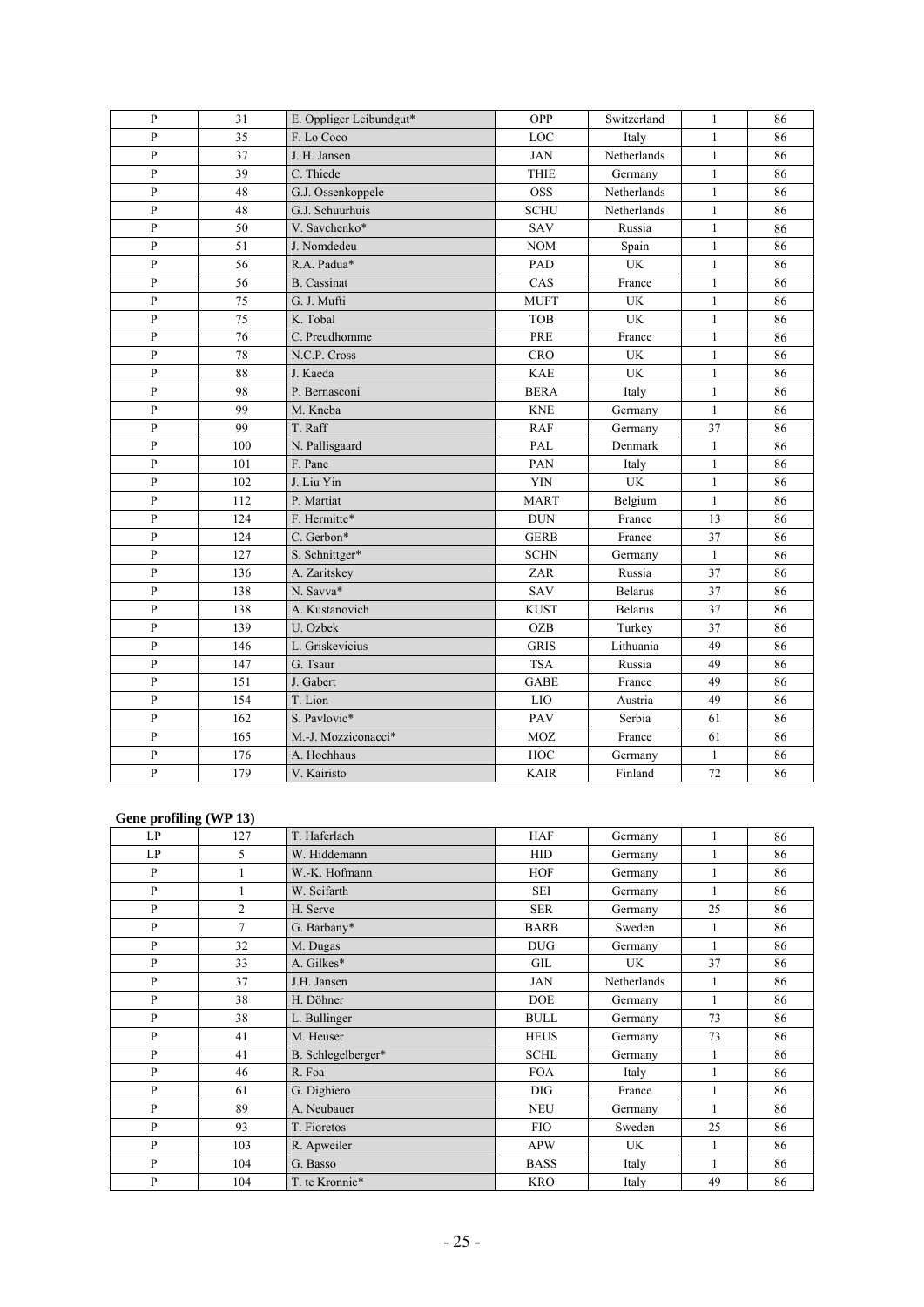| 105 | $\mathbf{r}$<br>S. Ferrari | <b>FER</b> | Italy            | oυ |
|-----|----------------------------|------------|------------------|----|
| 106 | J.M. Hernandez Rivas       | <b>HER</b> | Spain            | oс |
| 141 | K. Mills                   | МIL        | <b>TTZ</b><br>UN | oυ |

| LP                         | 47             | D. Niederwieser     | <b>NIED</b>  | Germany                         | 1            | 86 |
|----------------------------|----------------|---------------------|--------------|---------------------------------|--------------|----|
| LP                         | 16             | J. Apperley*        | APP          | UK                              | $\mathbf{1}$ | 86 |
| $\ensuremath{\mathrm{LP}}$ | $17\,$         | A. Gratwohl         | <b>GRA</b>   | Switzerland                     | $\mathbf{1}$ | 86 |
| P                          | $\mathbf{1}$   | P. Dreger           | <b>DER</b>   | Germany                         | 25           | 86 |
| $\, {\bf P}$               | $\mathbf{1}$   | A.D. Ho             | <b>AHO</b>   | Germany                         | $\mathbf{1}$ | 86 |
| $\, {\bf P}$               | $\mathbf{1}$   | S. Schoenland       | <b>SCHOE</b> | Germany                         | 25           | 86 |
| $\, {\bf p}$               | 5              | J. Hasford          | <b>HAS</b>   | Germany                         | 25           | 86 |
| $\, {\bf p}$               | 5              | H.J. Kolb           | <b>KOL</b>   | Germany                         | $\mathbf{1}$ | 86 |
| P                          | $\overline{7}$ | <b>B.</b> Simonsson | <b>SIM</b>   | Sweden                          | $\mathbf{1}$ | 86 |
| $\, {\bf P}$               | 8              | M. Baccarani        | <b>BAC</b>   | Italy                           | 25           | 86 |
| $\mathbf{P}$               | 9              | F. Guilhot          | ${\rm GUI}$  | France                          | 49           | 86 |
| P                          | 12             | A. Urbano-Ispizua   | <b>URB</b>   | Spain                           | $\mathbf{1}$ | 86 |
| P                          | 12             | F. MacDonald*       | <b>MCD</b>   | Spain                           | $\mathbf{1}$ | 86 |
| $\, {\bf P}$               | 14             | B. Löwenberg        | LOE          | Netherlands                     | 25           | 86 |
| $\mathbf{P}$               | 14             | J.J. Cornelissen    | <b>CORN</b>  | Netherlands                     | 49           | 86 |
| $\, {\bf p}$               | 16             | E. Olavarria        | <b>OLA</b>   | UK                              | 49           | 86 |
| $\, {\bf p}$               | 16             | C. Crawley          | <b>CRA</b>   | <b>UK</b>                       | 49           | 86 |
| $\, {\bf p}$               | 21             | J. Mayer            | MAY          | Czech Republic                  | $\mathbf{1}$ | 86 |
| $\, {\bf p}$               | $26\,$         | T. Ruutu            | <b>RUU</b>   | Finland                         | $\mathbf{1}$ | 86 |
| $\, {\bf P}$               | 33             | A. Burnett          | $\rm BUR$    | UK                              | 25           | 86 |
| P                          | 36             | G. Gahrton          | <b>GAH</b>   | Sweden                          | $\mathbf{1}$ | 86 |
| $\, {\bf P}$               | 36             | P. Ljungman         | $_{\rm LJU}$ | Sweden                          | 25           | 86 |
| P                          | 37             | T. de Witte         | <b>DEW</b>   | Netherlands                     | $\mathbf{1}$ | 86 |
| $\, {\bf p}$               | 37             | N. Blijlevens*      | <b>BLIJ</b>  | Netherlands                     | 37           | 86 |
| $\, {\bf p}$               | 38             | H. Heimpel          | <b>HHEI</b>  | German                          | 49           | 86 |
| $\, {\bf p}$               | 43             | J. Holowiecki       | HOLO         | Poland                          | $\mathbf{1}$ | 86 |
| $\, {\bf p}$               | 45             | H. Greinix*         | <b>GREI</b>  | Austria                         | $\mathbf{1}$ | 86 |
| P                          | 46             | C. Guglielmi        | GUG          | Italy                           | $\mathbf{1}$ | 86 |
| P                          | 49             | J. M. Rowe          | <b>ROW</b>   | Israel                          | $\mathbf{1}$ | 86 |
| P                          | 51             | J. Sierra           | <b>SIE</b>   | Spain                           | $\mathbf{1}$ | 86 |
| $\, {\bf P}$               | 52             | R. Brand            | <b>BRA</b>   | Netherlands                     | $\mathbf{1}$ | 86 |
| P                          | 56             | V. Rocha            | <b>ROC</b>   | France                          | 25           | 86 |
| $\mathbf{P}$               | 59             | B. Labar            | LAB          | Croatia                         | $\mathbf{1}$ | 86 |
| P                          | 79             | A. Bacigalupo       | <b>BACI</b>  | Italy                           | $\mathbf{1}$ | 86 |
| $\mathbf{P}$               | 79             | F. Frassoni         | <b>FRA</b>   | Italy                           | $\mathbf{1}$ | 86 |
| $\mathbf{P}$               | 107            | M. Brune            | <b>BRU</b>   | Sweden                          | $\mathbf{1}$ | 86 |
| $\, {\bf p}$               | 108            | E. Gluckman*        | GLU          | France                          | $\mathbf{1}$ | 86 |
| P                          | 109            | W. Jedrzejckaz      | JED          | Poland                          | $\mathbf{1}$ | 86 |
| ${\bf P}$                  | 110            | G. Krivan           | KRI          | Hungary                         | $\mathbf{1}$ | 86 |
| $\, {\bf p}$               | 119            | A. Zander           | ZAN          | Germany                         | 25           | 86 |
| $\, {\bf P}$               | 119            | N. Kröger           | <b>KROE</b>  | Germany                         | 49           | 86 |
| $\, {\bf p}$               | 125            | H. Einsele          | $\rm{EIN}$   | Germany                         | 25           | 86 |
| $\mathbf{P}$               | 126            | T. Masszi           | MAS          | Hungary                         | $\mathbf{1}$ | 86 |
| $\, {\bf p}$               | 143            | C. Craddock         | CRAD         | $\ensuremath{\text{UK}}\xspace$ | 49           | 86 |
| $\, {\bf p}$               | 169            | R. Andreesen        | ANDR         | Germany                         | 61           | 86 |

#### **Stem cell transplantation (WP 14)**

### **Supportive care/anti-infection prophylaxis and treatment (WP 15)**

| LP | 36  | P. Ljungman  | LJU        | Sweden  | 86 |
|----|-----|--------------|------------|---------|----|
| LP | 125 | H. Einsele   | <b>EIN</b> | Germany | 86 |
|    |     | D. Buchheidt | <b>BUC</b> | Germany | 86 |
|    |     | A. Böhme*    | <b>BOE</b> | Germany | 86 |
|    | 10  | J. Maertens  | <b>MAE</b> | Belgium | 86 |
|    | 15  | A. Ullmann   | ULL        | Germany | 86 |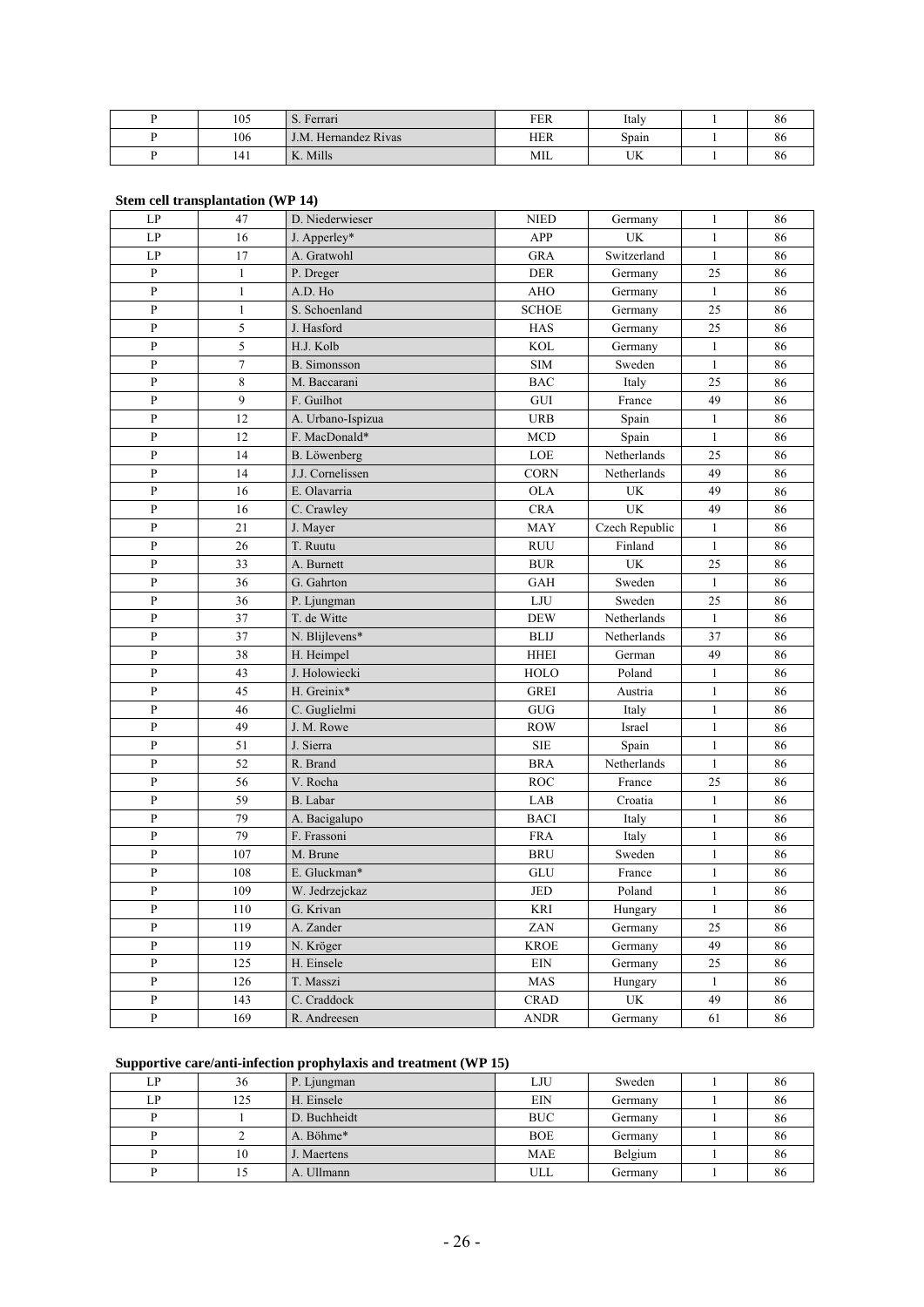| P | 17  | A. Gratwohl     | <b>GRA</b>       | Switzerland |    | 86 |
|---|-----|-----------------|------------------|-------------|----|----|
| P | 17  | P. Reusser      | <b>REU</b>       | Switzerland |    | 86 |
| P | 18  | H. Akan         | <b>AKA</b>       | Turkey      |    | 86 |
| P | 37  | N. Blijlevens*  | <b>BLIJ</b>      | Netherlands | 37 | 86 |
| P | 51  | R. Martino      | <b>MARR</b>      | Spain       |    | 86 |
| P | 54  | T. Barbui       | BAR              | Italy       | 37 | 86 |
| P | 56  | C. Cordonnier*  | <b>COR</b>       | France      |    | 86 |
| P | 56  | P. Ribaud*      | <b>RIB</b>       | France      | 13 | 86 |
| P | 88  | G. Maschmever   | MASC             | Germany     | 37 | 86 |
| P | 115 | A. Locasciulli* | LOC <sup>1</sup> | Italy       |    | 86 |
| P | 116 | C. Viscoli      | <b>VIS</b>       | Italy       |    | 86 |
| P | 117 | K. Ward*        | <b>WAR</b>       | <b>UK</b>   |    | 86 |
| P | 125 | W. Heinz        | <b>HEIN</b>      | Germany     | 49 | 86 |

#### **Registries, Epidemiology, Metaanalysis, Prognosis (WP 17)**

| LP |    | J. Hasford     | <b>HAS</b>   | Germany |    | 86 |
|----|----|----------------|--------------|---------|----|----|
| LP | Δ. | M. Baccarani   | <b>BAC</b>   | Italy   |    | 86 |
| P  |    | D. Hölzel      | <b>HOELZ</b> | Germany |    | 86 |
| P  |    | V. Hoffmann*   | <b>HOFF</b>  | Germany | 55 | 86 |
| P  |    | D. Lindoerfer* | <b>LIND</b>  | Germany | 55 | 86 |
| P  |    | T. Müller      | <b>MUE</b>   | Germany |    | 86 |
| D  |    | M. Pfirrmann   | PFI          | Germany | 37 | 86 |
| P  |    | B. Simonsson   | <b>SIM</b>   | Sweden  | 37 | 86 |
| D  | 8  | G. Rosti       | <b>ROS</b>   | Italy   |    | 86 |
| D  | Q  | J. Guilhot*    | <b>GUIJ</b>  | France  |    | 86 |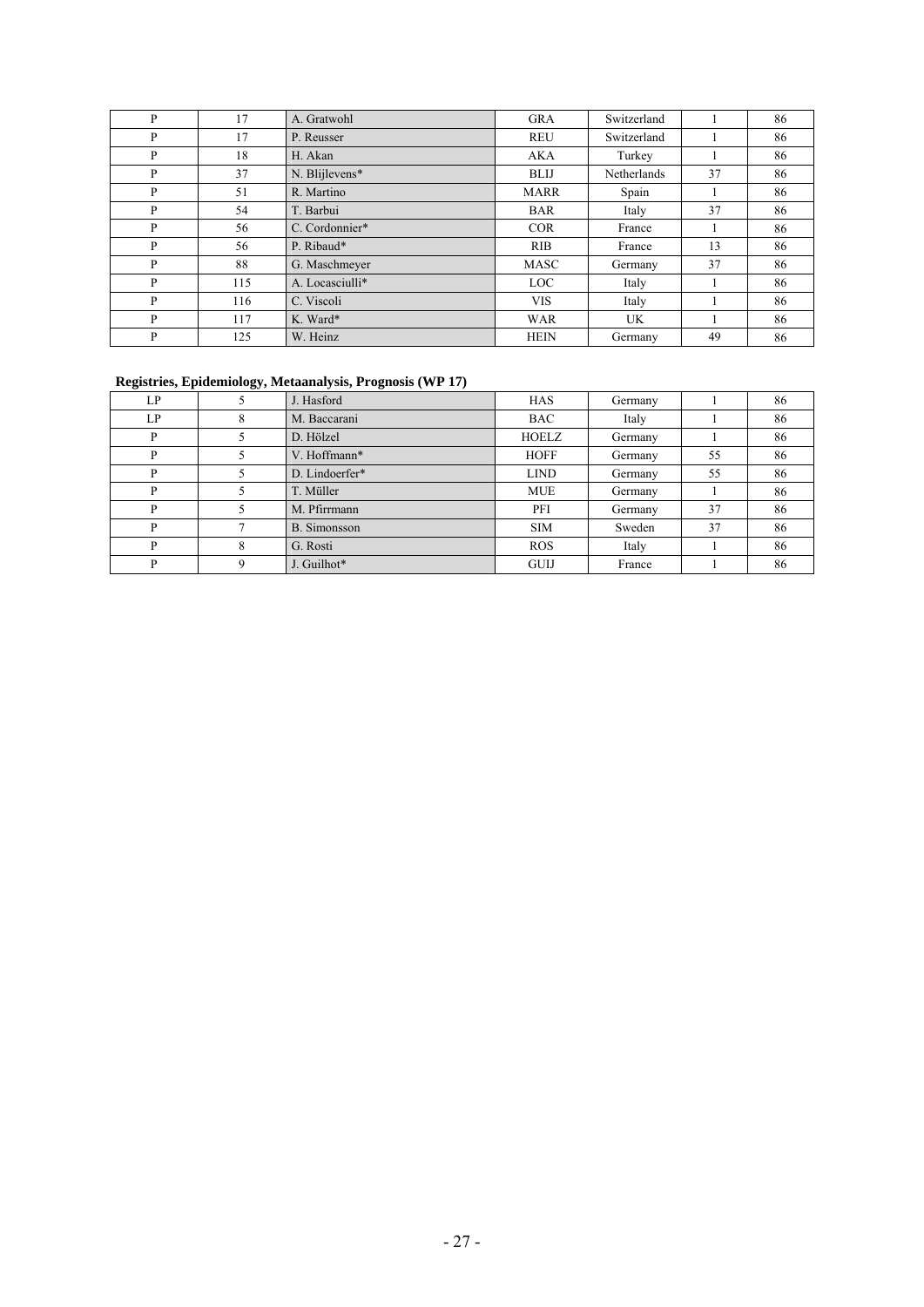# **JOINT PROGRAMME OF ACTIVITIES (JPA) – MONTH 73 - 86**

| <b>WP</b><br>No.        | <b>WP</b><br><b>Title</b>                                                                             | Lead<br>participant                                                    | Person<br>$\text{months}^1$ | <b>Start</b><br>month | End<br>month |
|-------------------------|-------------------------------------------------------------------------------------------------------|------------------------------------------------------------------------|-----------------------------|-----------------------|--------------|
| 1                       | <b>NMC</b>                                                                                            | Hehlmann<br>Saußele*                                                   | $\overline{0}$              | 73                    | 86           |
| $\overline{2}$          | <b>ELIC</b>                                                                                           | Gökbuget*                                                              | $\mathbf{0}$                | 73                    | 86           |
| 3                       | <b>CICS, Trial Support</b>                                                                            | Mansmann                                                               | $\mathbf{0}$                | 73                    | 86           |
| $\overline{\mathbf{4}}$ | <b>CML Network</b>                                                                                    | Simonsson<br>Baccarani<br>Guilhot<br>Hochhaus<br>Hehlmann              | $\boldsymbol{0}$            | 73                    | 86           |
| 5                       | <b>AML Network</b>                                                                                    | Büchner<br>Ossenkoppele<br>Sanz                                        | $\mathbf{0}$                | 73                    | 86           |
| 6                       | <b>ALL Network</b>                                                                                    | Hoelzer<br>Gökbuget*<br>Bassan<br>Dombret<br>Foa<br>Ribera<br>Willemze | $\boldsymbol{0}$            | 73                    | 86           |
| $7\phantom{.0}$         | <b>CLL Network</b>                                                                                    | Hallek<br>Döhner<br>Dighiero                                           | $\mathbf{0}$                | 73                    | 86           |
| 8                       | <b>MDS Network</b>                                                                                    | De Witte                                                               | $\theta$                    | 73                    | 86           |
| 9                       | <b>CMPD Network</b>                                                                                   | Barbui<br>Kiladjian<br>Barosi<br>Pahl*                                 | $\boldsymbol{0}$            | 73                    | 86           |
| 10                      | <b>Diagnostics Platform</b>                                                                           | Béné*<br>Zini*                                                         | $\mathbf{0}$                | 73                    | 86           |
| 11                      | <b>Cytogenetics Platform</b>                                                                          | Fonatsch*<br>Haferlach C.*<br>Rieder                                   | $\mathbf{0}$                | 73                    | 86           |
| 12                      | <b>MRD Platform</b>                                                                                   | Grimwade                                                               | $\overline{0}$              | 73                    | 86           |
| 13                      | <b>Gene Profiling Platform</b>                                                                        | Haferlach T.<br>Hiddemann                                              | $\boldsymbol{0}$            | 73                    | 86           |
| 14                      | <b>SCT Platform</b>                                                                                   | Niederwieser<br>Apperley*<br>Gratwohl                                  | $\boldsymbol{0}$            | 73                    | 86           |
| 15                      | Platform for Supportive Care, Anti-<br>infection Prophylaxis and Treatment                            | Ljungman<br>Einsele                                                    | $\boldsymbol{0}$            | 73                    | 86           |
| 17                      | Platform for Biometry of Registry,<br>Epidemiology,<br><b>Metaanalyses</b><br>and<br><b>Prognosis</b> | Hasford                                                                | $\boldsymbol{0}$            | 73                    | 86           |
|                         | <b>TOTAL</b>                                                                                          |                                                                        | $\bf{0}$                    |                       |              |

# **1.3 Work package list/overview person month per WP (month 73 - 86)**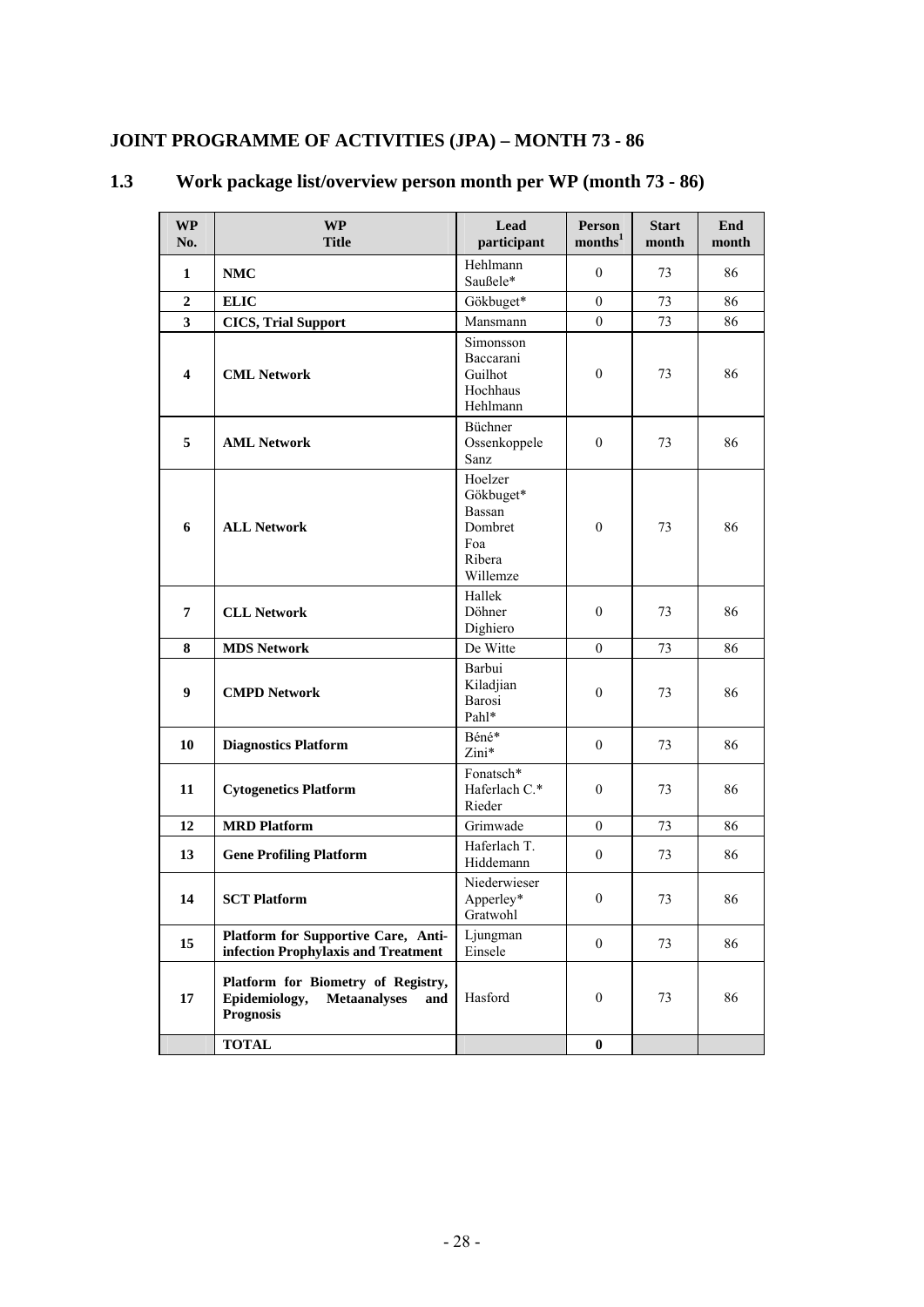### **1.4 Deliverables list**

| WP <sub>1</sub>   | <b>NMC</b>                                                                                                                                                                                                                       |                                                    |                                                            |               |                             |                                               |
|-------------------|----------------------------------------------------------------------------------------------------------------------------------------------------------------------------------------------------------------------------------|----------------------------------------------------|------------------------------------------------------------|---------------|-----------------------------|-----------------------------------------------|
| Deliv.<br>No.     | <b>Deliverable Name</b>                                                                                                                                                                                                          | <b>Estimated</b><br>indicative<br>person<br>months | <b>Responsible</b><br>lead<br>participant/<br>investigator | <b>Nature</b> | Dissemi-<br>nation<br>level | Delivery/<br><b>Achieve</b><br>date,<br>Month |
| 1.3f              | Operating management of networking, i.e.legal<br>and contractual, dissemination and knowledge                                                                                                                                    | $\mathbf{0}$                                       | Saußele<br>Huber<br>Weinreich<br>Manthey                   | $\Omega$      | RE                          | 73-86                                         |
| 1.4f              | Operating financial infrastructure and support<br>of initiatives to build up sustainability and<br>durability of the network, for example setting<br>up the ELN Foundation                                                       | $\boldsymbol{0}$                                   | Saußele<br>Hehlmann<br>Weinreich<br>Schrotz-King           | $\Omega$      | RE                          | 73-86                                         |
| 1.5f              | Organization of internal and external reporting<br>ensuring that milestones are effectively reached                                                                                                                              | $\boldsymbol{0}$                                   | Saußele<br>Schrotz-King                                    | R,M           | $\rm CO$                    | 79,86                                         |
| 1.6f              | Organization of regular meetings held by the<br><b>Steering Committee</b>                                                                                                                                                        | $\mathbf{0}$                                       | Hehlmann<br>Saußele                                        | O, M          | CO                          | 73,79,<br>84,86                               |
| 1.7f              | Organization of Annual Network's Symposium<br>2010                                                                                                                                                                               | $\theta$                                           | Saußele<br>Hehlmann                                        | O, M          | RE                          | 73                                            |
| 1.7 <sub>g</sub>  | Organization of Annual Network's Symposium<br>2011                                                                                                                                                                               | $\mathbf{0}$                                       | Saußele<br>Hehlmann                                        | O, M          | RE                          | 86                                            |
| 1.10f             | Annual reports to EC 2010                                                                                                                                                                                                        | $\mathbf{0}$                                       | Saußele<br>Hehlmann                                        | R, M          | RE                          | 74                                            |
| 1.10 <sub>g</sub> | Annual reports to EC 2011                                                                                                                                                                                                        | $\mathbf{0}$                                       | Saußele<br>Hehlmann                                        | R, M          | RE                          | 86                                            |
| 1.11 <sub>g</sub> | Continuation of public relations activities to<br>enhance public visibility of the European<br>LeukemiaNet                                                                                                                       | $\mathbf{0}$                                       | Saußele<br>Hehlmann                                        | WWW.<br>R     | PU                          | 73-86                                         |
| 1.12f             | Issue of the biannual network's information<br>letter in conjunction with ELIC                                                                                                                                                   | $\mathbf{0}$                                       | Saußele<br>Schrotz-King                                    | WWW.<br>R, M  | PU                          | 84                                            |
| 1.14f             | Continuation of organization of workshops,<br>seminars, scientific meetings, conferences to<br>enhance knowledge transfer from bench to<br>bedside, from research centers to clinical<br>institutions in conjunction with WP 4-9 | $\mathbf{0}$                                       | Saußele<br>Hehlmann<br>Schrotz-King                        | WWW.<br>R, O  | RE                          | 73-86                                         |
| 1.17g             | Continous support of quality control measures,<br>consensus protocols, quality control<br>e.g.,<br>rounds, reference laboratories                                                                                                | $\boldsymbol{0}$                                   | Reiter,<br>Müller M                                        | R, O          | RE                          | $(73) - 78$                                   |
| 1.20g             | Integrating new partners, industry and key<br>stakeholders including patient organizations,<br>support activities that constitute synergism, e.g.<br>cooperations, partnership, funds                                            | $\mathbf{0}$                                       | Hehlmann<br>Saußele                                        | R, O          | PU                          | 73-86                                         |
| 1.21g             | Continuous update of project presentations                                                                                                                                                                                       | $\overline{0}$                                     | Hehlmann<br>Saußele                                        | www.<br>R, O  | PU                          | 73-86                                         |
| 1.22c             | Organization of panel meetings and preparation<br>of ELN management recommendations:<br><b>CMPD</b><br>٠                                                                                                                         | $\boldsymbol{0}$                                   | Hehlmann<br>Saußele                                        | WWW.,<br>R,O  | PU                          | 73-86                                         |
|                   |                                                                                                                                                                                                                                  | $\pmb{0}$                                          |                                                            |               |                             |                                               |

When the ELN has additional funding by the ELN-foundation, new PMs can be allocated.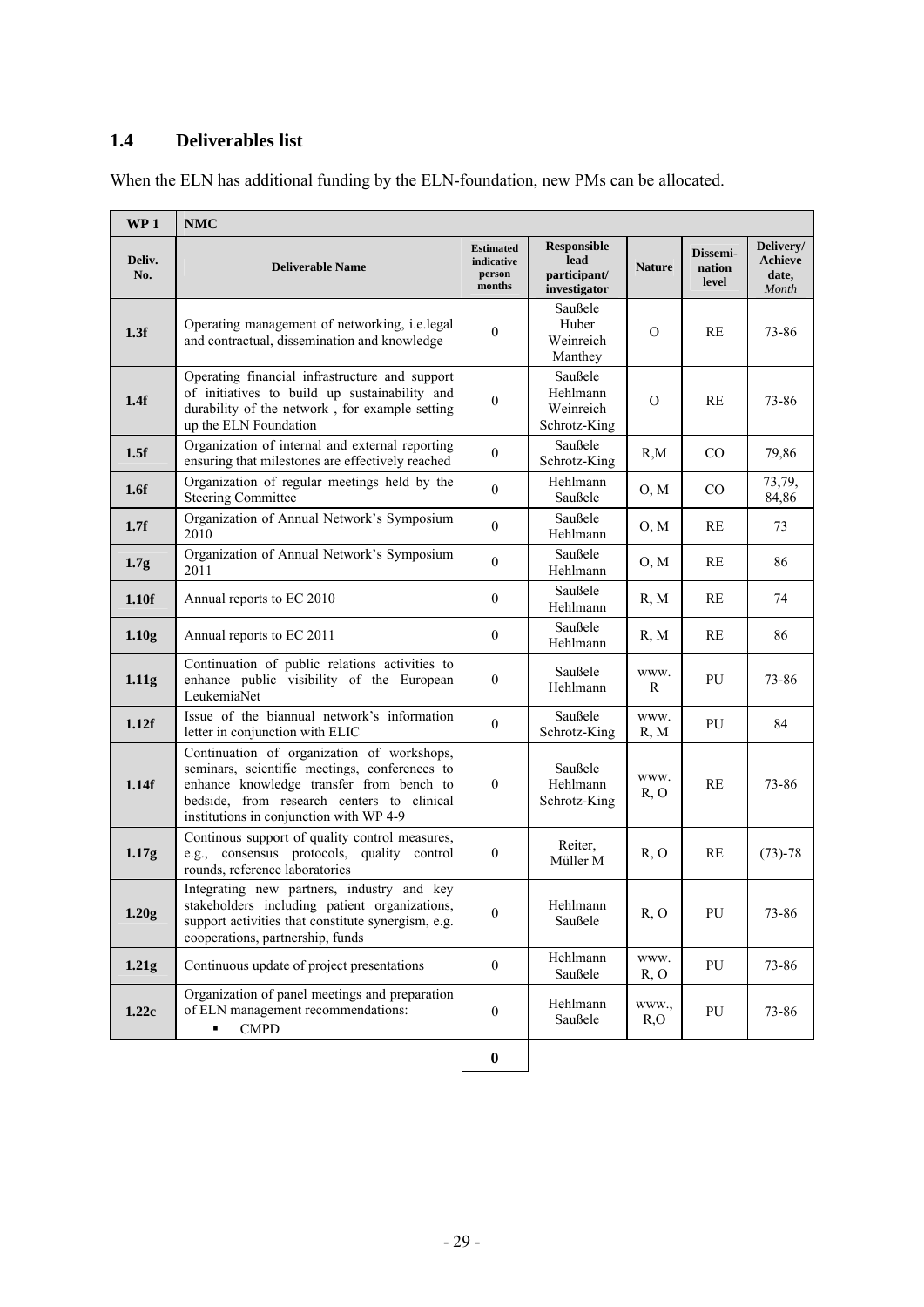| WP <sub>2</sub>   | <b>ELIC</b>                                                                                                                        |                                                    |                                                            |                            |                             |                                               |
|-------------------|------------------------------------------------------------------------------------------------------------------------------------|----------------------------------------------------|------------------------------------------------------------|----------------------------|-----------------------------|-----------------------------------------------|
| Deliv.<br>No.     | <b>Deliverable Name</b>                                                                                                            | <b>Estimated</b><br>indicative<br>person<br>months | <b>Responsible</b><br>lead<br>participant/<br>investigator | <b>Nature</b>              | Dissemi-<br>nation<br>level | Delivery/<br><b>Achieve</b><br>date,<br>Month |
| 2.2               | to NMC regarding<br>LP.<br>reports<br>structure,<br>activities (1 page, bullet point style)                                        | $\Omega$                                           | Gökbuget                                                   | R                          | RE                          | 79,86                                         |
| 2.24e             | Maintenance and extension of website-contents                                                                                      | $\Omega$                                           | Schäfer                                                    | <b>WWW</b>                 | PU                          | 73-86                                         |
| 2.35c             | Maintenance of ELTR (entry of new studies<br>provided by the WPs)                                                                  | $\mathbf{0}$                                       | Schäfer                                                    | <b>WWW</b>                 | PU                          | 73-86                                         |
| 2.47 <sub>b</sub> | Continuous website-linking with European<br>institutions                                                                           | $\theta$                                           | <b>Ihrig</b>                                               | <b>WWW</b>                 | PU                          | 73-86                                         |
| 2.48 <sub>b</sub> | of website<br>Realization<br>sponsoring<br>and<br>acquisition of support                                                           | $\theta$                                           | Gökbuget                                                   | P                          | CO                          | 73-86                                         |
| 2.49 <sub>b</sub> | Participation in an international expert group<br>for novellation of the European Drug Law and<br>coauthorship for recommendations | $\theta$                                           | Gökbuget                                                   | <b>WWW</b><br>P            | PU                          | 73-86                                         |
| 2.52              | Contribution to the impact assessment of the<br>EU directive on clinical trials                                                    | $\theta$                                           | Gökbuget<br><b>Ihrig</b>                                   | $\mathbf{P}$               | <b>RE/PU</b>                | 75-86                                         |
| 2.53              | $7th$ information letter                                                                                                           | $\mathbf{0}$                                       | <b>Ihrig</b>                                               | <b>WWW</b><br>$\mathbf{P}$ | PU                          | 85                                            |
| 2.54              | Quality of life WS                                                                                                                 | $\mathbf{0}$                                       | Gökbuget<br><b>Ihrig</b>                                   | $\mathbf{R}$               | PU                          | 73,86                                         |
| 2.55              | Coordination and monitoring<br>of website<br>contents entered by other WPs                                                         | $\theta$                                           | Schäfer                                                    | <b>WWW</b>                 | PU                          | 73-86                                         |
| 2.56              | Cooperation with set-up of sponsoring concept                                                                                      | $\mathbf{0}$                                       | Gökbuget<br>Schäfer                                        | $\mathbf{P}$               | PU                          | 73-86                                         |
|                   |                                                                                                                                    | Sum: 0                                             |                                                            |                            |                             |                                               |

# **Comment: Planned deliverables can only be fulfilled if funding is made available.**

| WP3           | <b>CICS</b>                                                                                                                 |                                                    |                                                            |               |                             |                                        |
|---------------|-----------------------------------------------------------------------------------------------------------------------------|----------------------------------------------------|------------------------------------------------------------|---------------|-----------------------------|----------------------------------------|
| Deliv.<br>No. | <b>Deliverable Name</b>                                                                                                     | <b>Estimated</b><br>indicative<br>person<br>months | <b>Responsible</b><br>lead<br>participant/<br>investigator | <b>Nature</b> | Dissemi-<br>nation<br>level | Delivery/<br>Achieve<br>date,<br>Month |
| 3.3           | LP.<br>reports to NMC regarding structure,<br>activities and integration of national groups<br>(1 page, bullet point style) | $\Omega$                                           | Mansmann                                                   | R             | <b>RE</b>                   | 79,85                                  |
| 3.31          | Operation of central web-based recruitment and<br>randomization facility                                                    | $\Omega$                                           | Mansmann                                                   | $\Omega$      | RE                          | $73 - 86$                              |
| 3.32          | Operation of central electronic data capture<br>facility                                                                    | $\Omega$                                           | Mansmann                                                   | $\Omega$      | RE                          | $73 - 86$                              |
| 3.33          | Operation of the PID-Generator                                                                                              | $\theta$                                           | Mansmann                                                   | $\Omega$      | RE                          | 73 - 86                                |
| 3.34          | Enhancement and Operation of the analysis<br>pipeline for DNA-Microarrays                                                   | $\Omega$                                           | Mansmann                                                   | O/R           | <b>RE</b>                   | $73 - 86$                              |
| 3.35          | Development of a concept for extending the<br>german AML register to a european level                                       | $\Omega$                                           | Mansmann                                                   | O/R           | RE                          | $73 - 86$                              |
|               |                                                                                                                             | Sum: 0                                             |                                                            |               |                             |                                        |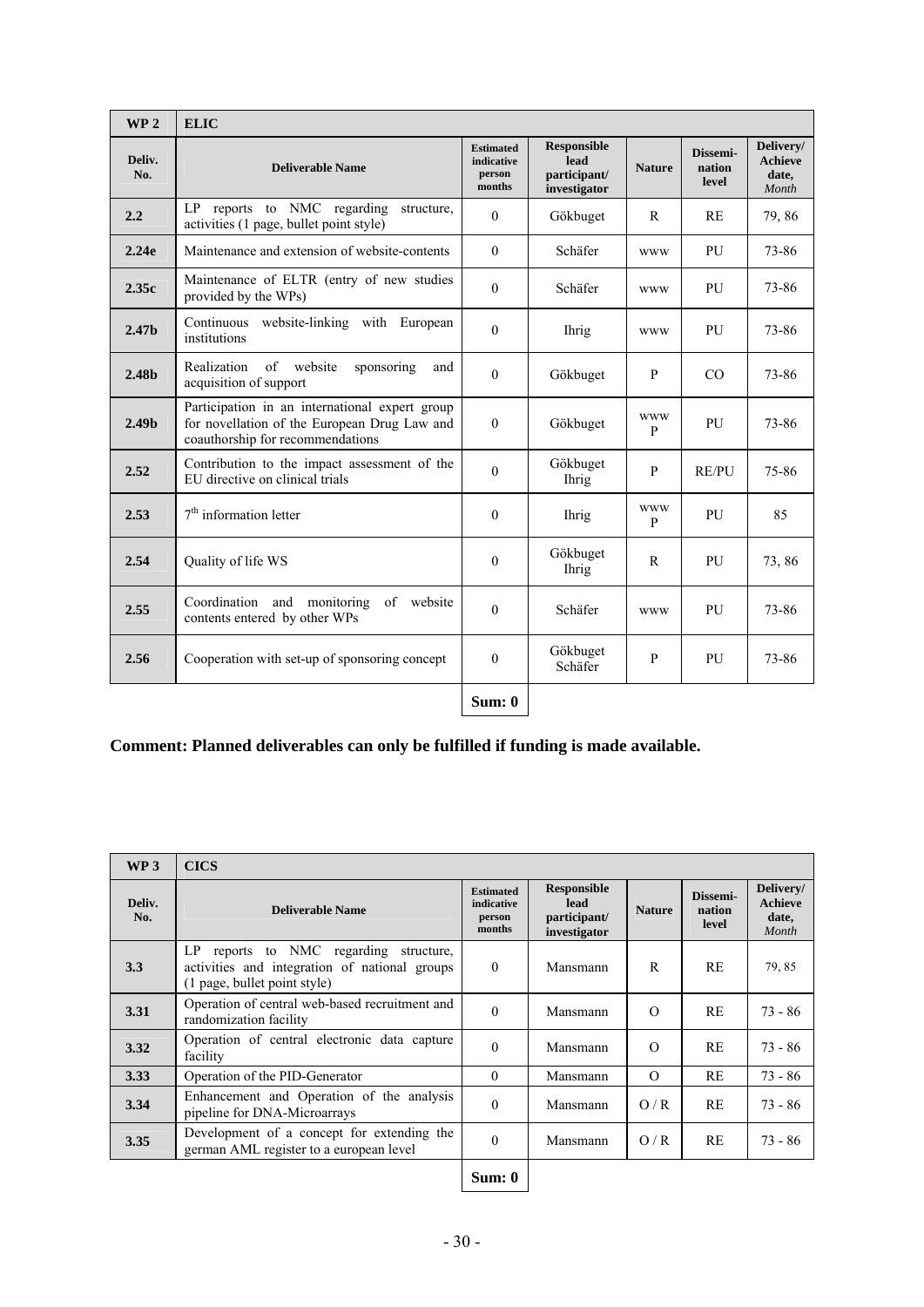| WP <sub>4</sub>   | <b>CML</b>                                                                                                                                                    |                                                    |                                                                                                                         |                   |                             |                                            |
|-------------------|---------------------------------------------------------------------------------------------------------------------------------------------------------------|----------------------------------------------------|-------------------------------------------------------------------------------------------------------------------------|-------------------|-----------------------------|--------------------------------------------|
| Deliv.<br>No.     | <b>Deliverable Name</b>                                                                                                                                       | <b>Estimated</b><br>indicative<br>person<br>months | Respon-<br>sible lead<br>participant/<br>investigator                                                                   | <b>Natu</b><br>re | Dissemi-<br>nation<br>level | Delivery/<br><b>Achieve</b><br>date, Month |
| Management        |                                                                                                                                                               |                                                    |                                                                                                                         |                   |                             |                                            |
| 4.5               | Regular WP meetings                                                                                                                                           | $\mathbf{0}$                                       | Simonsson,<br>Guilhot,<br>Hehlmann<br>Hochhaus                                                                          | $\mathbb{R}$      | RE                          | 78,84,86                                   |
| 4.6               | LP reports to NMC regarding structure, trial<br>activities and integration of national leukemia<br>trial groups (1 page, bullet point style)                  | $\mathbf{0}$                                       | Simonsson                                                                                                               | R                 | RE                          | 79,86                                      |
| <b>Registry</b>   |                                                                                                                                                               |                                                    |                                                                                                                         |                   |                             |                                            |
| 4.14e             | Report<br>of study<br>patients<br>registries<br>to<br>$(n > 400$ per year)                                                                                    | $\mathbf{0}$                                       | Baccarani<br>Guilhot<br>Hasford<br>Hehlmann<br>O'Brien<br>Simonsson<br>Thaler<br>Cervantes<br>Steegmann<br>Ossenkoppele | R                 | RE                          | 73-86                                      |
| <b>Studies</b>    |                                                                                                                                                               |                                                    |                                                                                                                         |                   |                             |                                            |
| 4.19f             | Study imatinib $+$ IFN or AraC, progress<br>reports                                                                                                           | $\mathbf{0}$                                       | Hehlmann<br>Guilhot<br>O'Brien<br>Simonsson<br>Thaler                                                                   | R                 | RE                          | 73-86                                      |
| 4.22d             | Study high dose imatinib vs imatinib in<br>standard dose (CML-Study IV), progress<br>report, publication                                                      | $\boldsymbol{0}$                                   | Hehlmann                                                                                                                | R                 | RE                          | 84                                         |
| 4.30e             | Preclinical and phase $1 - 2$ clinical studies of<br>tyrosine kinase and Src inhibitors                                                                       | $\mathbf{0}$                                       | Baccarani                                                                                                               | R                 | RE                          | 73-86                                      |
| 4.36d             | Phase II study of peptide vaccine to potentiate<br>and stabilize imatinib effect in CP                                                                        | $\theta$                                           | Bocchia <sup>(1)</sup><br>Baccarani                                                                                     | R                 | RE                          | 73-86                                      |
| 4.38d             | Nilotinib upfront in CP, progress report                                                                                                                      | $\mathbf{0}$                                       | Baccarani                                                                                                               | $\mathbb{R}$      | RE                          | 73-86                                      |
| 4.40b             | Long term effects of imatinib therapy, progress                                                                                                               | $\boldsymbol{0}$                                   | Gambacorti                                                                                                              | R                 | RE                          | 73-86                                      |
| 4.41              | Allo-SCT after second generation TKI                                                                                                                          | $\mathbf{0}$                                       | F.Guilhot                                                                                                               | $\mathbb{R}$      | RE                          | 73-86                                      |
| 4.44 <sub>b</sub> | Imatinib +/- hydroxyurea                                                                                                                                      | $\overline{0}$                                     | Lange<br>Niederwieser                                                                                                   | R                 | RE                          | 73-86                                      |
| 4.46b             | European study on imatinib withdrawal                                                                                                                         | $\overline{0}$                                     | Mahon                                                                                                                   | R                 | RE                          | 73-86                                      |
| 4.49b             | Imatinib D/C in patients with CMolR (STIM)                                                                                                                    | $\boldsymbol{0}$                                   | Mahon                                                                                                                   | R                 | RE                          | 73-86                                      |
| 4.50b             | IFN plus dasatinib front line and in MMR<br>patients                                                                                                          | $\boldsymbol{0}$                                   | $\overline{\mathrm{Rov}}^{(1)}$<br>F. Guilhot                                                                           | R                 | RE                          | 73-86                                      |
| 4.51 <sub>b</sub> | Optimization of imatinib treatment based on<br>plasma imatinib level (OPTIM)                                                                                  | $\overline{0}$                                     | F.Guilhot                                                                                                               | R                 | RE                          | 73-86                                      |
| 4.57              | Induction/Maintenance strategies in newly<br>diagnosed CML patients using nilotinib,<br>dasatinib and Interferon alpha - German CML<br>study V. Start 2010    | $\boldsymbol{0}$                                   | Hochhaus<br>Hehlmann                                                                                                    | R                 | RE                          | 73-86                                      |
| Lab               |                                                                                                                                                               |                                                    |                                                                                                                         |                   |                             |                                            |
| 4.29e             | Dynamics of response and resistance in CML<br>patients treated with tyrosine kinase inhibitors<br>beyond imatinib (AMN 107, BMS 354825).<br>Progress reports. | $\overline{0}$                                     | Hochhaus<br>Saglio                                                                                                      | R                 | $\mathbf{RE}$               | 73-86                                      |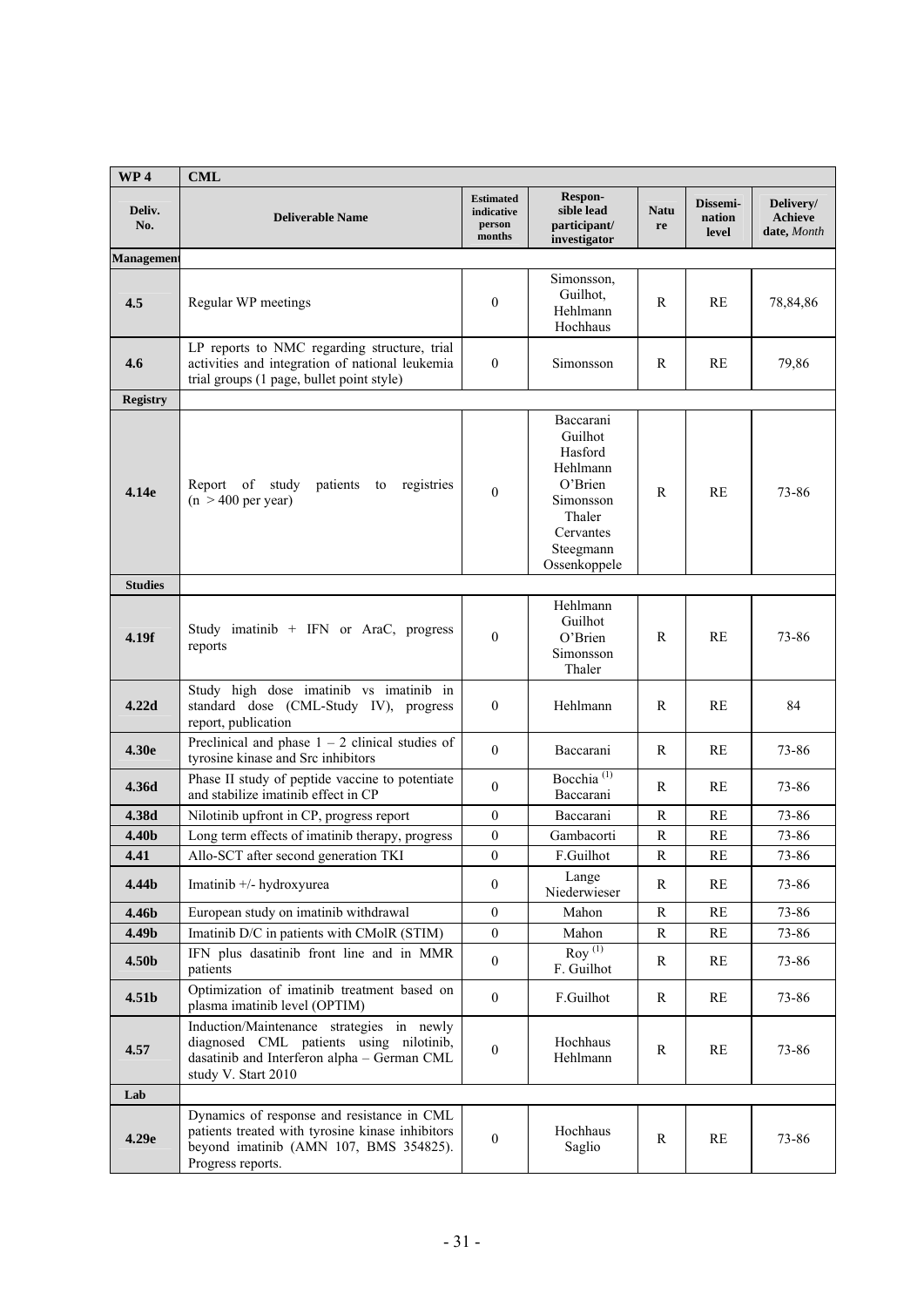| 4.34d             | European control round for BCR-ABL mRNA<br>quantification (overlap with WP 12), progress<br>report                          | $\theta$         | Cross<br>Hochhaus<br>Saglio<br>Müller             | $\mathsf{R}$ | RE | 73-86 |
|-------------------|-----------------------------------------------------------------------------------------------------------------------------|------------------|---------------------------------------------------|--------------|----|-------|
| 4.58              | Definition and European Standardization of<br><b>CMR</b>                                                                    | $\theta$         | Cross<br>Müller<br>Hochhaus<br>Saglio             |              |    | 73-86 |
| 4.35b             | Mutated bcr-abl clones - level, control rounds                                                                              | $\theta$         | Müller<br>Gruber <sup>(1)</sup><br>Lange<br>Ernst | $\mathbb{R}$ | RE | 73-86 |
| 4.45              | Allo-HSCT in LR patients. Second report                                                                                     | $\theta$         | Gratwohl<br>Niederwieser                          | R            | RE | 73-86 |
| 4.47b             | DNA microassays in CD34+ CML cells                                                                                          | $\Omega$         | Mayer                                             | $\mathbb{R}$ | RE | 73-86 |
| <b>Others</b>     |                                                                                                                             |                  |                                                   |              |    |       |
| 4.43 <sub>b</sub> | Dasatinib and immunomodulation, progress<br>report                                                                          | $\Omega$         | Porkka                                            | $\mathbb{R}$ | RE | 73-86 |
| 4.48b             | Quality of life during imatinib treatment                                                                                   | $\mathbf{0}$     | Mayer                                             | $\mathbf R$  | RE | 73-86 |
| 4.55 <sub>b</sub> | Immunosuppressive mechanisms in CML                                                                                         | $\theta$         | Simonsson                                         | $\mathbf R$  | RE | 73-86 |
| 4.59              | definitions<br>for<br>Relevant<br>future<br>trials.<br>Manuscript 2010                                                      | $\theta$         | J Guilhot                                         | R            | RE | 73-86 |
| 4.60              | Recommendations<br>Clinical<br>für<br>mutation<br>analysis in CML                                                           | $\theta$         | Martinelli<br>Souverini                           | R            | RE | 73-86 |
| 4.61              | A phase II trial comparing the depletion of<br>malignant stem cells with dasatinib vs imatinib<br>in newly diagnosed CP CML | $\theta$         | Mustjoki<br>Hjorth-Hansen<br>Richter              | $\mathsf{R}$ | RE | 73-86 |
| 4.62              | Recommendations regarding CML biobanks                                                                                      | $\theta$         | Goldman                                           | $\mathbf R$  | RE | 73-86 |
| 4.63              | vaccination trial with WTI mRNA-<br>$\mathsf{A}$<br>electroporated dendritic cells in TKI treated<br>CML patients           | $\boldsymbol{0}$ | Berneman                                          | R            | RE | 73-86 |
|                   |                                                                                                                             | Sum: 0           | $(1)$ not member                                  |              |    |       |

| WP <sub>5</sub> | AML                                                                                                                                                        |                                                    |                                                                                |               |                             |                                               |
|-----------------|------------------------------------------------------------------------------------------------------------------------------------------------------------|----------------------------------------------------|--------------------------------------------------------------------------------|---------------|-----------------------------|-----------------------------------------------|
| Deliv.<br>No.   | <b>Deliverable Name</b>                                                                                                                                    | <b>Estimated</b><br>indicative<br>person<br>months | <b>Responsible lead</b><br>participant/<br>investigator                        | <b>Nature</b> | Dissemi-<br>nation<br>level | Delivery/<br><b>Achieve</b><br>date,<br>Month |
| 5.5             | Regular WP meetings, continued                                                                                                                             | $\theta$                                           | <b>Büchner</b><br>Ossenkoppele                                                 | R             | <b>RE</b>                   | 78,84,86                                      |
| 5.6             | LP reports to NMC regarding structure, trial<br>activities and integration of national leukemia<br>trial groups (1 page, bullet point style),<br>continued | $\theta$                                           | <b>Büchner</b><br>Ossenkoppele<br>Sanz.                                        | R             | <b>RE</b>                   | 79,86                                         |
| 5.12g           | Current trials on novel therapies in Europe<br>(new drugs new targets), continued                                                                          | $\theta$                                           | Berdel<br>Müller-Tidow<br><b>Krug</b><br><b>Serve</b><br>Holowiecki<br>Lübbert | R             | RE                          | 86 and<br>beyond                              |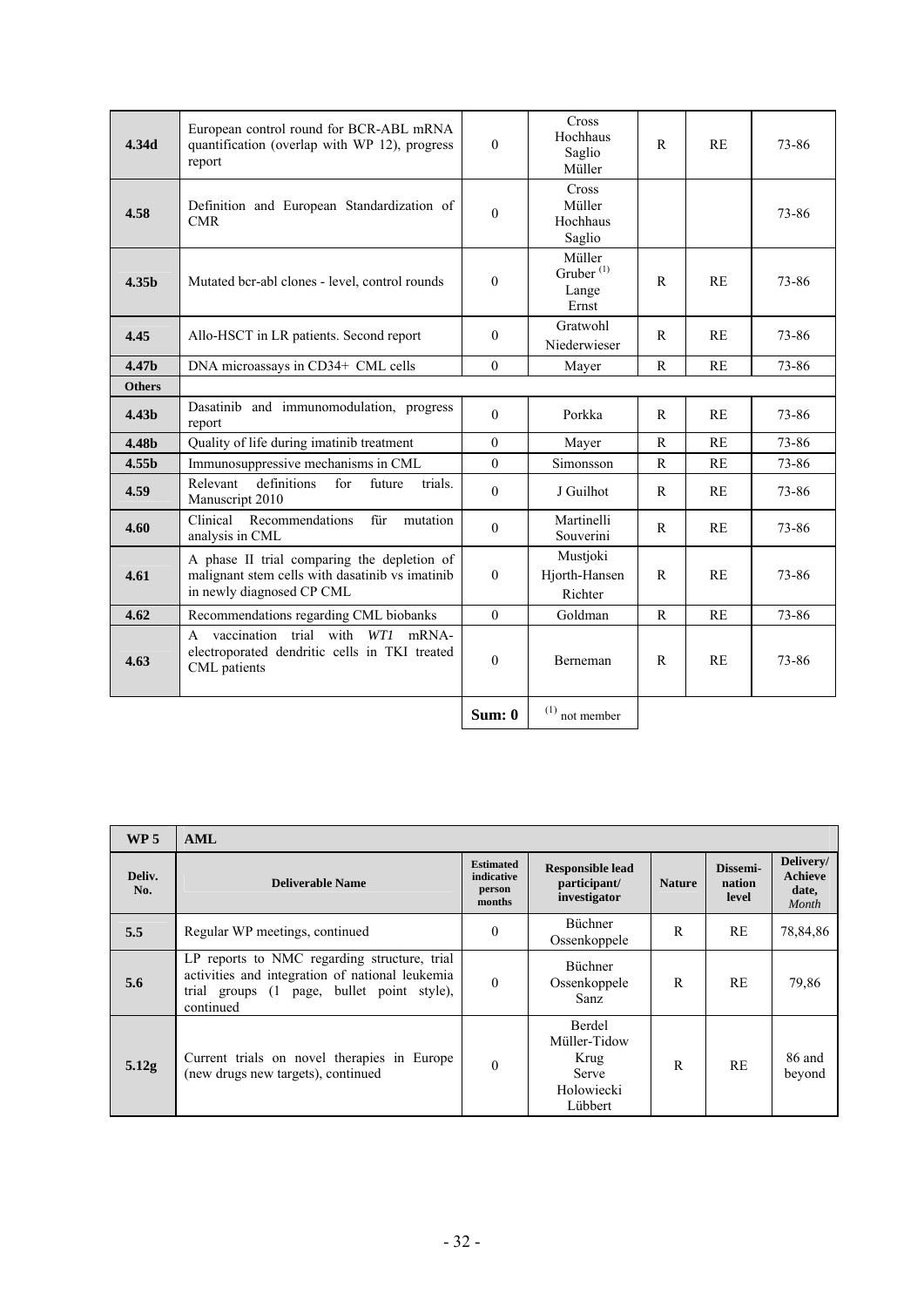| 5.13f             | Pilot study, treatment in subgroups defined by<br>markers.<br>randomized,<br>genetic<br>up-front<br>intention-to-treat, continued         | $\theta$     | <b>Büchner</b><br>Berdel<br>Kienast.<br>Heinecke<br>Serve                        | R    | <b>RE</b> | 86 and<br>beyond |
|-------------------|-------------------------------------------------------------------------------------------------------------------------------------------|--------------|----------------------------------------------------------------------------------|------|-----------|------------------|
| 5.15f             | Pilot study AML Intergroup and a European<br>AML network, continued                                                                       | $\mathbf{0}$ | Büchner<br>Döhner<br>Ehninger<br>Ganser<br>Niederwieser<br>Pfirrmann<br>Gratwohl | R, M | RE        | 86 and<br>beyond |
| 5.16f             | Establishing<br>European<br>network<br>a<br>on<br>management of acute promyelocytic leukemia,<br>continued                                | $\mathbf{0}$ | Sanz<br>Lengfelder                                                               | R, M | PU        | 86 and<br>beyond |
| 5.17f             | Establishing<br>European<br>network<br>a<br>on<br>management<br>of AML in older patients,<br>continued                                    | $\mathbf{0}$ | Büchner<br><b>Burnett</b><br>Niederwieser<br>Lübbert                             | R, M | PU        | 86 and<br>beyond |
| 5.18f             | Develop frailty index for leukemia in older<br>patients, continued                                                                        | $\theta$     | Lübbert<br>Büchner<br>Krug                                                       | R    | <b>RE</b> | 86 and<br>beyond |
| 5.21e             | Harmonizing the criteria of biologic subgroups,<br>risk categories and treatment strategies for<br>patients with AML in Europe, continued | $\mathbf{0}$ | Ossenkoppele<br><b>Sierra</b><br><b>Büchner</b><br>Lübbert                       | R, M | PU        | 86 and<br>beyond |
| 5.25 <sub>b</sub> | Epigenetic pattern of AML with respect to<br>patients age and risk profile, continued                                                     | $\theta$     | Müller-Tidow<br>Haferlach<br>Löwenberg                                           | R    | RE        | 86 and<br>beyond |
| 5.26 <sub>b</sub> | Growth factor priming in AML: Long-term<br>results, continued                                                                             | $\theta$     | Löwenberg<br>Amadori<br><b>Büchner</b>                                           | R    | <b>RE</b> | 78               |
| 5.27 <sub>b</sub> | European cooperation of trialists on the<br>evaluation of allogeneic and autologous stem<br>cell transplantation, continued               | $\theta$     | Kienast<br>Gratwohl<br>Wheatley<br>Krug<br>Löwenberg<br>Ehninger<br>Niedewieser  | R    | <b>RE</b> | 86 and<br>beyond |
| 5.28              | European recommendation on<br>diagnostic,<br>classification and treatment of AML                                                          | $\mathbf{0}$ | Döhner<br>Büchner<br>Löwenber                                                    |      |           |                  |
|                   |                                                                                                                                           | Sum: 0       |                                                                                  |      |           |                  |

| WP <sub>6</sub> | <b>ALL</b>                                                                               |                                                    |                                                            |                  |                             |                                               |
|-----------------|------------------------------------------------------------------------------------------|----------------------------------------------------|------------------------------------------------------------|------------------|-----------------------------|-----------------------------------------------|
| Deliv.<br>No.   | <b>Deliverable Name</b>                                                                  | <b>Estimated</b><br>indicative<br>person<br>months | <b>Responsible</b><br>lead<br>participant/<br>investigator | <b>Nature</b>    | Dissemi-<br>nation<br>level | Delivery/<br><b>Achieve</b><br>date,<br>Month |
| 6.5             | WP<br>Regular<br>meetings<br>and<br>symposiums<br>(during international meetings)        | $\overline{0}$                                     | Hoelzer,<br>Gökbuget                                       | R                | <b>RE</b>                   | 78,80,86                                      |
| 6.20            | WP Management including reports                                                          | $\theta$                                           | Gökbuget,<br>Hoelzer                                       | R                | <b>RE</b>                   | 79,86                                         |
| 6.21d           | web-based information<br>Extension of<br>and<br>communication services on ALL, continued | $\overline{0}$                                     | Gökbuget,<br>Hoelzer                                       | R,ww<br>W.       | <b>RE</b>                   | 73-86                                         |
| 6.24e           | Support of newly funded European study<br>groups and education                           | $\overline{0}$                                     | Hoelzer.<br>Gökbuget                                       | $R_1M_2$<br>WWW. | PU                          | 73-86                                         |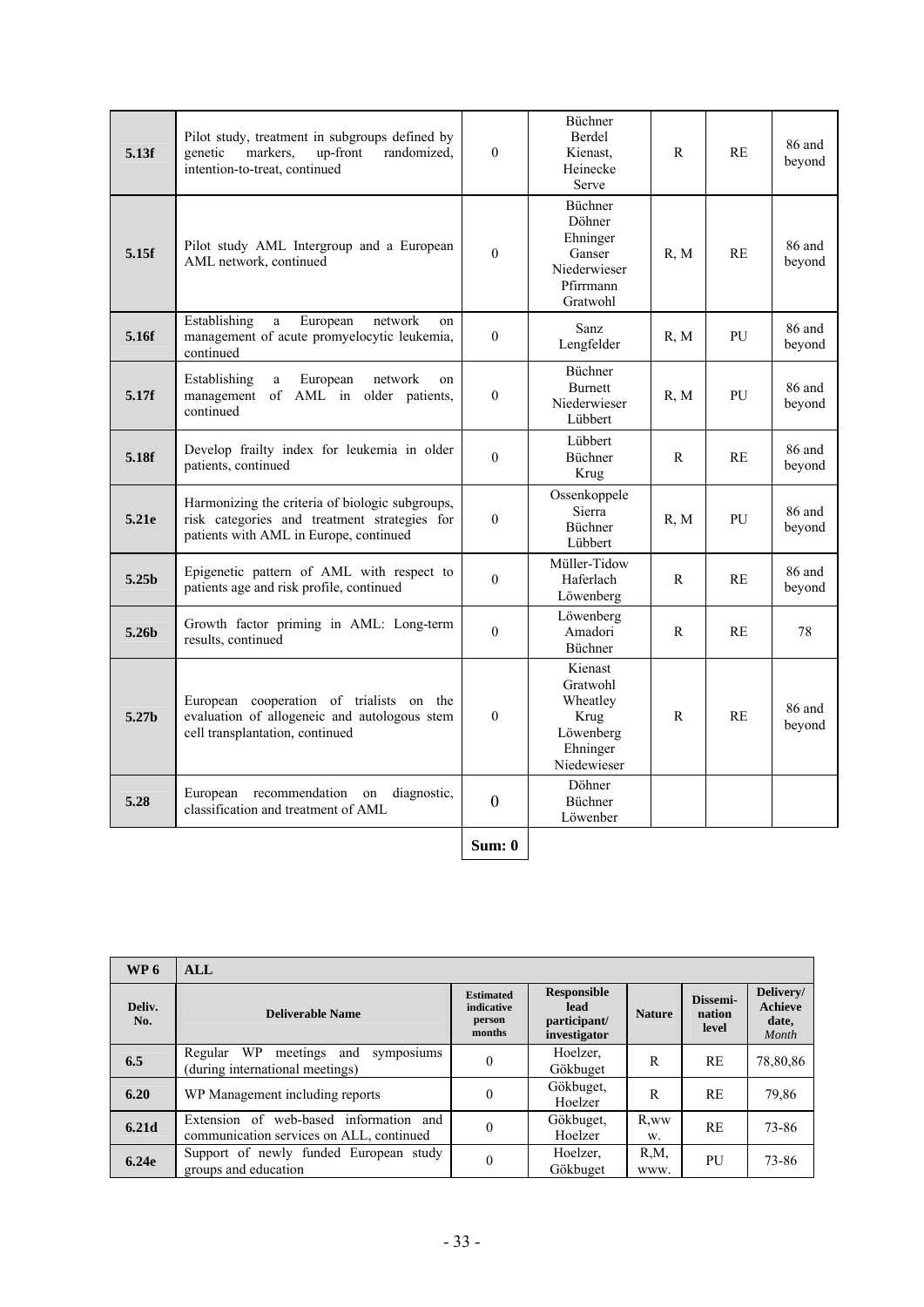| 6.25e | Extension of registry of ongoing European<br>ALL studies | $\theta$ | Gökbuget,<br>Hoelzer | $R_1M_2$<br>WWW. | PU | 73-86 |
|-------|----------------------------------------------------------|----------|----------------------|------------------|----|-------|
| 6.27e | Activation of further European studies                   | $\theta$ | Hoelzer,<br>Gökbuget | R                | PU | 73-86 |
| 6.29e | Publication of Consensus Paper                           |          | Gökbuget,<br>Hoelzer | R                | PU | 73-86 |
| 6.29e | Coordination of the EHA ALL Working<br>Group             | $\theta$ | Gökbuget<br>Hoelzer  | R                | PU | 73-86 |
|       |                                                          |          |                      |                  |    |       |

| <br>н |
|-------|
|-------|

| WP <sub>7</sub>   | <b>CLL</b>                                                                                                                                   |                                                    |                                                            |               |                             |                                        |
|-------------------|----------------------------------------------------------------------------------------------------------------------------------------------|----------------------------------------------------|------------------------------------------------------------|---------------|-----------------------------|----------------------------------------|
| Deliv.<br>No.     | <b>Deliverable Name</b>                                                                                                                      | <b>Estimated</b><br>indicative<br>person<br>months | <b>Responsible</b><br>lead<br>participant/<br>investigator | <b>Nature</b> | Dissemi-<br>nation<br>level | Delivery/<br>Achieve<br>date,<br>Month |
| 7.5               | Regular WP meetings                                                                                                                          | $\mathbf{0}$                                       | Hallek                                                     | R             | RE                          | 78,84,86                               |
| 7.6               | LP reports to NMC regarding structure, trial<br>activities and integration of national leukemia<br>trial groups (1 page, bullet point style) | $\mathbf{0}$                                       | Hallek                                                     | R             | RE                          | 79,86                                  |
| 7.8f              | Treatment of early stage, high risk CLL with<br>FCR -continued                                                                               | $\boldsymbol{0}$                                   | Hallek                                                     | R             | PU                          | 73-86                                  |
| 7.9f              | Exchange of study protocols of open clinical<br>trials, information on structure and trial<br>activity of national CLL trial groups          | $\boldsymbol{0}$                                   | Hallek                                                     | WWW.<br>R, M  | PU                          | 73-86                                  |
| 7.10d             | Common data safety monitoring boards in<br>clinical trial on CLL in Europe                                                                   | $\mathbf{0}$                                       | Hallek                                                     | R             | <b>RE</b>                   | 73-86                                  |
| 7.11f             | Web-based information- and communication<br>services on CLL refined and up-dated                                                             | $\mathbf{0}$                                       | Hallek                                                     | WWW.<br>R, M  | PU                          | 73-86                                  |
| 7.16f             | Harmonisation of clinical study protocols and<br>trial accessories between national CLL study<br>groups                                      | $\boldsymbol{0}$                                   | Hallek                                                     | WWW.<br>R, M  | RE                          | 73-86                                  |
| 7.19d             | follow-up of patients<br>Continued<br>with<br>advanced CLL treated with FCR/FC -<br>progress report                                          | $\mathbf{0}$                                       | Hallek                                                     | R             | RE                          | 73-86                                  |
| 7.20e             | European platform for phase I/II trials                                                                                                      | $\mathbf{0}$                                       | Levy                                                       | R             | <b>RE</b>                   | 73-86                                  |
| 7.21e             | European survey on treatment modalities in<br>CLL patients                                                                                   | $\boldsymbol{0}$                                   | Levy                                                       | R             | RE                          | 73-86                                  |
| 7.22 <sub>b</sub> | Notarial institution/foundation of the ERIC<br>association                                                                                   | $\boldsymbol{0}$                                   | Hallek                                                     | R             | PU                          | 73                                     |
| 7.23d             | Harmonization, consensus, online support for<br>interpretation and collection of "problematic<br>cases" in IGHV gene mutational analysis     | $\boldsymbol{0}$                                   | Ghia                                                       | WWW.<br>R     | RE                          | 73-86                                  |
| 7.24d             | Harmonization and quality control of MRD<br>diagnostics                                                                                      | $\boldsymbol{0}$                                   | Hallek                                                     | R             | RE                          | 73-86                                  |
| 7.26d             | Collection & investigation of functional<br>aspects of p53 mutation                                                                          | $\boldsymbol{0}$                                   | Stilgenbauer                                               | R             | RE                          | 73-86                                  |
| 7.27d             | Phase I/II trial platform for the treatment of<br>rare subentities T-PLL and B-PLL                                                           | $\boldsymbol{0}$                                   | Hallek                                                     | R             | <b>RE</b>                   | 73-86                                  |
| 7.28b             | Recommendations for (allogeneic) stem cell<br>transplantation (SCT) in T prolymphocytic<br>leukemia (T-PLL)                                  | $\boldsymbol{0}$                                   | Dreger                                                     | ${\bf R}$     | ${\rm PU}$                  | 73-86                                  |
| 7.29 <sub>b</sub> | Improvement of long-term follow-up of CLL<br>patients in European trials                                                                     | $\boldsymbol{0}$                                   | Hallek                                                     | R             | PU                          | 73-86                                  |
| 7.30b             | Promotion of ERIC for sustainability of WP7                                                                                                  | $\boldsymbol{0}$                                   | Montserrat                                                 | ${\bf R}$     | PU                          | 73-86                                  |
|                   |                                                                                                                                              | Sum: 0                                             |                                                            |               |                             |                                        |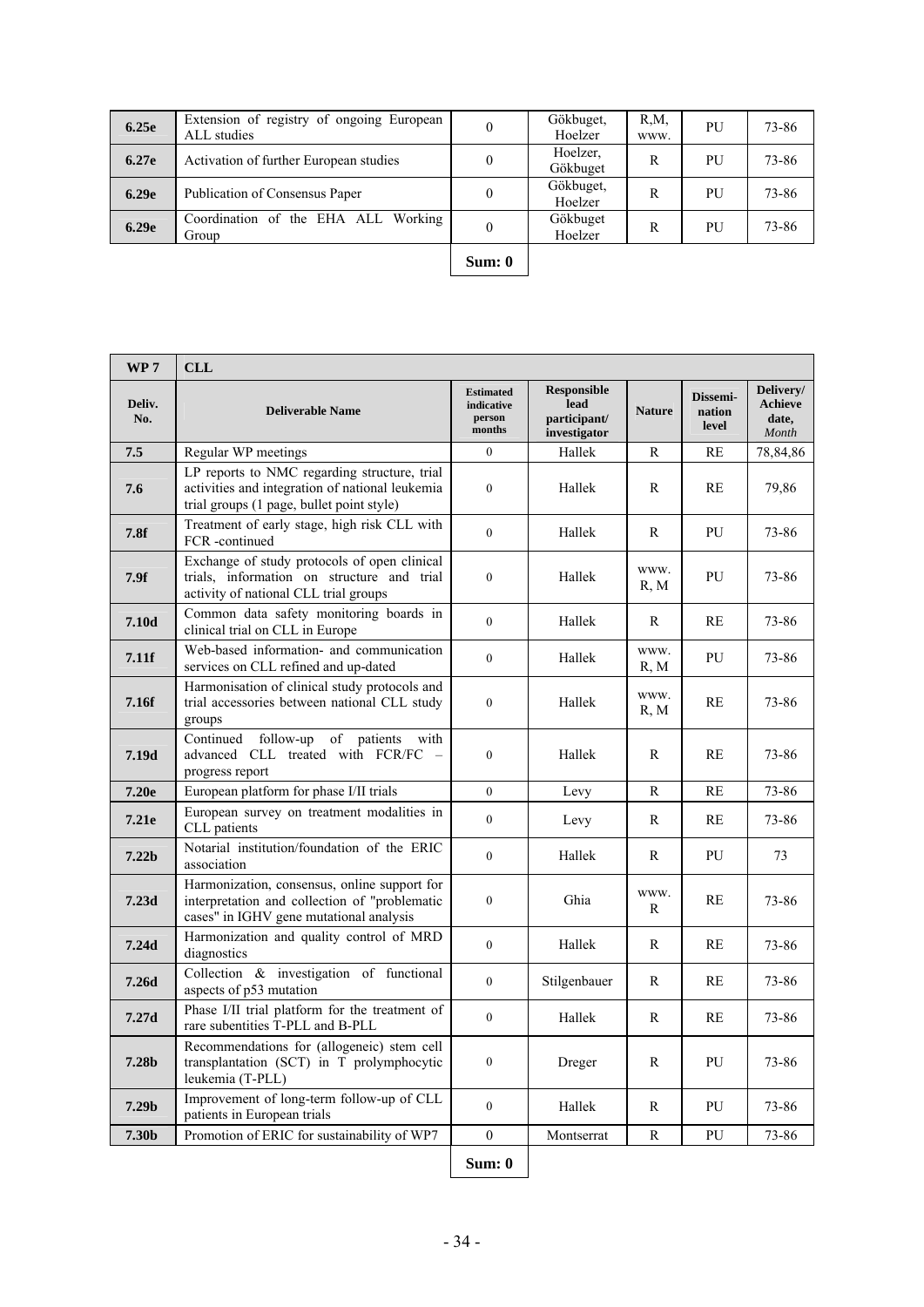| WP <sub>8</sub> | <b>MDS</b>                                                                                                                                                                                                                                                                                                       |                                                    |                                                            |               |                             |                                        |
|-----------------|------------------------------------------------------------------------------------------------------------------------------------------------------------------------------------------------------------------------------------------------------------------------------------------------------------------|----------------------------------------------------|------------------------------------------------------------|---------------|-----------------------------|----------------------------------------|
| Deliv.<br>No.   | <b>Deliverable Name</b>                                                                                                                                                                                                                                                                                          | <b>Estimated</b><br>indicative<br>person<br>months | <b>Responsible</b><br>lead<br>participant/<br>investigator | <b>Nature</b> | Dissemi-<br>nation<br>level | Delivery/<br>Achieve<br>date,<br>Month |
| 8.5             | Regular WP meetings                                                                                                                                                                                                                                                                                              | $\mathbf{0}$                                       | De Witte                                                   | R             | PP                          | 78,84,86                               |
| 8.6             | LP reports to NMC regarding structure, trial<br>activities and integration of national trial<br>groups (1 page, bullet point style)                                                                                                                                                                              | $\mathbf{0}$                                       | De Witte                                                   | R             | <b>RE</b>                   | 79,86                                  |
| 8.49b           | Maintenance of the MDS WP8 section of<br>ELN website                                                                                                                                                                                                                                                             | $\mathbf{0}$                                       | De Witte                                                   | WWW.<br>R     | PU                          | 73-86                                  |
|                 | <b>Diagnostic Guidelines</b>                                                                                                                                                                                                                                                                                     |                                                    |                                                            |               |                             |                                        |
| 8.25a           | Yearly update of the guidelines for diagnostic<br>standards in MDS and presentation on the<br>ELN website                                                                                                                                                                                                        | $\mathbf{0}$                                       | Hellström-<br>Lindberg                                     | $\Omega$      | PU                          | 73-86                                  |
| 8.25b           | Integration of immunophenotyping in<br>diagnostic guidelines in MDS                                                                                                                                                                                                                                              | $\mathbf{0}$                                       | Hellström-<br>Lindberg                                     | $\Omega$      | PU                          | 73-86                                  |
| 8.25f           | The results of the second Workshop on flow<br>cytometry in MDS (Oct 2009 in Munich,<br>Germany) will result in a publication                                                                                                                                                                                     | $\boldsymbol{0}$                                   | Van de<br>Loosdrecht                                       | R             | PP                          | 78                                     |
| 8.25g           | The third international Workshop on flow<br>cytometry in MDS- will be held on Oct 2010<br>in London, UK (host: Dr. R. Ireland chair:<br>AA van de Loosdrecht)                                                                                                                                                    | $\boldsymbol{0}$                                   | Van de<br>Loosdrecht                                       | R             | PP                          | 83                                     |
|                 | <b>Therapeutic Guidelines</b>                                                                                                                                                                                                                                                                                    |                                                    |                                                            |               |                             |                                        |
| 8.27a           | Yearly update of the guidelines for<br>therapeutic procedures in MDS and<br>presentation on the ELN website                                                                                                                                                                                                      | $\mathbf{0}$                                       | Malcovati/<br>Cazzola                                      | $\Omega$      | PU                          | 73-86                                  |
| 8.27c           | Web-based scenario analysis by the experts<br>for development of evidence and consensus<br>based guidelines for therapy of MDS                                                                                                                                                                                   | $\mathbf{0}$                                       | Malcovati/<br>Cazzola                                      | $\Omega$      | PP                          | 73-86                                  |
| 8.27d           | Report on web based training program based<br>on scenario analysis and consensus based<br>guidelines for therapy of MDS developed by<br>experts in this field                                                                                                                                                    | $\boldsymbol{0}$                                   | Malcovati/<br>Cazzola                                      | R             | PP                          | 78                                     |
| 8.29            | Development of a web-based training<br>program using virtual patients to exercise the<br>therapeutic guidelines and supervised by<br>experts and European clinicians                                                                                                                                             | $\boldsymbol{0}$                                   | Malcovati/<br>Cazzola                                      | $\Omega$      | PP                          | 78                                     |
| 8.29a           | Evaluation of web-based scenario analysis<br>experts versus trainees                                                                                                                                                                                                                                             | $\boldsymbol{0}$                                   | Malcovati/<br>Cazzola                                      | R             | PP                          | 78                                     |
|                 | <b>Trials</b>                                                                                                                                                                                                                                                                                                    |                                                    |                                                            |               |                             |                                        |
| 8.31            | Yearly update of a list of all trials by MDS<br>study groups in Europe                                                                                                                                                                                                                                           | $\boldsymbol{0}$                                   | de Witte                                                   | $\mathbf{O}$  | PU                          | 73-86                                  |
| 8.51d           | Impact of frailty index on various therapeutic<br>approaches, supportive care, hypomethylating<br>agents, intensive anti-leukemic therapy                                                                                                                                                                        | $\boldsymbol{0}$                                   | Lübbert /<br>Deschler                                      | $\mathbf{O}$  | PP                          | 78                                     |
| 8.57            | GIMEMA-ELN QoL - MDS 0108 study<br>Prognostic significance and longitudinal<br>assessment of patient-reported quality of life<br>and symptoms in high risk myelodysplastic<br>syndromes. Obtain additional key data to<br>further facilitate clinical decision-making in<br>MDS patients.<br><b>MDS</b> registry | $\boldsymbol{0}$                                   | Efficace                                                   | R             | PU                          | 78                                     |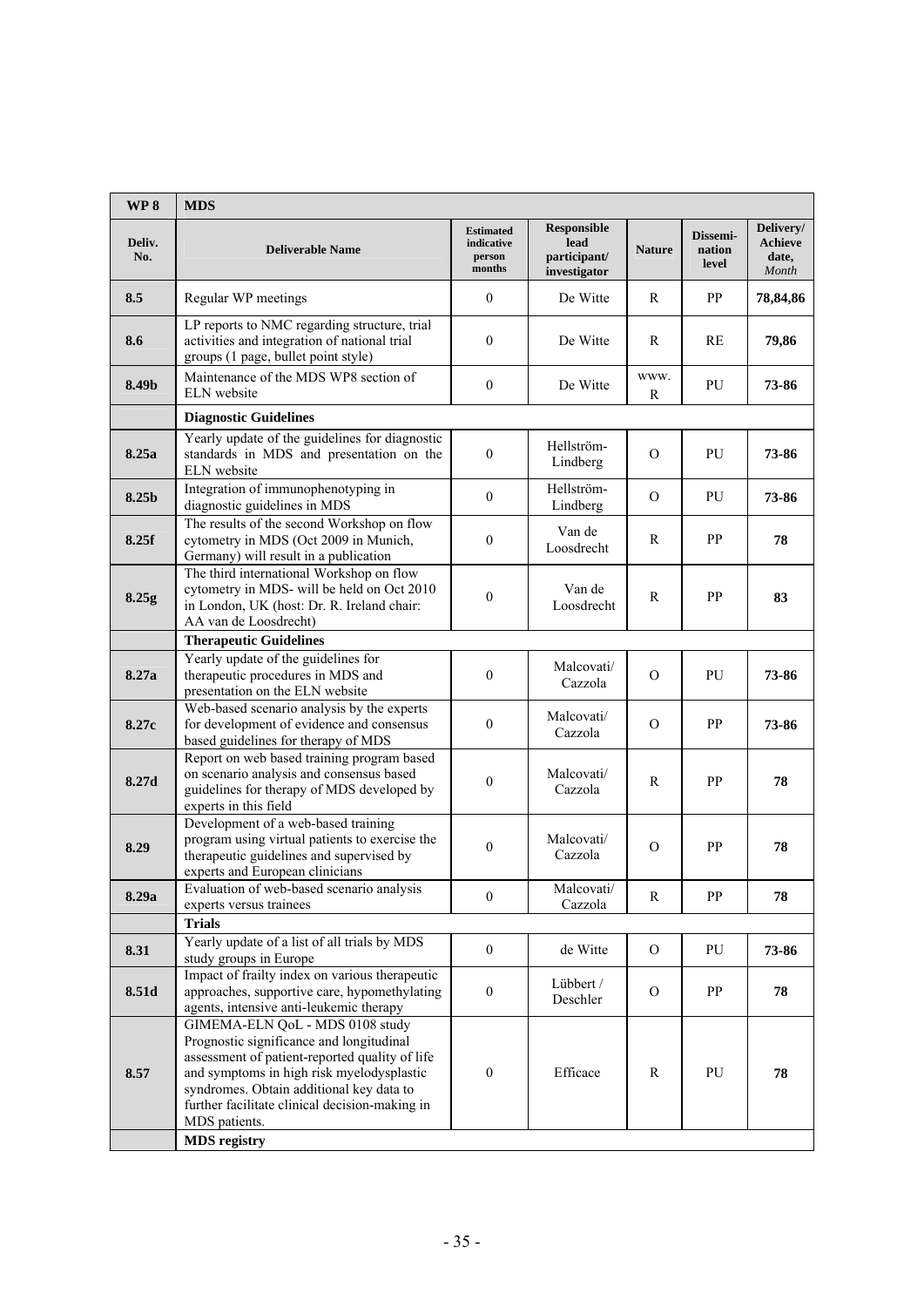| 8.54  | Monthly progress reports of the prospective,<br>non-interventional multi-center European<br>MDS Registry (IPSS Low and Intermediate-<br>1) project                            | $\mathbf{0}$     | De Witte          | R              | PP        | 73-86 |
|-------|-------------------------------------------------------------------------------------------------------------------------------------------------------------------------------|------------------|-------------------|----------------|-----------|-------|
| 8.54f | First presentation on follow-up data of the<br>prospective, non-interventional multi-center<br>European MDS Registry (IPSS Low and<br>Intermediate-1) at the ASH meeting 2010 | $\mathbf{0}$     | Bowen             | $\mathbb{R}$   | PP        | 85    |
| 8.54g | Second interim analysis (800 patients)<br>entered in the prospective, non-interventional<br>multi-center European MDS Registry (IPSS<br>Low and Intermediate-1)               | $\mathbf{0}$     | De Witte          | R              | PP        | 79    |
| 8.54h | Inclusion of next patients 600 to 1,000                                                                                                                                       | $\mathbf{0}$     | De Witte<br>Bowen | $\Omega$       | PP        | 73-86 |
| 8.54i | Extension of follow-up, 2-5 years                                                                                                                                             | $\mathbf{0}$     | De Witte<br>Bowen | $\Omega$       | PP        | 78    |
| 8.54j | Extension to three more registries (new<br>countries): Israel, Portugal, Poland in 2009                                                                                       | $\mathbf{0}$     | De Witte          | $\mathcal{O}$  | PP        | 73-76 |
| 8.54k | Extension of registry to 2000 patients                                                                                                                                        | $\mathbf{0}$     | De Witte<br>Bowen | $\Omega$       | PP        | 86    |
| 8.73  | A prospective, non-interventional multicenter<br>European high-risk MDS Registry. Finalize<br>protocol                                                                        | $\boldsymbol{0}$ | De Witte          | R              | PP        | 73    |
| 8.74  | Building up of high risk European MDS<br>registry: Support from pharmaceutical<br>companies                                                                                   | $\mathbf{0}$     | De Witte<br>Bowen | $\Omega$       | PP        | 73-86 |
| 8.75  | Establishment of a high-risk European MDS<br>registry: Setting up central IT structure                                                                                        | $\mathbf{0}$     | Bowen             | $\overline{O}$ | PP        | 78-86 |
| 8.76  | High-risk European MDS registry:<br>Implementation of organisational structure                                                                                                | $\mathbf{0}$     | De Witte          | $\Omega$       | <b>PP</b> | 77-82 |
| 8.77  | High-risk European MDS registry: Detailed<br>working plan for data management and<br>statistical unit, including CRF                                                          | $\boldsymbol{0}$ | De Witte<br>Bowen | $\Omega$       | PP        | 78-82 |
| 8.78  | High-risk European MDS registry:<br>Feasibility study                                                                                                                         | $\mathbf{0}$     | De Witte          | R              | PP        | 76    |
| 8.79  | High-risk European MDS registry:<br>Start inclusion                                                                                                                           | $\boldsymbol{0}$ | De Witte          | $\Omega$       | PP        | 86    |
|       | <b>Translational research</b>                                                                                                                                                 |                  |                   |                |           |       |
| 8.80  | Side study of Low Risk MDS Registry:<br>Iron pathophysiology.                                                                                                                 | $\mathbf{0}$     | McKenzie          | R              | PU        | 78    |
| 8.80a | Side study of Low Risk MDS Registry:<br>Imaging of iron overload                                                                                                              | $\boldsymbol{0}$ | De Witte          | R              | PU        | 75    |
| 8.81  | Side study of Low Risk MDS Registry:<br>Cytomorphologic sub-study. Meeting in<br>Düsseldorf planned June 2010                                                                 | $\mathbf{0}$     | Germing           | R              | PU        | 78    |
| 8.82  | Side study of Low Risk MDS Registry:<br>Geriatric Assessment: presentation at EHA<br>2010, Barcelona                                                                          | $\mathbf{0}$     | Stauder           | R              | PU        | 78    |
| 8.83  | Evaluation of the prognostic value of TET-2<br>mutations in MDS                                                                                                               | $\boldsymbol{0}$ | Jansen            | R              | PU        | 76    |
| 8.84  | Evaluation of the prognostic value of TET-2<br>mutations in AML                                                                                                               | $\boldsymbol{0}$ | Jansen            | R              | PU        | 76    |
| 8.59  | ESH-EHA Scientific Workshop on<br>Experimental Haematopoiesis and<br>Therapeutics 2010. (MRD, Gene Profiling,<br>Immunophenotyping, Cytogenetics, in AML<br>and MDS)          | $\boldsymbol{0}$ | Padua             | $\mathbb{R}$   | PU        | 78    |
|       |                                                                                                                                                                               | Sum: 0           |                   |                |           |       |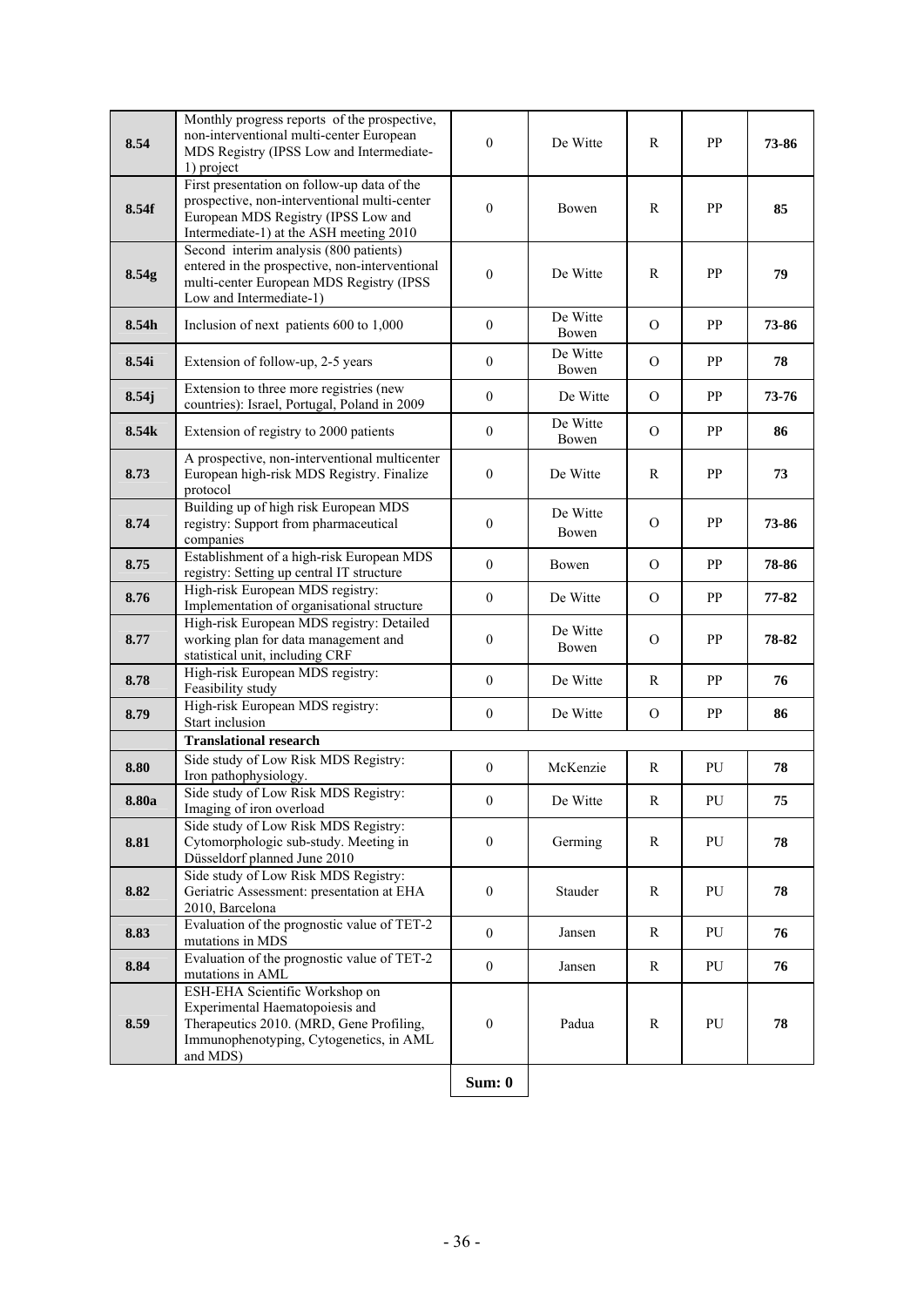| WP <sub>9</sub>   | <b>CMPD</b>                                                                                                                                |                                                    |                                                            |               |                             |                                               |
|-------------------|--------------------------------------------------------------------------------------------------------------------------------------------|----------------------------------------------------|------------------------------------------------------------|---------------|-----------------------------|-----------------------------------------------|
| Deliv.<br>No.     | <b>Deliverable Name</b>                                                                                                                    | <b>Estimated</b><br>indicative<br>person<br>months | <b>Responsible</b><br>lead<br>participant/<br>investigator | <b>Nature</b> | Dissemi-<br>nation<br>level | Delivery/<br><b>Achieve</b><br>date,<br>Month |
| 9.5               | Regular WP meetings                                                                                                                        | $\theta$                                           | Barbui<br>Barosi                                           | $\mathsf{R}$  | RE                          | 78,84,86                                      |
| 9.6               | LP reports to NMC regarding structure, trial<br>activities and integration of national leukemia<br>trial group (1 page, bullet point syle) | $\theta$                                           | Kiladjian                                                  | $\mathbf{R}$  | RE                          | 79,86                                         |
| 9.26e             | Phase II study of imatinib therapy in Pv<br>patients - (recruitment closed, progress<br>report)                                            | $\theta$                                           | Lengfelder                                                 | $\mathsf{R}$  | PU                          | 78                                            |
| 9.28 <sub>e</sub> | Advancement in a registry of pregnancies in<br>ET (ongoing)                                                                                | $\theta$                                           | Griesshammer                                               | $R_{M}$       | RE                          | 73-86                                         |
| 9.30e             | Advancement in a randomized clinical trial of<br>2 phlebotomy regimens in low-risk PV start<br>of trial (still recruiting patients)        | $\mathbf{0}$                                       | Barbui,<br>Finazzi                                         | $\mathsf{R}$  | RE                          | 73-86                                         |
| 9.31e             | Advancement in a registration study of high-<br>risk ET patients treated with Anagrelide -<br>(recruitment closed, progress report)        | $\mathbf{0}$                                       | Birgegard                                                  | $\mathbb{R}$  | RE                          | 73-86                                         |
| 9.34e             | Protocol for a multicenter study of vorinostat<br>in CMPDs (started in 2009, still recruiting<br>patients)                                 | $\theta$                                           | Hasselbalch                                                | R             | RE                          | 73-86                                         |
| 9.36 <sub>b</sub> | Survey and harmonization of assay methods<br>for JAK2-V617F (ongoing)                                                                      | $\theta$                                           | Vannucchi                                                  | R             | PU                          | 73-86                                         |
| 9.37 <sub>b</sub> | Registry of IFN-treated MPD patients (to be<br>started in 2010)                                                                            | $\boldsymbol{0}$                                   | Kiladjian,<br>Hasselbalch                                  | $\mathbb{R}$  | PU                          | 73-86                                         |
| 9.38              | A pilot study of efficacy and safety of<br>erlotinib in PV and ET (to be started in 2010)                                                  | $\theta$                                           | Hasselbalch                                                | $\mathbb{R}$  | PU                          | 73-86                                         |
| 9.39              | Study of MPD leukemic transformations<br>(publication in progress)                                                                         | $\theta$                                           | Rinaldi                                                    | $\mathbb{R}$  | RE                          | 73-86                                         |
| 9.40              | Myeloproliferative Neoplasms: Management<br>recommendations of the ELN                                                                     | $\theta$                                           | Barbui                                                     | $\mathbb{R}$  | PU                          | 73-86                                         |
|                   |                                                                                                                                            | Sum: 0                                             |                                                            |               |                             |                                               |

| <b>WP 10</b>  | <b>Diagnostics</b>                                                                                                                                |                                                    |                                                       |               |                             |                                               |
|---------------|---------------------------------------------------------------------------------------------------------------------------------------------------|----------------------------------------------------|-------------------------------------------------------|---------------|-----------------------------|-----------------------------------------------|
| Deliv.<br>No. | <b>Deliverable Name</b>                                                                                                                           | <b>Estimated</b><br>indicative<br>person<br>months | Respon-<br>sible lead<br>participant/<br>investigator | <b>Nature</b> | Dissemi-<br>nation<br>level | Delivery/<br><b>Achieve</b><br>date,<br>Month |
| 10.5          | <b>WP</b><br>Regular<br>Telephone<br>meetings,<br>conferences                                                                                     | (2)                                                | <b>Béné</b>                                           | R             | RE                          | 78,80                                         |
| 10.6          | LP reports to NMC regarding structure,<br>activities and integration of national groups<br>(1 page, bullet point style)                           | $\Omega$                                           | Béné                                                  | $\mathsf{R}$  | <b>RE</b>                   | 79,86                                         |
| 10.11f        | Ongoing European quality control rounds on<br>(morphological) leukemia diagnostics on the<br>'reference center level'                             | $\theta$                                           | Zini                                                  | R, M          | <b>RE</b>                   | 73-86                                         |
| 10.18e        | Ongoing extension of internet library of<br>microscopical<br>pictures<br>(incl.<br>immuncytology),<br>leukemia<br>reports,<br>case<br>diagnostics | $\theta$                                           | Link<br>Hastka                                        | R             | <b>RE</b>                   | 73-86                                         |
| 10.22e        | Interaction with other groups in diagnostic for<br>design of algorithms                                                                           | $\Omega$                                           | Béné                                                  | R, M          | <b>RE</b>                   | 66-78                                         |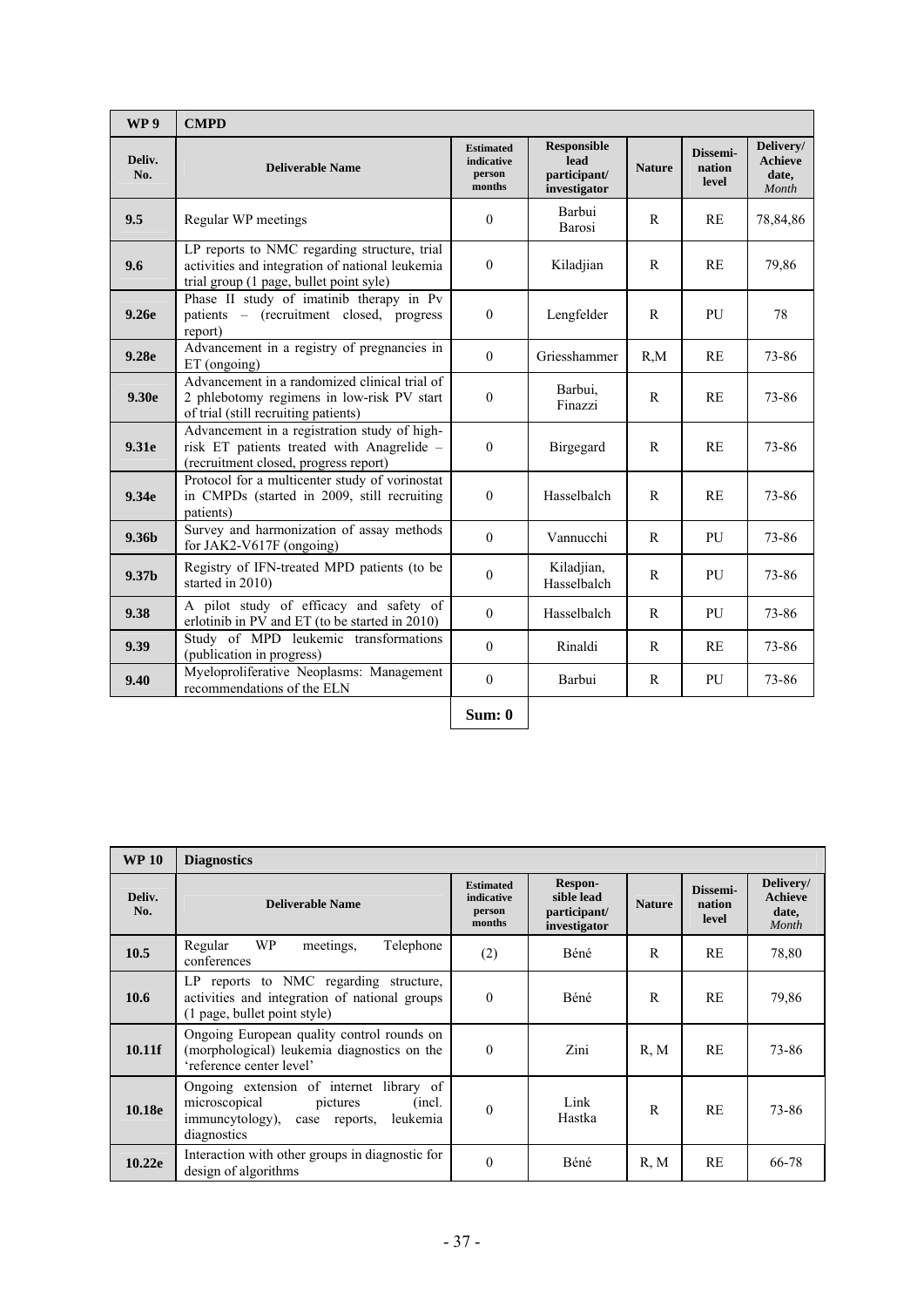| 10.24e | Specific project on microarray for preDC<br>leukemia with WP13-continued         |        | Béné | RE        | 73-86 |
|--------|----------------------------------------------------------------------------------|--------|------|-----------|-------|
| 10.25  | European workshop on Minimal Residual<br>Disease strategies in immunophenotyping |        | Béné | RE        | 80    |
| 10.26  | Ongoing cooperation with WP9 on MDS<br>immunophenotyping                         |        | Béné | <b>RE</b> | 73-86 |
|        |                                                                                  | Sum: 0 |      |           |       |

| sum<br>۰. |  |
|-----------|--|
|           |  |

| <b>Responsible</b><br><b>Estimated</b><br>Dissemi-<br>lead<br>Deliv.<br>indicative<br><b>Deliverable Name</b><br><b>Nature</b><br>nation<br>participant/<br>No.<br>person<br>date,<br>level<br>months<br>investigator<br>Month<br>Fonatsch,<br>11.5<br>Regular WP meetings<br>$\mathbf{0}$<br>PU<br>R<br>78,86<br>Haferlach C.<br>LP reports to NMC regarding structure,<br>and<br>activities<br>integration of national<br>11.6<br>$\mathbf{0}$<br>PU<br>79,86<br>Fonatsch<br>$\mathbb{R}$<br>cytogenetics groups (1 page, bullet point<br>style)<br>Rieder<br>PP<br>11.10f<br>Further presentation of difficult cases<br>$\theta$<br>P<br>73-86<br>Haferlach C<br>Further identification of new recurring<br>chromosome aberrations by analyzing large<br>$\theta$<br>11.16f<br>Rieder<br><b>PP</b><br>P, R<br>73-86<br>cytogenetic databases<br>Haferlach C,<br>Continuation of data collection on rare<br>$\theta$<br>PP<br>73-86<br>Rieder,<br>P.R<br>11.17f<br>abnormalities<br>Fonatsch<br>Rieder<br>Continuation of identification and analysis of<br>cryptic and complex chromosome aberrations<br>Haferlach C<br><b>PP</b><br>11.18f<br>$\theta$<br>P,R<br>73-86<br>by using new cytogenetic methods<br>Fonatsch<br>Continuous development and provision of<br>Fonatsch<br>11.20f<br>$\theta$<br>PP<br>P<br>73-86<br>additional methods<br>Rieder<br>Continuous collection of cytogenetic and<br>clinical data of MDS patients from Germany,<br>73-86<br>11.23e<br>$\Omega$<br>Haase<br>PU<br>$\Omega$<br>Austria and Spain<br>Haase<br>$\theta$<br>Haferlach C.<br>11.25d<br>Cytogenetically unrelated clones in MDS<br>PU<br>P.R<br>73-86<br>Fonatsch<br>Provide data for the establishment of a<br>Rieder,<br>11.26b<br><b>PP</b><br>P.R<br>73-86<br>European external quality assessment to<br>$\mathbf{0}$<br>Dastugue<br><b>EUROGENTEST</b> | <b>WP11</b> | <b>Cytogenetics</b>                    |  |  |                      |
|-------------------------------------------------------------------------------------------------------------------------------------------------------------------------------------------------------------------------------------------------------------------------------------------------------------------------------------------------------------------------------------------------------------------------------------------------------------------------------------------------------------------------------------------------------------------------------------------------------------------------------------------------------------------------------------------------------------------------------------------------------------------------------------------------------------------------------------------------------------------------------------------------------------------------------------------------------------------------------------------------------------------------------------------------------------------------------------------------------------------------------------------------------------------------------------------------------------------------------------------------------------------------------------------------------------------------------------------------------------------------------------------------------------------------------------------------------------------------------------------------------------------------------------------------------------------------------------------------------------------------------------------------------------------------------------------------------------------------------------------------------------------------------------------------------------------------------------------------------------|-------------|----------------------------------------|--|--|----------------------|
|                                                                                                                                                                                                                                                                                                                                                                                                                                                                                                                                                                                                                                                                                                                                                                                                                                                                                                                                                                                                                                                                                                                                                                                                                                                                                                                                                                                                                                                                                                                                                                                                                                                                                                                                                                                                                                                             |             |                                        |  |  | Delivery/<br>Achieve |
|                                                                                                                                                                                                                                                                                                                                                                                                                                                                                                                                                                                                                                                                                                                                                                                                                                                                                                                                                                                                                                                                                                                                                                                                                                                                                                                                                                                                                                                                                                                                                                                                                                                                                                                                                                                                                                                             |             |                                        |  |  |                      |
|                                                                                                                                                                                                                                                                                                                                                                                                                                                                                                                                                                                                                                                                                                                                                                                                                                                                                                                                                                                                                                                                                                                                                                                                                                                                                                                                                                                                                                                                                                                                                                                                                                                                                                                                                                                                                                                             |             |                                        |  |  |                      |
|                                                                                                                                                                                                                                                                                                                                                                                                                                                                                                                                                                                                                                                                                                                                                                                                                                                                                                                                                                                                                                                                                                                                                                                                                                                                                                                                                                                                                                                                                                                                                                                                                                                                                                                                                                                                                                                             |             |                                        |  |  |                      |
|                                                                                                                                                                                                                                                                                                                                                                                                                                                                                                                                                                                                                                                                                                                                                                                                                                                                                                                                                                                                                                                                                                                                                                                                                                                                                                                                                                                                                                                                                                                                                                                                                                                                                                                                                                                                                                                             |             |                                        |  |  |                      |
|                                                                                                                                                                                                                                                                                                                                                                                                                                                                                                                                                                                                                                                                                                                                                                                                                                                                                                                                                                                                                                                                                                                                                                                                                                                                                                                                                                                                                                                                                                                                                                                                                                                                                                                                                                                                                                                             |             |                                        |  |  |                      |
|                                                                                                                                                                                                                                                                                                                                                                                                                                                                                                                                                                                                                                                                                                                                                                                                                                                                                                                                                                                                                                                                                                                                                                                                                                                                                                                                                                                                                                                                                                                                                                                                                                                                                                                                                                                                                                                             |             |                                        |  |  |                      |
|                                                                                                                                                                                                                                                                                                                                                                                                                                                                                                                                                                                                                                                                                                                                                                                                                                                                                                                                                                                                                                                                                                                                                                                                                                                                                                                                                                                                                                                                                                                                                                                                                                                                                                                                                                                                                                                             |             |                                        |  |  |                      |
|                                                                                                                                                                                                                                                                                                                                                                                                                                                                                                                                                                                                                                                                                                                                                                                                                                                                                                                                                                                                                                                                                                                                                                                                                                                                                                                                                                                                                                                                                                                                                                                                                                                                                                                                                                                                                                                             |             |                                        |  |  |                      |
|                                                                                                                                                                                                                                                                                                                                                                                                                                                                                                                                                                                                                                                                                                                                                                                                                                                                                                                                                                                                                                                                                                                                                                                                                                                                                                                                                                                                                                                                                                                                                                                                                                                                                                                                                                                                                                                             |             |                                        |  |  |                      |
|                                                                                                                                                                                                                                                                                                                                                                                                                                                                                                                                                                                                                                                                                                                                                                                                                                                                                                                                                                                                                                                                                                                                                                                                                                                                                                                                                                                                                                                                                                                                                                                                                                                                                                                                                                                                                                                             |             |                                        |  |  |                      |
| spreading of excellence by promotion of web-<br>PP<br>11.27b<br>$\mathbf{0}$<br>Rieder<br>P, R<br>73-86<br>based information                                                                                                                                                                                                                                                                                                                                                                                                                                                                                                                                                                                                                                                                                                                                                                                                                                                                                                                                                                                                                                                                                                                                                                                                                                                                                                                                                                                                                                                                                                                                                                                                                                                                                                                                |             | Administration of the WP11 website and |  |  |                      |
| Sum: 0                                                                                                                                                                                                                                                                                                                                                                                                                                                                                                                                                                                                                                                                                                                                                                                                                                                                                                                                                                                                                                                                                                                                                                                                                                                                                                                                                                                                                                                                                                                                                                                                                                                                                                                                                                                                                                                      |             |                                        |  |  |                      |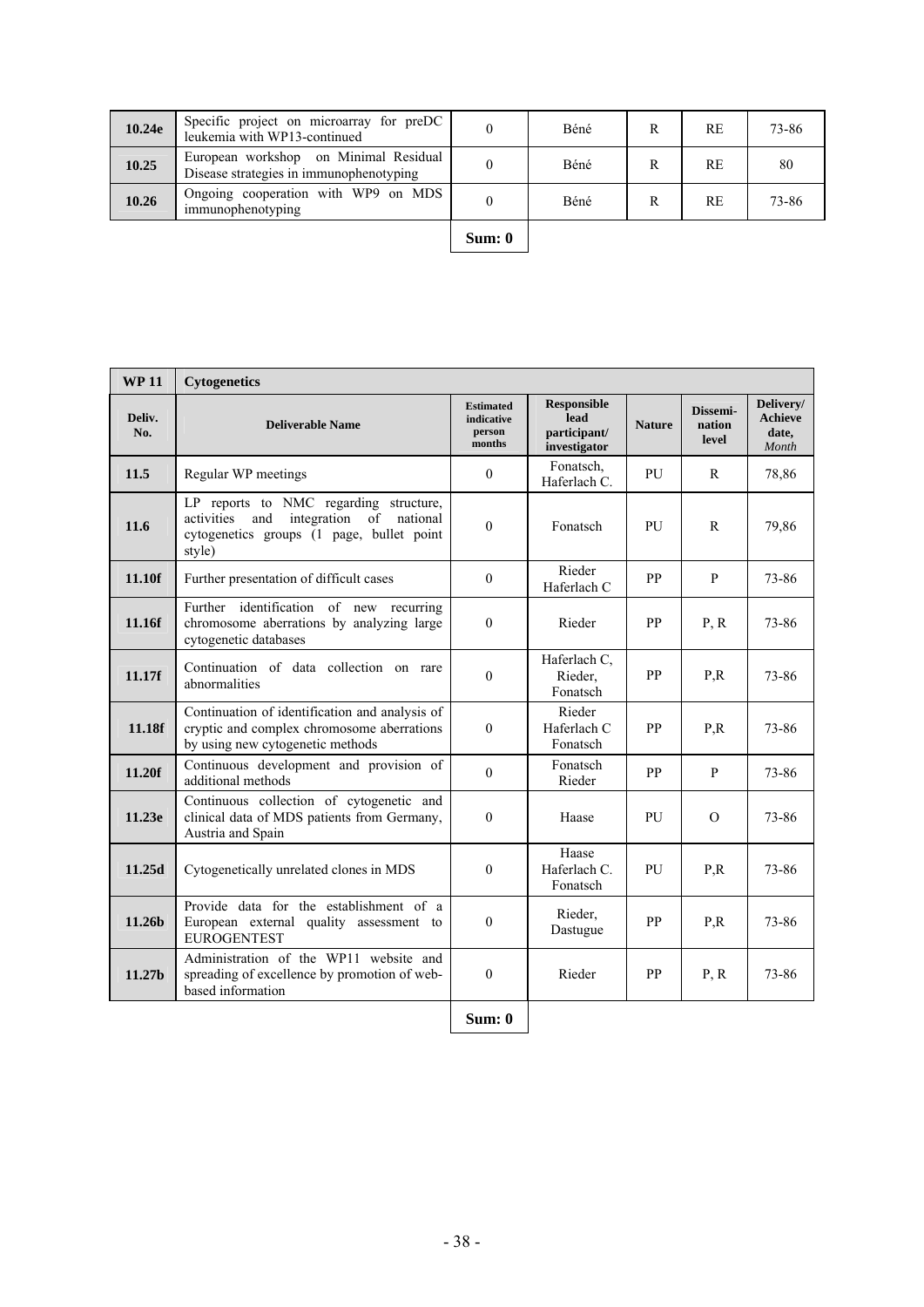| <b>WP12</b>        | <b>MRD</b>                                                                                                                                             |                                                    |                                                            |                  |                             |                                               |
|--------------------|--------------------------------------------------------------------------------------------------------------------------------------------------------|----------------------------------------------------|------------------------------------------------------------|------------------|-----------------------------|-----------------------------------------------|
| Deliv.<br>No.      | <b>Deliverable Name</b>                                                                                                                                | <b>Estimated</b><br>indicative<br>person<br>months | <b>Responsible</b><br>lead<br>participant/<br>investigator | <b>Nature</b>    | Dissemi-<br>nation<br>level | Delivery/<br><b>Achieve</b><br>date,<br>Month |
| 12.5               | Regular WP meetings                                                                                                                                    | $\theta$                                           | Grimwade,<br>Hochhaus.<br>Reiter                           | R                | <b>RE</b>                   | 78,80,<br>84,86                               |
| 12.6               | LP reports to NMC regarding structure,<br>activities and integration of national groups<br>(1 page, bullet point style)                                | $\Omega$                                           | Grimwade                                                   | R                | RE                          | 79,86                                         |
| 12.15f             | Evaluation of validated Q-PCR assays in<br>national clinical trials                                                                                    | $\Omega$                                           | Grimwade                                                   | R                | <b>RE</b>                   | 73-86                                         |
| 12.21e             | Spreading of excellence by promotion of<br>information,<br>web-based<br>exchange<br>of<br>researchers, training courses and promotion<br>of guidelines | $\theta$                                           | Grimwade                                                   | R.<br><b>WWW</b> | PU                          | 73-86                                         |
| 12.24 <sub>b</sub> | Evaluation of MRD monitoring to predict<br>direct<br>relapse<br>and<br>donor<br>leucocyte<br>administration following allogeneic transplant            | $\theta$                                           | Grimwade                                                   | R                | <b>RE</b>                   | 73-86                                         |
| 12.26 <sub>b</sub> | sensitivity and specificity of<br>Compare<br>published JAK2 V617F Q-PCR assays to<br>establish best-performing assay                                   | $\theta$                                           | Grimwade                                                   | R                | <b>RE</b>                   | 72                                            |
|                    |                                                                                                                                                        | Sum: 0                                             |                                                            |                  |                             |                                               |

| <b>WP13</b>   | <b>Gene profiling</b>                                                                                                       |                                                    |                                                            |               |                             |                                               |
|---------------|-----------------------------------------------------------------------------------------------------------------------------|----------------------------------------------------|------------------------------------------------------------|---------------|-----------------------------|-----------------------------------------------|
| Deliv.<br>No. | <b>Deliverable Name</b>                                                                                                     | <b>Estimated</b><br>indicative<br>person<br>months | <b>Responsible</b><br>lead<br>participant/<br>investigator | <b>Nature</b> | Dissemi-<br>nation<br>level | Delivery/<br><b>Achieve</b><br>date,<br>Month |
| 13.1e         | of<br>information<br><b>WP</b><br>Expand<br>and<br>communication structures                                                 | $\theta$                                           | Haferlach<br>Dugas                                         | $\mathsf{R}$  | <b>RE</b>                   | 73-86                                         |
| 13.4f         | Optimize European gene profiling platform                                                                                   | $\theta$                                           | Haferlach<br>Dugas                                         | R             | PU                          | 73-86                                         |
| 13.5          | Regular WP meetings                                                                                                         | $\theta$                                           | Haferlach                                                  | R             | RE                          | 80,86                                         |
| 13.6          | LP reports to NMC regarding structure,<br>activities and integration of national GEP<br>groups (1 page, bullet point style) | $\theta$                                           | Haferlach                                                  | R             | RE                          | 79,86                                         |
| 13.10e        | Develop new biostatistical approaches and<br>expand the centralized data base                                               | $\theta$                                           | Dugas                                                      | R             | CO                          | 73-86                                         |
| 13.11e        | Detect further new subgroups of leukemia<br>according to gene expression profiles                                           | $\theta$                                           | Haferlach<br>Dugas                                         | $\mathsf{R}$  | PU                          | 73-86                                         |
| 13.12e        | Further evaluation of new genes<br>for<br>therapeutic and diagnostic purposes                                               | $\theta$                                           | Haferlach                                                  | $\mathsf{R}$  | PU                          | 73-86                                         |
| 13.16d        | biostatistical<br>Further evaluation of new<br>methods                                                                      | $\theta$                                           | Dugas                                                      | R             | RE                          | 73-86                                         |
| 13.18e        | Find new diagnostic markers and MRD<br>markers with WP 10, 11, 12                                                           | $\theta$                                           | Haferlach<br>Grimwade<br>Foa<br>Bene                       | $\mathsf{R}$  | RE                          | 73-86                                         |
| 13.19e        | Define new entities in AML with WP 5 with<br>respect to prognosis in intermediate risk<br>group                             | $\boldsymbol{0}$                                   | Haferlach<br>Döhner<br>Thiede                              | $\mathsf{R}$  | <b>RE/PU</b>                | 73-86                                         |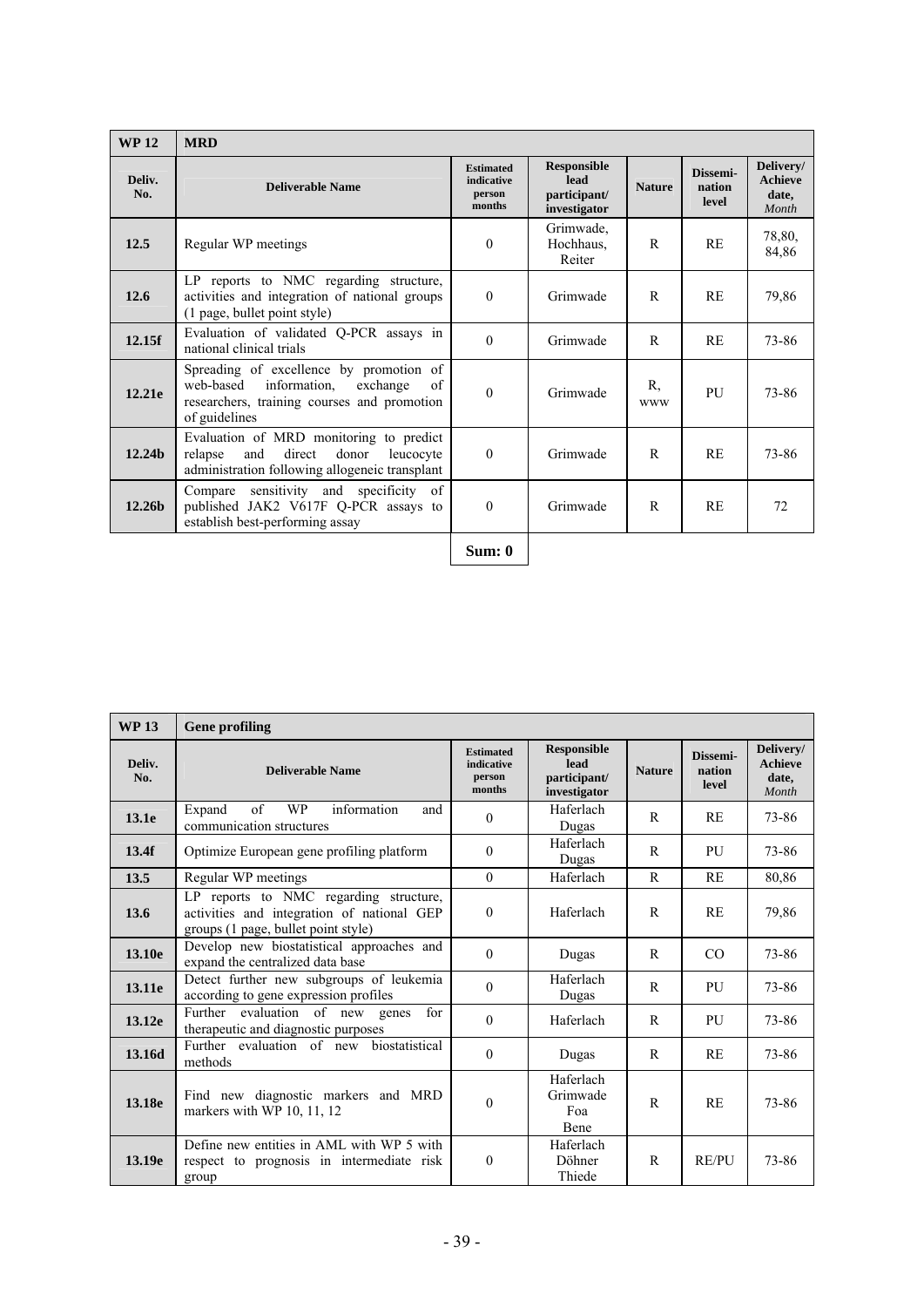| 13.21 | Use broadly data of WP13 studies and MILE<br>study for all ELN members                        | $\theta$ | Haferlach<br>Dugas             | R | RE        | 73-86 |
|-------|-----------------------------------------------------------------------------------------------|----------|--------------------------------|---|-----------|-------|
| 13.22 | Include SNP data and further projects of<br>WP13 members                                      |          | Haferlach<br>Dugas             | R | <b>RE</b> | 73-86 |
| 13.23 | Set up a NGS working group                                                                    | $\theta$ | Haferlach<br>Kohlmann<br>Dugas | R | <b>RE</b> | 73-86 |
| 13.24 | Use already available NGS data for new<br>analyses and develop new biostatistic<br>approaches | $\theta$ | Haferlach<br>Kohlmann<br>Dugas | R | <b>RE</b> | 73-86 |
|       |                                                                                               |          |                                |   |           |       |

| m.<br><br>H |
|-------------|
|-------------|

| <b>WP14</b>   | <b>Stem cell transplantation</b>                                                                                                                    |                                                    |                                                                                               |               |                             |                                               |
|---------------|-----------------------------------------------------------------------------------------------------------------------------------------------------|----------------------------------------------------|-----------------------------------------------------------------------------------------------|---------------|-----------------------------|-----------------------------------------------|
| Deliv.<br>No. | <b>Deliverable Name</b>                                                                                                                             | <b>Estimated</b><br>indicative<br>person<br>months | <b>Responsible</b><br>lead<br>participant/<br>investigator                                    | <b>Nature</b> | Dissemi-<br>nation<br>level | Delivery/<br><b>Achieve</b><br>date,<br>Month |
| 14.5          | Regular WP meetings                                                                                                                                 | $\overline{0}$                                     | Niederwieser                                                                                  | R             | RE                          | 76,78,<br>84,86                               |
| 14.6          | LP reports to NMC regarding structure, trial<br>activities and integration of national leukemia<br>trial groups (1 page, bullet point style)        | $\theta$                                           | Niederwieser                                                                                  | R             | RE                          | 79,86                                         |
| 14.14f        | Report of study patients to registry                                                                                                                | $\overline{0}$                                     | Brand                                                                                         | R             | PU                          | 73-86                                         |
| 14.42d        | Randomized study in patients with AML over<br>the age of 60 a studying the role of SCT with<br>reduced intensity conditioning. Start study          | $\boldsymbol{0}$                                   | Niederwiese<br>Löwenberg<br>Sierra<br>Dombret<br>Cornelissen<br>Verdonck<br>Gratwohl<br>Rocha | R             | <b>RE</b>                   | 73-86                                         |
| 14.45c        | Allogeneic reduced intensity<br>conditioning<br>transplantation<br>conventional<br>versus<br>conditioning in MDS (RICMAC). Study start              | $\Omega$                                           | Kröger<br>deWitte                                                                             | R             | RE                          | 73-86                                         |
| 14.46d        | MMVAR Study to treat relapse in myeloma<br>after autologous SCT (40 patients)                                                                       | $\Omega$                                           | Gahrton                                                                                       | R             | RE                          | 73-86                                         |
| 14.47d        | Related allo-SCT after Reduced Intensity<br>Conditioning versus Best Standard of Care in<br>elderly patients with AML in CR1 (Brune)                | $\mathbf{0}$                                       | <b>Brune</b>                                                                                  | R             | <b>RE</b>                   | 73-86                                         |
| 14.48d        | AlloSCT after TKI in CML                                                                                                                            | $\boldsymbol{0}$                                   | Schleuning $^{(1)}$<br>Guilhot                                                                | R             | <b>RE</b>                   | 73-86                                         |
| 14.49d        | Role of unrelated allogeneic SCT after<br>autologous SCT in comparison to second<br>autologous SCT in multiple myeloma<br>(NMMA 2005, start study). | $\boldsymbol{0}$                                   | Niederwiese<br>Gahrton<br>Gratwohl                                                            | R             | <b>RE</b>                   | 73-86                                         |
| 14.50d        | Study investigating the role of Kepivance for<br>treating Mucositis after autologous SCT (350<br>patients).                                         | $\theta$                                           | Niederwiese<br><b>Blijlevens</b><br>deWitte                                                   | R             | <b>RE</b>                   | 73-86                                         |
| 14.55c        | Comprehensive<br>outside<br>Europe<br>survey<br>(publication)                                                                                       | $\mathbf{0}$                                       | Gratwohl<br>Niederwieser                                                                      | R             | PU                          | 73-86                                         |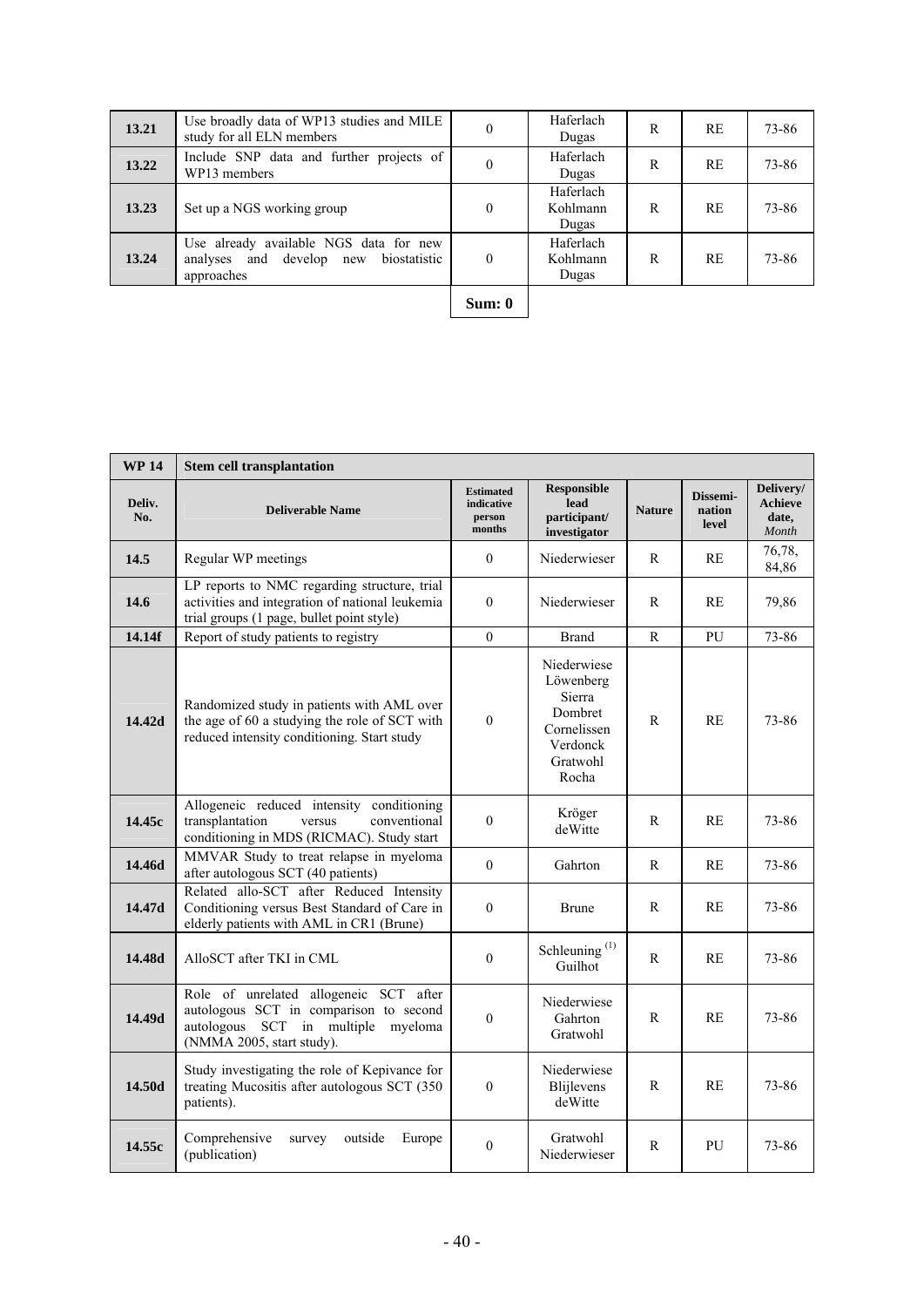| 14.56d | Integration of risk factor profiling into risk<br>adapted therapy pilot AML HOVON/SAKK<br>$<60$ years                  | $\mathbf{0}$     | Gratwohl                               | R         | RE        | 73-86 |
|--------|------------------------------------------------------------------------------------------------------------------------|------------------|----------------------------------------|-----------|-----------|-------|
| 14.59c | Guidelines for secondary allotransplantation<br>after relapse (retrospective analysis)                                 | $\mathbf{0}$     | Ruutu                                  | R         | RE        | 73-86 |
| 14.60c | Prospective feasibility study phase<br>П<br>dasatinib for relapse in CML after allo                                    | $\boldsymbol{0}$ | Olavarria<br>Schleuning <sup>(1)</sup> | R         | RE        | 73-86 |
| 14.61c | T-PLL after autologous and allogeneic SCT<br>(44 patients)                                                             | $\mathbf{0}$     | Jedrzejczak                            | R         | PU        | 73-86 |
| 14.62c | Prospective registration audit for T-PLL                                                                               | $\boldsymbol{0}$ | Jedrzejczak                            | R         | <b>RE</b> | 73-86 |
| 14.65b | Long term outcome of CML patients treated<br>with DLI after allogenic SCT from an HLA-<br>identical sibling            | $\boldsymbol{0}$ | Guglielmi                              | R         | RE        | 73-86 |
| 14.66b | Recommandation<br>for<br>allogeneic<br>and<br>autologous stem cell transplantation in T-<br>PLL: An EBMT/ERIC proposal | $\mathbf{0}$     | Jedrzejczak                            | R         | <b>RE</b> | 73-86 |
| 14.67b | Cytogenetic high risk AML: results of a<br>biological randomizated study in patients<br>under the age of 60 a          | $\boldsymbol{0}$ | Basara<br>Leipzig)                     | R         | RE        | 73-86 |
| 14.68b | DMSO prospective audit                                                                                                 | $\boldsymbol{0}$ | Morris                                 | R         | <b>RE</b> | 73-86 |
| 14.69b | ATG-depending outcome in MUD patients<br>transplanted for CML                                                          | $\mathbf{0}$     | Schleuning $(1)$                       | R         | <b>RE</b> | 73-86 |
| 14.70b | Prophylaxis and treatment of GvH-D: an<br><b>EBMT</b> survey                                                           | $\boldsymbol{0}$ | Hertenstein <sup>(1)</sup>             | R         | RE        | 73-86 |
| 14.71b | Analysis of non-disease related complications<br>after HCT                                                             | $\mathbf{0}$     | Ruutu                                  | R         | RE        | 73-86 |
| 14.73  | Effect of Stem Cell Source on Transplant<br>Outcomes in Adults with AL. A Comparison<br>of Unrelated BM, PBSCT and CD  | $\boldsymbol{0}$ | Rocha                                  | R         | <b>RE</b> | 73-86 |
| 14.74  | Non<br>interventional<br>(Passweg).<br>studies<br>Manuscript ready                                                     | $\boldsymbol{0}$ | $\mathbf{Passweg}^{(1)}$               | R         | RE        | 73-86 |
| 14.75  | CML RIC vs. standard (Crawley). Manuscript<br>ready                                                                    | $\mathbf{0}$     | Crawley                                | R         | RE        | 73-86 |
| 14.76  | Allo-SCT in T315I mutation (W. Wiesław<br>Jędrzejczak) data collection                                                 | $\boldsymbol{0}$ | Jędrzejczak                            | R         | RE        | 73-86 |
| 14.77  | plugs<br>Punctal<br>for<br>dry<br>after<br>eyes<br>allotransplantation. M. van Gelder                                  | $\boldsymbol{0}$ | Van Gelder $(1)$                       | R         | RE        | 73-86 |
| 14.78  | Graft failure after reduced intensity<br>conditioning. B. Hertenstein                                                  | $\boldsymbol{0}$ | Hertenstein <sup>(1)</sup>             | R         | RE        | 73-86 |
| 14.79  | Cytokine gene polymorphism. A. Dickinson/<br>J. Norden. Manuscript submission                                          | $\mathbf{0}$     | $Dickinson(1)$ .<br>$N$ orden $^{(1)}$ | R         | RE        | 73-86 |
| 14.80  | Organ transplantation after allogeneic SCT.<br>Manuscript ready. C. Koenecke                                           | $\boldsymbol{0}$ | Koenecke <sup>(1)</sup>                | R         | RE        | 73-86 |
| 14.81  | HLA-identical<br>siblings:<br>Impact<br>on<br>cytogenetics and<br>outcome<br>(F. Onida).<br>Manuscript ready           | $\boldsymbol{0}$ | Onida $^{(1)}$                         | R         | RE        | 73-86 |
| 14.82  | Survey in Europe (annual). A. Gratwohl                                                                                 | $\boldsymbol{0}$ | Gratwohl                               | ${\bf R}$ | RE        | 73-86 |
| 14.83  | Accreditation in Europe<br>Outcome in centers with JACIE accreditation.                                                | $\overline{0}$   | Niederwieser                           | R         | RE        | 73-86 |
| 14.84  | Manuscript ready. A. Gratwohl                                                                                          | $\boldsymbol{0}$ | Gratwohl                               | R         | RE        | 73-86 |
|        |                                                                                                                        | Sum: 0           | $(1)$ non member                       |           |           |       |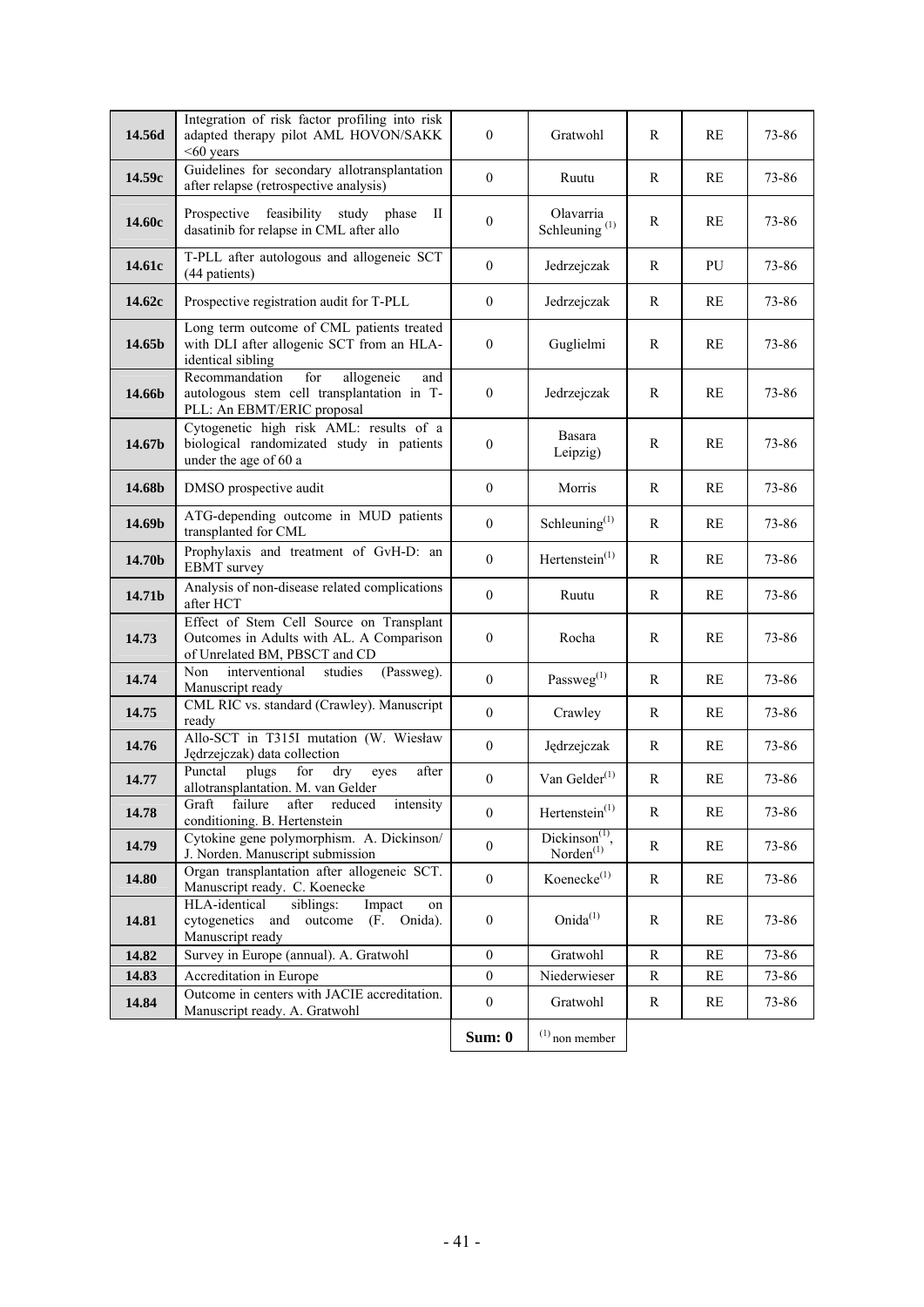| <b>WP15</b>   | Supportive care, anti-infection prophylaxis and treatment                                                                                                               |                                                    |                                                       |               |                             |                                               |
|---------------|-------------------------------------------------------------------------------------------------------------------------------------------------------------------------|----------------------------------------------------|-------------------------------------------------------|---------------|-----------------------------|-----------------------------------------------|
| Deliv.<br>No. | Deliverable Name                                                                                                                                                        | <b>Estimated</b><br>indicative<br>person<br>months | Respon-<br>sible lead<br>participant/<br>investigator | <b>Nature</b> | Dissemi-<br>nation<br>level | Delivery/<br><b>Achieve</b><br>date,<br>Month |
| 15.5          | Regular WP meetings                                                                                                                                                     | $\Omega$                                           | Ljungman<br>Einsele                                   | R             | RE                          | 86                                            |
| 15.6          | LP reports to NMC regarding structure, trial<br>activities and integration of national leukemia<br>trial groups (1 page, bullet point style)                            | $\Omega$                                           | Ljungman<br>Einsele                                   | $\mathsf{R}$  | RE                          | 79,86                                         |
| 15.22e        | Initiation of a protocol to use KGF immune<br>reconstitution after allo-SCT: Use of the<br>platform for<br>established<br>actually<br>an<br>performed prospective trial | $\theta$                                           | Einsele<br>Ljungman                                   | R             | PU                          | 73-86                                         |
| 15.27d        | Develop common protocols for molecular<br>diagnosis of fungal infections by PCR                                                                                         | $\Omega$                                           | Einsele<br>Maertens                                   | R             | <b>RE</b>                   | 86                                            |
| 15.29d        | Arrange courses in infectious diseases in stem<br>cell transplant recipients                                                                                            | $\theta$                                           | Einsele<br>Ljungman<br>Cordonnier                     | R             | PU                          | 78                                            |
| 15.30b        | for prevention<br>of<br>Develop<br>guidelines<br>infections in stem cell transplant recipients<br>not covered in previous guidelines                                    | $\Omega$                                           | Einsele<br>Ljungman<br>Cordonnier                     | R             | <b>RE</b>                   | 73-86                                         |
|               |                                                                                                                                                                         | Sum: 0                                             |                                                       |               |                             |                                               |

| <b>WP17</b>   | <b>Biometry of Registry, Epidemiology, Metaanalyses and Prognosis</b>                                 |                                                    |                                                       |               |                             |                                               |  |  |  |  |  |
|---------------|-------------------------------------------------------------------------------------------------------|----------------------------------------------------|-------------------------------------------------------|---------------|-----------------------------|-----------------------------------------------|--|--|--|--|--|
| Deliv.<br>No. | <b>Deliverable Name</b>                                                                               | <b>Estimated</b><br>indicative<br>person<br>months | Respon-<br>sible lead<br>participant/<br>investigator | <b>Nature</b> | Dissemi-<br>nation<br>level | Delivery/<br><b>Achieve</b><br>date,<br>Month |  |  |  |  |  |
| 17.5          | Regular WP meetings                                                                                   | $\theta$                                           | Hasford                                               | $\mathsf{R}$  | RE                          | 78,84,86                                      |  |  |  |  |  |
| 17.6          | LP reports to NMC regarding structure,<br>activities and integration (1 page, bullet point<br>style)  | $\theta$                                           | Hasford                                               | $\mathsf{R}$  | <b>RE</b>                   | 79,86                                         |  |  |  |  |  |
| 17.13d        | Collect data for prognostic model analyses<br>and epidemiological and treatment survey                | $\theta$                                           | Hasford                                               | R             | RE                          | 73-96                                         |  |  |  |  |  |
| 17.14d        | Quality control of incoming data-continued                                                            | $\theta$                                           | Hasford<br>Müller                                     | R             | <b>RE</b>                   | 73-96                                         |  |  |  |  |  |
| 17.15e        | Spreading of excellence by promotion of<br>web-based information, educational training<br>courses etc | $\mathbf{0}$                                       | Simonsson<br>Hasford<br>J Guilhot<br>Baccarani        | R.<br>www.    | PU                          | 73-96                                         |  |  |  |  |  |
| 17.16e        | Update of CML-Registry                                                                                | $\theta$                                           | Hasford<br>J Guilhot<br>Baccarani<br>Simonsson        | $\mathsf{R}$  | RP                          | 73-96                                         |  |  |  |  |  |
| 17.17c        | Analysis of gender specific issues                                                                    | $\theta$                                           | Hasford                                               | $\mathbb{R}$  | RE                          | 76                                            |  |  |  |  |  |
| 17.21c        | Analysis and Validation of prognostic models                                                          | $\theta$                                           | Hasford                                               | R             | PU                          | 73-96                                         |  |  |  |  |  |
| 17.22c        | Estimates of incidence of CML and treatment<br>survey                                                 | $\mathbf{0}$                                       | Hasford <sup>)</sup>                                  | $\mathsf{R}$  | PU                          | 73-96                                         |  |  |  |  |  |
| 17.25         | Manuscript on CCgR drafted                                                                            | $\mathbf{0}$                                       | Baccarani,<br>Simonnsson,<br>J Guilhot.<br>Hasford    | $\mathbb{R}$  | RE                          | 78                                            |  |  |  |  |  |
| 17.26         | Web-based data entry system customized                                                                | $\mathbf{0}$                                       | Hasford.<br>Müller                                    | R, web        | <b>RE</b>                   | 78                                            |  |  |  |  |  |
|               |                                                                                                       | Sum: 0                                             |                                                       |               |                             |                                               |  |  |  |  |  |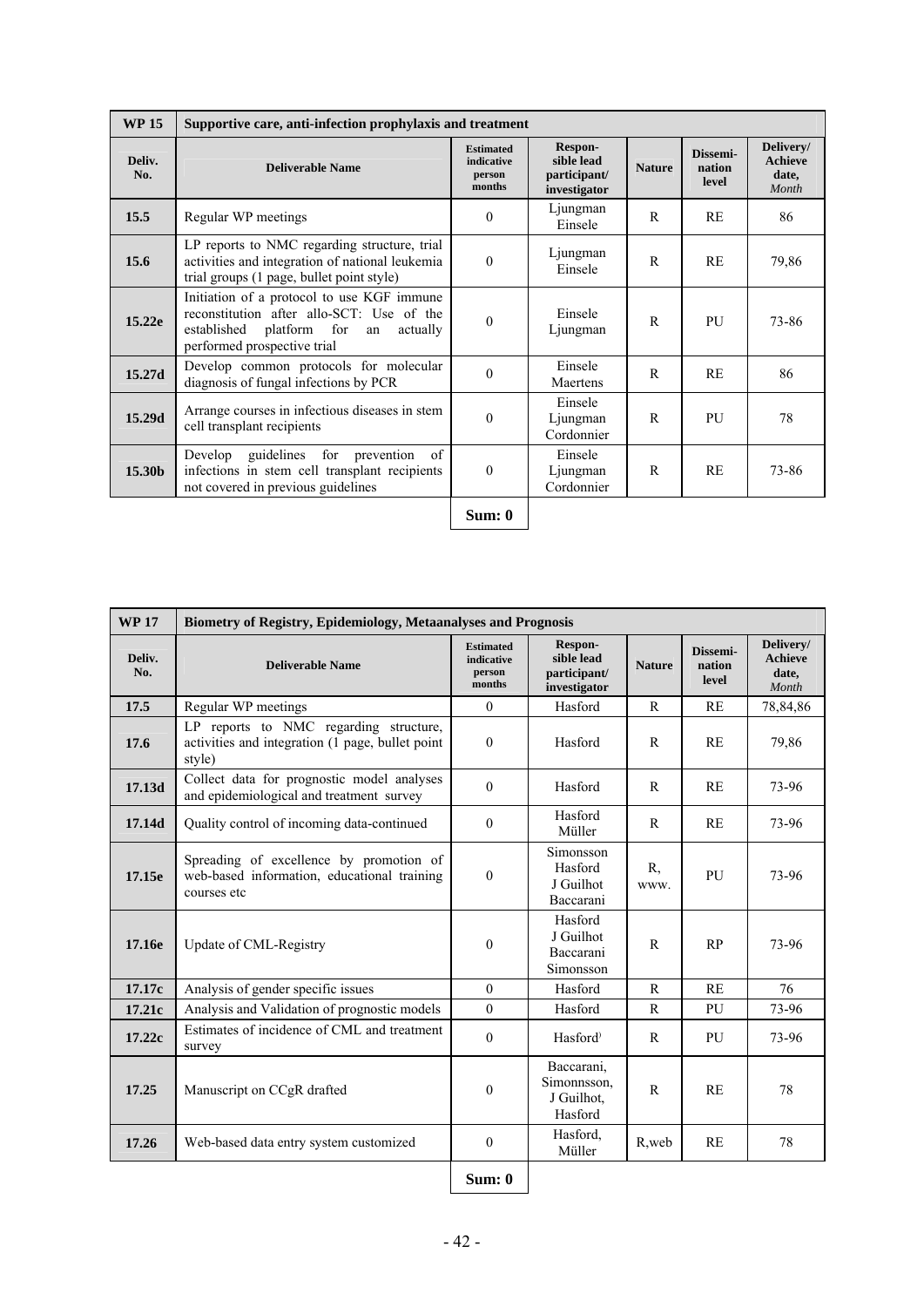# **1.5 Work package descriptions**

# **1.5.1 WP 1-3: Infrastructure**

For abbreviations see list of associated scientists (section 2.1).

| Work package number        | <b>Starting event:</b> Month 73 |                                                                             |  |  |  |  |  |  |  |
|----------------------------|---------------------------------|-----------------------------------------------------------------------------|--|--|--|--|--|--|--|
| <b>Activity type</b>       |                                 | Predominantly management, sustainability, integration, spread of excellence |  |  |  |  |  |  |  |
| Participant id             |                                 |                                                                             |  |  |  |  |  |  |  |
| <b>Funded PM</b> per part. |                                 |                                                                             |  |  |  |  |  |  |  |
| Non funded Part. id        | UHEI (1)                        |                                                                             |  |  |  |  |  |  |  |

## **Objectives**

The NMC is the coordination center of the European LeukemiaNet. Main goal is the European integration of all major leukemia trial groups and their interdisciplinary partners with particular support of Eastern European countries. Tasks include a wide spectrum of activities like fostering communication amongst partners in- and outside the network, creating a spirit of mutual trust and cooperation, spread of excellence through guidelines and management recommendations and ensuring sustainability of the network through the quality of ongoing research in diagnosis and treatment of leukemia. A variety of PR activities account for enhanced public visibility of the network. The annual report and the planning for further periods including the financial plan are also important coordinating activities of the NMC. The NMC is located at the Faculty of Medicine, University of Heidelberg (Germany).

## **Description of work**

*The Network Coordinator* is the representative of the NOE. He also serves as the chairman of the Steering Committee. The Network Coordinator assumes the overall responsibility that the network develops in accordance to its objectives. He monitors that milestones are delivered as proposed in the implementation plan. The NC is responsible for communication with the EC, as well as for marketing the project on an European level.

*The Steering Committee* consists of representatives (workpackage leaders) from the main partners of the network. The Steering Committee has the overall responsibility for the ELN project and takes decisions on behalf of the network. The Steering Committee determines the research objectives of the entire network, ascertains its progress, sets priorities, approves changes of work plans, seeks to find approaches to new challenges, and calls for new partners or sub-contractors.

*The Scientific Network Manager* ensures that the network project runs according to plan (time, cost, scope and quality). Responsibilities include planning, steering and controlling activities, problem solving and corresponding administrative tasks. The Scientific Network Manager (SNM) is the contact person for communication inside the network. The SNM plays also a key role in the communication with the European commision and is supported by the Network management center.

*The Network Management Center* supports the Scientific Network Manager in carrying out the overall network management on the administrative level. Network management organization is broken down into the following five core activities:

- 1. Finances: accountability for the financial affairs of the entire network.
- 2. Legal Affairs and Contracts: preparation, updating and management of the Consortium Agreement (CA) between partners, technology transfer, preparation and announcement of patents, regulation and controll of intellectual property rights (IPR), integration of SMEs, launch of competitive calls for new partners and overall contractual monitoring.
- 3. Dissemination of achievements and knowledge: training and education activities, organization of symposia, workshops and conferences, participation in exhibitions, scientific publications, public relations (PR). The overall organization of the Annual Network Symposium, the outstanding event of the network, falls into direct responsibility of the NMC.
- 4. Quality and risk management: continuous monitoring of the network's achievements, identifying,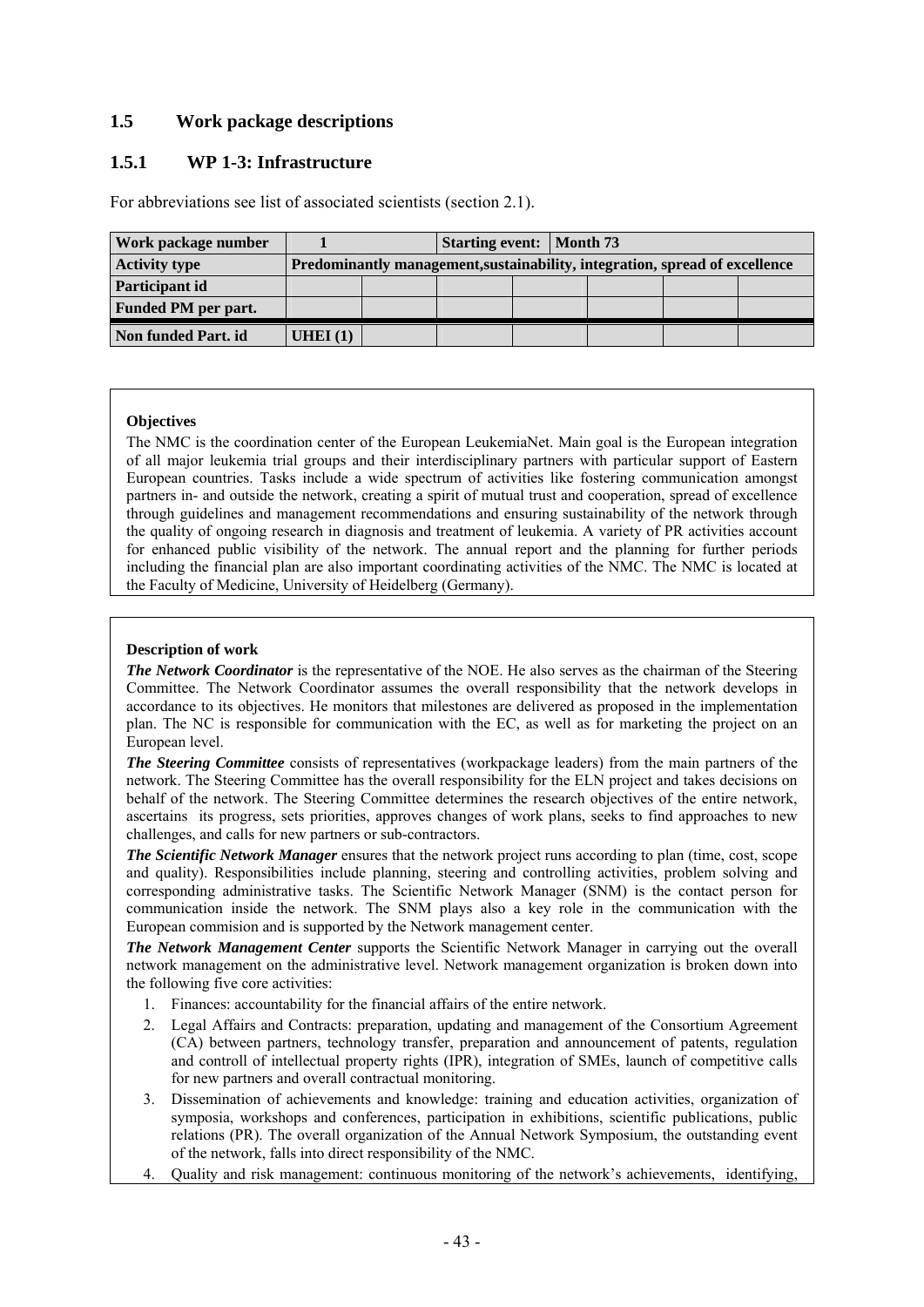analyzing, tracking and controlling involved risks.

- 5. New opportunities: emergence of additional benefits, addressing changes of the network's environment.
- 6. Annual acitivity and management reports, progress reports and interim deliverables reflect the overall achievements of the network and will be delivered in an accurate and timely manner.
- 7. Planning for upcoming periods (JPA and financial planning)

#### **Deliverables**

- 1.3f Operating network management, i.e.conduction of legal and contractual issues, dissemination of information and and knowledge
- 1.4f Operating financial infrastructure and support of initiatives to build up sustainability and durability of the network , for example setting up the ELN Foundation
- 1.5f Organization of internal and external reporting ensuring that milestones are effectively reached
- 1.6f Organization of regular meetings held by the Steering Committee
- 1.7f Organization of Annual Network's Symposium 2010
- 1.7g Organization of Annual Network's Symposium 2011
- 1.10f Annual reports to the EC 2010
- 1.10g Annual reports to the EC 2011
- 1.11g Continuation of public relations activities to enhance public visibility of the European LeukemiaNet
- 1.12f Issue of the biannual network's information letter in conjunction with ELIC
- 1.14f Continuation of organization of workshops, seminars, scientific meetings, conferences to enhance knowledge transfer from bench to bedside, from research centers to clinical institutions in conjunction with WP 4-9
- 1.17g Continous support of quality control measures, e.g., consensus protocols, quality control rounds, reference laboratories
- 1.20g Integrating new partners, industry and key stakeholders including patient organizations, support activities that constitute synergism, e.g. cooperations, partnership, funds
- 1.21g Continuous update of project presentations
- 1.22c Organization of panel meetings and preparation of ELN management recommendations:
	- CMPD

- 1.4f Operating financial infrastructure and support of initiatives to build up sustainability and durability of the network , for example setting up the ELN Foundation
- 1.7f Organization of Annual Network's Symposium 2010
- 1.7g Organization of Annual Network's Symposium 2011
- 1.10f Annual reports to EC 2010
- 1.10g Annual reports to EC 2011
- 1.12f Issue of the biannual network's information letter in conjunction with ELIC
- 1.22c Organization of panel meetings and preparation of ELN management recommendations:
	- CMPD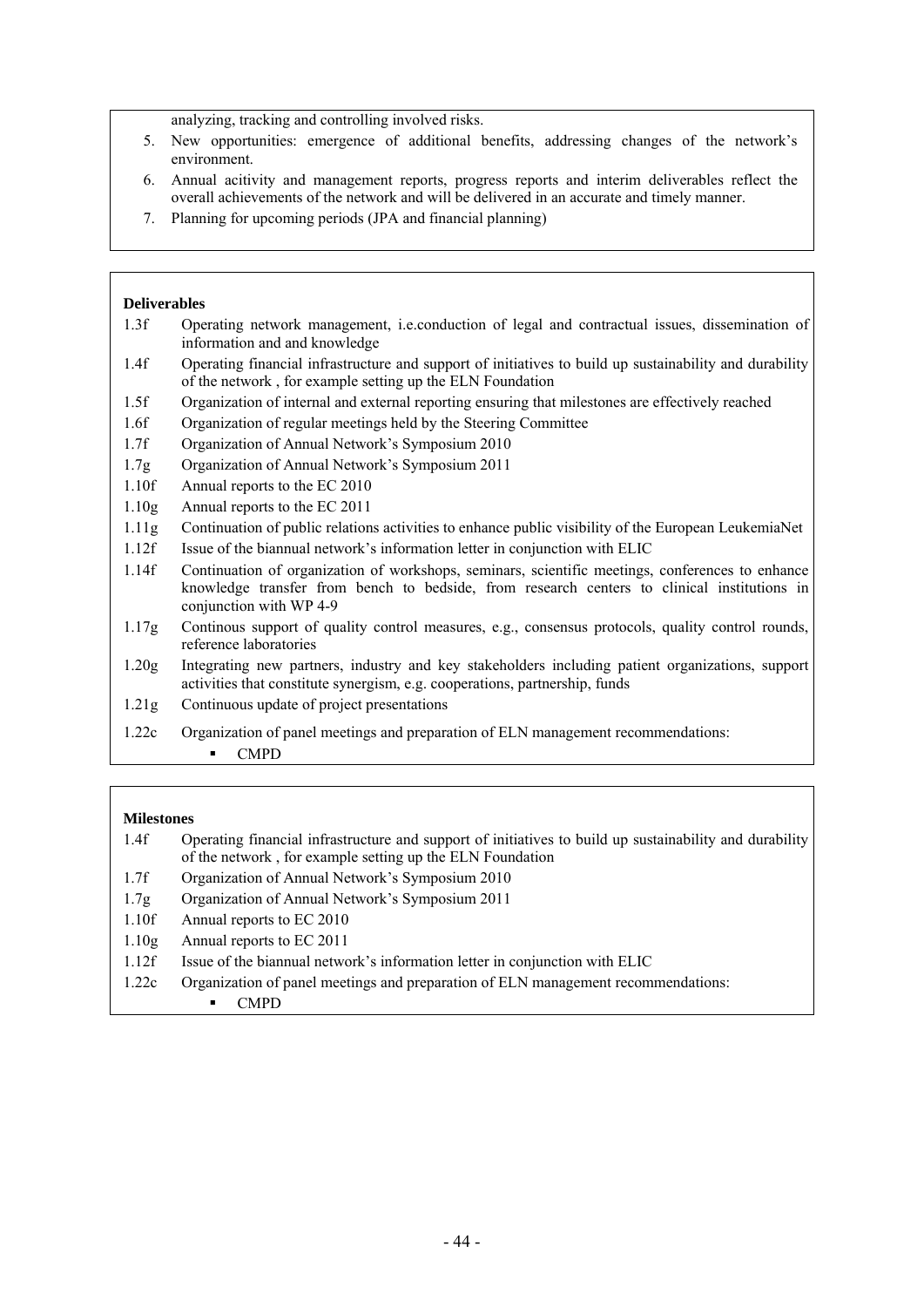| Work package number        |            |                                                 | <b>Start date:</b> |  |  | Month 73 |  |  |
|----------------------------|------------|-------------------------------------------------|--------------------|--|--|----------|--|--|
| <b>Activity type</b>       |            | Predominantly spread of excellence, integration |                    |  |  |          |  |  |
| Participant id             |            |                                                 |                    |  |  |          |  |  |
| <b>Funded PM per part.</b> |            |                                                 |                    |  |  |          |  |  |
| Non funded Part. id        | UKF<br>(2) | <b>UCSC</b><br>(3)                              | <b>DLH</b><br>(4)  |  |  |          |  |  |

The existing IT-infrastructure – ELN-website and European Leukemia Trial Registry ELTR – will be maintained and extended by entry of new content/new studies provided by the WPs.

An important focus of future work of ELN is also continuous information on organization of international investigator initiated trials. It is also important to transfer the experience from the ELN to stakeholder groups in order to influence the novellation of the European Drug Law.

#### **Description of work**

ELIC is responsible for coordination and integration of all internet activities, concerning the network website www.leukemia-net.org and the European Leukemia Trial Registry (www.leukemia-trials.eu ). This requires efficient internal communication structures between ELIC and the network projects (study groups, diagnostics labs) as well as with other target groups (external partners, public, press & media).A major part of work is the maintenance and extension of web-content.

#### **General approach**

All network projects were continuously contacted for cooperation with ELIC and communication pathways were established. Responsible persons for different tasks were defined within each Work package (e.g. Web-Editors, Country- and Language-Advisors). Because ELIC cannot generate the whole web-content by itself, contents have to be provided by the WPs.

#### **Website**

The website is the main communication medium within the network. It is of utmost importance – especially in consideration of the external presentation of the network – to provide a user friendly and accessible Internet-presentation. The new website is based on a "Content-Management-System" (CMS), that provides the opportunity for Authors/Web-Editors with special access to create web-contents without knowledge of HTML or other computer languages. Each WP elected one Web-Editor, who is responsible for the WP-Section of the Website. For promotion of the website in the different European countries country-specific Web-advisors are requested for support. This collaboration shall be intensified.

#### **European Leukemia Trial Registry**

A major aim of the European Leukemia Study Groups is, to merge their study-specific knowledge and to initiate joint multicentre trials. To support this work, ELIC works on the build-up of an European Leukemia Trial Registry. Leukemia trials in Europe as provided by the WPs are entered in the ELTR.

#### **Working Group on International IITs**

A new project – initiated by ELIC – is the Working Group on international IITs. The major focus is on a practical and pragmatic approach to plan, initiate and conduct IITs within the ELN. This work has to be continued.

#### **Topics of general interest**

ELIC has identified research on quality of life and late effects of treatment as a new cross-sectional topic of interest in the ELN and will work to improve collaboration and present information on this topic.

#### **Deliverables**

- 2.2 LP reports to NMC regarding structure, activities (1 page, bullet point style)
- 2.24e Maintenance and extension of website-contents
- 2.35c Maintenance of ELTR (entry of new studies provided by the WPs)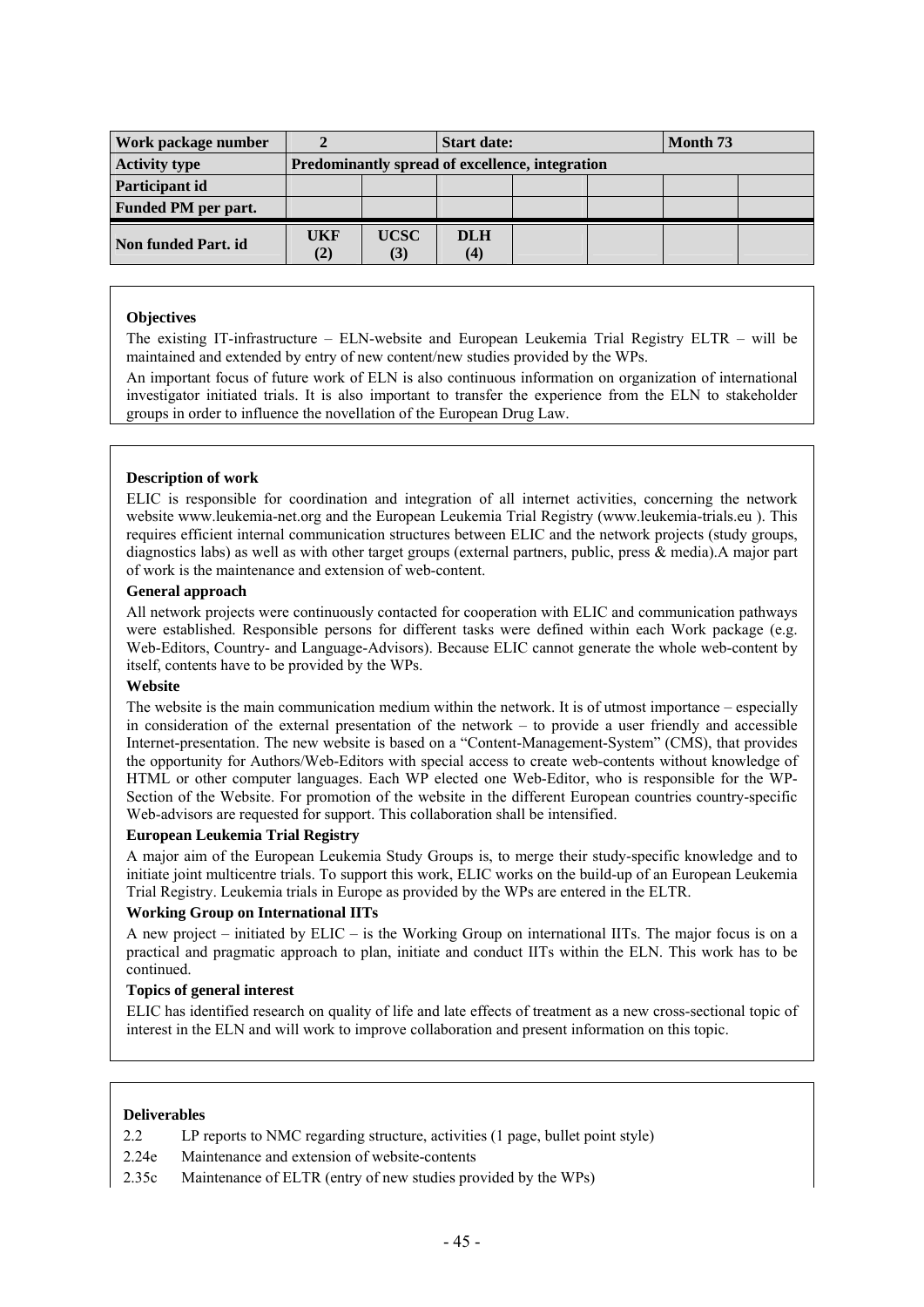- 2.47b Continuous website-linking with European institutions
- 2.48b Realization of website sponsoring and acquisition of support
- 2.49b Participation in an international expert group for novellation of the European Drug Law and coauthorship for recommendations
- 2.52 Contribution to the impact assessment of the EU directive on clinical trials
- 2.53 7th information letter
- 2.54 Quality of life WS
- 2.55 Coordination and monitoring of website contents entered by other WPs
- 2.56 Cooperation with set-up of sponsoring concept

- 2.24e Maintenance of existing website-contents
- 2.35c Maintenance of ELTR (entry of new studies provided by the WPs)
- 2.53  $7<sup>th</sup>$  information letter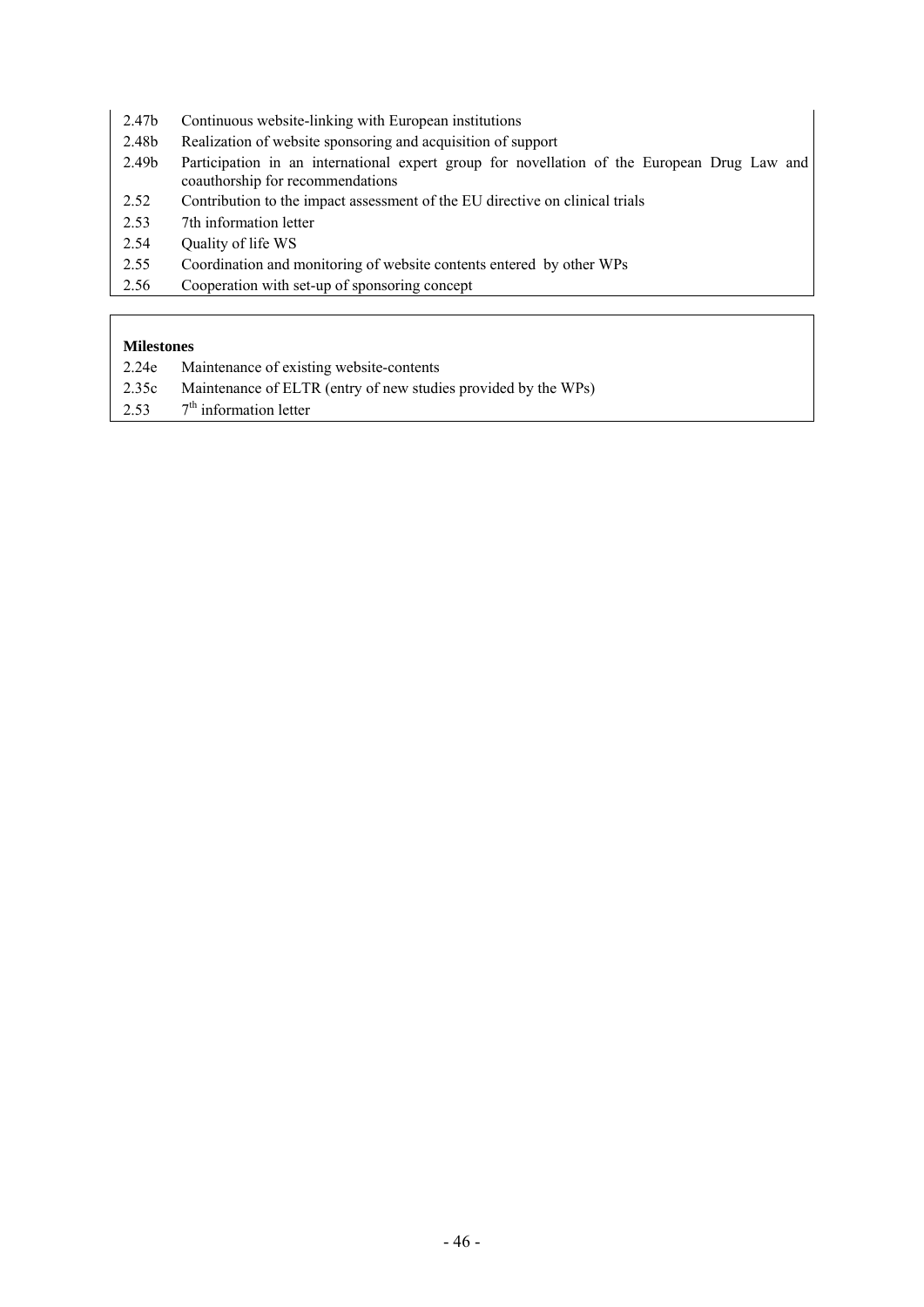| Work package number        |            |                                                 | <b>Start date:</b>  |  |  | Month 73 |  |  |
|----------------------------|------------|-------------------------------------------------|---------------------|--|--|----------|--|--|
| <b>Activity type</b>       |            | Predominantly integration, spread of excellence |                     |  |  |          |  |  |
| Participant id             |            |                                                 |                     |  |  |          |  |  |
| <b>Funded PM per part.</b> |            |                                                 |                     |  |  |          |  |  |
| Non funded Part. id        | LMU<br>(5) | <b>MUG</b><br>(6)                               | <b>MGP</b><br>(121) |  |  |          |  |  |

The basic objectives of WP3, i.e., to develop, operate and evaluate central IT services supporting the network's activities, remains unchanged. This is a continuous task throughout the entire project duration. The major goal of WP3 during months  $73 - 86$  is the maintenance and operation of the central IT systems already developed.

## **Description of work**

## **3.31 Operation of central web-based recruitment and randomization facility**

This deliverable extends the results of deliverables D3.7, D3.12, D3.18, and D3.26. The mode of operation remains essentially unchanged. Reimplementation of the randomization facility "Randolette" was successfully finished. Several new tools could be used now.

#### **3.32 Operation of central electronic data capture facility**

This deliverable extends the results of deliverables D3.8, D3.13, D3.19, and D3.27. Achieving full regulatory compliance of electronic data capture systems is a complex issue. Furthermore, requirements in capturing clinical trial data differ somewhat from requirements for non-interventional studies. To accommodate these differences, WP3 will offer different systems for both purposes. The presently available facility is suitable for data repositories of the latter type. For applications requiring GCP-compliance a commercial system is operated by WP3. However, use by research groups will incur additional licensing costs that need to be recovered from the individual research group or sponsor.

WP3 created the online data entry forms of the EUTOS CML registry and is operating the server infrastructure. Members of WP3 offer third level support for operators and administrators of the EUTOS registry.

#### **3.33 Operation of the PID-Generator**

This deliverable extends the results of deliverables D3.28. The PID-Generator is the basic part for a pseudonymization facility. It creates a unique patient-identifier for every patient in a study.

#### **3.34 Enhancement and Operation of the analysis pipeline for DNA-Microarrays**

This deliverable extends the results of deliverables D3.29. An analysis pipeline for DNA-Microarrays was developed and installed (D3.23). This service is now available for all network participants.

The pipeline has been designed to automate standard working steps such as pre-processing, determination of differentially expressed genes or annotation. The pipeline will be improved in different aspects: Functionality, computation time and usability.

The differential gene expression analysis between different chromosomal aberrations in CLL patients, as well as the comparison of their VH mutational status, is in progress. Comparison of chromosomal aberrations is also planned with microarray samples of ALL patients, together with a gene signature for this disease.

## **3.35 Development of a concept for extending the german AML register to a european level**

WP3 is investigating ways to extend the planned national AML register to a european level. WP3 will develop a suitable technical concept. This will be presented to and discussed with interested national and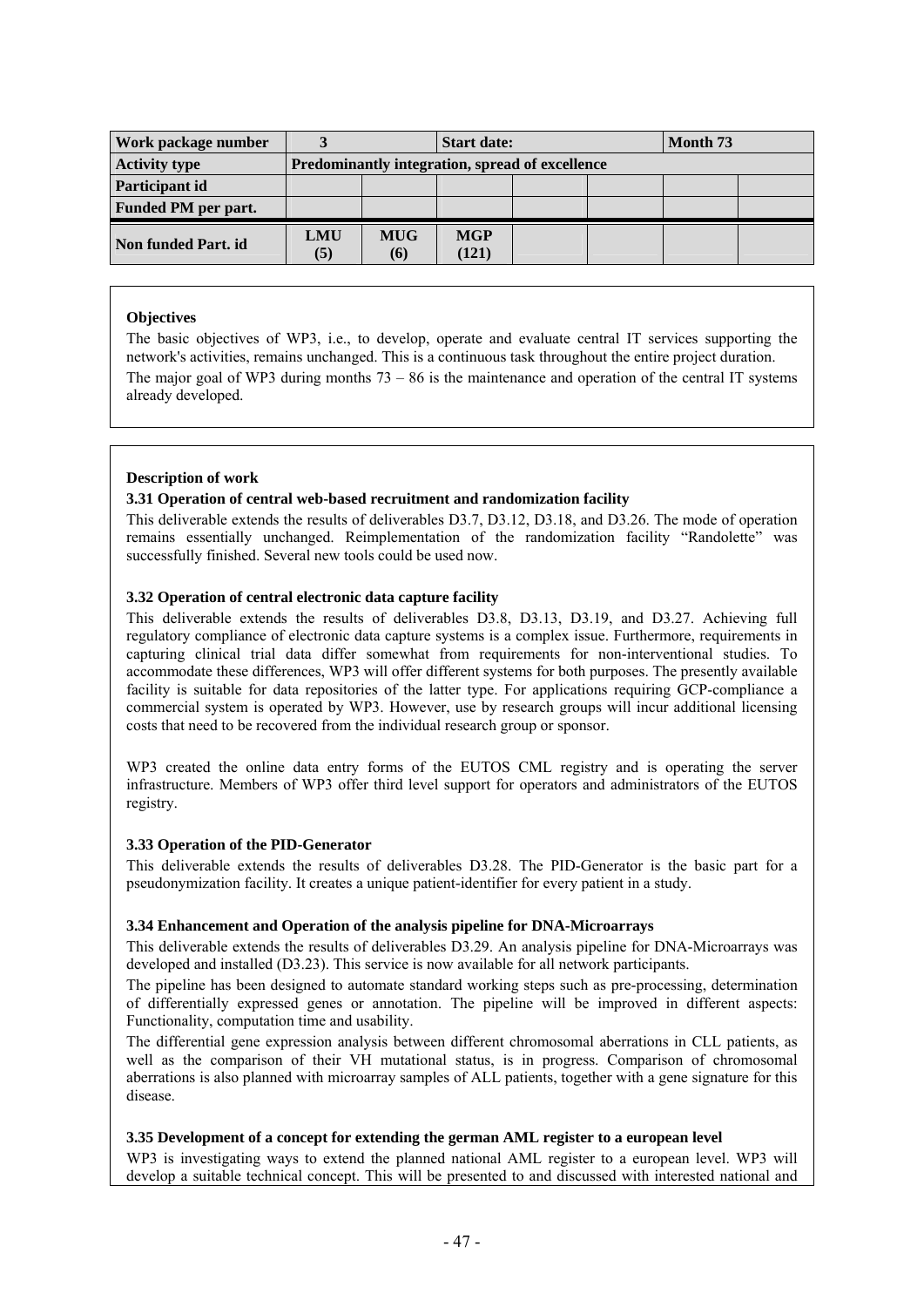european partners.

## **Deliverables**

- 3.3 LP reports to NMC regarding structure, activities and integration of national groups (1 page, bullet point style)
- 3.31 Operation of central web-based recruitment and randomization facility
- 3.32 Operation of central electronic data capture facility
- 3.33 Operation of the PID-Generator
- 3.34 Enhancement and Operation of the analysis pipeline for DNA-Microarrays
- 3.35 Development of a concept for extending the german AML register to a european level

- 3.34 Enhancement and Operation of the analysis pipeline for DNA-Microarrays
- 3.35 Development of a concept for extending the german AML register to a european level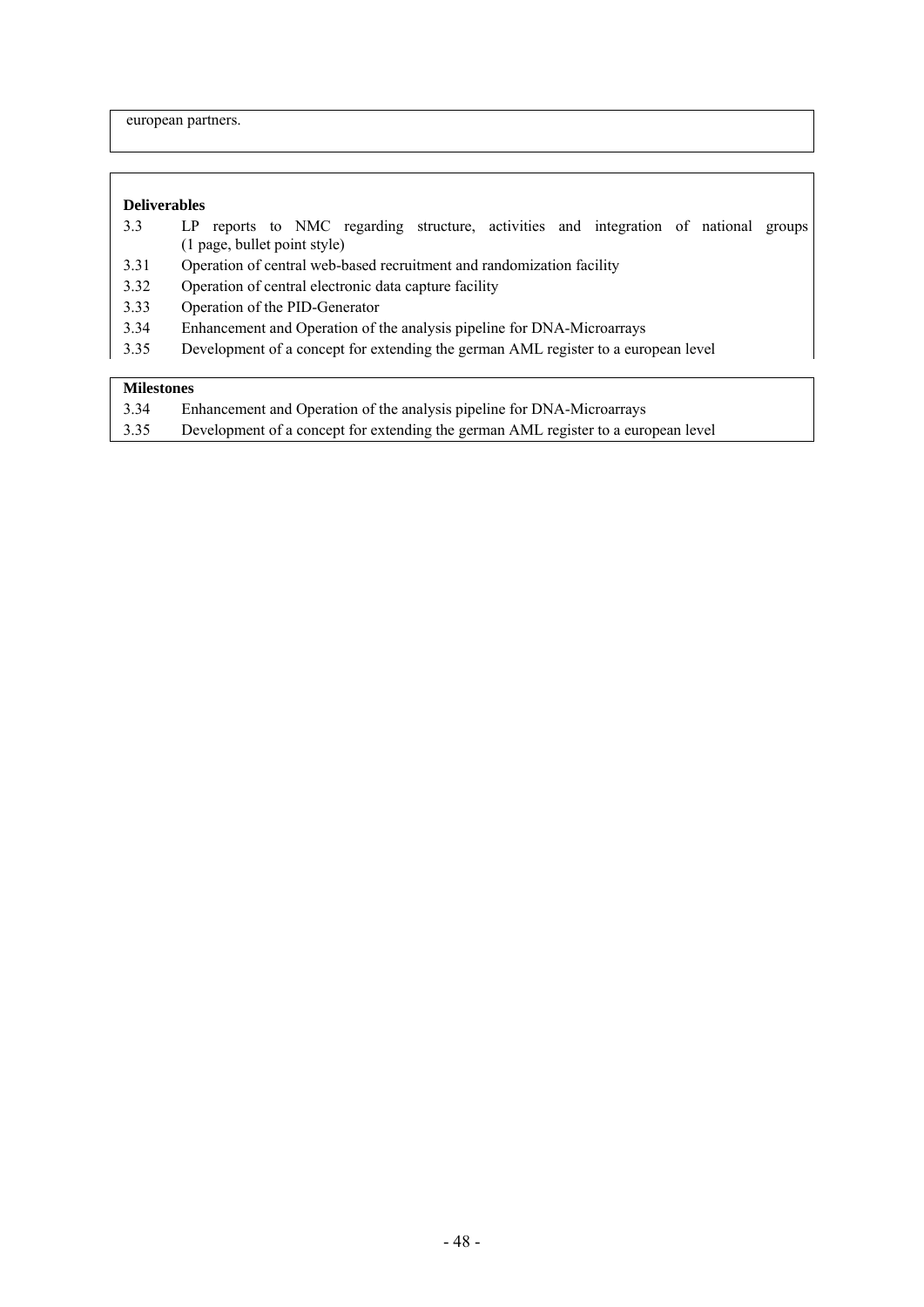| Work package number        | $\overline{\mathbf{4}}$ |              | <b>Start date:</b>                                               |              |                | Month <sub>73</sub> |              |
|----------------------------|-------------------------|--------------|------------------------------------------------------------------|--------------|----------------|---------------------|--------------|
| <b>Activity type</b>       |                         |              | Predominantly integration, jointly executed research, management |              |                |                     |              |
| Participant id             |                         |              |                                                                  |              |                |                     |              |
| <b>Funded PM per part.</b> |                         |              |                                                                  |              |                |                     |              |
| <b>Non funded Part. Id</b> | <b>UHEI</b>             | <b>LMU</b>   | UU                                                               | <b>UCCE</b>  | <b>UNPO</b>    | <b>KUL</b>          | <b>HCPB</b>  |
|                            | (1)                     | (5)          | (7)                                                              | (8)          | (9)            | (10)                | (12)         |
| <b>Non funded Part. Id</b> | <b>FCI</b>              | <b>EMCR</b>  | <b>JOGU</b>                                                      | <b>ICSMT</b> | <b>UNIBAS</b>  | <b>AUMS</b>         | <b>AMG</b>   |
|                            | (13)                    | (14)         | (15)                                                             | (16)         | (17)           | (18)                | (19)         |
| <b>Non funded Part. Id</b> | <b>FNB</b>              | <b>AUH</b>   | <b>UNEW</b>                                                      | <b>NUI</b>   | <b>UVSB</b>    | <b>HUCH</b>         | <b>UNITO</b> |
|                            | (21)                    | (22)         | (23)                                                             | (24)         | (25)           | (26)                | (27)         |
| <b>Non funded Part. Id</b> | <b>JUMC</b>             | <b>HUP</b>   | <b>KKGW</b>                                                      | <b>UBERN</b> | <b>UTV</b>     | ULZ                 | <b>VUMC</b>  |
|                            | (28)                    | (29)         | (30)                                                             | (31)         | (35)           | (47)                | (48)         |
| Non funded Part. Id        | <b>NRSH</b>             | <b>APHP</b>  | <b>UHCR</b>                                                      | <b>HSR</b>   | <b>SOTON</b>   | <b>OSM</b>          | <b>ULUND</b> |
|                            | (50)                    | (56)         | (59)                                                             | (63)         | (78)           | (79)                | (93)         |
| <b>Non funded Part. Id</b> | <b>CEINGE</b>           | <b>HUJI</b>  | <b>TUM</b>                                                       | <b>UKE</b>   | <b>IMU</b>     | <b>ILHB</b>         | <b>UHKT</b>  |
|                            | (101)                   | (114)        | (118)                                                            | (119)        | (122)          | (126)               | (129)        |
| Non funded Part. Id        | <b>UNIMIB</b>           | <b>UPO</b>   | <b>SPMU</b>                                                      | <b>CHBE</b>  | <b>MU Brno</b> | <b>ULIV</b>         | <b>UMCD</b>  |
|                            | (132)                   | (133)        | (136)                                                            | (137)        | (140)          | (142)               | (144)        |
| <b>Non funded Part. Id</b> | <b>VUH</b>              | <b>ODKB1</b> | <b>CCS</b>                                                       | <b>NTNU</b>  | <b>KFCY</b>    | <b>NCH</b>          | <b>IPOFG</b> |
|                            | (146)                   | (147)        | (150)                                                            | (152)        | (155)          | (157)               | (158)        |
| Non funded Part. Id        | <b>UZA</b>              | <b>UOC</b>   | <b>FNHK</b>                                                      | <b>RCRM</b>  | <b>UKC</b>     | <b>FNP</b>          | <b>RRIHT</b> |
|                            | (161)                   | (163)        | (164)                                                            | (166)        | (167)          | (168)               | (171)        |
| <b>Non funded Part. Id</b> | <b>TUH</b>              | <b>NEMC</b>  | <b>SI IBPTM</b>                                                  | <b>HSH</b>   | <b>UKJ</b>     | <b>UKA</b>          | <b>RSMU</b>  |
|                            | (172)                   | (173)        | (174)                                                            | (175)        | (176)          | (180)               | (182)        |
| <b>Non funded Part. Id</b> | <b>HCL</b><br>(183)     |              |                                                                  |              |                |                     |              |
| Non funded Part. Id        |                         |              |                                                                  |              |                |                     |              |

# **1.5.2 WP 4-9: Clinical trials**

#### **Objectives**

Cooperation between European study groups on CML has a longstanding tradition since the establishment of the group of "European investigators on CML" in 1992. Thus, the European investigators on CML represent one of the founding collaborative groups for the European LeukemiaNet. Another important background structure is the "German Comptence Network Leukemias", which was founded in 1999. WP4 has now (2009) 62 participants representing 28 countires Major goals of the WP with regard to the optimization of treatment strategies in CML are:

- Establishment of a comprehensive registry for CML patients across Europe·
- Elaboration of common definitions and guidelines for diagnostic and therapeutic procedures
- Creation of an European trial platform
- Standardization of molecular methodologies for diagnosis and follow up of CML patients
- Laboratory and experimental studies of different aspects of CML
- Spread of excellence
- Studies on and introductions of new treatments at en early stage

## **Description of work**

Active communication was provided at WP meetings and meetings of specific groups working on particular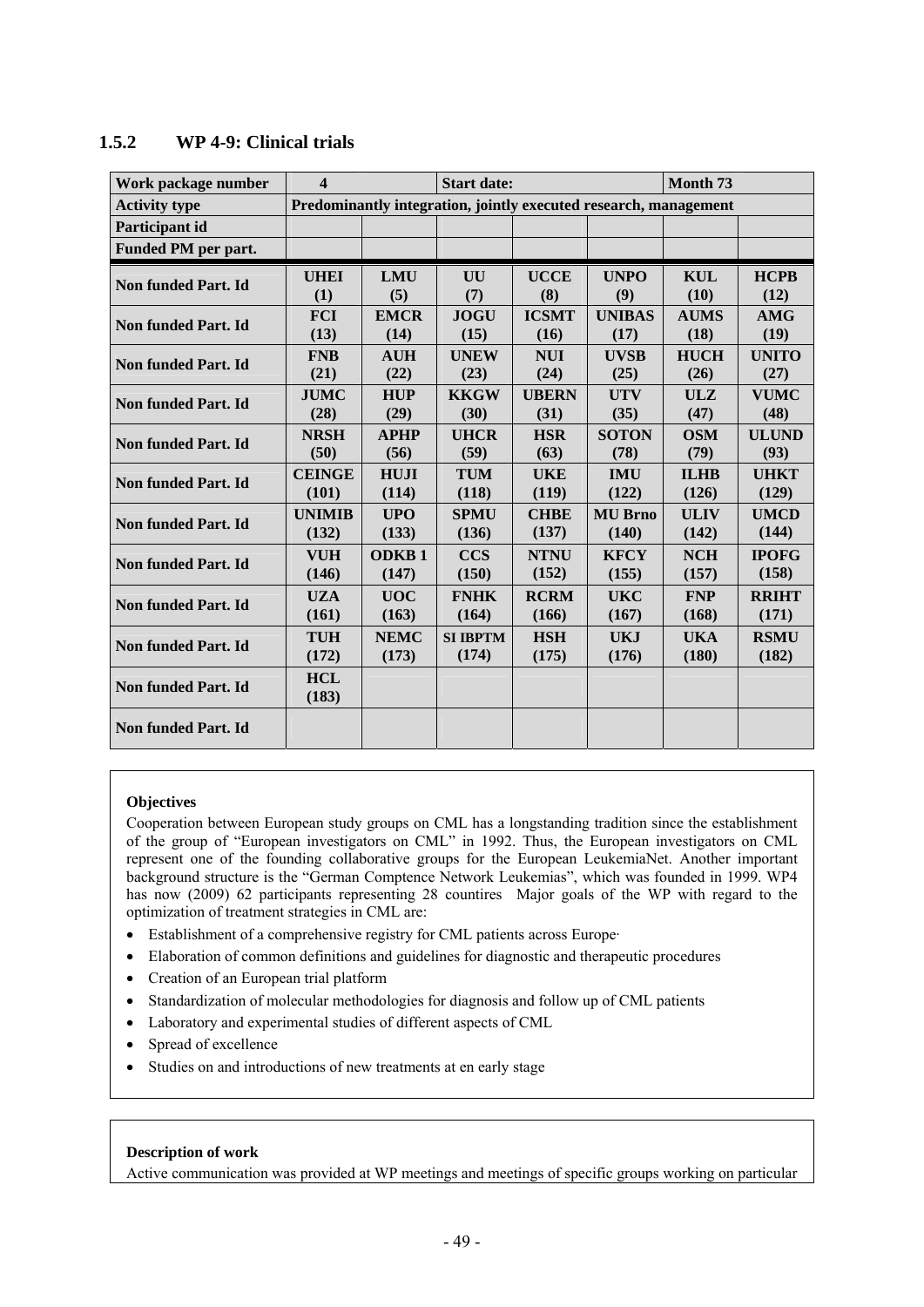deliverables (e.g., registries, standardization of molecular monitoring, set up of studies with new BCR-ABL inhibitors, finalization of guidelines). Highlights are:

- Collaborative phase I-IV trials mploying stem cell transplantation, new signal transduction inhibitors, new immunotherapy (incl. vaccination) and optimizing the use of TKIs (incl withdrawal) in CML. Addressing specific questions in national trials and using national data for meta-analyses
- Standardizing molecular monitoring in CML (cooperation with WP 12) (37 ELN laboratories)
- Publication of recommendations for management and molecular monitoring and update
- Further development of registries for CML patients
- EUTOS (European Treatment and Outcome Study)
- Laboratory studies of different aspects of CML

## **Deliverables**

- 4.5 Regular WP meetings
- 4.6 LP reports to NMC regarding structure, trial activities and integration of national leukemia trial groups (1 page, bullet point style)

## **Registry**

4.14e Report of study patients to registries (n > 400 per year)

#### **Studies**

- 4.19f Study imatinib + IFN or AraC, progress reports
- 4.22d Study high dose imatinib vs imatinib in standard dose (CML-Study IV), progress report, publication
- 4.30e Preclinical and phase  $1 2$  clinical studies of tyrosine kinase and Src inhibitors
- 4.36d Phase II study of peptide vaccine to potentiate and stabilize imatinib effect in CP
- 4.38d Nilotinib upfront in CP, progress report
- 4.40b Long term effects of imatinib therapy, progress
- 4.41 Allo-SCT after second generation TKI
- 4.44b Imatinib +/- hydroxyurea
- 4.46b European study on imatinib withdrawal
- 4.49b Imatinib D/C in patients with CmolR (STIM)
- 4.50b IFN plus dasatinib front line and in MMR patients
- 4.51b Optimization of imatinib treatment based on plasma imatinib level (OPTIM)
- 4.57 Induction/Maintenance strategies in newly diagnosed CML patients using nilotinib, dasatinib and Interferon alpha – German CML study V. Start 2010

## **Lab**

- 4.29e Dynamics of response and resistance in CML patients treated with tyrosine kinase inhibitors beyond imatinib (AMN 107, BMS 354825). Progress reports
- 4.34d European control round for BCR-ABL mRNA quantification (overlap with WP 12), progress report
- 4.58 Definition and European Standardization of CMR
- 4.35b Mutated bcr-abl clones level, control rounds
- 4.45 Allo-HSCT in LR patients. Second report
- 4.47b DNA microassays in CD34 + CML cells

#### **Others**

- 4.43b Dasatinib and immunomodulation, progress report
- 4.48b Quality of life during imatinib treatment
- 4.55b Immunosuppressive mechanisms in CML
- 4.59 Relevant definitions for future trials. Manuscript 2010
- 4.60 Clinical Recommendations für mutation analysis in CML
- 4.61 A phase II trial comparing the depletion of malignant stem cells with dasatinib vs imatinib in newly diagnosed CP CML
- 4.62 Recommendations regarding CML biobanks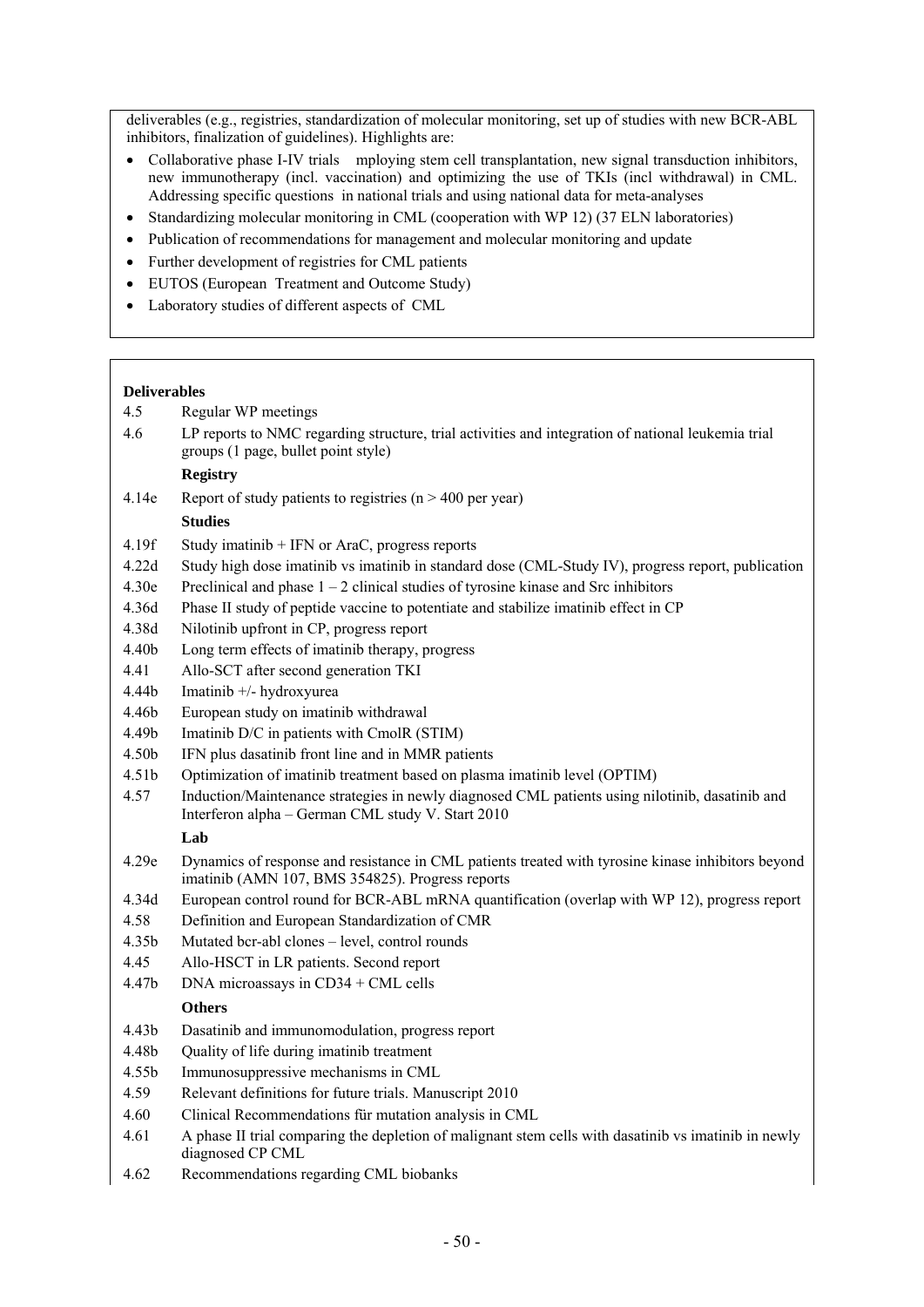- 4.14e Report of study patients to registries (n > 400 per year)
- 4.58 Definition and European Standardization of CMR
- 4.35b Mutated bcr-abl clones level, control rounds
- 4.43b Dasatinib and immunomodulation, progress report
- 4.59 Relevant definitions for future trials. Manuscript 2010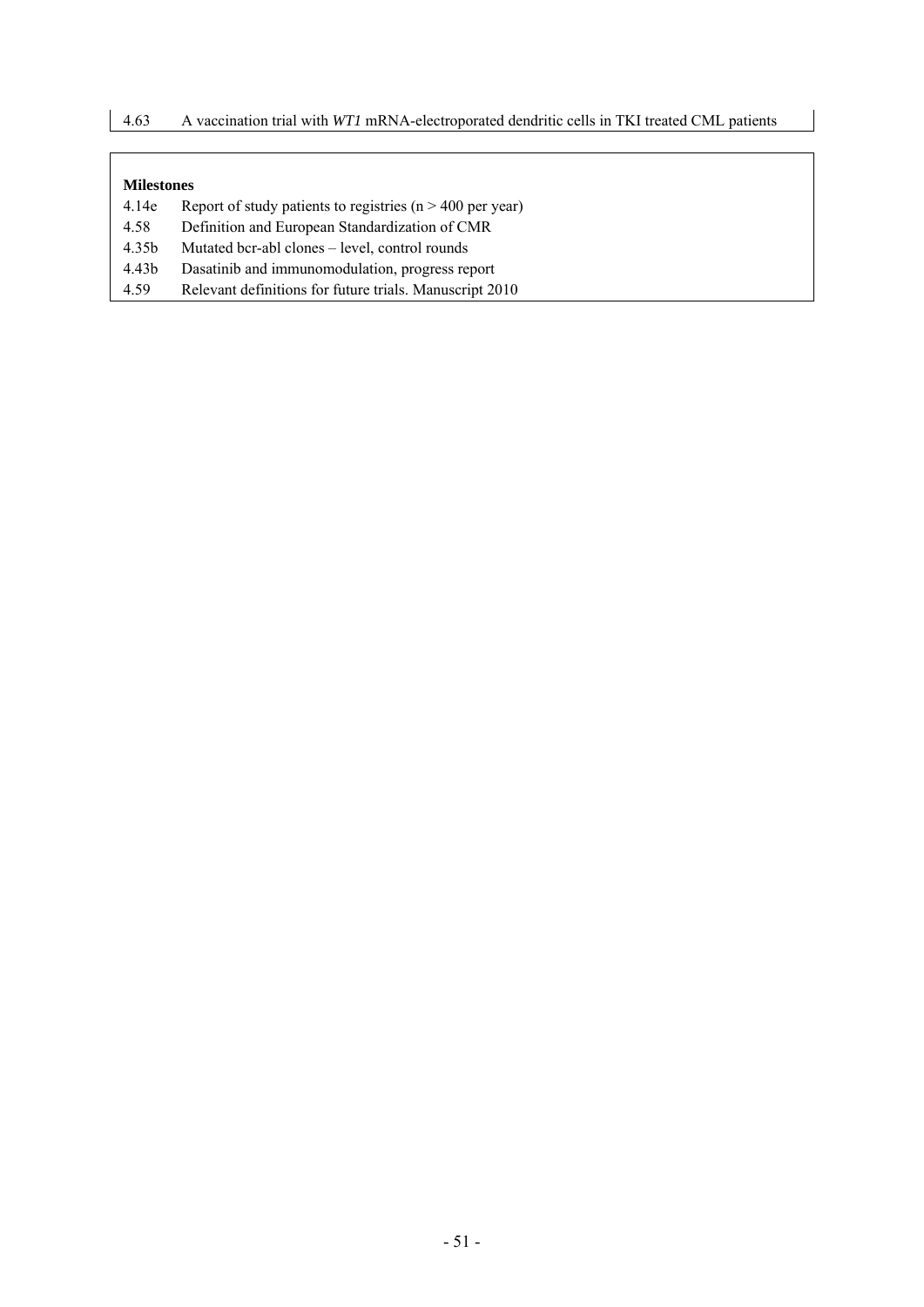| Work package number  | 5           | <b>Start date:</b>                                               |             |             |             |               | Month <sub>73</sub> |  |  |  |
|----------------------|-------------|------------------------------------------------------------------|-------------|-------------|-------------|---------------|---------------------|--|--|--|
| <b>Activity type</b> |             | Predominantly integration, jointly executed research, management |             |             |             |               |                     |  |  |  |
| Participant id       |             |                                                                  |             |             |             |               |                     |  |  |  |
| Funded PM per part.  |             |                                                                  |             |             |             |               |                     |  |  |  |
| Non funded Part. Id  | <b>UHEI</b> | UKF                                                              | <b>LMU</b>  | KUL         | <b>EMCR</b> | <b>UNIBAS</b> | <b>FNB</b>          |  |  |  |
|                      | (1)         | (2)                                                              | (5)         | (10)        | (14)        | (17)          | (21)                |  |  |  |
| Non funded Part. Id  | <b>AUH</b>  | <b>UKM</b>                                                       | <b>CUW</b>  | <b>LAFE</b> | <b>UTV</b>  | KI            | <b>UMCN</b>         |  |  |  |
|                      | (22)        | (32)                                                             | (33)        | (34)        | (35)        | (36)          | (37)                |  |  |  |
| Non funded Part. Id  | <b>UULM</b> | <b>TUD</b>                                                       | <b>HOA</b>  | <b>MHH</b>  | <b>SLAM</b> | <b>MUW</b>    | <b>DBCLS</b>        |  |  |  |
|                      | (38)        | (39)                                                             | (40)        | (41)        | (43)        | (45)          | (46)                |  |  |  |
| Non funded Part. Id  | ULZ         | <b>VUMC</b>                                                      | <b>FMRR</b> | <b>NRSH</b> | <b>IRSC</b> | <b>LUMC</b>   | <b>UPMC</b>         |  |  |  |
|                      | (47)        | (48)                                                             | (49)        | (50)        | (51)        | (52)          | (53)                |  |  |  |
| Non funded Part. Id  | <b>APHP</b> | <b>ICR</b>                                                       | UKD         | <b>KCL</b>  | UHF         | <b>EKUT</b>   | <b>MFUPO</b>        |  |  |  |
|                      | (56)        | (65)                                                             | (74)        | (75)        | (83)        | (111)         | (133)               |  |  |  |
| Non funded Part. Id  | UBIR        | <b>SBT</b>                                                       |             |             |             |               |                     |  |  |  |
|                      | (143)       | (156)                                                            |             |             |             |               |                     |  |  |  |

In August 2003 WP5 (AML) started with a new consortium of 26 investigators representing 13 countries and 798 hospitals where the number of AML patients treated annually was calculated to be 4180. The 22 clinical trial groups gathering are mainly located in Europe with additional groups in Russia, Israel, and Turkey. As a general objective WP5 will further integrate and harmonize the efforts of the trial groups. Regular WP meetings, LP reports, scientific sessions and symposia will intensify the exchange of knowledge. Common standards and accreditation criteria will harmonize the procedures of treatment and trial protocols. The joint scientific and educational publications and guidelines will spread excellence to increase the general level of patient's management. The strategies involved in cross-trial networking will be perfectionated in multicenter pilot studies and the standards elaborated in the pilot studies will be expanded among the European trial groups. The management of older patients with AML will be given new attention in a special network. A closer cooperation with WP14 (stem cell transplantation) with joint sessions and meetings will help to mutually enrich the know-how about the different treatment options. The integration of a deliverable on new drugs – new targets will facilitate to transfer novel approaches into joint experimental clinical trials. Important achievements jointly done in the meantime are the new recommendations for the management of APL (Sanz et al. Blood 2009;113:1875-91 (WP 5.6)) and AML (Döhner et al. Blood 2010;115:453-74 (WP 5.13)), both representing two Europe wide consensus and guideline papers as well as milestones of the ELN.

### **Description of work**

#### **The European AML Network (WP5)**

**The implementation plan for the next period has been completed and updated by the following projects (deliverables):** 

#### **5.5 Regular WP meetings, continued**

The close contact and communication in the AML group is guaranteed by at least 3 annual meetings at the occasion of major conventions like ELN, EHA, ASH.

#### **5.6 LP reports to NMC regarding structure, trial activities and integration of national leukemia trial groups , continued**

The status of integration of national leukemia trial groups is regularly reported to the NMC. The integration and cooperation among these groups is also reflected by their representation and responsibilities for joint projects (deliverables)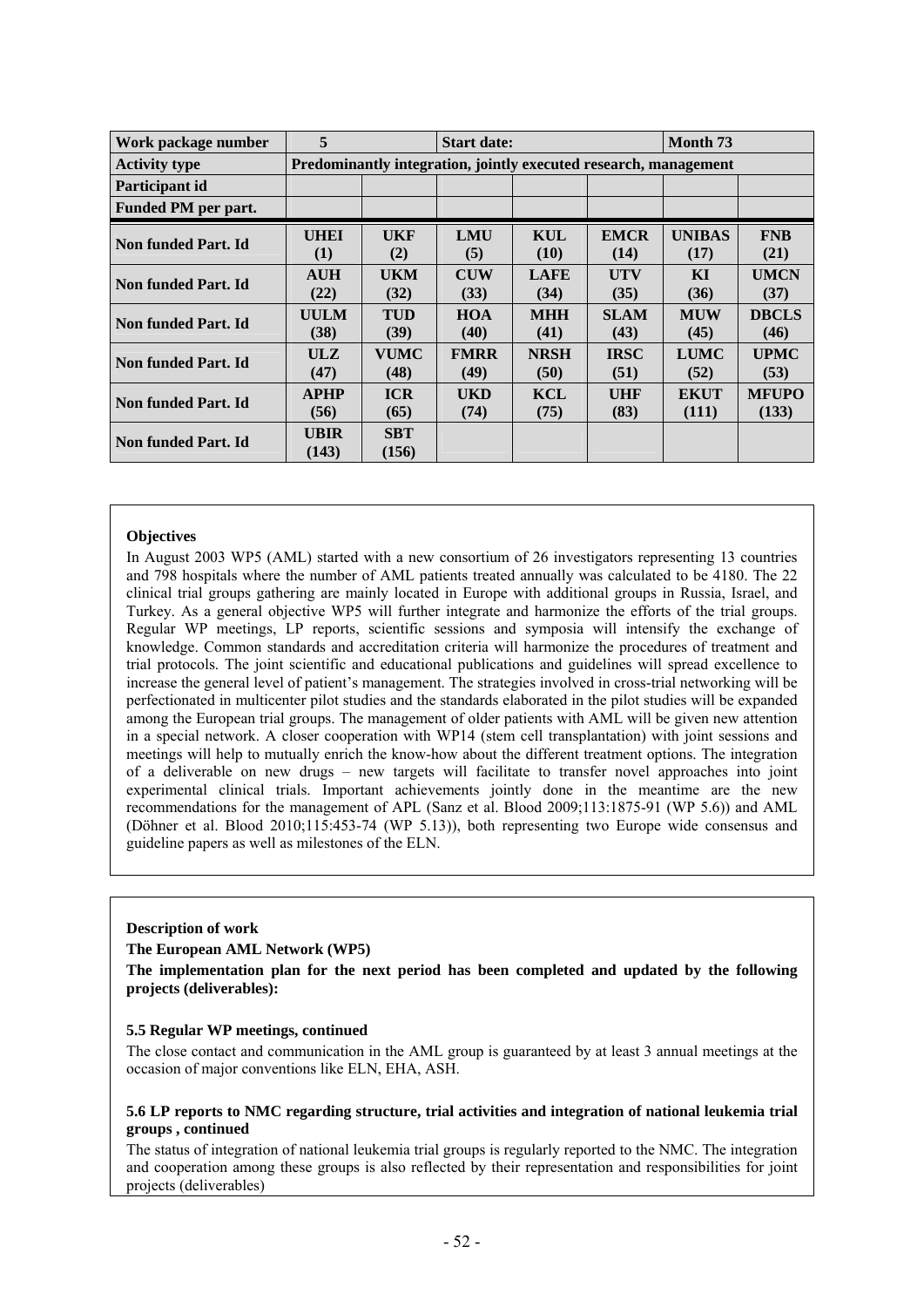| <b>Study Group</b> | <b>Deliverables</b> |
|--------------------|---------------------|
| <b>HOVON</b>       | 1,2,3,9,11,12,13    |
| SAKK               | 5,12                |
| <b>MRC</b>         | 7.13                |
| <b>PETHEMA</b>     | 2,6                 |
| Spanish Group      | 3                   |
| <b>GOELAM</b>      | 13                  |
| <b>GIMEMA</b>      | 11                  |
| Polish Group       | 10                  |
| AMLCG              | $1 - 13$            |
| AMLSG              | 5,13                |
| OSHO               | 5,7,12              |
| SAL.               | 4,5,1,12            |
| Freiburg           | 3,7,8,10            |
| <b>ALSCT</b>       | 12                  |
|                    |                     |

#### **5.12g Current trials on novel therapies in Europe (new drugs new targets), continued**

Several trial groups in Europe are currently conducting randomized studies on targeted drugs like Sorafenib, Gemtuzumab Ozogamicin, Azacytidine, Temsirolimus, Decitabine or 2-CDA and will combine and exchange their experiences at the ELN as a basis. (Holowiecki et al. Leukemia 2004;18:989-97; Lübbert et al. J Cell Biochem 2008:104:2059-70)For overview see Krug et al. Recent Results in Cancer Research 2007;176:243-262, Curr Opin Hematol 2010;17:85-90.

#### **5.13f Pilot study, treatment in subgroups defined by genetic markers, up-front randomized, intention-to-treat, continued**

This specific type of prospective trial using a strict up-front randomization as practiced by the AMLCG has now been proven successful by a reproducible intention-to-treat analysis of treatment variables in defined risk groups (Büchner et al, JCO 2009:27(1):61-9; Büchner et al. JCO 2006:24(16):2480-9, Büchner et al. Blood 2009;114:200 (abstr.485))

#### **5.15f Pilot study AML Intergroup and a European AML network, continued**

As a pilot study for cross trial networking in Europe, the AML Intergroup, a network of 5 German multicenter AML trials, has been conducting a joint trial. As in the AMLCG (see 5.4) a strict up-front randomization was used and the 5 trials were combined in addition by a common standard arm to which 10% of patients in each trial were up-front randomly assigned. The patients accrual could be closed in January 2008 with a total of more than 3000 patients. This AML Intergroup trial requires another 3 years of observation time beyond the end of patients accrual The most recent update now projected to 4-5 years confirms a very similar outcome of the 5 different treatment strategies and the common standard treatment in terms of overall survival and relapse free survival. The standard arm thus comes up as well substantiated and representative treatment strategy ready to be taken over by other groups as a basis to test novel therapeutic approaches. Hence, the German Study Alliance Leukemia (SAL) is currently using the Intergroup standard arm for validating targeted agents like Sorafenib, Gemtuzumab Ozogamicin, Azacytidine, and Temsirolimus. The extension of the Intergroup model over Europe is under intensive discussion after the Intergroup standard arm has been definitely proven equivalent to various modern treatment strategies including intensified induction treatment or intensification by autologous or allogeneic stem cell transplantation adapted to the individual risk profile. From this last update the various European multicenter trial groups have strong arguments for establishing the Intergroup model and common standard arm and could possibly obtain the approval of their authorities for this step. The ELN will further provide a platform of communication among the networking trial groups in Europe. (Büchner et al. Leuk Res. 2002 Dec;26(12):1073-5 Leuk Res. 2004 Jun;28(6):649-50, Büchner et al. J Clin Oncol 26:392s suppl Abstract 7080 ASCO 08)

**5.16f Establishing a European network on management of acute promyelocytic leukemia, continued**  Unlike in general AML, in acute promyelocytic leukemia a sufficient amount of data, experience and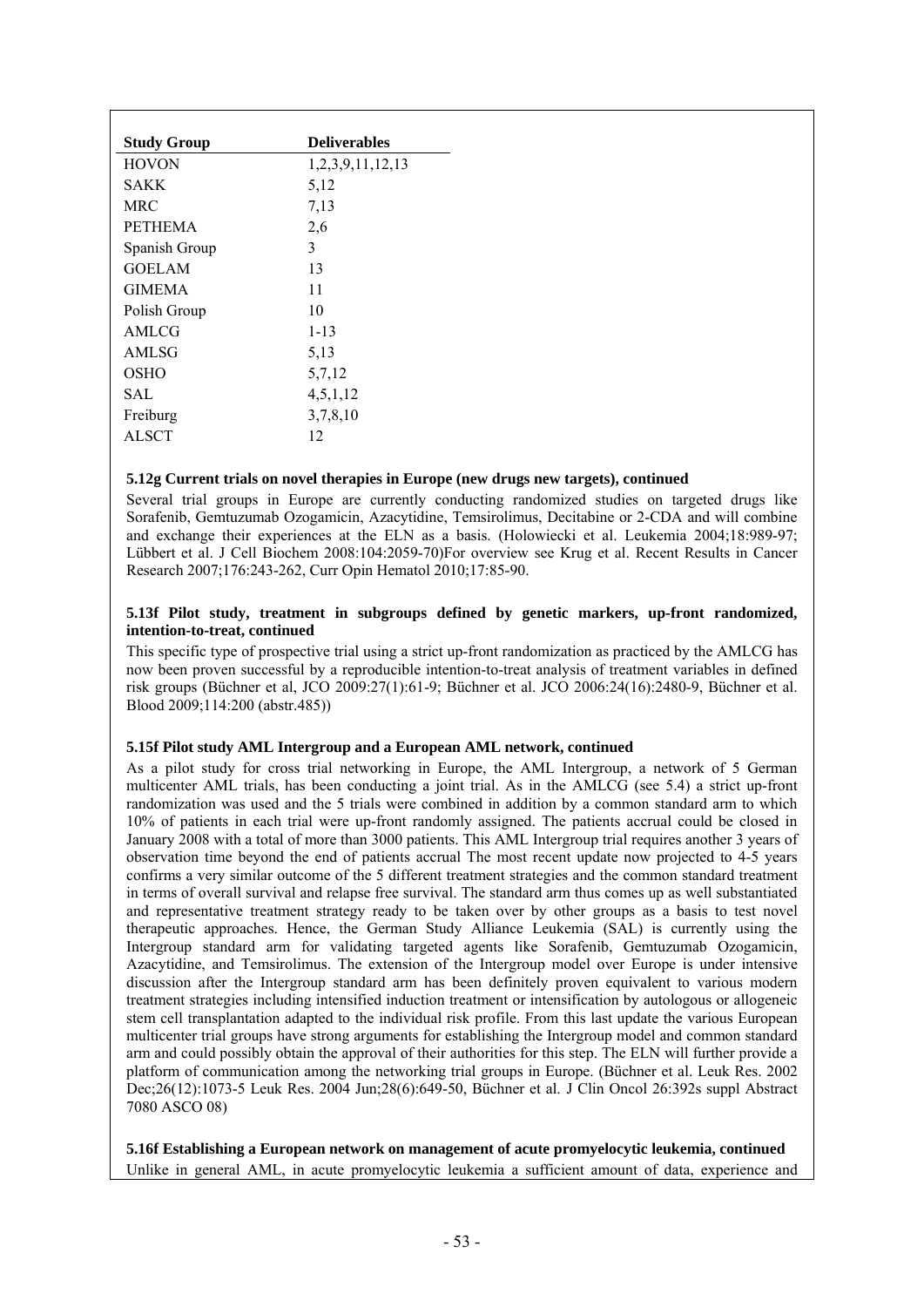evidence has been accumulated to define a uniform strategy for this kind of acute leukemia, both in the first line treatment according to the Spanish PETHEMA protocol, and for the relapse disease according to the German recommendations. An up-to-date guideline paper has been accepted for publication (Sanz et al, Blood 2009;113:1875-91).

## **5.17f Establishing a European network on management of AML in older patients, continued**

As for AML in patients under age 60 also for older patients a cross trial network shows early experiences. During this process new data about age related disease biology and dose response have been contributed (Büchner et al. JCO 2009:27(1):61-9).

## **5.18f Develop frailty index for leukemia in older patients, continued**

As a particular basis for therapeutic trials in older patients including cross trial networking a practicable score of frailty has been discussed and is under further elaboration. First results have been presented (Krug et al. Blood 2009;114:138 (abstr.327))

## **5.21e Harmonizing the criteria of biologic subgroups, risk categories and treatment strategies for patients with AML in Europe, continued**

There is an increasing harmonization of risk and treatment criteria within the related European Group.

## **5.25b Epigenetic pattern of AML with respect to patients age and risk profile, continued**

After cytogenetics, newly detected mutations and gene expression profiles substantially contributed to the risk assessment of the individual patient, new projects are now addressing epigenetic changes such as DNA methylation and their genome wide pattern to further elucidating the disease biology and detecting therapeutic targets. In particular, questions about the prognostic differences between younger and older age AML may be answered by investigating the epigenetic signatures. Large groups in Europe will cooperate on the basis of their multicenter trials and biomaterial banks. (Agrawal et al. Cancer Res. 2007 Feb 1;67(3):1370-7) A multicenter project on epigenetics is now funded by DFG (Müller-Tidow and Büchner)

## **5.26b Growth factor priming in AML: Long-term results, continued**

The modulation of antileukemic chemotherapy with hematopoetic growth factors given before and together with chemotherapy has shown promising though controversial results and requires new updates for the long-term effects Europe-wide. (Löwenberg et al. NEngl J Med 2003;349:743-52; Büchner et al. N Engl J Med 2004;350:2215-6; Amadori et al. Blood 2005;106:27-34). For recent report see Büchner et al. Blood 2009;114:200(abstr.485)

#### **5.27b European cooperation of trialists on the evaluation of allogeneic and autologous stem cell transplantation, continued**

The community of trialist on allogeneic and autologous stem cell transplantation is mainly relying on retrospective evaluation and is now about to initiate prospective trials for AML in various situations. A European cooperation may make alloSCT as a main therapeutic option earlier available even in older patients. (Cornelissen et al. Blood 2007;109:3658-66; Stelljes et al. Blood 2005;106:3314-21)

## **5.28 European recommendation on diagnostic, classification and treatment of AML**

Since about 2 years a combined European/USA expert panel has been elaborating updated recommendations on the management of AML and a comprehensive publication is in preparation. (Döhner et al. Blood 2010;115:453-74)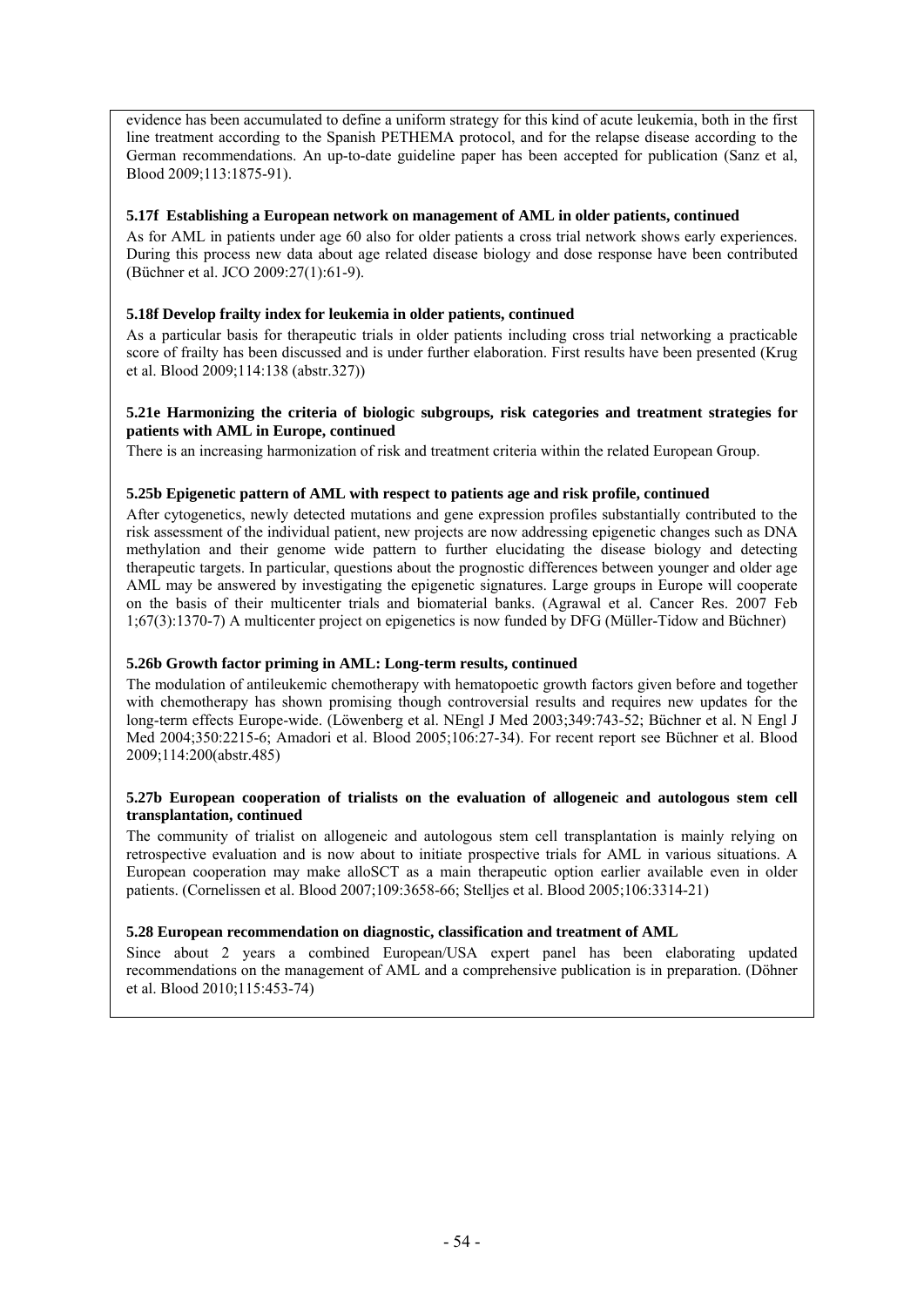## **Deliverables**

- 5.5 Regular WP meetings, continued
- 5.6 LP reports to NMC regarding structure, trial activities and integration of national leukemia trial groups , continued
- 5.12g Current trials on novel therapies in Europe (new drugs new targets), continued
- 5.13f Pilot study, treatment in subgroups defined by genetic markers, up-front randomized, intention-totreat, continued
- 5.15f Pilot study AML Intergroup and a European AML network, continued
- 5.16f Establishing a European network on management of acute promyelocytic leukemia, continued
- 5.17f Establishing a European network on management of AML in older patients, continued
- 5.18f Develop frailty index for leukemia in older patients, continued
- 5.21e Harmonizing the criteria of biologic subgroups, risk categories and treatment strategies for patients with AML in Europe, continued
- 5.25b Epigenetic pattern of AML with respect to patients age and risk profile, continued
- 5.26b Growth factor priming in AML: Long-term results, continued
- 5.27b European cooperation of trialists on the evaluation of allogeneic and autologous stem cell transplantation, continued
- 5.28 European recommendation on diagnostic, classification and treatment of AML

- 5.15f Pilotstudy, AML Intergroup and a European AML network, continued
- 5.16f Establishing a European network on management of acute promyelocytic leukemia, continued
- 5.27b European cooperation of trialists on the evaluation of allogeneic and autologous stem cell transplantation
- 5.28 European recommendation on diagnostic, classification and treatment of AML (European AML guidelines, updated)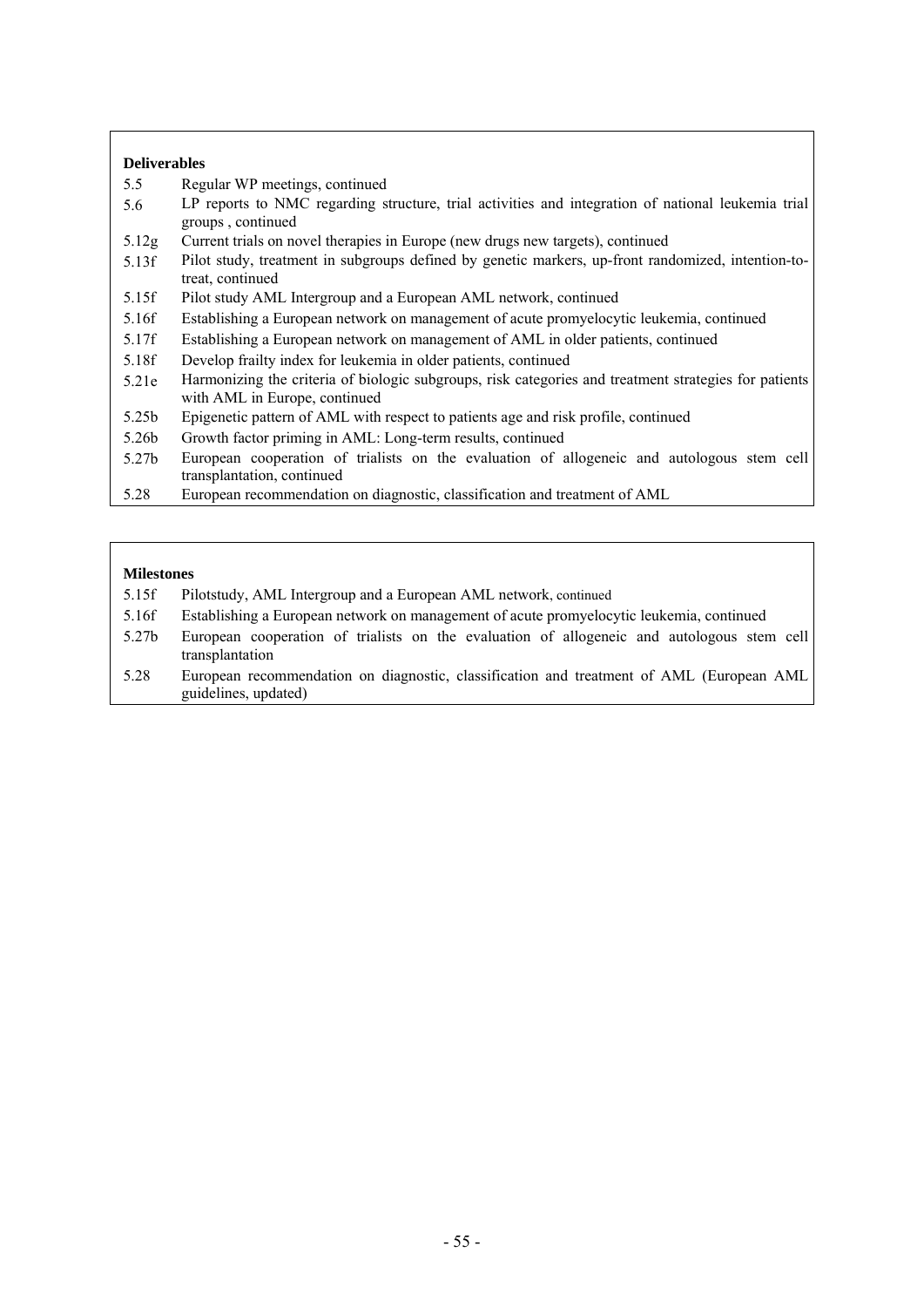| Work package number  | 6                   | <b>Start date:</b>                                   |                     |                     |                           | Month 73            |                     |  |  |
|----------------------|---------------------|------------------------------------------------------|---------------------|---------------------|---------------------------|---------------------|---------------------|--|--|
| <b>Activity type</b> |                     | Predominantly integration, jointly executed research |                     |                     |                           |                     |                     |  |  |
| Participant id       |                     |                                                      |                     |                     |                           |                     |                     |  |  |
| Funded PM per part.  |                     |                                                      |                     |                     |                           |                     |                     |  |  |
| Non funded Part. id. | UKF<br>(2)          | UU<br>(7)                                            | <b>UCCE</b><br>(8)  | <b>FCI</b><br>(13)  | <b>EMCR</b><br>(14)       | <b>FNB</b><br>(21)  | <b>SLAM</b><br>(43) |  |  |
| Non funded Part. id  | <b>MUW</b><br>(45)  | <b>DBCLS</b><br>(46)                                 | <b>NRSH</b><br>(50) | <b>LUMC</b><br>(52) | <b>OORB</b><br>(54)       | <b>APHP</b><br>(56) | <b>CHUA</b><br>(58) |  |  |
| Non funded Part. id  | <b>UHCR</b><br>(59) | <b>MSCM</b><br>(60)                                  | <b>ICOH</b><br>(70) | UCL<br>(117)        | <b>UHBristol</b><br>(160) |                     |                     |  |  |

#### **Integrating activities**

- Maintenance of central management structures
- Development of standardized laboratory procedures for diagnostic confirmation
- Overview on prognostic factors used in the different trials
- Overview on ongoing European studies in ALL with a study registry
- Discussion of results and future plans of the national ALL study groups

## **Jointly executed research activities**

- Combination and standardization of methods, definitions and clinical application of MRD
- Phase I-III intergroup studies

#### **Spread of excellence**

- Internet-based information on adult ALL
- Evidence-based guidelines for diagnosis and treatment of ALL
- Presentation of the network at national and international meetings
- Extension of network

#### **Description of work**

#### **Central management structures**

Maintenance and further development of the working group structure, definition of working groups, distribution of tasks, communication with participants, mailing lists, general action plan

- Maintenance of a central management office
- Reporting towards the management center and the EU
- Maintain communication by organisation of regular WP meetings

#### **European studies in adult ALL**

- Extend the registry of ongoing studies in adult ALL in Europe
- Activate new studies

#### **Spread of excellence**

- Forward continuously information (projects, addresses, hospitals, consensus documents, meeting protocols etc.) to Information Center for internet publication
- Organize educational symposia during national/international meetings
- Organize the EWALL as an EHA working group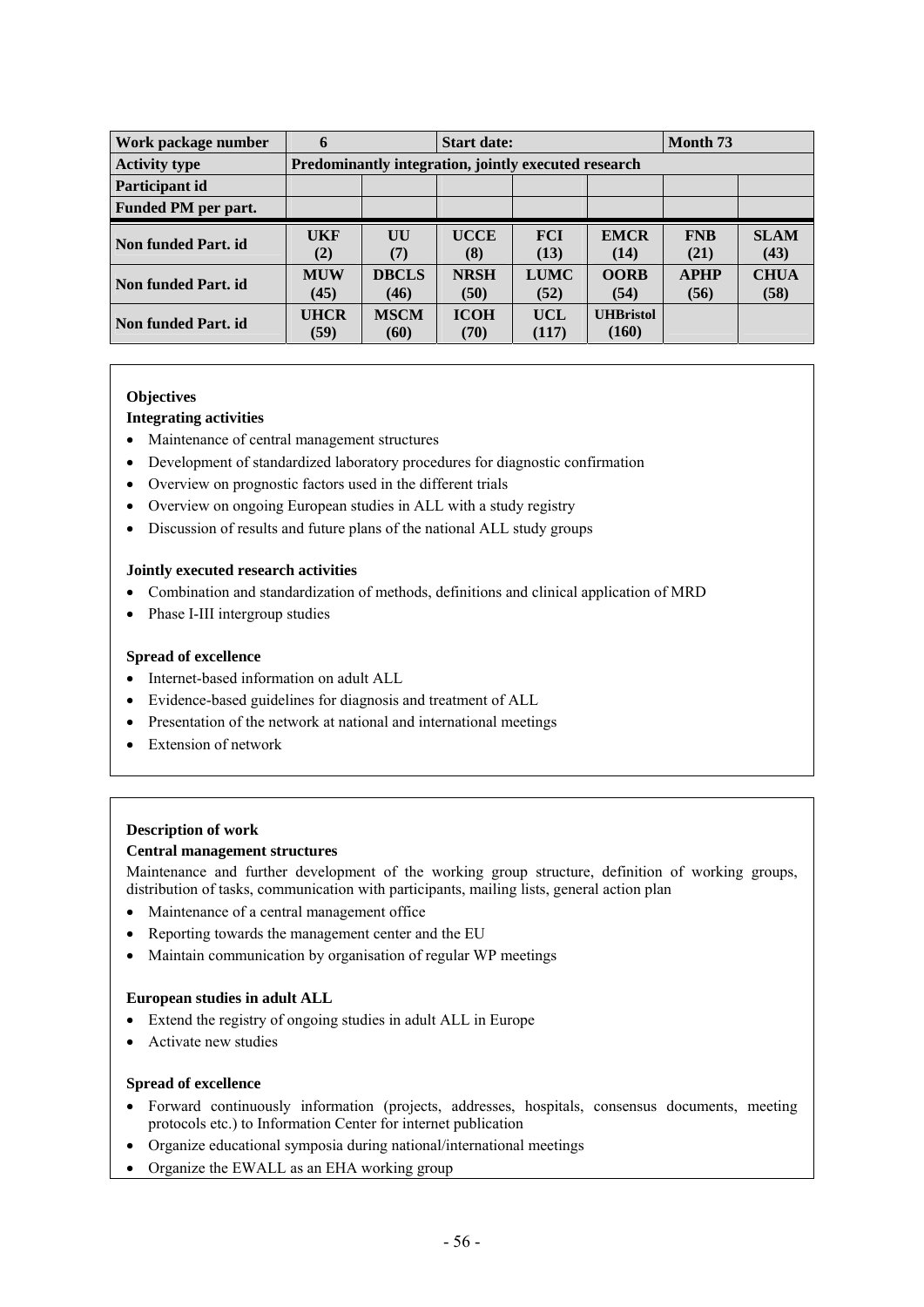• Publish consensus recommendations

## **Deliverables**

- 6.5 Regular WP meetings and symposiums (during international meetings)
- 6.20 WP Management including reports
- 6.21d Extension of web-based information and communication services on ALL, continued
- 6.24e Support of newly funded European study groups and education
- 6.25e Extension of registry of ongoing European ALL studies
- 6.27e Activation of further joint European studies
- 6.28e Publication of Consensus Paper
- 6.29e Coordination of the EHA ALL Working Group

- 6.28e Publication of Consensus Paper
- 6.29e Coordination of the EHA ALL Working Group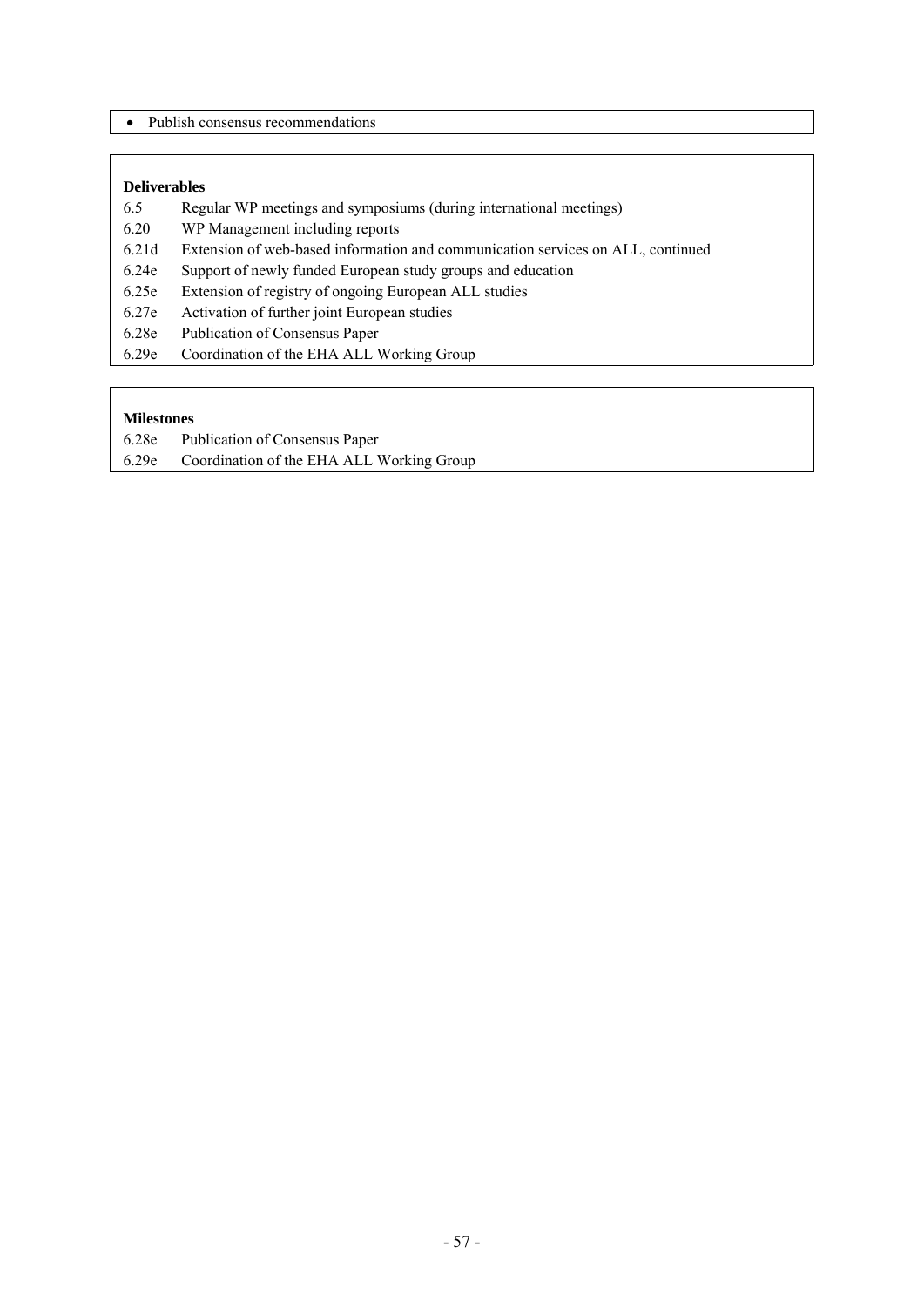| Work package number  | 7            | <b>Start date:</b> |             |                                                      |              | Month <sub>73</sub> |              |
|----------------------|--------------|--------------------|-------------|------------------------------------------------------|--------------|---------------------|--------------|
| <b>Activity type</b> |              |                    |             | Predominantly integration, jointly executed research |              |                     |              |
| Participant id       |              |                    |             |                                                      |              |                     |              |
| Funded PM per part.  |              |                    |             |                                                      |              |                     |              |
| Non funded Part. id  | <b>UHEI</b>  | <b>UKF</b>         | <b>UCSC</b> | <b>LMU</b>                                           | UU           | <b>UDB</b>          | KUL          |
|                      | (1)          | (2)                | (3)         | (5)                                                  | (7)          | (8)                 | (10)         |
| Non funded Part. id  | <b>HCPB</b>  | <b>FCI</b>         | <b>EMCR</b> | <b>FNB</b>                                           | <b>NUI</b>   | <b>UVSB</b>         | <b>JUMC</b>  |
|                      | (12)         | (13)               | (14)        | (21)                                                 | (24)         | (25)                | (28)         |
| Non funded Part. id  | <b>CUW</b>   | KI                 | <b>UULM</b> | <b>TUD</b>                                           | <b>HOA</b>   | <b>CHUV</b>         | <b>MUW</b>   |
|                      | (33)         | (36)               | (38)        | (39)                                                 | (40)         | (44)                | (45)         |
| Non funded Part. id  | <b>DBCLS</b> | ULZ                | <b>APHP</b> | IP                                                   | <b>KUK</b>   | <b>HSR</b>          | <b>UVSR</b>  |
|                      | (46)         | (47)               | (56)        | (61)                                                 | (62)         | (63)                | (64)         |
| Non funded Part. id  | <b>ICR</b>   | <b>RBH</b>         | <b>UMWL</b> | <b>CHUC</b>                                          | <b>AZUA</b>  | <b>KCL</b>          | <b>IRCCS</b> |
|                      | (65)         | (66)               | (67)        | (68)                                                 | (69)         | (75)                | (77)         |
| Non funded Part. id  | <b>SOTON</b> | <b>UHF</b>         | <b>USAL</b> | $\mathbf{C} \mathbf{U} \mathbf{B}$                   | <b>ULUND</b> | <b>OMUL</b>         | <b>UDSP</b>  |
|                      | (78)         | (83)               | (87)        | (88)                                                 | (93)         | (95)                | (96)         |
| Non funded Part. id  | <b>UKSH</b>  | <b>AMW</b>         | <b>JBI</b>  | <b>UMG-GOE</b>                                       | <b>UOY</b>   | <b>SMC</b>          | <b>CHBE</b>  |
|                      | (99)         | (109)              | (112)       | (130)                                                | (131)        | (134)               | (137)        |
| Non funded Part. id  | <b>OUB</b>   | <b>ULIV</b>        | <b>VUH</b>  | <b>IPOFG</b>                                         | <b>IMGGE</b> | <b>FNHK</b>         | <b>NEMC</b>  |
|                      | (141)        | (142)              | (146)       | (158)                                                | (162)        | (164)               | (173)        |
| Non funded Part. id  | <b>ULg</b>   | <b>UOCO</b>        |             |                                                      |              |                     |              |
|                      | (181)        | (183)              |             |                                                      |              |                     |              |

- Performance of regular and highly recognized meetings in Europe
- Update, improvement and maintenance of web-based information and communication-services but also educational services on CLL
- Exchange of study protocols of open clinical trials, information on structure and trial activity of national CLL trial groups
- Continued follow up and future evaluation of early and advanced stage CLL patients who have been observed or treated with a FC/FCR based regimen
- Data safety monitoring in clinical trials on CLL in Europe
- Harmonization of clinical study protocols and trial accessories between national CLL study groups
- Expansion of a European-wide recognized platform for phase I/II trials in CLL
- Completion of a European survey on treatment modalities in CLL patients
- Harmonization, consensus, online support for interpretation and collection of "problematic cases" in IGHV gene mutational analysis
- Harmonization and quality control of MRD diagnostics, development of guidelines for MRD analysis via 6-color flow cytometry
- Harmonization and quality control of ZAP70 diagnostics in CLL
- Continued collection & intensified investigation of functional aspects of p53 mutation
- To improve the availability and accessibility of trials for patients with the rare CLL related entities T-PLL and PLL
- Updated recommendations for (allogeneic) stem cell transplantation (SCT) in T prolymphocytic leukemia (T-PLL)
- Implementation of a transnational, professional and centralized long-term follow-up of CLL patients in European trials
- Promotion of ERIC for the sustainability of WP7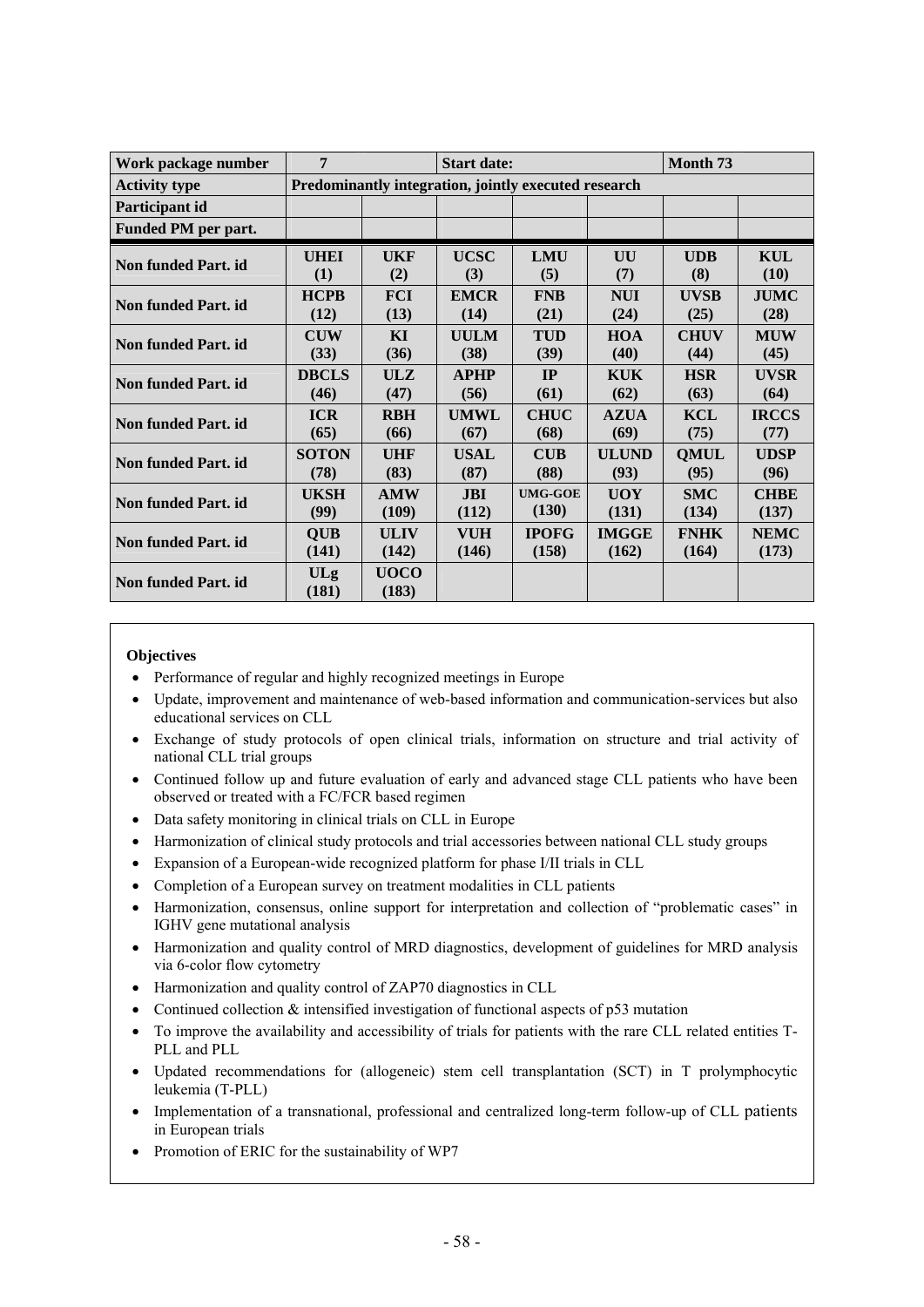## **Description of work**

#### **7.5 ERIC performs successful WP meetings on a regular basis**

As every year, 3 business meetings and one scientific workshop were held by ERIC/WP7 in 2009:

- 19th ERIC Meeting at the 6th Annual Symposium of the ELN, Wednesday, February 03, 2009 Attendance: Approximately 45 participants from EU and non EU countries
- ERIC/EHA Scientific Meeting/Workshop at the European Hematology Association (EHA) Congress, Berlin, 2004 and 2004 and 2004 and 2004 and 2004 and 2004 and 2004 and 2004 and 2004 and 2004 and 2004 and 200 Attendance: Approximately 120 participants from EU and non EU countries. As mentioned in recent reports, for the past years the annual EHA congress has become a fixed meeting venue for a series of very successful Scientific Workshops/Meetings, carried out by ERIC/WP7. In 2009, the tradition was continued by ERIC, now additionally representing a Scientific Working Group of EHA, with a series of invited top speakers from Europe and the U.S. (see agenda attached). As an overall topic of the meeting "The role of the microenvironment in CLL" had been selected by the Scientific Committees of ERIC, reflecting one of the current hot topics and fields with most progress in CLL research. The scientific workshop was highly anticipated and visited by members and other EHA congress attendees.
- 20th General Meeting of ERIC Members, Berlin, June 04, 2009 Attendance: Approximately 80 participants from EU and non-EU countries Prior to the official scientific workshop in Berlin (see 2.), a separate "business meeting", open to members and any newly interested EHA visitors, was held, focusing on comprehensive updates of ongoing and potential new project activities of ERIC (see agenda attached). Slides presented at the meeting were published on the ERIC webpage (www.ericll.org).
- 21st General Meeting of ERIC Members, New Orleans, December 07, 2009 Attendance: Approximately 50 participants from EU and non EU countries As every year, the ERIC/WP7 community was gathering in context of the "ASH Breakfast Meeting" carried out by the ELN at the annual congress of the American Society of Hematology (ASH, New Orleans, USA). 0ne major topic of interest was the current and future funding situation of ERIC/WP7. Besides usual short updates to current/new project activities, mainly strategies to launch future funding options from private and industrial sources were discussed.

The next ERIC assembly is going to place in Barcelona/Spain during the Annual Congress of the European Hematology Association in June 2010.

#### **7.9f Exchange of study protocols of open clinical trials, information on structure and trial activity of national CLL trial groups**

The development of new potential curative treatment modalities for CLL and related diseases is one longterm goal of WP7/ERIC. Therefore, one ERIC objective is to support phase I/II/III trials with new agents alone or in combination with established therapies (purine anaologues, alkylating agents) in CLL and/or related entities. According to previous reports, the following protocol exchanges have been active within ERIC:

- Protocol on chemoimmuntherapy with FCR versus watch and wait in early CLL; German/French study groups
- Protocol on chemoimmuntherapy with FCR versus FC, international CLL8 trial (German CLL study group and various international trial centers).
- Protocol on recommendations for stem cell transplantation in T prolymphocytic leukemia (T-PLL) and development of a national registry documentation for transplant cases in T-PLL (responsible: P. Dreger, Heidelberg/Germany)

CLL cases with p53-abnormalities are continuously collected on a molecular and clinical basis (including sequence characteristics but also clinical routine data) by the p53 working group (responsible: Stephan Stilgenbauer, Ulm, Germany), as previously described. This deliverable belongs to the long-term efforts of WP7/ERIC and fulfilment will last up to and exceed month 86.

#### **7.10d Common data safety monitoring boards in clinical trial on CLL in Europe**

The first exemplary Data Safety Monitoring Board (DSMB) within ERIC was constituted for the ERIC supported clinical trial protocol on Binet stage A CLL patients., comparing early treatment with FCR versus watch & wait in high risk CLL (CLL7 trial of the German and French CLL study groups). Eva Kimby (Stockholm/Schweden) and Peter Hillmen (Leeds/UK) have been selected as independent reviewers of data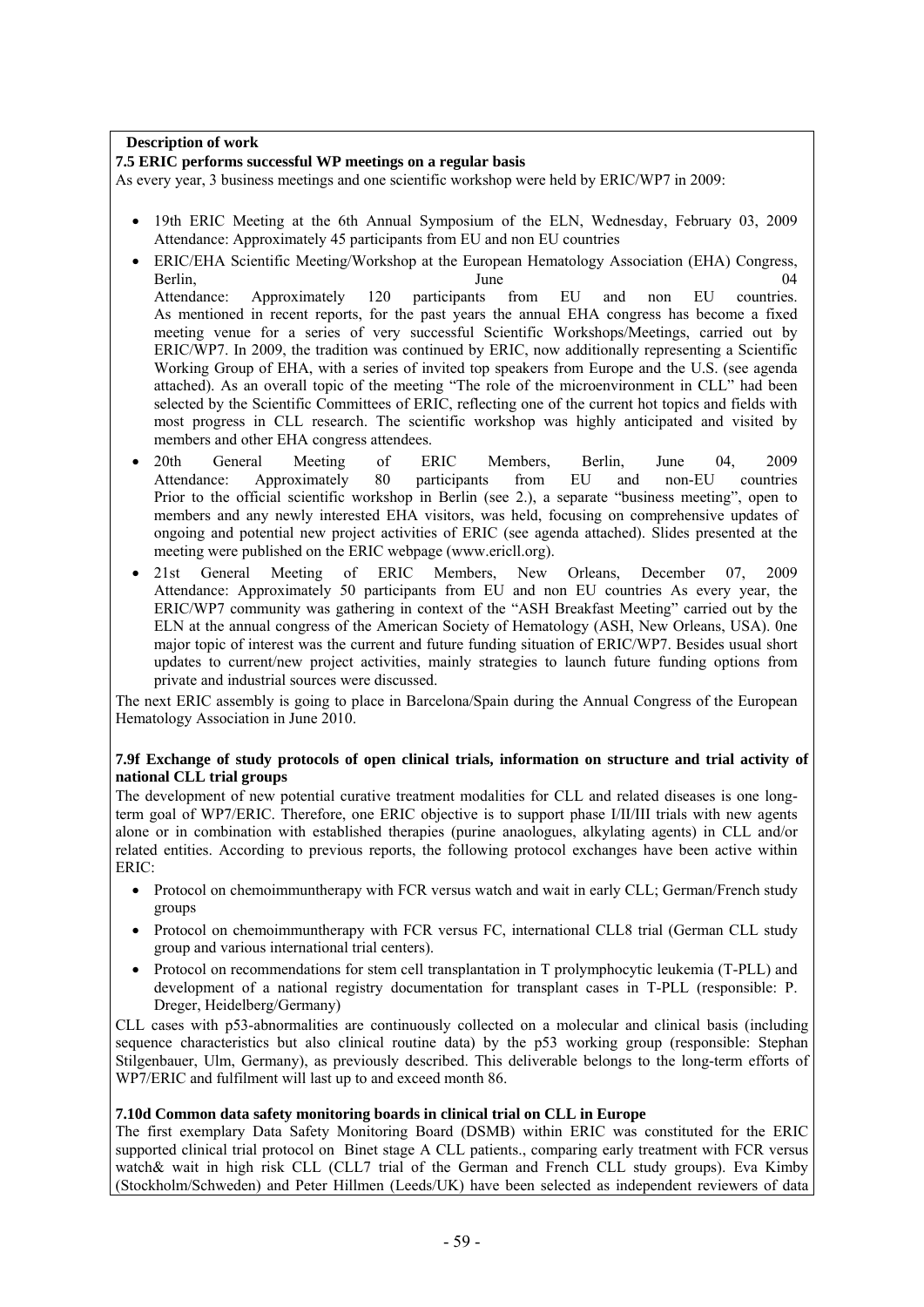acquired within this transnational study for any interim, final or follow up analysis in future. The DSMB has been instituted by the German and French CLL study groups to review the clinical plausibility and safety of data collected during the study, as previously described. Data for a first interim analysis are expected to be available in spring 2011, and represent the first peak of activity of the DSMB. With respect to ongoing and presumably long lasting trial follow up in the CLL7 trial (due to included early stage CLL patients with long times to progression), the ERIC based DSMB will be a continuously working and developing institution beyond month 86 of funding.

## **7.11f Web-based information- and communication services on CLL refined and up-dated**

One of the major goals of WP7/ERIC is to maintain and spread updated information on the mission, goals and activities of ERIC/WP7 to clinicians/scientists, who are interested and/or active in the field of CLL. During the past 12 months the content of the ERIC core webpage (http://www.ericll.org) has been maintained and updated on a regular basis. Upcoming meetings, meeting agendas and minutes have been announced on the web page regularly. In addition to the core web page, the concordance of project specific web pages for "the harmonization of MRD analysis in CLL" (deliverable 7.24, www.mrd-cll.org) and the "ERIC consensus and review board on IGHV-analysis in CLL" (deliverable 7.23, www.ericll.org/projects/IGVHMutationalAnalysis.php) require additional web skills and high maintenance efforts: Continuous improvements and further development of the webpage setup, programming, structure and contents are ongoing.

## **7.16f Harmonization of clinical study protocols and trial accessories between national CLL study groups**

The harmonization of clinical study protocols and trial accessories between national CLL study groups has been exemplary initiated within deliverable D7.8 (treatment of early stage, high risk CLL with FCR versus watch and wait). In this pilot trial, the harmonization of the complete data management process including data documentation, handling of queries, adverse events, SOPs etc. between the cooperating study groups in Germany, France and other participating countries has been difficult, and by far more time and man power consuming than originally assumed. It also exceeded the input and operating expenses provided by each country for the "regular" trial conduction. As one successful step within the past 12 months, two data bases with an agreed framework consensus of patient data items have been established between German and French study groups in collaboration with the company WISP (Wissenschaftlicher Service Pharma GmbH, Langenfeld, Germany). While quality control and assurance activities by data base programmers on both sides are ongoing, both countries continue to collect completed CRFs and continue to perform continuous medical review, query processing and monitoring of participating study sites. The goal of deliverable this project is to create exemplary harmonized trial accessories required to ensure high data quality in transnationally performed clinical trials. Setup of a completely harmonized and audit-withstanding clinical trial between several countries continues to stay a big challenge for established study groups. According to our experience it is not accomplishable for public study groups without industrial support and funding. Further progress of this deliverable will take at least further months up to month 86 and requires an increased number of personmonths.

## **7.19d Continued follow-up of patients with advanced CLL treated with FCR/FC – progress report**

The treatment of advanced CLL with fludarabine, cyclophosphamide with or without addition of rituximab (FC versus FCR) has been investigated as multinational open-label randomized phase III trial on behalf of the GCLLSG and multiple European and international centres, also represented within ERIC. In addition to the first analysis of trial data in 2008, a follow up evaluation of available data was performed and presented at the recent ASH congress in New Orleans in December 2009 (see Hallek et al., ASH 2009, details described in activity report). In summary, the project confirmed that treatment with FCR chemoimmunotherapy is more effective than FC chemotherapy in previously untreated CLL patients. Furthermore, for the first time a survival benefit was demonstrated in a randomized setting for first-line treatment in CLL. The results corroborate the recommendation to use FCR as standard treatment in physically fit patients with CLL and in need of therapy. Future work for the deliverable includes a continuous follow up, data cleaning and management of continuously incoming data for long-term evaluation of patients and update trial outcomes. Data of the first analysis have been submitted for full publication. Thus, this project is fulfilled, however, long-term follow-up requires ongoing action, which comprises a new ERIC/WP7 deliverable.

## **7.20e European platform for phase I/II trials**

In the past funding periods the difficult aspects of performing clinical trials in rare disease entities have been discussed intensively in our activity reports at the examples of two exemplary trial protocols on B-TPLL and T-PLL. Despite tremendous efforts by local and European wide study groups, the spread of trial information via ERIC and negotiations with companies and application for public funding, as previously described, it was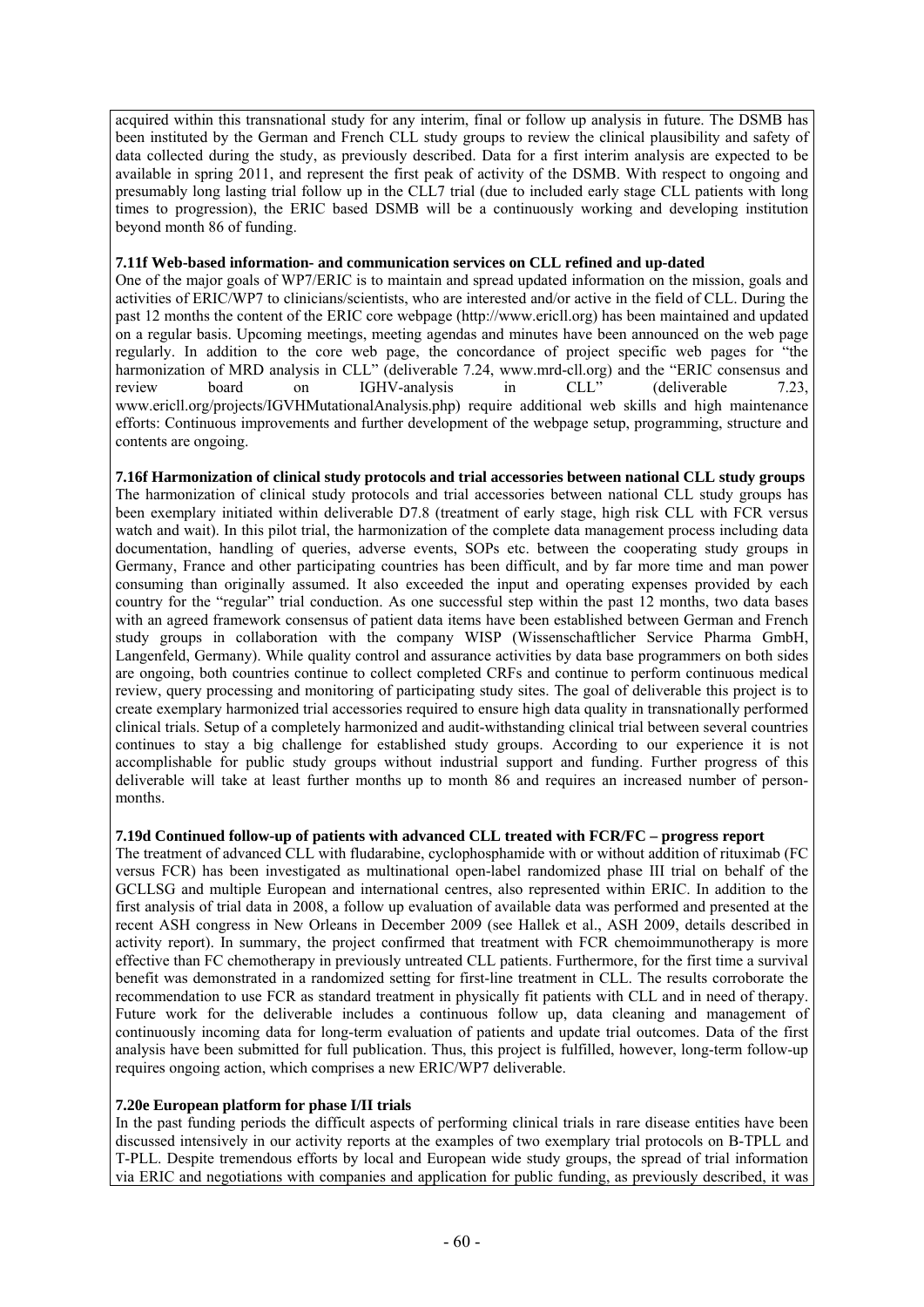not possible to overcome financial and regulatory requirements to launch these trials in the sponsoring countries so far. This has been disappointing for responsible investigators, the ERIC community and patients. Current rescue strategies are considering re-application to public funding opportunities and design of a register trial. Further ideas and strategies are currently discussed among ERIC investigators and will be topic of future ERIC meetings. Thus deliverable will be a continuous task of ERIC/WP beyond month 86.

## **7.21e European survey on treatment modalities in CLL patients**

Under guidance of Vincent Levy (Paris), ERIC is performing a prospective multicenter international internetbased survey on clinical CLL practice. Aim of the project is the evaluation of treatment modalities and behaviour of clinicians in selecting diagnostic and treatment regimens for CLL patients in different situations of clinical disease presentation. As an assessment tool, 7 CLL specific case vignettes are used, which have been shown to be valid tools to assess the quality of clinical practice. The study is conducted among hematologists within Europe, Israel, South America and Australia, actively engaged in treating CLL patients, participating or not in clinical trials and from all types of medical structures (from private practice to large tertiary centres). Within the past 12 months the following steps have been accomplished: After an initial phase of vignette quality assessment and control the study is currently running in second phase and evaluated as a large-scale European and International survey. Contacts to European and other countries interested in participation have been partially established via ERIC. This project is ongoing, and will last until beyond month 86 for being fully accomplished.

#### **7.23d Harmonization, consensus, online support for interpretation and collection of "problematic cases" in IGHV gene mutational analysis**

The "IGHV"-working group within WP7/ERIC is dedicated to standardize, harmonize and teach the correct way of mutation-analysis of rearranged immunoglobulin heavy chain variable (IGHV) region genes in patients with CLL. The IGHV group has established a very successful online system, offering online consultation/support for centers having difficulties in interpreting IGHV sequences and collecting IGHV sequences from participating centers throughout Europe (see previous activity reports). In 2009 the IGHV group had the following activities:

- Continuous web-based/online support for trouble-shooting in IGHV sequence analyses.
- The IGHV group was collaborating with IMGT (International Immunogenetics Information System) in order to refine the programmed analytical tools for the automated IGHV sequence analysis and alignment with germline sequences offered by www.imgt.org (IMGT/V-Quest). With the implementation of new bioinformatic/programmed tools, the detection and denomination of insertions, duplications and deletions with the IMGT/V-Quest system has been improved tremendously. Clinicians/scientists using IMGT/V-Quest can now retrieve more comprehensive and detailed information about inserted/deleted or duplicated nucleotides, when analyzing an affected IGHV sequence case.
- According to last year the "IGHV group" performed a very successful teaching workshop on IGHV mutational analysis in Thessaloniki (Greece) in September 24/25 2009, sponsored by the ELN/ERIC and industrial support. Again 60 physicians/scientists (25 applications had to be turned down!) from more than 15 countries participated in the two-day course about the methodology, sequencing, interpretation and reporting of IGHV analyses.
- Following the very successful first book release (title: "Immunoglobulin gene analysis in chronic lymphocytic leukemia"), which was also supported by the ELN/ERIC, the IGHV working group is currently preparing another book release (topic: "biological diagnostic markers in CLL").

Other scientific activities of the group in future include the work on bioinformatic tools to improve the analysis of incomplete immunoglobuline VDJ rearrangements and the creation of an user alerting system for troubled immunoglobuline sequences in the IMGT/V-Quest system. Overall, the accomplishments of this prospering working group within ERIC provide long-term benefits and output for the general scientific community and will last beyond month 78.

#### **7.24d Harmonization and quality control of MRD diagnostics**

The MRD (minimal residual disease) working group under guidance of Andy Rawstron (Leeds, UK) focuses on continuous improvements and standardization of MRD analysis techniques in CLL, as described in earlier activity reports. Besides the ongoing online support provided by the management and maintenance of an ERICconnected MRD web page (www.mrd-cll.org), the working group continues to work on the following goals:

- To develop a quality control system for MRD analysis which simplifies a sort of "screening" assay for routine MRD assessment in CLL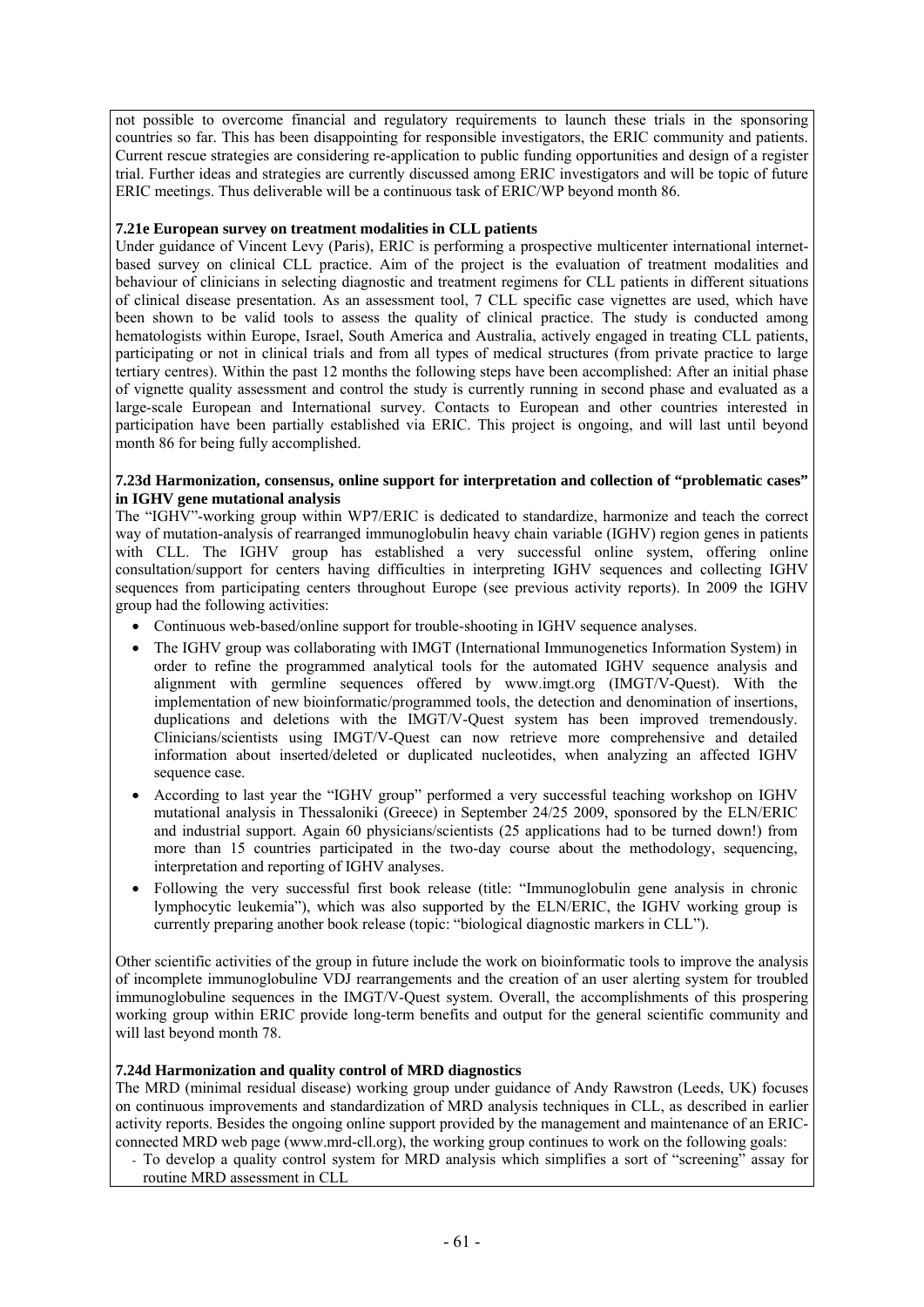To develop a standardized 6-colour flow cytometric assay running under the quality control aspects developed above.

Compared to 2008, ongoing activities of the working group in 2009 have not changed and concentrate on the following aspects.

- 1. To determine optimal antibody combinations by investigating electronically manipulated data in 4/5/6-color formats
- 2. To conduct dilution studies between European wide participating centers: representative data files were sent to Milano, Kiel & Barcelona and are under investigation
- 3. To establish/re-develop a "rapid screening approach" of MRD by flow cytometry using the minimally required antibody combination for the highest number of correct MRD estimations (500 cases are tested so far, further tests are ongoing, this approach may be highly effective during treatment but response assessment usually requires a full MRD panel)
- 4. To establish, evaluate and improve an MRD quality control data analysis scheme: First e-trialresults have been collected from 16 centres (of 31 registered, each centre has to process a given CLL case with a certain amount of residual CLL cells and denominate the number/percentage of detected CLL cells)
- 5. Collection and review of difficult MRD cases, discussion and continuous online support

The accomplishment of these tasks has to be continued under the auspices of ERIC beyond month 86.

## **7.26d Collection & investigation of functional aspects of p53 mutation**

The "p53 working group" within ERIC comprises a very active subgroup of scientists/clinicians from 9 European countries interested in p53 (a tumor suppressor inactivated in several tumor subtypes, also in a subgroup of CLL patients with very poor prognosis) related translational and basic research. Within the past year the following activities have been accomplished:

- A large series of 268 different p53 mutations in 254 patients has been collected and characterized comprehensively. Detailed results were published by the p53 working group in several journals or at ASH (see Zenz et al., ASH 2009, Blood 2009 and Leukemia & Lymphoma 2009)
- Further focus of the p53 working group is to retrieve clinical correlations between p53 mutations and treatment outcome and longterm prognosis in clinical trials. Therefore, the group is promoting "p53 trials", where refractory CLL patients with or without affected p53 gene loci can be included.
- A "p53 workshop" for ERIC members and interested non-members to encourage scientific exchange and discussion on p53-related topics in CLL was performed in context of the ERIC meeting at the EHA congress in Berlin, June 4, 2009. The workshop was very well anticipated and visited by ca. 50 participants. Due to its success, the working group is planning to set up p53-workshops on an annual basis, if respective funding is available.

The deliverable has been successfully established and produced publishable results. However, due to the biological and clinical high relevance of p53-aberrations for CLL treatment outcome and prognosis, the deliverable will be an ongoing and long-lasting "task-force" of ERIC.

## **7.27d Phase I/II trial platform for the treatment of rare subentities T-PLL and B-PLL**

With the phase I/II trial platform launched in deliverable 7.20, the successful activation of trials in the rare CLL related disease entities of prolymphocytic leukemia has been one focus of WP7/ERIC (please see chapter 7.). Besides the regulatory issues, which have so far prevented a successful activation of intergroup trials on Band T-PLL, WP7/ERIC has at least worked on improved diagnostic criteria for these two diseases. The creation of a common diagnostic platform on prolymphocytic diseases in Germany with a new central reference laboratory in Cologne (responsible: Dr. Marco Herling, University of Cologne) has been one step forward within the past year. First diagnostic samples have been received and processed by the Cologne laboratory. Other European diagnostic laboratories interested in PLL-diagnostics have shown their interest and willingness to collaborate for future European wide trials on PLL-related diseases. This project is ongoing beyond month 86.

## **7.28b Recommendations for (allogeneic) stem cell transplantation (SCT) in T prolymphocytic leukemia (T-PLL)**

About 2 years ago WP 7/ERIC and WP14 ("Stem Cell Transplantation") established a European platform for transplantation studies as a joint effort via ERIC in cooperation with the CLL subcommittee of the EBMT (European group for blood and bone marrow transplant, responsible subcommittee chairman: Peter Dreger, Heidelberg/Germany). Both groups have been collaborating to define "recommendations for (allgeneic) stem cell transplantation (SCT) in T prolymphocytic leukemia (T-PLL)". The final edition of the recommendations has been published on the ERIC webpage (www.ericll.org), as previously described (deliverable partially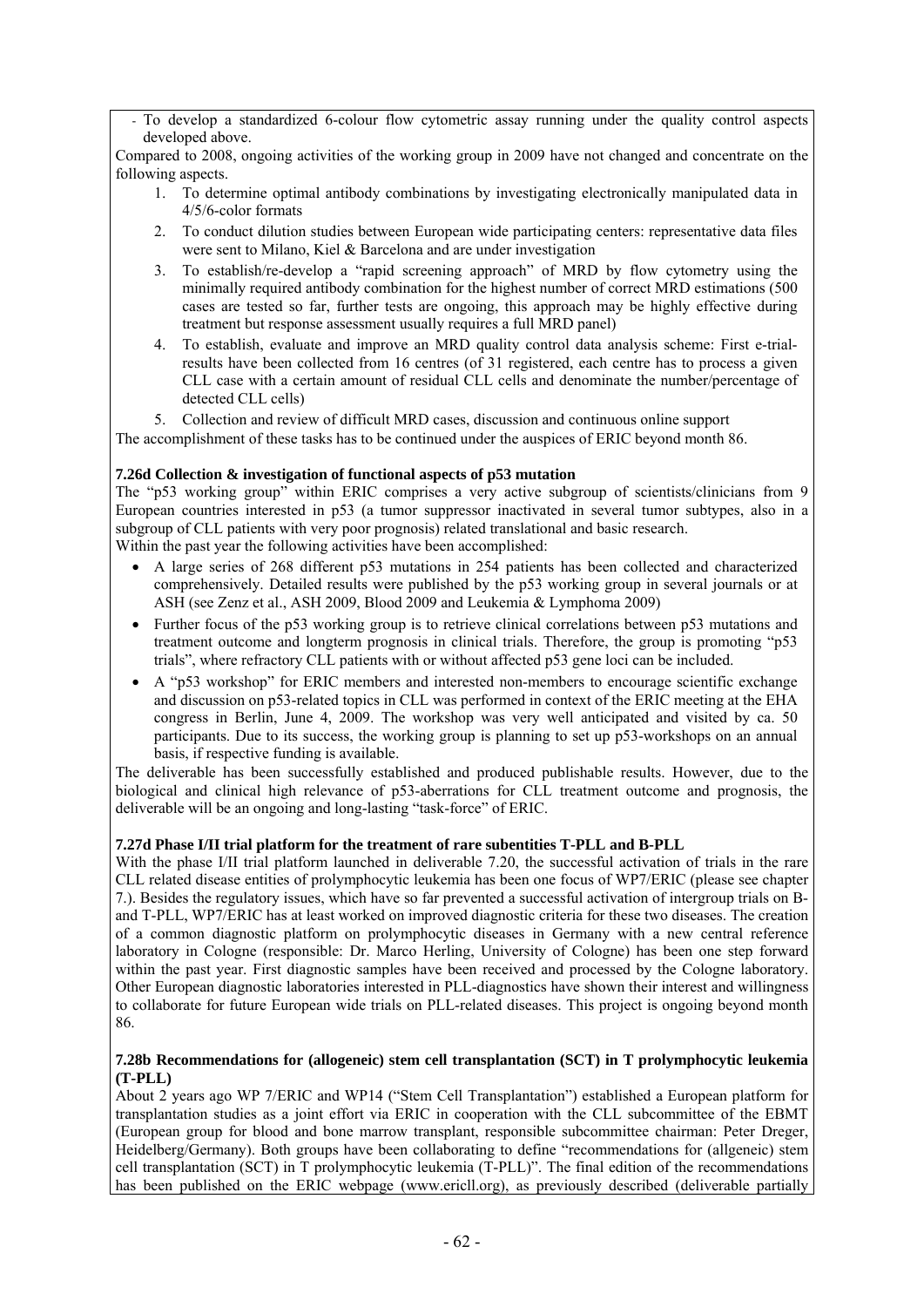fulfilled). Since it has been impossible under the current regulatory framework to perform an international prospective trial on stem cell transplantation in T-PLL , the EBMT has established a register trial, were transplanted T-PLL patients can be registered and be evaluated retrospectively. In addition to retrospective patient registration and analysis, 23 European centers have agreed to register T-PLL patients prospectively, prior performance of their transplantation, to allow early data collection and evaluation. The trial is supported by ERIC and first data status and results of 13 autologous transplanted patients, 52 allogeneic transplanted patients and 27 prospectively registered patients were discussed at the latest ERIC meeting in New Orleans. This deliverable will stay a long-lasting activity of ERIC/WP7 with fulfillment beyond month 86. Main goal of the activity is to intensify networking between WP7 and WP14 as well as the exchange and spread of expertise and trial efforts on stem cell transplantation in CLL.

## **7.29b Improvement of long-term follow-up of CLL patients in European trials**

One of the recently launched ERIC projects is the implementation of a new trial system to collect long-term follow-up data in randomized phase III trials within Europe. Previously published phase III trials in CLL show median observation times ranging from 22 to 41 months, most of the trials exhibit only around 2 years of observation time. One reason for the unacceptable availability of long-term follow up data in clinical trials is the limited affordability for non-commercial study groups to accomplish long-term follow up data collection, management and evaluation. The ERIC trial system is planned to be conducted as a web-based repository, further details have been described in the last activity report. The project is aiming to collect longterm data including the following items: the date of the annual follow-up, status of the patient (alive/dead), disease status (CR, PR, SD or PD), incidence of secondary diseases, further therapies and responses and death related informations. Responsible leaders of this project are Peter Hillmen (Leeds, UK) and Barbara Eichhorst (Cologne, Germany). Within the past year negotiations with companies have been carried out to set up legal, ethical and practical requirements for the project. In collaboration with a CRO company, ICON, first steps to realize the follow up trial system have been undertaken and were presented and discussed at the last ERIC meeting in New Orleans. Currently, the group is working on solutions for the complex ethical situation regarding approval to acquire long-term follow up data on a European level, the setup of the remote trial system available for multiple countries, the governance of data flow, management and the overall system, and the maintenance of long-term confidence of investigators participating in the long-term followup system. The deliverable is ongoing and will last beyond month 86.

## **7.30b Promotion of ERIC for the sustainability of WP7**

The main goal of ERIC is to promote the development and sustainability of excellent clinical, translational and basic research activities on CLL. To accomplish this goal on a long-term basis and sustain ERIC as a European- and world wide recognized platform for CLL research, in 2010 the ERIC Board and Subcommittees as well as the newly established ERIC office in Barcelona are focusing on the following objectives:

- to consolidate a professional secretariat office in Barcelona which allows further improvement of the structure and administrative organisation of ERIC.
- to consolidate the different working groups/subcommittees by facilitating the organization of specific scientific meetings and
- to facilitate effective transversal collaboration between the different working groups.
- to set up an annual retreat commencing in 2010 where leaders of the working groups/subcommittees together with the Board can establish long-term strategies/goals plus set a strategic research agenda for the coming year.
- to promote new projects in different research areas of interest in CLL.
- to maintain and further improve the ERIC website (www.ericll.org) by creation of an online database for scientific material provided by the different working groups and speakers during ERIC meetings; further by creation of an educational link system (ie, including publication of difficult clinical cases)
- to raise future funding sources from European institutions and pharmaceutical companies.
- to establish permanent communication with different professional societies (European Hematology Association, European Bone Marrow Transplantation) and to disseminate information to/between them.
- to encourage publications within ERIC aimed at the above mentioned aims.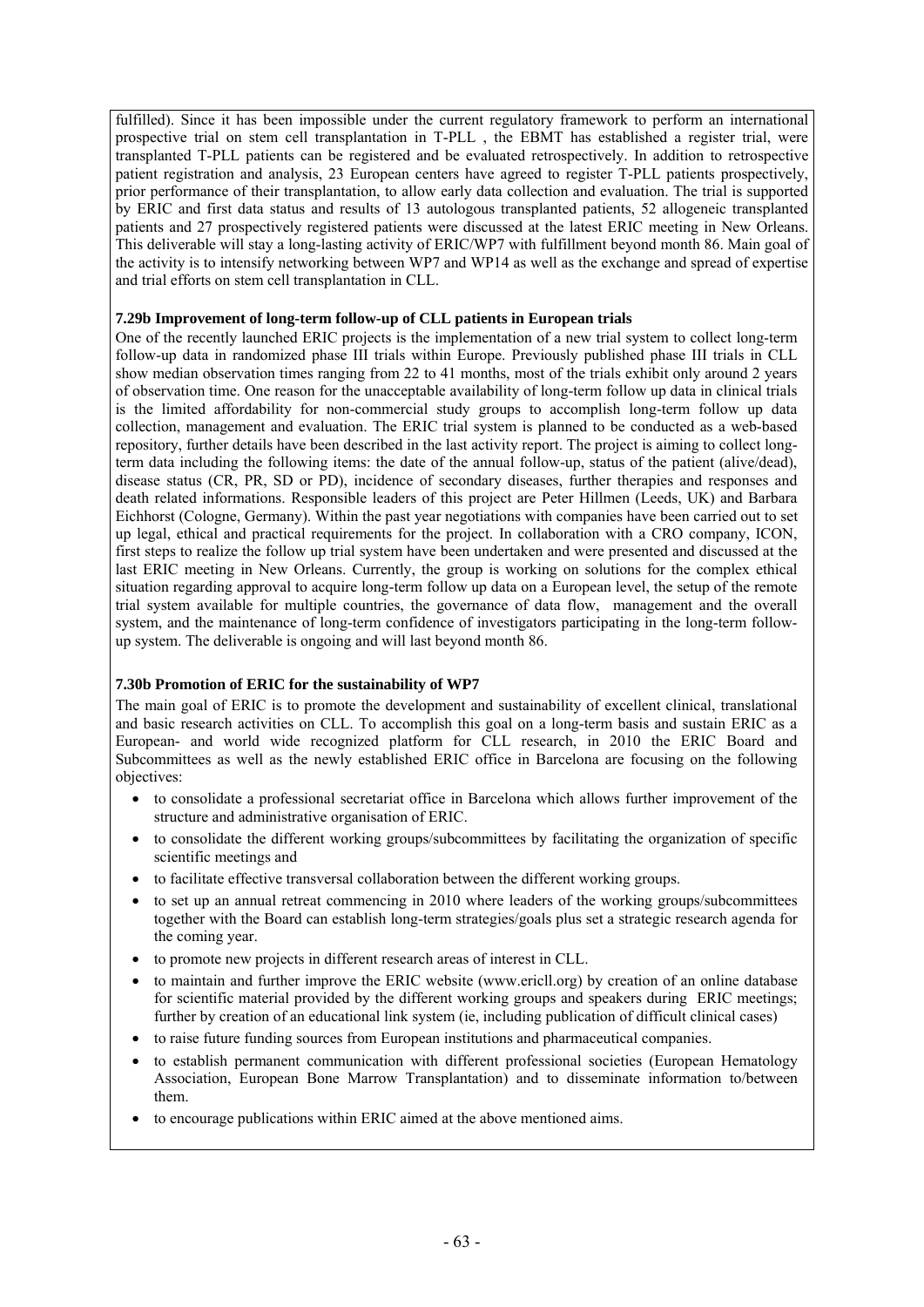## **Deliverables**

- 7.5 Regular WP meetings
- 7.6 LP reports to NMC regarding structure, trial activities and integration of national leukemia trial groups (1 page, bullet point style)
- 7.8f Treatment of early stage, high risk CLL with FCR -continued
- 7.9f Exchange of study protocols of open clinical trials, information on structure and trial activity of national CLL trial groups
- 7.10d Common data safety monitoring boards in clinical trial on CLL in Europe
- 7.11f Web-based information- and communication services on CLL refined and up-dated
- 7.16f Harmonisation of clinical study protocols and trial accessories between national CLL study groups
- 7.19d Continued follow-up of patients with advanced CLL treated with FCR/FC progress report
- 7.20e European platform for phase I/II trials
- 7.21e European survey on treatment modalities in CLL patients
- 7.22b Notarial institution/foundation of the ERIC association
- 7.23d Harmonization, consensus, online support for interpretation and collection of "problematic cases" in IGHV gene mutational analysis
- 7.24d Harmonization and quality control of MRD diagnostics
- 7.26d Collection & investigation of functional aspects of p53 mutation
- 7.27d Phase I/II trial platform for the treatment of rare subentities T-PLL and B-PLL
- 7.28b Recommendations for (allogeneic) stem cell transplantation (SCT) in T prolymphocytic leukemia (T-PLL)
- 7.29b Improvement of long-term follow-up of CLL patients in European trials
- 7.30b Promotion of ERIC for sustainability of WP7

- 7.5 Spread of excellence by high-quality scientific and educational meetings and workshops
- 7.22b Notarial institution/foundation of the ERIC association
- 7.23d Harmonization, consensus, online support for interpretation and collection of "problematic cases" in IGHV gene mutational analysis
- 7.24d Harmonization and quality control of MRD diagnostics
- 7.26d Collection & investigation of functional aspects of p53 mutation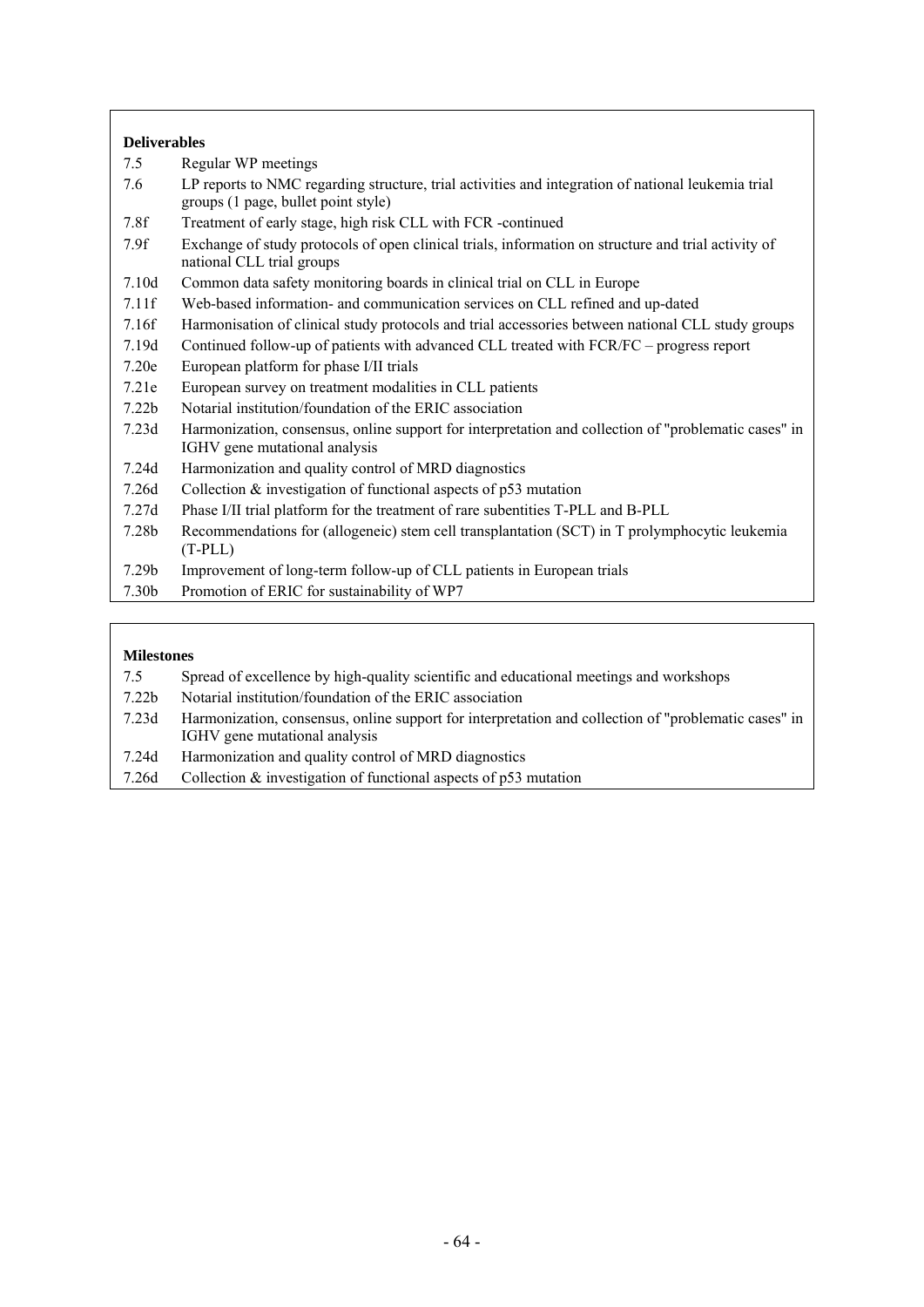| Work package number  | 8            | <b>Start date:</b>                                   |              |             |              |                                    | Month <sub>73</sub> |  |  |  |
|----------------------|--------------|------------------------------------------------------|--------------|-------------|--------------|------------------------------------|---------------------|--|--|--|
| <b>Activity type</b> |              | Predominantly integration, jointly executed research |              |             |              |                                    |                     |  |  |  |
| Participant id       |              |                                                      |              |             |              |                                    |                     |  |  |  |
| Funded PM per part.  |              |                                                      |              |             |              |                                    |                     |  |  |  |
| Non funded Part. id  | <b>UHEI</b>  | UKF                                                  | KUL          | <b>FCI</b>  | <b>ICSMT</b> | <b>UNIBAS</b>                      | <b>UKM</b>          |  |  |  |
|                      | (1)          | (2)                                                  | (10)         | (13)        | (16)         | (17)                               | (32)                |  |  |  |
| Non funded Part. id  | <b>CUW</b>   | <b>LAFE</b>                                          | KI           | <b>UMCN</b> | <b>TUD</b>   | <b>HOA</b>                         | <b>MHH</b>          |  |  |  |
|                      | (33)         | (34)                                                 | (36)         | (37)        | (39)         | (40)                               | (41)                |  |  |  |
| Non funded Part. id  | <b>DBCLS</b> | <b>VUML</b>                                          | <b>IRSC</b>  | <b>APHP</b> | <b>SJH</b>   | FCG                                | <b>UKD</b>          |  |  |  |
|                      | (46)         | (48)                                                 | (51)         | (56)        | (71)         | (72)                               | (74)                |  |  |  |
| Non funded Part. id  | <b>KCL</b>   | <b>CHUL</b>                                          | <b>IRCCS</b> | UHF         | <b>USAL</b>  | $\mathbf{C} \mathbf{U} \mathbf{B}$ | ULUND               |  |  |  |
|                      | (75)         | (76)                                                 | (77)         | (83)        | (87)         | (88)                               | (93)                |  |  |  |
| Non funded Part. id  | <b>UNIPV</b> | <b>UKSH</b>                                          | <b>UNIP</b>  | UKE         | <b>IMU</b>   | <b>MLL</b>                         | <b>UHKT</b>         |  |  |  |
|                      | (98)         | (99)                                                 | (104)        | (119)       | (122)        | (127)                              | (129)               |  |  |  |
| Non funded Part. id  | <b>UOY</b>   | <b>TMC</b>                                           |              |             |              |                                    |                     |  |  |  |
|                      | (131)        | (134)                                                |              |             |              |                                    |                     |  |  |  |

The collaborators of this network established a European platform for integration of MDS trial groups and their interdisciplinary partners. This infrastructure prevents European fragmentation. The platform communicates and decides about diagnostic standards, prognostic tools, new molecular targets for new treatment modalities, and guidelines for various treatment approaches. Clinical trials can be performed on a European scale. In addition, a low Risk MDS registry started to determine incidence and disease patterns. Several side studies have been implemented within the Registry study: such as morphology review, iron pathophysiology studies, and evaluation of quality of life assessment tools.The registry will be extended to high-risk MDS. Furthermore, the GIMEMA ELN cooperative quality of life study (QoL-MDS0108) started to investigate the possible added prognostic value of patients' judgment on their own health status and its potential clinical implications. This observational study is also going to be part of the ELN high-risk MDS registry.

#### **Description of work**

The collaborators of this network established a common platform with information structures amongst the investigators at the epidemiological registries, the molecular biology laboratories, and the clinical trial groups. This platform will communicate and decide about updating diagnostic and therapeutic guidelines, prognostic tools, criteria of response, and new treatment modalities. We implemented the new WHO classification into the ELN diagnostic guidelines and we are preparing implementation of the new flowcytometric protocols, cytogenetic and molecular data into a new diagnostic guideline for MDS. We addressed the impact of new drugs, like lenalidomide on the new version of the therapeutic guidelines., The list of trials by MDS study groups is annually updated. WP8 has been active in communication and education; we organized 11 workshops, symposia and meetings in 2009. The low risk MDS registry has proven its value by a monthly accrual of 40 to 50 patients during the first 18 months of the study leading to the first interim analysis presented at the ASH meeting in 2009, to the addition of new countries. Plans for longer follow-up and extension to more patients and high-risk MDS patients are in an advanced stage.

#### **Deliverables**

- 8.5 Regular WP meetings
- 8.6 LP reports to NMC regarding structure, trial activities and integration of national trial groups (1 page, bullet point style)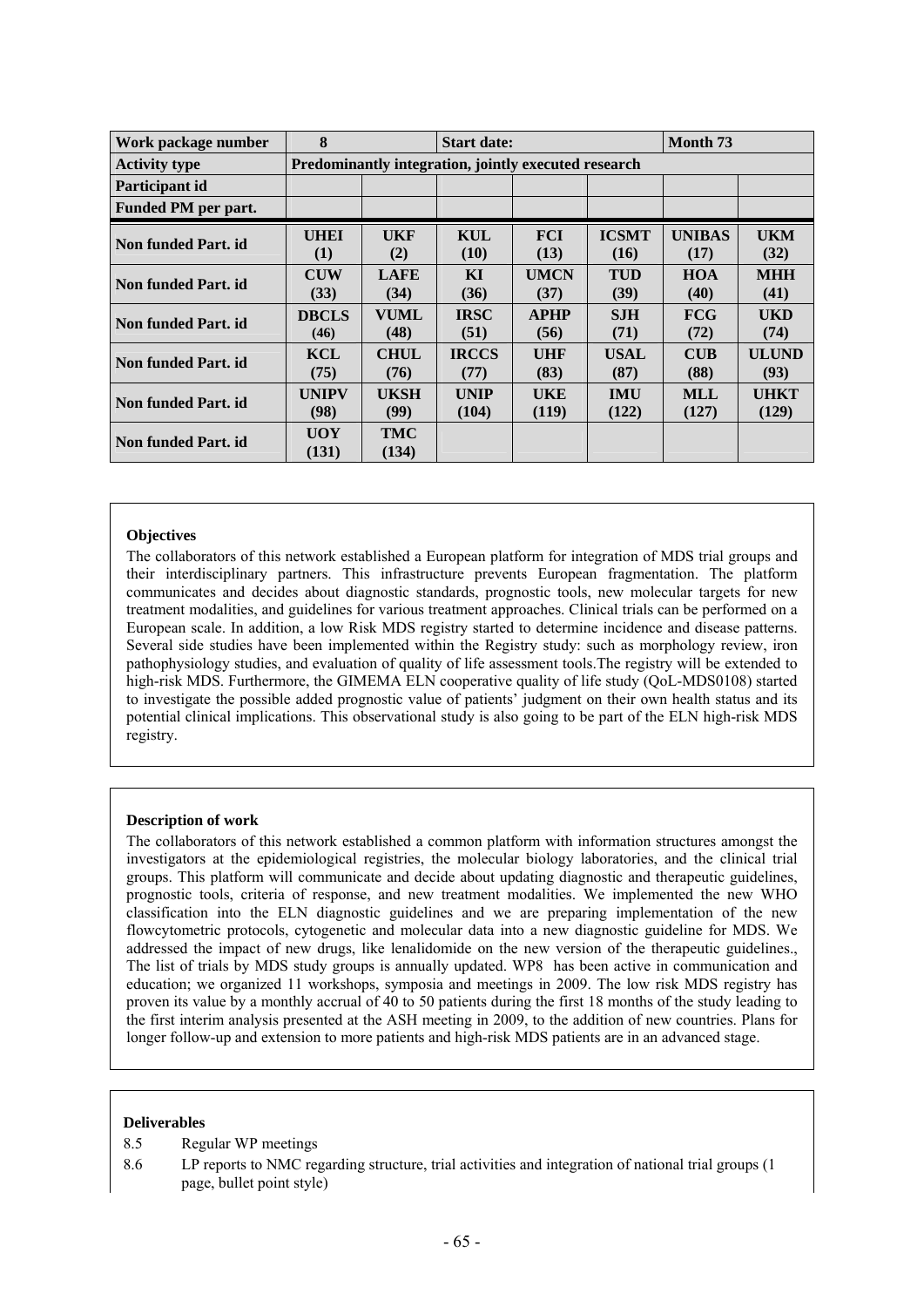8.49b Maintenance of the MDS WP8 section of ELN website

## **Diagnostic Guidelines**

- 8.25a Yearly update of the guidelines for diagnostic standards in MDS and presentation on the ELN website
- 8.25b Integration of immunophenotyping in diagnostic guidelines in MDS
- 8.25f The results of the second Workshop on flow cytometry in MDS (Oct 2009 in Munich, Germany) will result in a publication
- 8.25g The third international Workshop on flow cytometry in MDS- will be held on Oct 2010 in London, UK (host: Dr. R. Ireland chair: AA van de Loosdrecht)

## **Therapeutic Guidelines**

- 8.27a Yearly update of the guidelines for therapeutic procedures in MDS and presentation on the ELN website
- 8.27c Web-based scenario analysis by the experts for development of evidence and consensus based guidelines for therapy of MDS
- 8.27d Report of web based training program based on scenario analysis and consensus based guidelines for therapy of MDS developed by experts in this field
- 8.29 Development of a web-based training program using virtual patients to exercise the therapeutic guidelines and supervised by experts and European clinicians
- 8.29a Evaluation of web-based scenario analysis experts versus trainees

## **Trials**

- 8.31 Yearly update of a list of all trials by MDS study groups in Europe
- 8.51d Impact of frailty index on various therapeutic approaches, supportive care, hypomethylating agents, intensive anti-leukemic therapy
- 8.57 GIMEMA-ELN QoL MDS 0108 study. Prognostic significance and longitudinal assessment of patient-reported quality of life and symptoms in high risk myelodysplastic syndromes. Obtain additional key data to further facilitate clinical decision-making in MDS patients

## **MDS registry**

- 8.54 Monthly progress reports of the prospective, non-interventional multi-center European MDS Registry (IPSS Low and Intermediate-1) project
- 8.54f First presentation on follow-up data of the prospective, non-interventional multi-center European MDS Registry (IPSS Low and Intermediate-1) at the ASH meeting 2010
- 8.54g Second interim analysis (800 patients) entered in the prospective, non-interventional multi-center European MDS Registry (IPSS Low and Intermediate-1)
- 8.54h Inclusion of next patients 600 to 1,000
- 8.54i Extension of follow-up, 2-5 years
- 8.54j Extension to three more registries (new countries): Israel, Portugal, Poland in 2009
- 8.54k Extension of registry to 2000 patients
- 8.73 A prospective, non-interventional multicenter European high-risk MDS Registry. Finalize protocol
- 8.74 Building up of high risk European MDS registry: Support from pharmaceutical companies
- 8.75 Establishment of a high-risk European MDS registry: Setting up central IT structure
- 8.76 High-risk European MDS registry: Implementation of organisational structure
- 8.77 High-risk European MDS registry: Detailed working plan for data management and statistical unit, including CRF
- 8.78 High-risk European MDS registry: Feasibility study
- 8.79 High-risk European MDS registry: Start inclusion

# **Translational research**

- 8.80 Side study of Low Risk MDS Registry: Iron pathophysiology.
- 8.80a Side study of Low Risk MDS Registry: Imaging of iron overload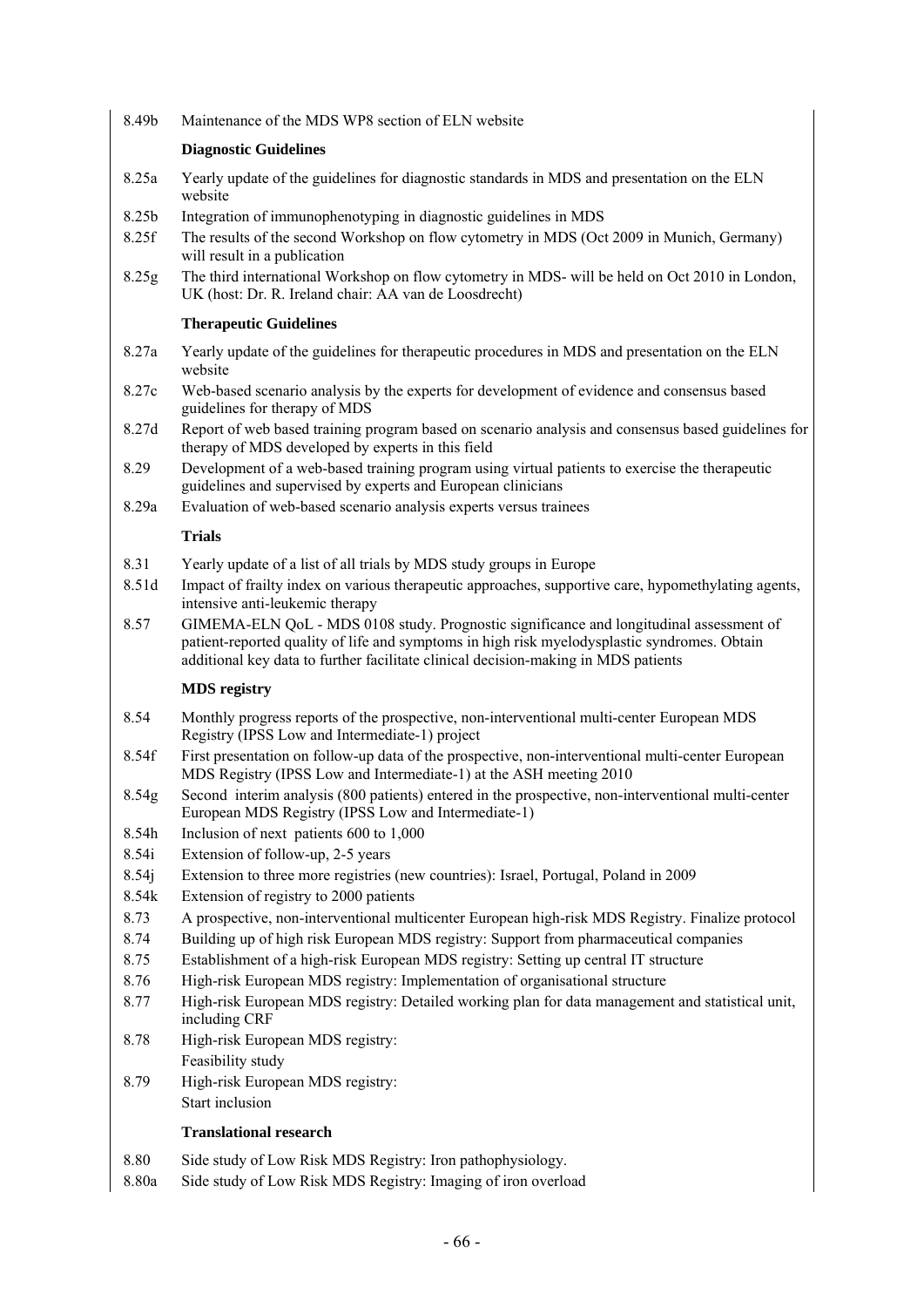- 8.81 Side study of Low Risk MDS Registry: Cytomorphologic sub-study. Meeting in Düsseldorf planned June 2010
- 8.82 Side study of Low Risk MDS Registry: Geriatric Assessment: presentation at EHA 2010, Barcelona
- 8.83 Evaluation of the prognostic value of TET-2 mutations in MDS
- 8.84 Evaluation of the prognostic value of TET-2 mutations in AML
- 8.59 ESH-EHA Scientific Workshop on Experimental Haematopoiesis and Therapeutics 2010. (MRD, Gene Profiling, Immunophenotyping, Cytogenetics, in AML and MDS)

## **Milestones**

| 8.25  | Publication of the results of the second Workshop on flow cytometry in MDS (Oct 2009 in Munich,<br>Germany)                                                             |
|-------|-------------------------------------------------------------------------------------------------------------------------------------------------------------------------|
| 8.54f | First presentation on follow-up data of the prospective, non-interventional multi-center European<br>MDS Registry (IPSS Low and Intermediate-1) at the ASH meeting 2010 |
| 8.75  | Establishment of a high-risk European MDS registry: Setting up central IT structure                                                                                     |

8.83 Evaluation of the prognostic value of TET-2 mutations in MDS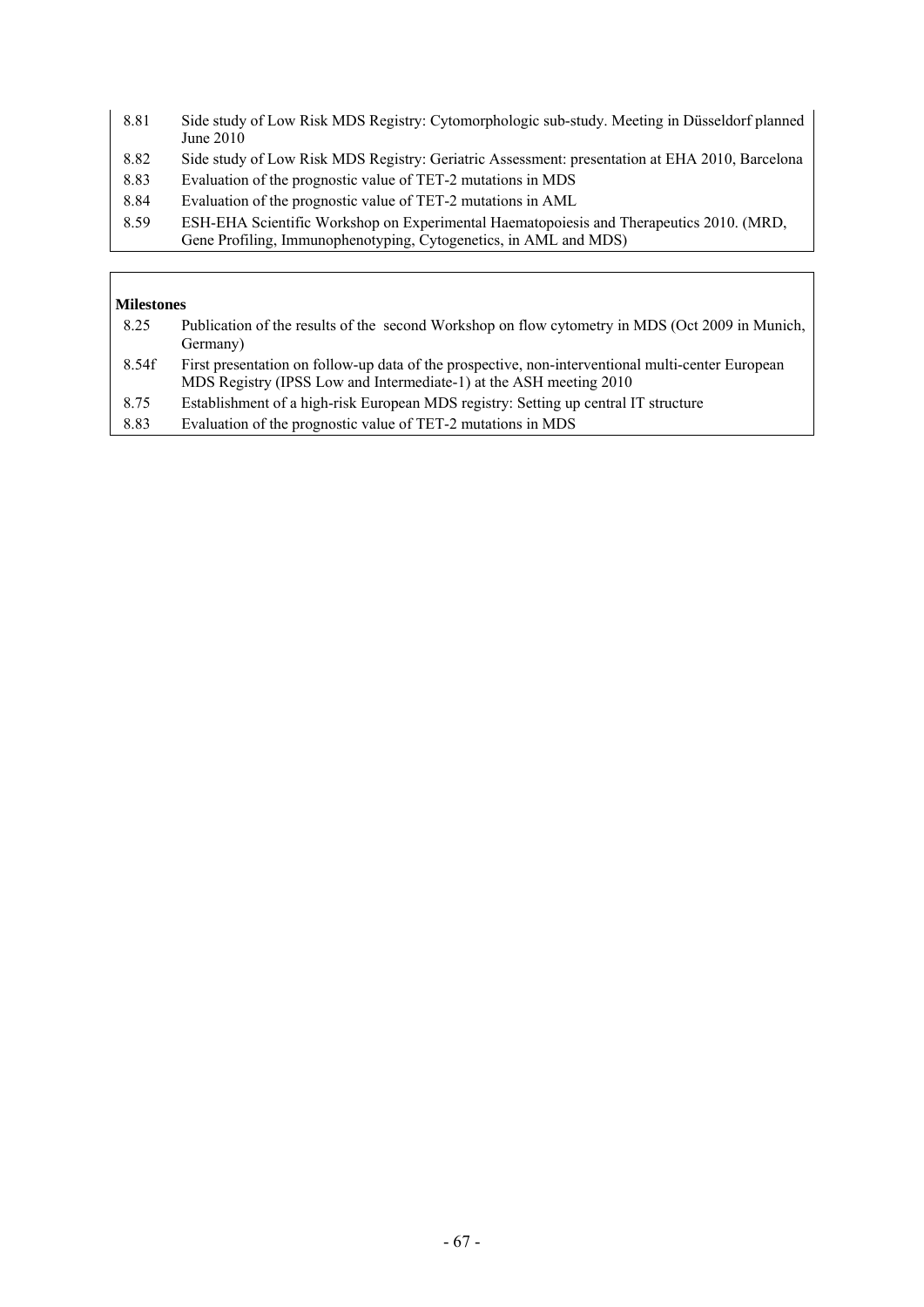| Work package number  | 9                     |                                                      | <b>Start date:</b>   |                        | Month <sub>73</sub>   |                      |                     |  |  |
|----------------------|-----------------------|------------------------------------------------------|----------------------|------------------------|-----------------------|----------------------|---------------------|--|--|
| <b>Activity type</b> |                       | Predominantly integration, jointly executed research |                      |                        |                       |                      |                     |  |  |
| Participant id       |                       |                                                      |                      |                        |                       |                      |                     |  |  |
| Funded PM per part.  |                       |                                                      |                      |                        |                       |                      |                     |  |  |
| Non funded Part, id. | <b>UHEI</b><br>(1)    | UU<br>(7)                                            | <b>HCBP</b><br>(12)  | <b>UULM</b><br>(38)    | <b>MHH</b><br>(41)    | <b>MUW</b><br>(45)   | <b>VUMC</b><br>(48) |  |  |
| Non funded Part. id  | <b>NRSH</b><br>(50)   | <b>OORB</b><br>(54)                                  | <b>APHP</b><br>(56)  | <b>KUK</b><br>(62)     | <b>HSR</b><br>(63)    | <b>IRCCS</b><br>(77) | <b>OSM</b><br>(79)  |  |  |
| Non funded Part. id  | <b>INSERM</b><br>(81) | <b>UHF</b><br>(83)                                   | <b>USFD</b><br>(84)  | <b>CEINGE</b><br>(101) | <b>FICUS</b><br>(106) | <b>OUB</b><br>(141)  | <b>UOF</b><br>(148) |  |  |
| Non funded Part. id  | <b>IGR</b><br>(149)   | <b>JWKM</b><br>(159)                                 | <b>CHUN</b><br>(177) | <b>SSH</b><br>(178)    | <b>UOCO</b><br>(184)  |                      |                     |  |  |

- Integrate all major European CMPD study groups in a European Research network to promote the standardization of current diagnostic and prognostic procedures and perform clinical trials with new drugs and/or treatment strategies across Europe.
- Register newly diagnosed patients with rare subentities of CMPD or uncommon manifestations and outcomes in collaborative European registries.
- Register patients treated with interferon across Europe, to evaluate efficacy and toxicity of this drug (off-label) in MPD patients
- Apply and standardize molecular and advanced genomic technology to analyze biological prognostic factors and progressive disease across Europe.
- Perform and publish consensus reports, expert reviews and guidelines on a European scale.

#### **Description of work**

Establishment of a European CMPD network with common communication and information structures for improved integration and visibility of the European CMPD research area thereby facilitating studies on new drugs and/or strategies across Europe. Setup of European registries of rare variants or presentations of CMPD with central registration by web-based systems. Registration and study protocols will be harmonized by common data sets and uniform inclusion and endpoint definitions.

#### **Deliverables**

- 9.5 Regular WP meetings
- 9.6 LP reports to NMC regarding structure, trial activities and integration of national leukemia trial group (1 page, bullet point syle)
- 9.26e Phase II study of imatinib therapy in Pv patients (recruitment closed, progress report)
- 9.28e Advancement in a registry of pregnancies in ET (ongoing)
- 9.30e Advancement in a randomized clinical trial of 2 phlebotomy regimens in low-risk PV start of trial (still recruiting patients)
- 9.31e Advancement in a registration study of high-risk ET patients treated with Anagrelide (recruitment closed, progress report)
- 9.34e Protocol for a multicenter study of vorinostat in CMPDs (started in 2009, still recruiting patients)
- 9.36b Survey and harmonization of assay methods for JAK2-V617F (ongoing)
- 9.37b Registry of IFN-treated MPD patients (to be started in 2010)
- 9.38 A pilot study of efficacy and safety of erlotinib in PV and ET (to be started in 2010)
- 9.39 Study of MPD leukemic transformations (publication in progress)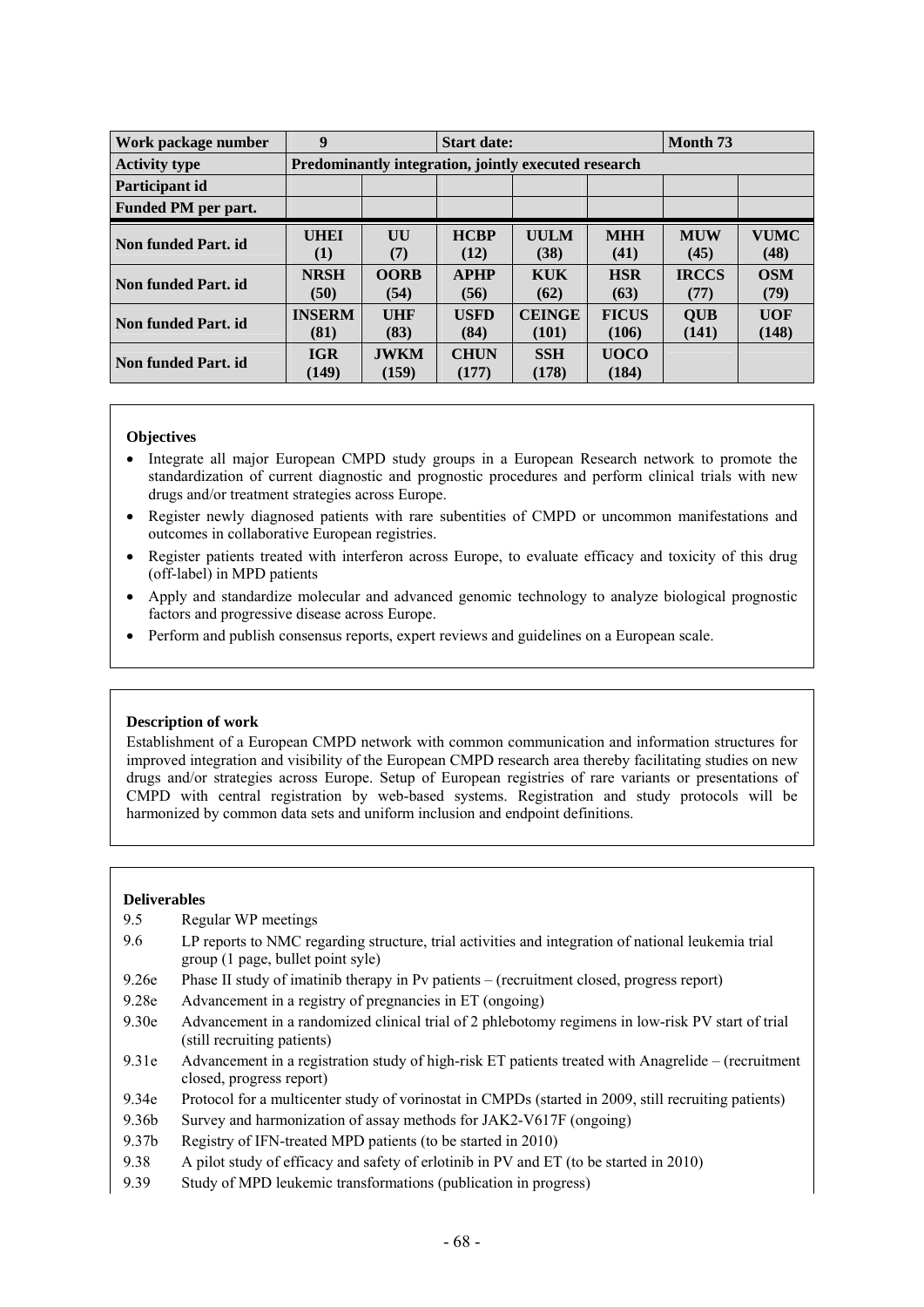- 9.36b Survey and harmonization of assay methods for JAK2-V617F (ongoing)
- 9.40 Myeloproliferative Neoplasms: Management recommendations of the ELN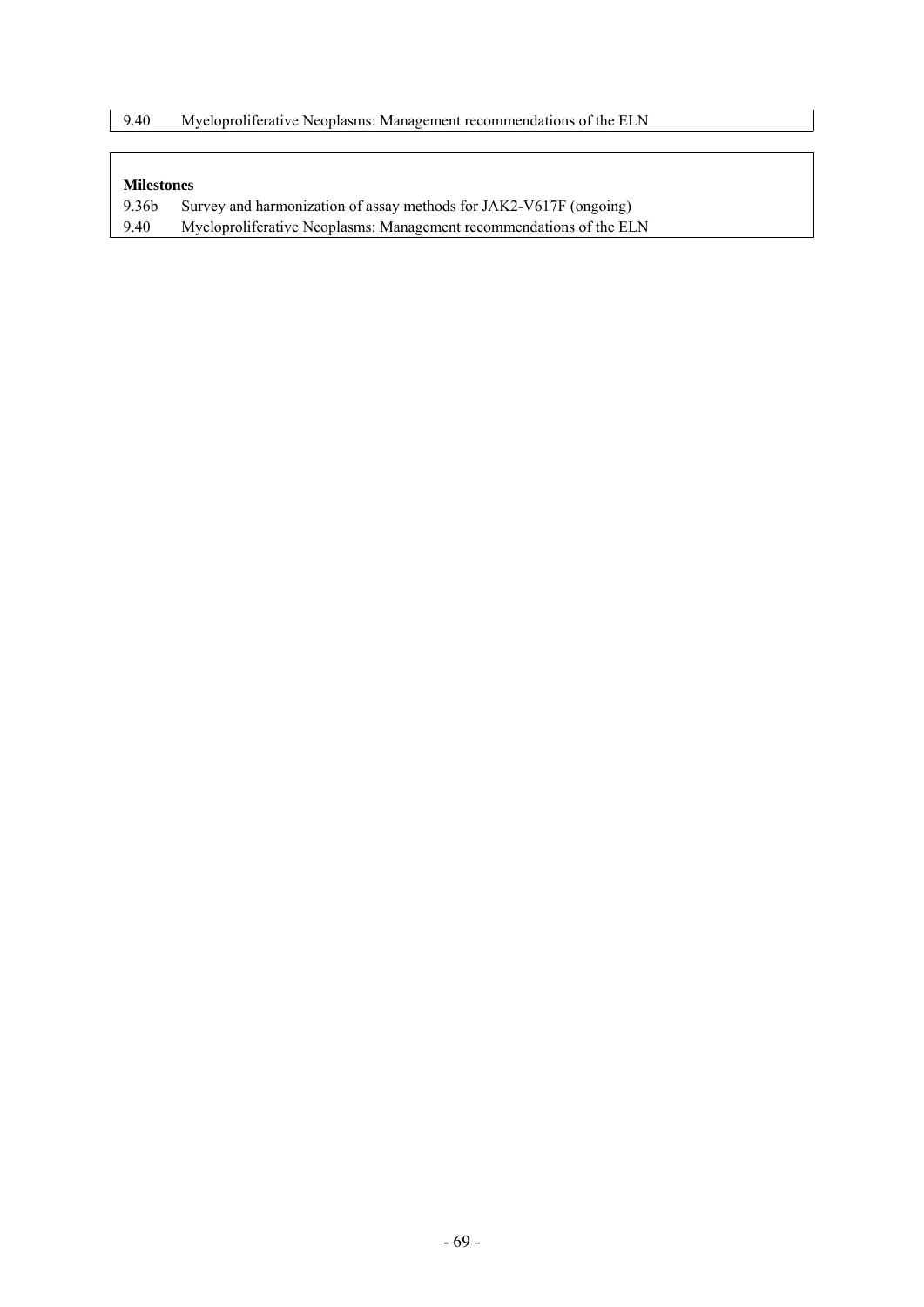| Work package number        | 10<br><b>Start date:</b>                             |                      |                      |                    |                     | Month <sub>73</sub>  |                        |  |  |  |
|----------------------------|------------------------------------------------------|----------------------|----------------------|--------------------|---------------------|----------------------|------------------------|--|--|--|
| <b>Activity type</b>       | Predominantly integration, jointly executed research |                      |                      |                    |                     |                      |                        |  |  |  |
| Participant id             |                                                      |                      |                      |                    |                     |                      |                        |  |  |  |
| <b>Funded PM per part.</b> |                                                      |                      |                      |                    |                     |                      |                        |  |  |  |
| Non funded Part, id.       | <b>UHEI</b><br>(1)                                   | <b>UCSC</b><br>(3)   | <b>EMCR</b><br>(14)  | KI<br>(36)         | <b>TUD</b><br>(39)  | <b>MUW</b><br>(45)   | <b>VUMC</b><br>(48)    |  |  |  |
| Non funded Part, id.       | <b>APHP</b><br>(56)                                  | <b>ICR</b><br>(65)   | <b>CHUC</b><br>(68)  | <b>UHP</b><br>(85) | <b>SMKS</b><br>(86) | USAL<br>(87)         | <b>CUB</b><br>(88)     |  |  |  |
| Non funded Part. id        | <b>UKSH</b><br>(99)                                  | <b>UNIP</b><br>(104) | <b>SAHE</b><br>(123) | MLL<br>(127)       | <b>WKK</b><br>(128) | <b>UHKT</b><br>(129) | <b>UNIMIR</b><br>(132) |  |  |  |
| Non funded Part, Id        | <b>BHS</b><br>(145)                                  |                      |                      |                    |                     |                      |                        |  |  |  |

## **1.5.3 WP 10-13: Diagnostics**

#### **Objectives**

The diagnosis of leukemias relies first on morphological and immunophenotypic information. Within the European LeukemiaNet, the diagnosis platform aims at harmonizing diagnosis criteria over Europe and providing training for future cytologists and flow cytometrists. For cytologic diagnosis, tele-expertise is developed and quality rounds were organized on difficult cases then on bone marrow cells resulting in an atlas of 600 different identified cells. The establishment of internet-based repositories or interactive sites was undertaken. WP10 will also organize symposia on the diagnosis of leukaemia.Immunophenotyping relies mostly on flow cytometry and requires skills in this technology as well as proper knowledge in immunology and leukocyte differentiation. Interactions between scientists performing these tasks is mandatory, as both techniques and strategies evolve rapidly in this field. WP10 has published harmonized immunophenotypic strategies for lineage assignment and classification of leukemias, as well as preanalytical recommendations. Further objectives are to evaluate antibody combinations and specific panels designed for the appreciation of residual disease, to evaluate the results of therapeutic procedures in terms of risk factors provided by immunophenotypic characteristics of the patients, especially for rare diseases such as dendritic or NK cell proliferations or mixed phenotype acute leukemias (MPAL), to organize the storage and eventual exchange of leukemic cells for further research. An immunophenotypic atlas of normal bone marrow is posted on the website and has been published, consisting in a European database for initial training and continuing education. More work is planned together with WP9 on the immunophenotypic diagnosis of MDS and discussions on the best strategies for minimal residual disease follow-up in flow cytometry are expected to rise from the near completion of several major trials in Europe. A large review was published in 2009 together with WP12.

#### **Description of work**

The internet-based resources planned in WP10 have been implemented. WP10 works with interactive meetings and extensive electronic circulation of information. WP10 has been involved together with WP13 in the MILE project validating and completing current immunophenotypic classifications. Exploration of this database is expected to allow identifying new molecular targets for flow cytometry analyses. Specific studies are also planned for microarray studies of pDC leukemias.

#### **Deliverables**

- 10.5 Regular WP meetings, Telephone conferences
- 10.6 LP reports to NMC regarding structure, activities and integration of national groups (1 page, bullet point style)
- 10.11f Ongoing European quality control rounds on (morphological) leukemia diagnostics on the 'reference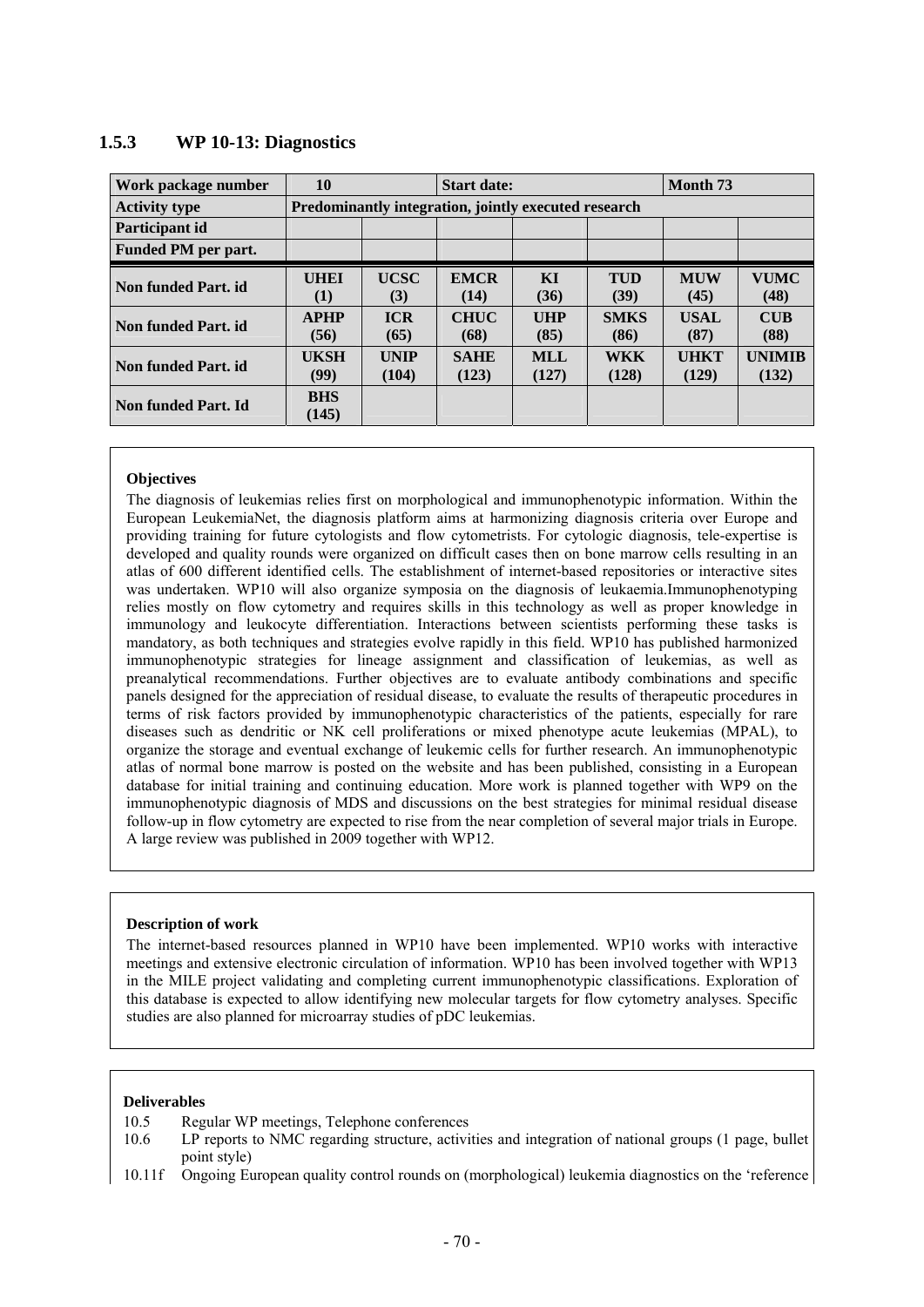center level'

- 10.18e Ongoing extension of internet library of microscopical pictures (incl. immuncytology), case reports, leukemia diagnostics
- 10.22e Interaction with other groups in diagnostic for design of algorithms
- 10.24e Specific project on microarray for preDC leukemia with WP13-continued<br>10.25 European workshop on Minimal Residual Disease strategies in immunophenology
- 10.25 European workshop on Minimal Residual Disease strategies in immunophenotyping
- 10.26 Ongoing cooperation with WP9 on MDS immunophenotyping

- 10.18e Ongoing extension of internet library of microscopical pictures (incl. immuncytology), case reports, leukemia diagnostics
- 10.25 European workshop on Minimal Residual Disease strategies in immunophenotyping
- 10.26 Ongoing cooperation with WP9 on MDS immunophenotyping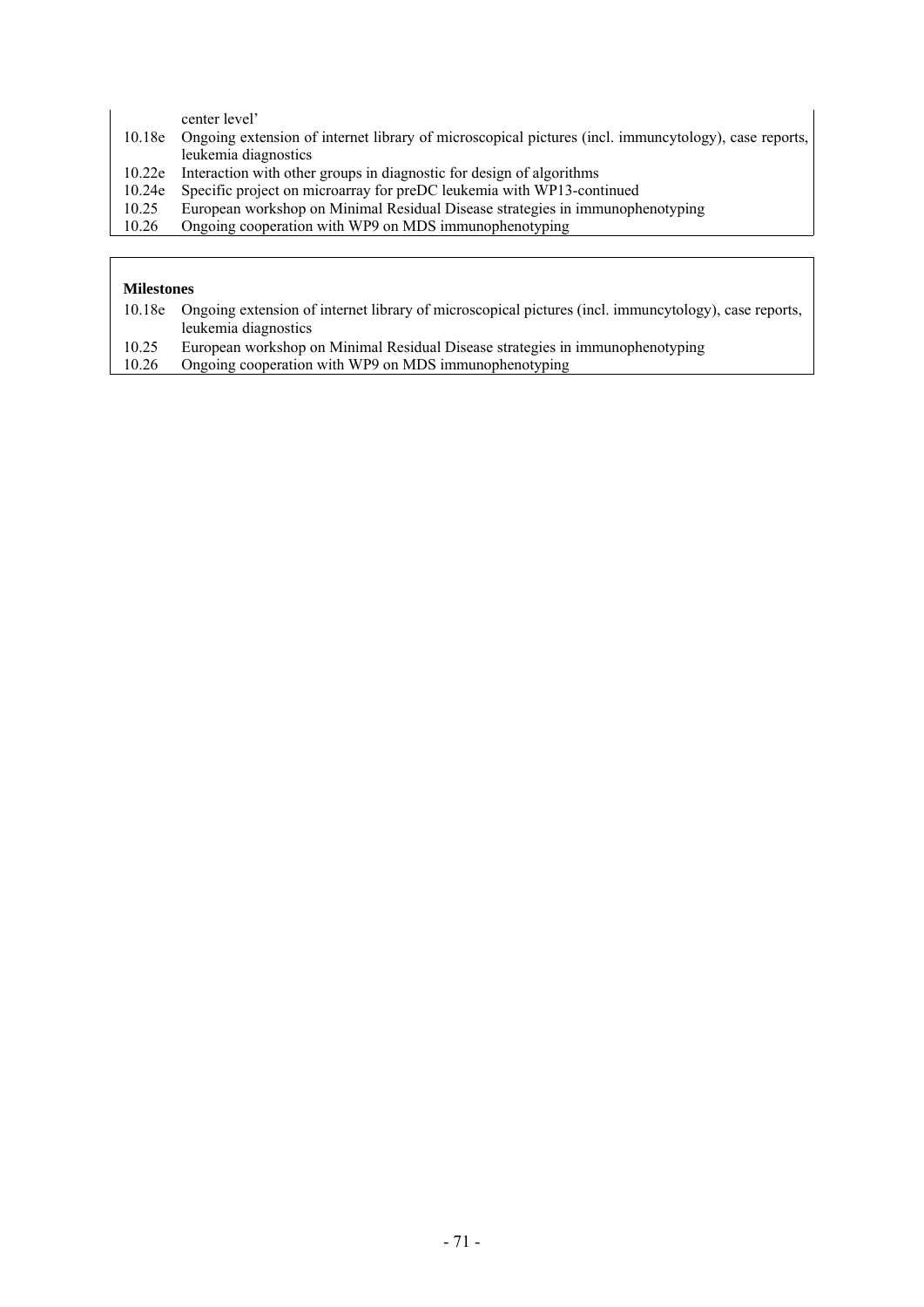| Work package number  | 11                                                   |                       | <b>Start date:</b>   |                      |                       | Month <sub>73</sub>   |                      |  |  |  |  |
|----------------------|------------------------------------------------------|-----------------------|----------------------|----------------------|-----------------------|-----------------------|----------------------|--|--|--|--|
| <b>Activity type</b> | Predominantly jointly executed research, integration |                       |                      |                      |                       |                       |                      |  |  |  |  |
| Participant id       |                                                      |                       |                      |                      |                       |                       |                      |  |  |  |  |
| Funded PM per part.  |                                                      |                       |                      |                      |                       |                       |                      |  |  |  |  |
| Non funded Part. id  | <b>UNPO</b><br>(9)                                   | <b>KUL</b><br>(10)    | <b>EMCR</b><br>(14)  | <b>AUMS</b><br>(18)  | <b>UULM</b><br>(38)   | <b>MHH</b><br>(41)    | <b>CHUV</b><br>(44)  |  |  |  |  |
| Non funded Part. id  | <b>MUW</b><br>(45)                                   | <b>IRSC</b><br>(51)   | <b>HSR</b><br>(63)   | <b>UKD</b><br>(74)   | <b>KCL</b><br>(75)    | <b>INSERM</b><br>(81) | <b>CHUT</b><br>(90)  |  |  |  |  |
| Non funded Part. id  | <b>CCRI</b><br>(91)                                  | <b>JLU</b><br>(92)    | <b>ULUND</b><br>(93) | <b>UHHI</b><br>(94)  | <b>OMUL</b><br>(95)   | <b>UDSP</b><br>(96)   | <b>UNIBA</b><br>(97) |  |  |  |  |
| Non funded Part. id. | <b>UNIPV</b><br>(98)                                 | <b>FICUS</b><br>(106) | <b>MLL</b><br>(127)  | <b>BHUG</b><br>(130) | <b>NCSRD</b><br>(135) | <b>OMUTF</b><br>(153) | <b>IPC</b><br>(165)  |  |  |  |  |
| Non funded Part. id  | ULg<br>(181)                                         |                       |                      |                      |                       |                       |                      |  |  |  |  |

- Contimue the integration of all major cytogenetic laboratories in the European Cytogenetic Platform (http://www.leukemia-net.org).
- Continue to work out a minimal standard for cytogenetic data collection and cytogenetic database management together or connected with clinical and diagnostic data in a European database.
- Continue to develop a strategy to define the benefit and limits of CGH microarray analyses in the cytogenetic classification of leukemias
- Continue to develop a strategy for a European consensus protocol for quality assurance and control in leukemia cytogenetics
- Continue and promote the collection of rare chromosome abnormalities

#### **Description of work**

- Present profiles of each participating laboratory in the ELN platform, install links to current research activities of each institution.
- Collect rules and strategies for cytogenetic data collection and cytogenetic database management from each participating country/laboratory
- Collect designs of studies of combined cytogenetic and CGH microarray analysis. Generate a form or questionnaire for data acquisition.
- Collect current protocols for quality assurance and control in leukemia cytogenetics and evaluate discrepancies and consensuses

## **Deliverables**

- 11.5 Regular WP meetings
- 11.6 LP reports to NMC regarding structure, activities and integration of national cytogenetics groups (1 page, bullet point style)
- 11.10f Further presentation of difficult cases
- 11.16f Further identification of new recurring chromosome aberrations by analyzing large cytogenetic databases
- 11.17f Continuation of data collection on rare abnormalities
- 11.18f Continuation of identification and analysis of cryptic and complex chromosome aberrations by using new cytogenetic methods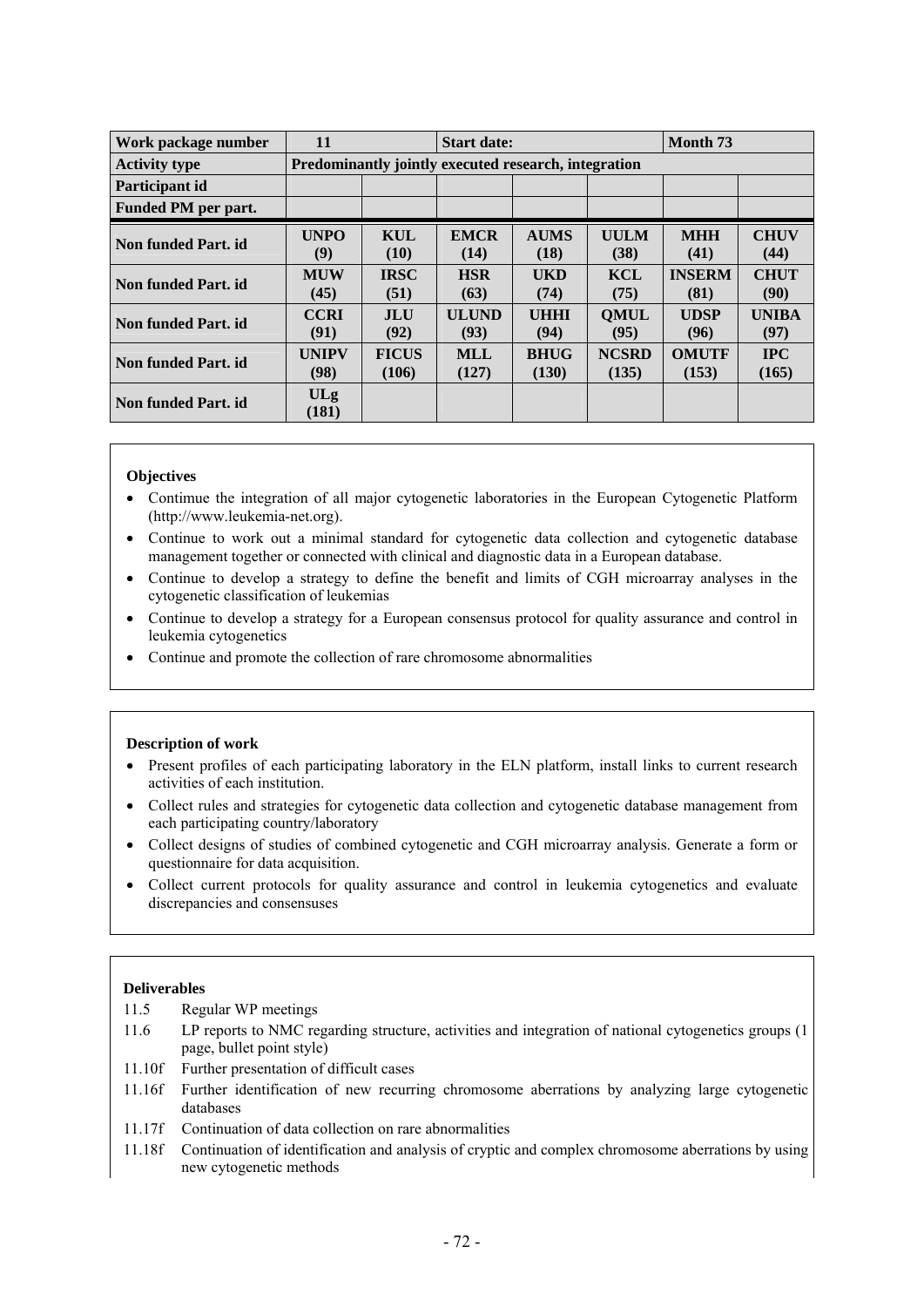- 11.20f Continuous development and provision of additional methods
- 11.23e Continuous collection of cytogenetic and clinical data of MDS patients from Germany, Austria and Spain
- 11.25d Cytogenetically unrelated clones in MDS
- 11.26b Provide data for the establishment of a European external quality assessment to EUROGENTEST
- 11.27b Administration of the WP11 website and spreading of excellence by promotion of web-based information

- 11.23e Continuous collection of cytogenetic and clinical data of MDS patients from Germany, Austria and Spain
- 11.26b Provide data for the establishment of a European external quality assessment to EUROGENTEST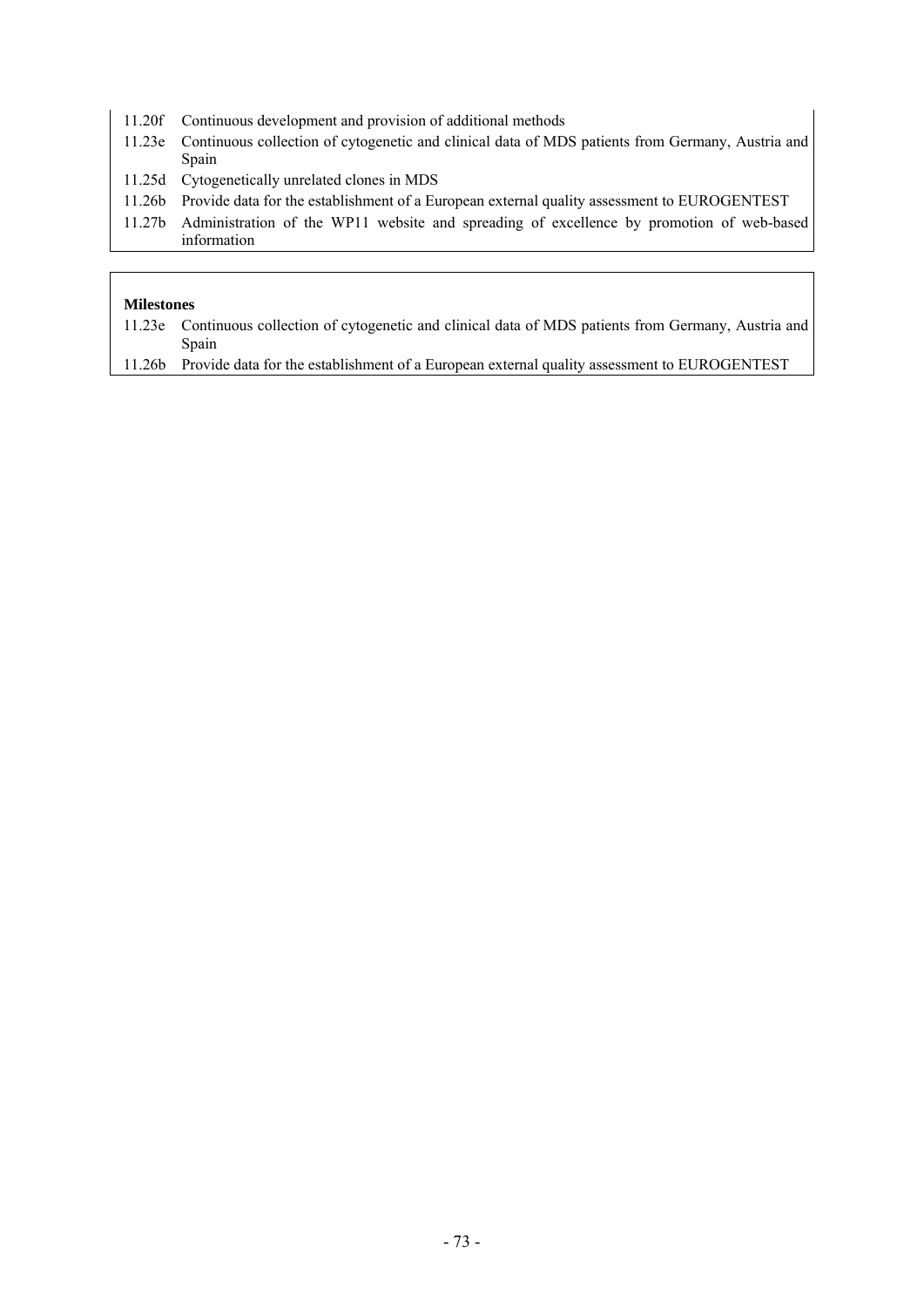| Work package number         | 12<br><b>Start date:</b>                             |                     |                     |              | Month <sub>73</sub>     |                |              |  |
|-----------------------------|------------------------------------------------------|---------------------|---------------------|--------------|-------------------------|----------------|--------------|--|
| <b>Activity type</b>        | Predominantly integration, jointly executed research |                     |                     |              |                         |                |              |  |
| Participant id              |                                                      |                     |                     |              |                         |                |              |  |
| Funded PM per part.         |                                                      |                     |                     |              |                         |                |              |  |
| <b>Non funded Part. id.</b> | <b>UHEI</b>                                          | UU                  | <b>UCCE</b>         | <b>FCI</b>   | <b>EMCR</b>             | <b>AUH</b>     | <b>UNITO</b> |  |
|                             | (1)                                                  | (7)                 | (8)                 | (13)         | (14)                    | (22)           | (27)         |  |
| Non funded Part. id         | <b>JUML</b>                                          | <b>UBERN</b>        | UTV                 | <b>UMCN</b>  | <b>TUD</b>              | <b>VUMC</b>    | <b>NRSH</b>  |  |
|                             | (28)                                                 | (31)                | (35)                | (37)         | (39)                    | (48)           | (50)         |  |
| Non funded Part. id.        | <b>IRSC</b>                                          | <b>APHP</b>         | <b>KCL</b>          | <b>CHUL</b>  | <b>SOTON</b>            | <b>CUB</b>     | <b>UNIPV</b> |  |
|                             | (51)                                                 | (56)                | (75)                | (76)         | (78)                    | (88)           | (98)         |  |
| Non funded Part. id         | <b>UKSH</b>                                          | <b>OUH</b>          | <b>CEINGE</b>       | <b>CMMC</b>  | <b>JBI</b>              | <b>IPS</b>     | <b>MLL</b>   |  |
|                             | (99)                                                 | (100)               | (101)               | (102)        | (112)                   | (124)          | (127)        |  |
| <b>Non funded Part. id.</b> | <b>SPMU</b>                                          | <b>BRCPOH</b>       | <b>IUT</b>          | <b>VUH</b>   | <b>ODKB1</b>            | <b>Univmed</b> | Labdia       |  |
|                             | (136)                                                | (138)               | (139)               | (146)        | (147)                   | (151)          | (154)        |  |
| Non funded Part. id.        | <b>IMGGE</b><br>(162)                                | <b>IPC</b><br>(165) | <b>CHC</b><br>(170) | UKJ<br>(176) | <b>TYKSLAB</b><br>(179) |                |              |  |

# **Objectives**

WP12 aims to provide a coordinated and integrated working group to develop new assays to increase the proportion of leukemia and myeloproliferative disorder patients who could potentially benefit from minimal residual disease (MRD) monitoring using real-time quantitative PCR (Q-PCR) as a means of enabling more precise tailoring of treatment according to individual requirements. In addition, a key objective is to achieve greater standardization in performance and reporting of MRD assays. Since the start of the program, WP12 has addressed these objectives with work focusing upon improved standardization of established assays through external quality control exercises between member laboratories (i.e. BCR-ABL), the development and optimization of novel Q-PCR assays (i.e. FIP1L1-PDGFRA, WT1, JAK2 V617F) and the design and development of a computer software reporting package to improve standards of reporting of Q-PCR data.

### **Description of work**

This involves design and development of novel Q-PCR assays (e.g. *FIP1L1-PDGFRA* in hypereosinophilic leukemia), parallel testing of assays to identify optimal methods for MRD testing comparing Q-PCR and flow cytometry (in conjunction with WP10), quality control exercises to improve standardization between different Q-PCR platforms and assays (BCR-ABL, JAK2 V617F mutation), evaluation of Q-PCR assays to predict outcome in AML patients in national clinical trials (*PML-RARA*, *WT1*) and development of a computer software program to enable greater standardization in reporting of MRD data.

- 12.5 Regular WP meetings
- 12.6 LP reports to NMC regarding structure, activities and integration of national groups (1 page, bullet point style)
- 12.15f Evaluation of validated Q-PCR assays in national clinical trials
- 12.21e Spreading of excellence by promotion of web-based information, exchange of researchers, training courses and promotion of guidelines
- 12.24b Evaluation of MRD monitoring to predict relapse and direct donor leucocyte administration following allogeneic transplant
- 12.26b Compare sensitivity and specificity of published JAK2 V617F Q-PCR assays to establish bestperforming assay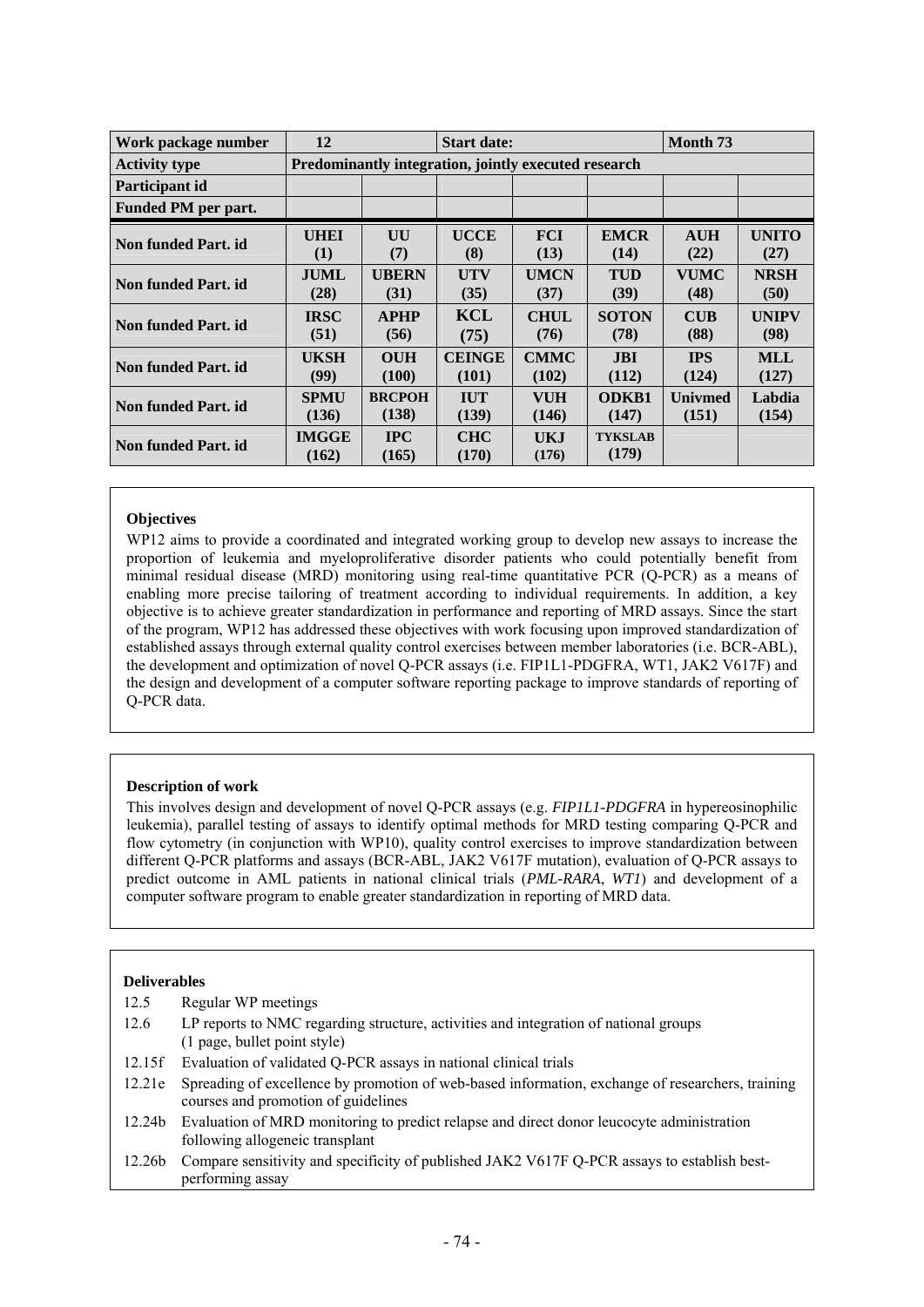- 12.15f Evaluation of validated Q-PCR assays in national clinical trials
- 12.21e Spreading of excellence by promotion of web-based information, exchange of researchers, training courses and promotion of guidelines
- 12.26b Compare sensitivity and specificity of published JAK2 V617F Q-PCR assays to establish bestperforming assay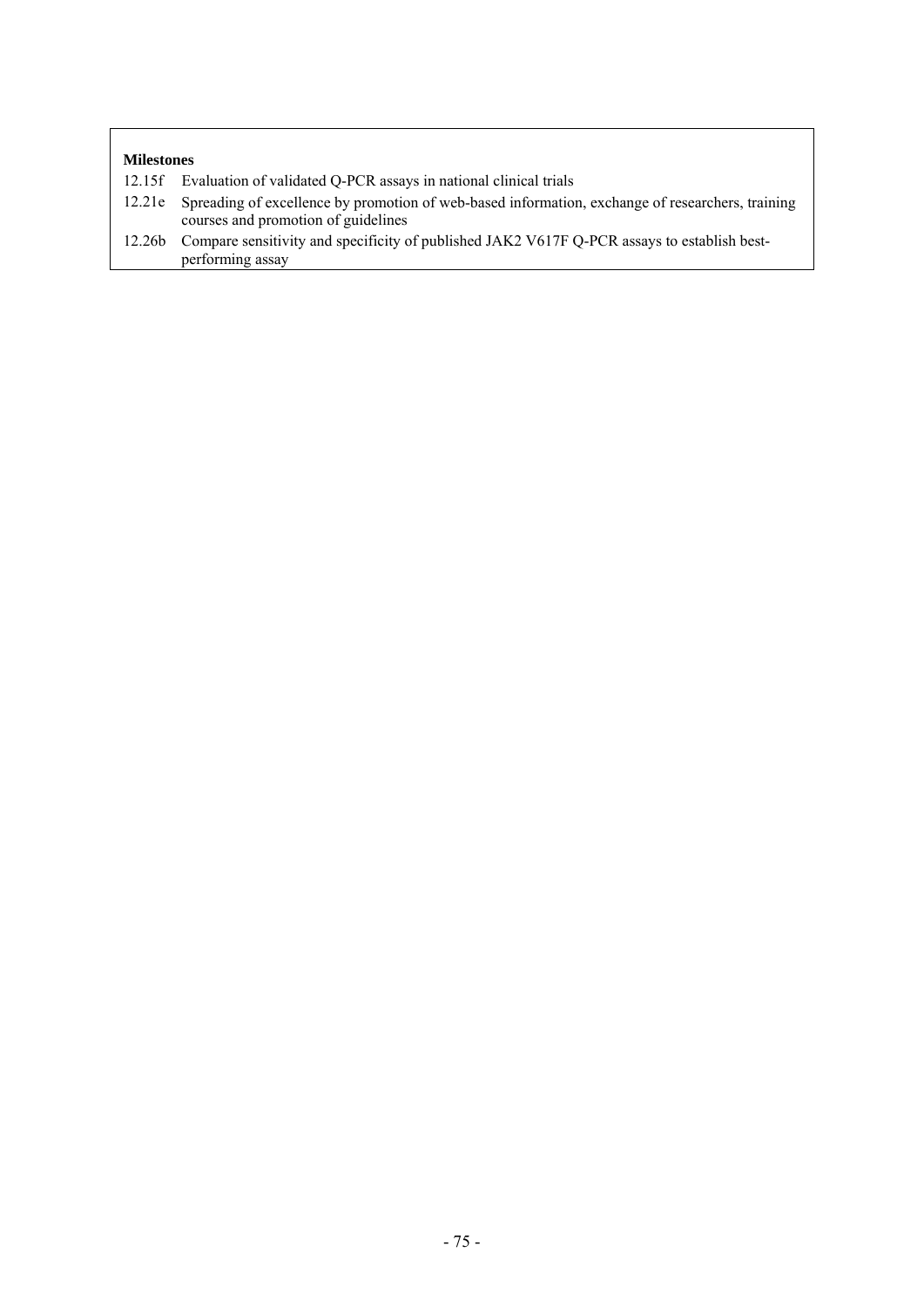| Work package number  | 13                                                   |                      | <b>Start date:</b>    |                     | Month <sub>73</sub> |                      |                      |
|----------------------|------------------------------------------------------|----------------------|-----------------------|---------------------|---------------------|----------------------|----------------------|
| <b>Activity type</b> | Predominantly integration, jointly executed research |                      |                       |                     |                     |                      |                      |
| Participant id       |                                                      |                      |                       |                     |                     |                      |                      |
| Funded PM per part.  |                                                      |                      |                       |                     |                     |                      |                      |
| Non funded Part. id  | <b>UHEI</b><br>$\left(1\right)$                      | <b>UKF</b><br>(2)    | <b>LMU</b><br>(5)     | UU<br>(7)           | <b>UKM</b><br>(32)  | <b>CUW</b><br>(33)   | <b>UMCN</b><br>(37)  |
| Non funded Part. id  | <b>UULM</b><br>(38)                                  | <b>MHH</b><br>(41)   | <b>DBCLS</b><br>(46)  | IP<br>(61)          | <b>PUM</b><br>(89)  | <b>ULUND</b><br>(93) | <b>EMBL</b><br>(103) |
| Non funded Part. id  | <b>UNIP</b><br>(104)                                 | <b>UMRE</b><br>(105) | <b>FICUS</b><br>(106) | <b>MLL</b><br>(127) | <b>QUB</b><br>(141) |                      |                      |

# **Objectives**

WP13 will further expand the new web based platform for microarray data and calculation (GAP) and including now also all MILE data. The platform now allows the import of array data set and automatically driven calculations with export of gene lists, heat maps and PCAs. Data formats from GEP, SNP, Chip-on-Chip and Proteomics will be calculated in parallel and in combination on this platform already. Further focus will be joined projects with treatment WP 5,6,7,8,9 and the COST group with a workshop in Munich in 10/2010 that is already fixed. This workshop will be attended by WP13 and WP10 members and COST members, it will also invite WP11 and WP12 members. It will focus on GEP, molecular markers and NGS data. It will also put a lot of effort on biostatistical approaches to such expanding data sets. Furthermore, MRD markers will also be addressed in cooperation with WP10 (flow marker) and with WP12 for genes relevant for PCR detection. The WP13 will in parallel set up a new focus group that will include more than 20 international labs from ELN and US and Canada to discuss and to test interlaboratory the new NGS platforms, i.e. the ROCHE 454 system. A first meeting will take place in Munich, in the MLL in May 2010, headed by Torsten Haferlach.

### **Description of work**

New data platform is fully installed in Münster headed by Prof. Dugas and coworkers (Klein). Data from MILE study and from other array investigations done in centers participating in the ELN are implemented in this webbased data base. New data from NGS will follow in parallel to the respective GEO submissions after papers have been published. Meetings together with WP10, 11 and 12 are fixed for May 2010 and October 2010 in Munich in the MLL, also incorporating COST activities. Doing so, WP11 and 10, 12 and WP13 will closely connect their activities. These meetings will focus in detail on new platform beyond GEP and will pace the acitivities in WP13 away from GEP to GEP plus NGS, what should also lead to a new name for WP13.

- 13.1e Expand of WP information and communication structures
- 13.4f Optimize European gene profiling platform
- 13.5 Regular WP meetings
- 13.6 LP reports to NMC regarding structure, activities and integration of national GEP groups (1 page, bullet point style)
- 13.10e Develop new biostatistical approaches and expand the centralized data base
- 13.11e Detect further new subgroups of leukemia according to gene expression profiles
- 13.12e Further evaluation of new genes for therapeutic and diagnostic purposes
- 13.16d Further evaluation of new biostatistical methods
- 13.18e Find new diagnostic markers and MRD markers with WP 10, 11, 12
- 13.19e Define new entities in AML with WP 5 with respect to prognosis in intermediate risk group
- 13.21 Use broadly data of WP13 studies and MILE study for all ELN members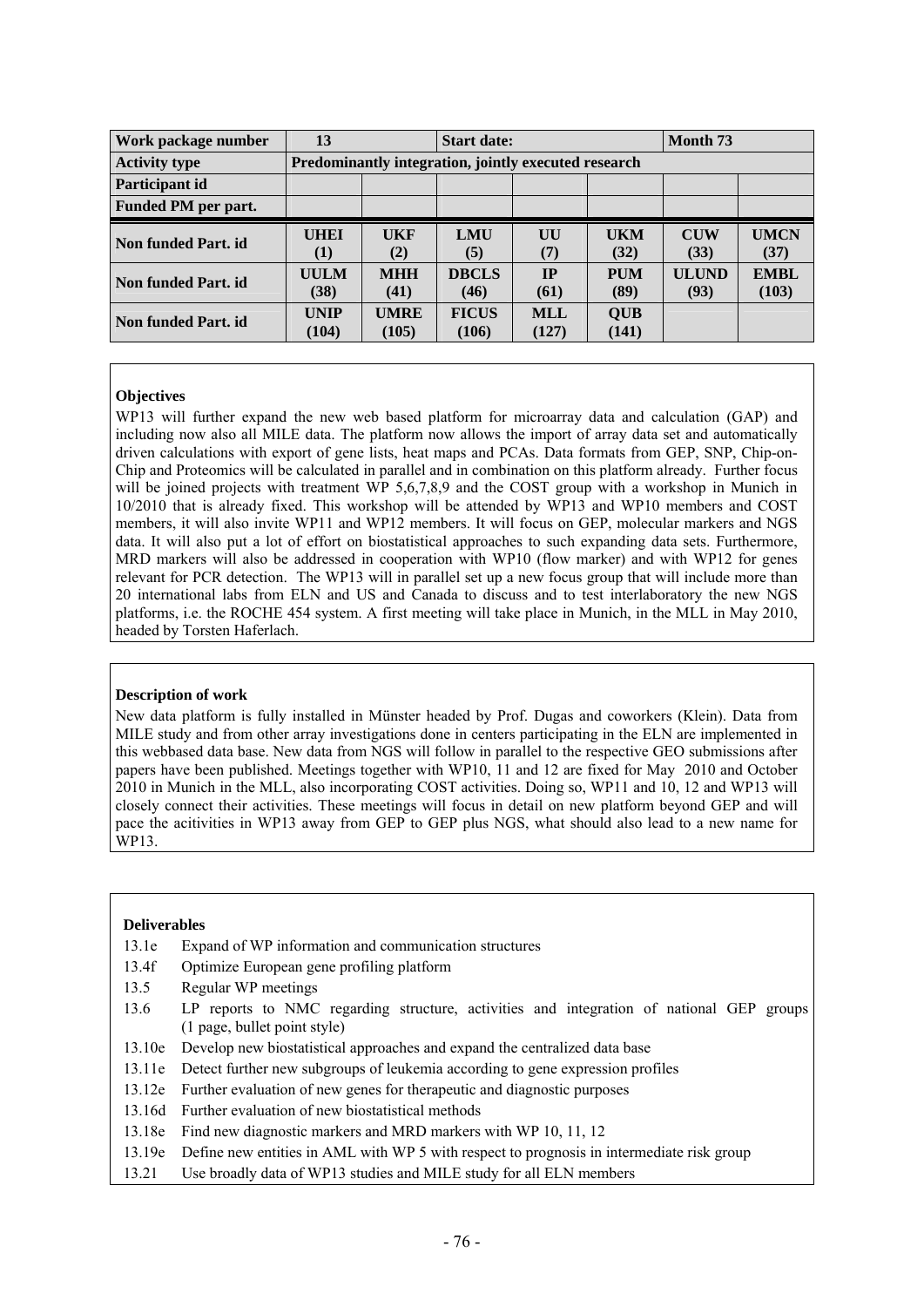- 13.22 Include SNP data and further projects of WP13 members
- 13.23 Set up a NGS working group
- 13.24 Use already available NGS data for new analyses and develop new biostatistic approaches

- 13.16d Further evaluation of new biostatistical methods
- 13.18e Find new diagnostic markers and MRD markers with WP 10, 11, 12
- 13.19e Define new entities in AML with WP 5 with respect to prognosis in intermediate risk group
- 13.21 Use broadly data of WP13 studies and MILE study for all ELN members
- 13.22 Include SNP data and further projects of WP13 members
- 13.23 Set up a NGS working group
- 13.24 Use already available NGS data for new analyses and develop new biostatistic approaches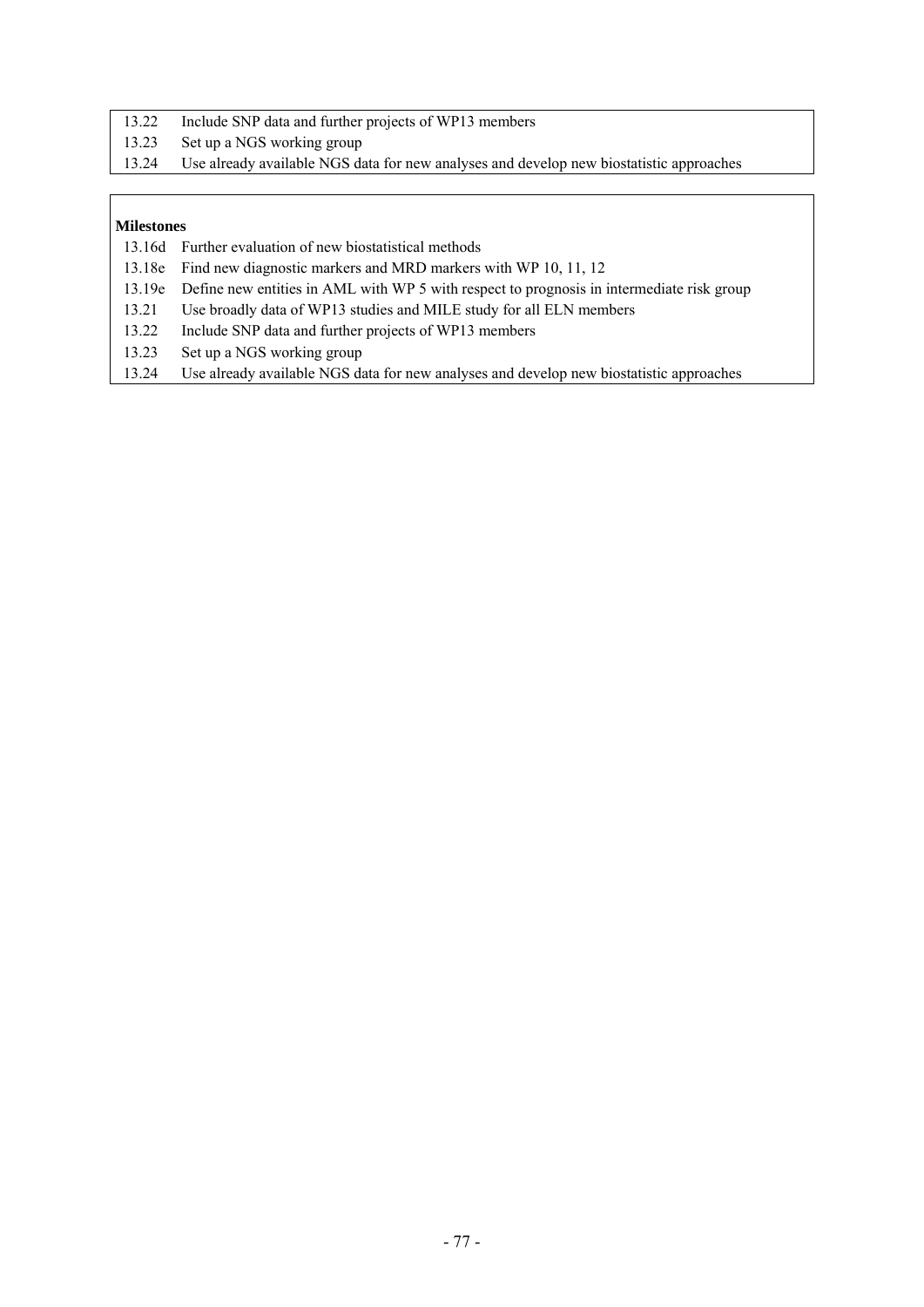| Work package number  | 14                   |                                                      | <b>Start date:</b>   |                      | Month <sub>73</sub>  |                       |                     |  |  |
|----------------------|----------------------|------------------------------------------------------|----------------------|----------------------|----------------------|-----------------------|---------------------|--|--|
| <b>Activity type</b> |                      | Predominantly integration, jointly executed research |                      |                      |                      |                       |                     |  |  |
| Participant id       |                      |                                                      |                      |                      |                      |                       |                     |  |  |
| Funded PM per part.  |                      |                                                      |                      |                      |                      |                       |                     |  |  |
| Non funded Part. id  | <b>UHEI</b><br>(1)   | <b>LMU</b><br>(5)                                    | UU<br>(7)            | <b>UDB</b><br>(8)    | <b>UNPO</b><br>(9)   | <b>HCPB</b><br>(12)   | <b>EMCR</b><br>(14) |  |  |
| Non funded Part. id  | <b>ICSMT</b><br>(16) | <b>UNIBAS</b><br>(17)                                | <b>FNB</b><br>(21)   | <b>HUCH</b><br>(26)  | <b>CUW</b><br>(33)   | <b>KI</b><br>(36)     | <b>UMCN</b><br>(37) |  |  |
| Non funded Part. id  | <b>UULM</b><br>(38)  | <b>SLAM</b><br>(43)                                  | <b>DBCLS</b><br>(45) | <b>DBCLS</b><br>(46) | ULZ<br>(47)          | <b>FMRR</b><br>(49)   | <b>IRSC</b><br>(51) |  |  |
| Non funded Part. Id  | <b>LUMC</b><br>(52)  | <b>APHP</b><br>(56)                                  | <b>UHCR</b><br>(59)  | <b>OSM</b><br>(79)   | GU<br>(107)          | <b>ARTM</b><br>(108)  | <b>AMW</b><br>(109) |  |  |
| Non funded Part. id  | <b>SLH</b><br>(110)  | <b>UKE</b><br>(119)                                  | <b>JMUW</b><br>(125) | <b>ILHB</b><br>(126) | <b>UBIR</b><br>(143) | <b>UHREG</b><br>(169) |                     |  |  |

# **1.5.4 WP 14-15: Treatment**

# **Objectives**

Continuing the work performed last year guidelines, definitions and algorithms for different diseases were finalized and appeared in top journals. The main aim, however, consisted in connect the open questions of the different disease-oriented WP of the ELN with the WP14. Networks between the WP AML, CML, CLL and ALL on one site and the HCT on the other site are now showing first concrete results. One of the most important objectives is to establish a disease related registry, where patients can be followed from diagnosis to treatment with HCT. The European registry for HCT is already operative and covers more than 95% of transplants in Europe. European disease-registries, however, have to be established. Activities in this regard starting from study patients are ongoing with European Registry for CML and planned registry for AML and CLL. The first study investigating the role of HCT from diagnosis has been performed in patients with AML (see below) and others comparing different consolidation modalities have to follow. In this respect the European LeukemiaNet is the ideal platform for the connection between the working parties and has now established the tools needed to collect data (Promise II) and perform clinical studies. Frequent and regular meetings were held between WP14 and WP such as CML and AML. In order to make stem cell transplant less toxic and reduce mortality, clinical studies using defibrotide in high risk VOD studies were performed. The platform is also ideally suited to perform prospective audits for rare diseases such as T-PLL and for the use of DMSO. Harmonization of treatment guidelines will be performed on GvHD.

### **Description of work**

Using the platform described above (megafile; list of transplant centres; meetings; Promise II) we will perform a prospective study on patients with AML, CML and TTP. Consensus conferences will be done according to the American College of Physician or by inviting the leaders in the field for this disease to actively work on a consensus or indications for transplantation considering published evidence. Training of nurses for the mucositis project will be done by site visits and central support. This project will serve as a basis for a planned intervention study.

- 14.5 Regular WP meetings
- 14.6 LP reports to NMC regarding structure, trial activities and integration of national leukemia trial groups (1 page, bullet point style)
- 14.14f Report of study patients to registry
- 14.42d Randomized study in patients with AML over the age of 60 a studying the role of SCT with reduced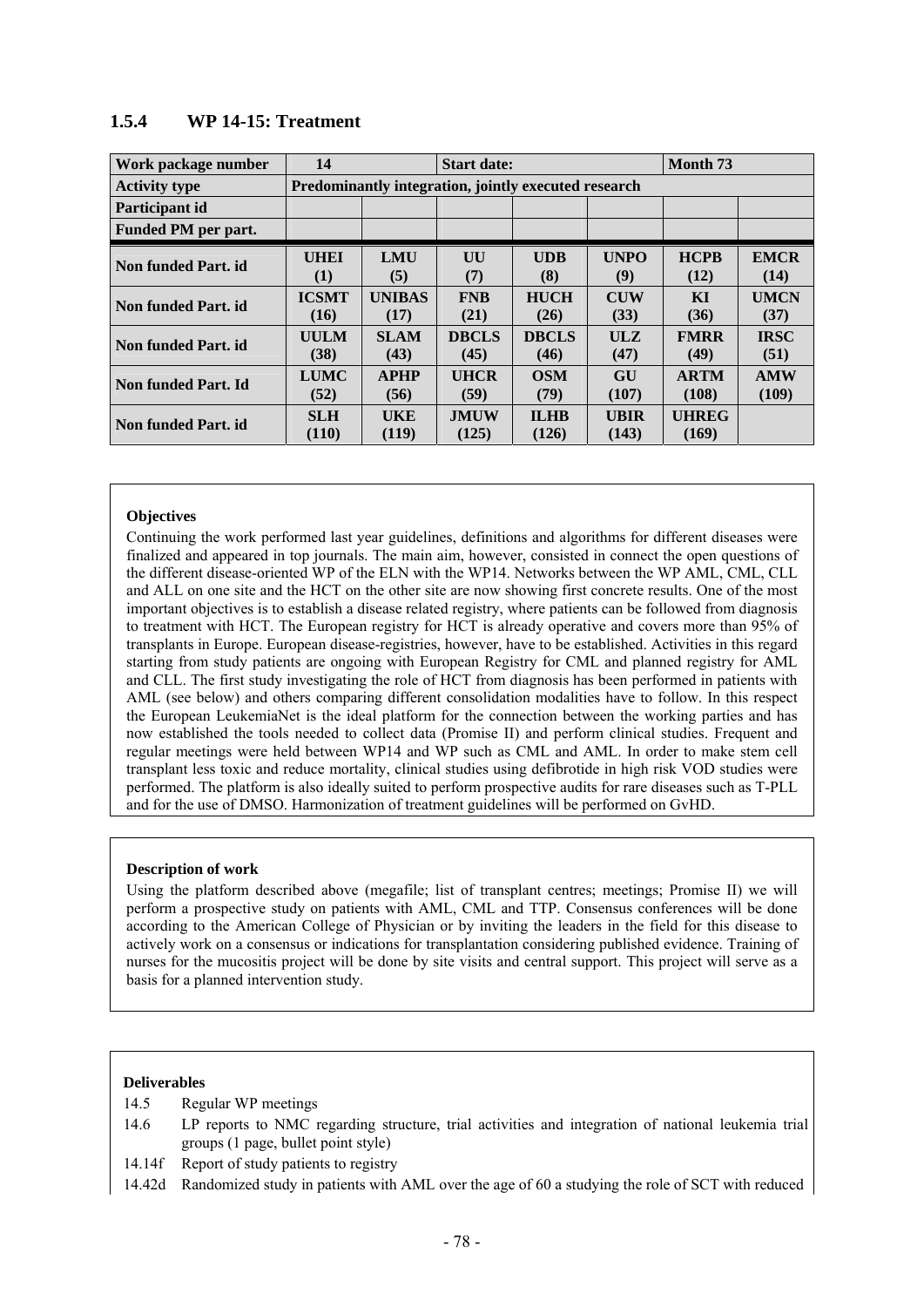intensity conditioning. Start study

- 14.45c Allogeneic reduced intensity conditioning transplantation versus conventional conditioning in MDS (RICMAC). Study start
- 14.46d MMVAR Study to treat relapse in myeloma after autologous SCT (40 patients)
- 14.47d Related allo-SCT after Reduced Intensity Conditioning versus Best Standard of Care in elderly patients with AML in CR1 (Brune)
- 14.48d AlloSCT after TKI in CML
- 14.49d Role of unrelated allogeneic SCT after autologous SCT in comparison to second autologous SCT in multiple myeloma (NMMA 2005, start study).
- 14.50d Study investigating the role of Kepivance for treating Mucositis after autologous SCT (350 patients).
- 14.55c Comprehensive survey outside Europe (publication)
- 14.56d Integration of risk factor profiling into risk adapted therapy pilot AML HOVON/SAKK <60 years
- 14.59c Guidelines for secondary allotransplantation after relapse (retrospective analysis)
- 14.60c Prospective feasibility study phase II dasatinib for relapse in CML after allo
- 14.61c T-PLL after autologous and allogeneic SCT (44 patients)
- 14.62c Prospective registration audit for T-PLL
- 14.65b Long term outcome of CML patients treated with DLI after allogenic SCT from an HLA-identical sibling
- 14.66b Recommandation for allogeneic and autologous stem cell transplantation in T-PLL: An EBMT/ERIC proposal
- 14.67b Cytogenetic high risk AML: results of a biological randomizated study in patients under the age of 60 a
- 14.68b DMSO prospective audit
- 14.69b ATG-depending outcome in MUD patients transplanted for CML
- 14.70b Prophylaxis and treatment of GvH-D: an EBMT survey
- 14.71b Analysis of non-disease related complications after HCT
- 14.73 Effect of Stem Cell Source on Transplant Outcomes in Adults with AL. A Comparison of Unrelated BM, PBSCT and CD
- 14.74 Non interventional studies (Passweg). Manuscript ready
- 14.75 CML RIC vs. standard (Crawley). Manuscript ready
- 14.76 Allo-SCT in T315I mutation (W Wiesław Jędrzejczak) data collection
- 14.77 Punctal plugs for dry eyes after allotransplantation. M van Gelder
- 14.78 Graft failure after reduced intensity conditioning. B Hertenstein
- 14.79 Cytokine gene polymorphism. A Dickinson/ J Norden. Manuscript submission
- 14.80 Organ transplantation after allogeneic SCT. Manuscript ready. C Koenecke
- 14.81 HLA-identical siblings: Impact on cytogenetics and outcome (Francesco Onida). Manuscript ready
- 14.82 Survey in Europe (annual). A. Gratwohl
- 14.83 Accreditation in Europe
- 14.84 Outcome in centers with JACIE accreditation. Manuscript ready. A. Gratwohl

- 14.42d Randomized study in patients with AML over the age of 66 a studying the role of SCT with reduced intensity conditioning
- 14.61c T-PLL after autologous and allogeneic SCT (44 patients) Study end
- 14.65b Long term outcome of CML patients treated with DLI after allogenic SCT from an HLA-identical sibling manuscript ready
- 14.66b Recommandation for allogeneic and autologous stem cell transplantation in T-PLL: An EBMT/ERIC proposal
- 14.70b Prophylaxis and treatment of GvH-D: an EBMT survey
- 14.71b Analysis of non-disease related complications after HCT
- 14.73 Effect of Stem Cell Source on Transplant Outcomes in Adults with AL. A Comparison of Unrelated BM, PBSCT and CD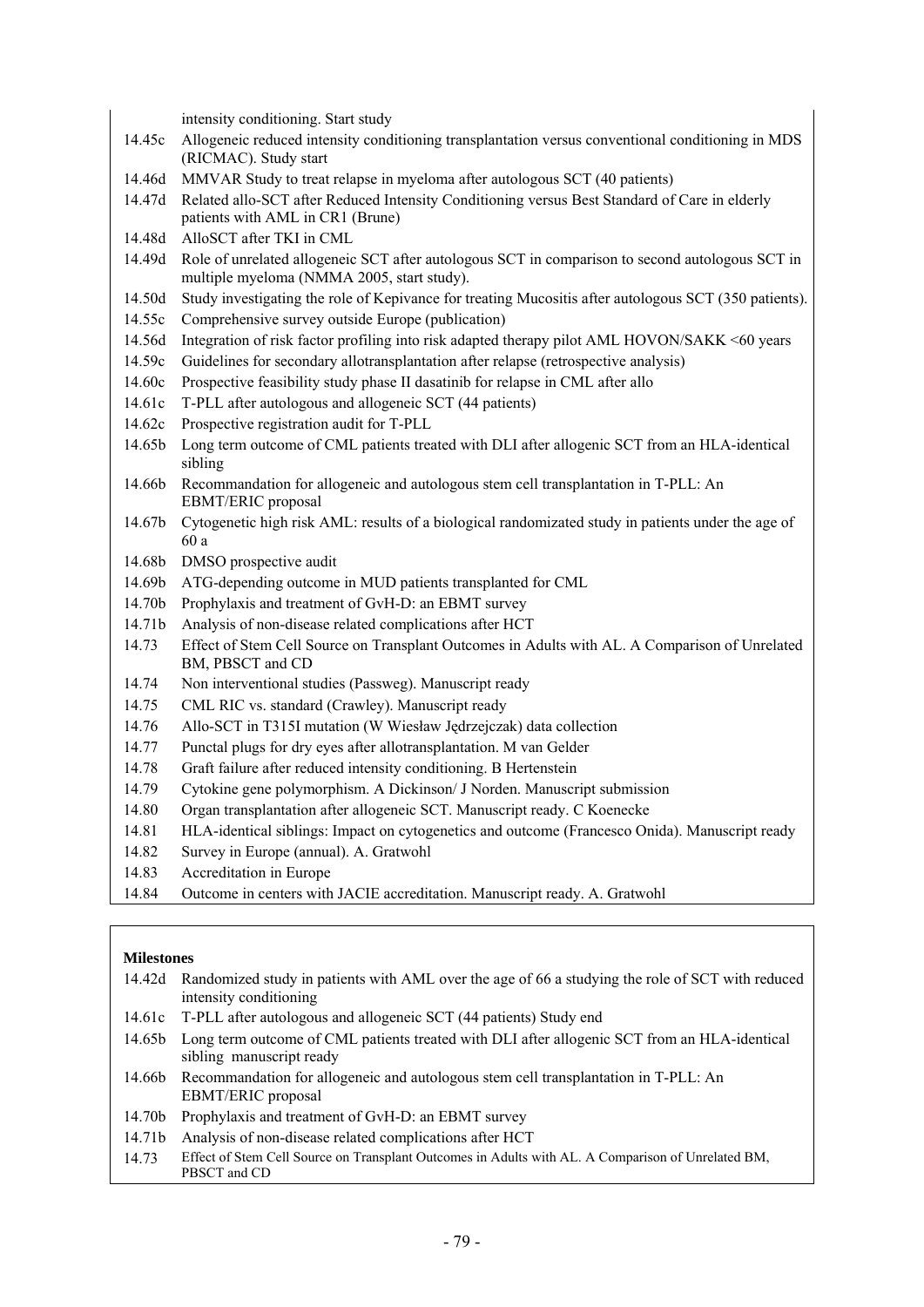| Work package number        | 15                   |                                                      | <b>Start date:</b>  |                     | Month 73              |                     |                     |  |
|----------------------------|----------------------|------------------------------------------------------|---------------------|---------------------|-----------------------|---------------------|---------------------|--|
| <b>Activity type</b>       |                      | Predominantly integration, jointly executed research |                     |                     |                       |                     |                     |  |
| Participant id             |                      |                                                      |                     |                     |                       |                     |                     |  |
| <b>Funded PM</b> per part. |                      |                                                      |                     |                     |                       |                     |                     |  |
| Non funded Part. id        | <b>UHEI</b><br>(1)   | <b>UKF</b><br>(2)                                    | KUL<br>(10)         | <b>JOGU</b><br>(15) | <b>UNIBAS</b><br>(17) | <b>AUMS</b><br>(18) | KI<br>(36)          |  |
| Non funded Part. id        | <b>IRSC</b><br>(51)  | <b>OORB</b><br>(54)                                  | <b>APHP</b><br>(56) | <b>CUB</b><br>(88)  | <b>OSCF</b><br>(115)  | <b>UOG</b><br>(116) | <b>UCL</b><br>(117) |  |
| Non funded Part. id        | <b>JMUW</b><br>(125) |                                                      |                     |                     |                       |                     |                     |  |

### **Objectives**

The objectives of WP supportive care is to develop European recommendations for prevention and therapy of infections in patients with leukemia, to develop common protocols for monitoring of patients, to facilitate research and guide clinicians in management of leukemia patients, and to increase collaboration in other areas of supportive care such as management of mucositis.

# **Description of work**

- A management structure is established including a steering committee for work with recommendations.
- Collaboration has been established with WP 14, the European Group for Blood and Marrow Transplantation, the EORTC, and the Immunocompromised Host Society.
- Regular meetings are held at major international meetings and the WP participants are active in educational activities.
- We have held three guidelines meetings (ECIL) together with the EBMT, the EORTC and the Immunocompromised host society; the most recent in September of 2009. The results are published on the website.
- A training course is held every year. Last year it was held in Rome in October and the next is planned for end of September, 2010 in Paris.

#### **Deliverables**

- 15.5 Regular WP meetings
- 15.6 LP reports to NMC regarding structure, trial activities and integration of national leukemia trial groups
- 15.22e Initiation of a protocol to use KGF immune reconstitution after allo-SCT: Use of the established platform for an actually performed prospective trial
- 15.27d Develop common protocols for molecular diagnosis of fungal infections by PCR
- 15.29d Arrange a course in infectious diseases in stem cell transplant recipients
- 15.30b Develop guidelines for prevention of infections in stem cell transplant recipients not covered in previous guidelines

| 15.27d Develop common protocols for molecular diagnosis of fungal infections by PCR                      |  |  |  |  |  |  |  |  |  |
|----------------------------------------------------------------------------------------------------------|--|--|--|--|--|--|--|--|--|
| 15.30b Develop guidelines for prevention of infections in stem cell transplant recipients not covered in |  |  |  |  |  |  |  |  |  |
| previous guidelines                                                                                      |  |  |  |  |  |  |  |  |  |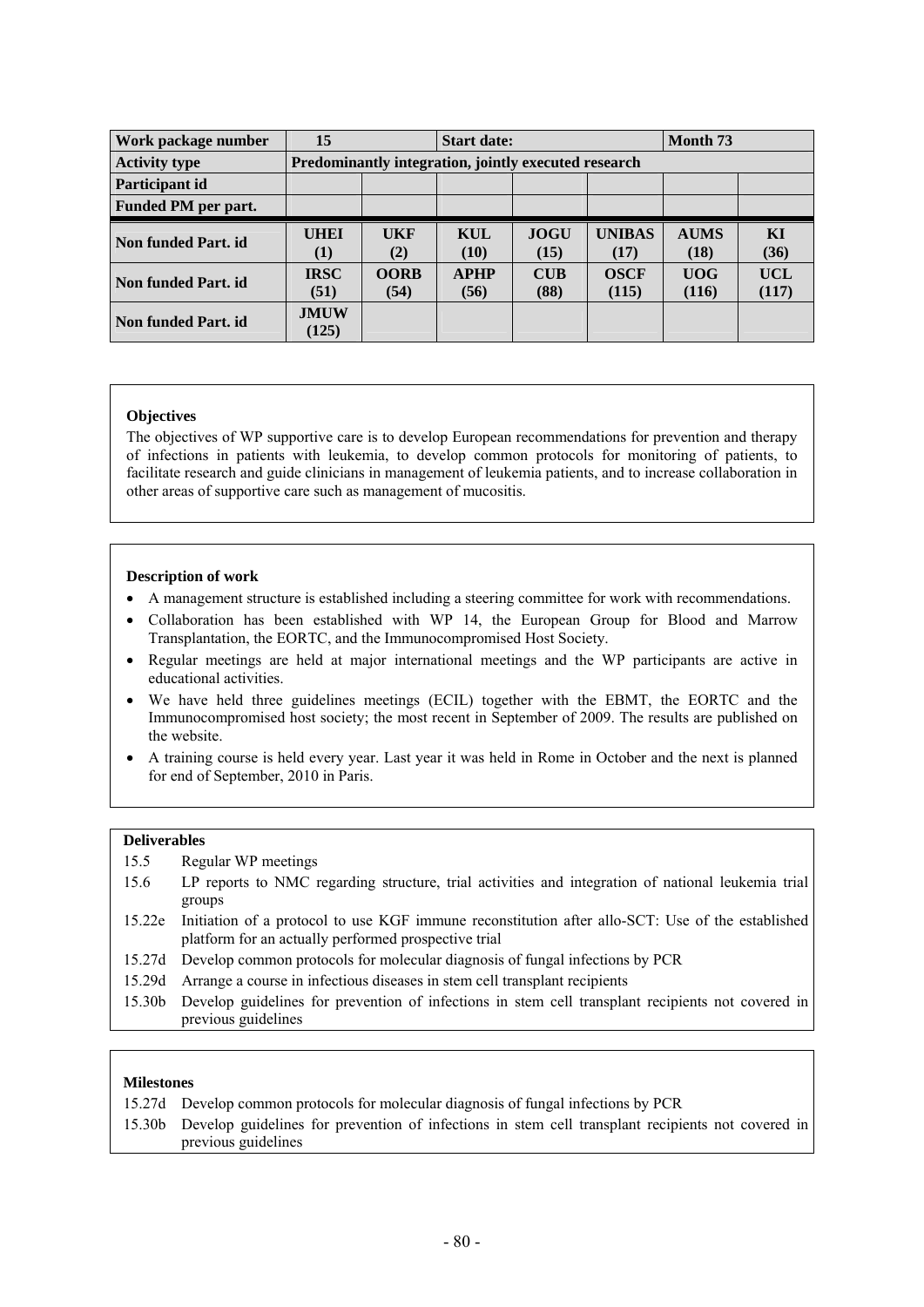# **1.5.5 WP 17: Infrastructure**

| Work package number        | 17                                                   |           | <b>Start date:</b> |                               | Month 73    |  |  |
|----------------------------|------------------------------------------------------|-----------|--------------------|-------------------------------|-------------|--|--|
| <b>Activity type</b>       | Predominantly integration, jointly executed research |           |                    |                               |             |  |  |
| Participant id             |                                                      |           |                    |                               |             |  |  |
| <b>Funded PM per part.</b> |                                                      |           |                    |                               |             |  |  |
| Non funded Part. id        | <b>LMU</b><br>(5)                                    | UU<br>(7) | <b>UCCE</b><br>(8) | <b>UNPO</b><br>$\mathbf{(9)}$ | UKM<br>(32) |  |  |

### **Objectives**

The major objective of WP 17 in the following period is to collect data for and to analyse data of the European CML registry. The CML registry has got three different branches: a registry of CML-patients who were treated within prospective studies, a registry of CML-patients who were treated and documented prospectively outside of formal studies(thus no exclusion criteria which are typical for randomized trials apply), and a population-based registry collecting prospectively baseline, treatment and outcome data of incident new cases of CML. All three branches of the registry have to be updated continuously. As there are at present more than 3000 patients in the registry data collection and quality control represents a considerable challenge. Currently and in the near future we are trying to and validate a prognostic model for complete cytogenetic remission after 18 months. Further analyses for prognostic models for CML will be done with special consideration of gender specific issues. Special attention will be paid to the evaluation of the current clinical management of patients with CML in the participating countries. Results of this survey will be the basis for continued medical education to optimize treatment of CML in Europe.

### **Description of work**

Regular WP meetings will be held, mostly in collaboration with WP 4. WP 17 is however still open for any targeted cooperation with other WPs of the ELN. LP reports will be prepared for the NMC at regular intervals. For the collection of the data of the prospective, population based section of the CML-Registry an appropriate web-based data capture system has been developed and is operational since end of last year. The use of the system has to be evaluated and further customizing will be done.Incoming data of the European CML registries will be checked for completeness and plausibility. If quality criteria are seriously violated queries will be sent. The CML Registry will be continuously updated. Statistical analyses will be started with special emphasis on the assessment of the current state of the clinical management of patients with CML. We will check whether the initial diagnosis,, treatment and follow up of CML patients is in agreement with the currant state of the art. In particular we will check for any discrimination based on age or sex. These analyses will be done country-wise. Results of these analyses will have a direct impact on the spread of excellence activities and the contents of continued medical education efforts. At present and in the near future we will try to develop and validate a prognostic model for the achievement of complete cytogenetic remission after 18 months. Hopefully we will be able to find a valid prognostic model for CML. Finally we will spread excellence by presentations at meetings, providing relevant results on the ELN webpage and offer our contributions to educational training courses.

- 17.5 Regular WP meetings
- 17.6 LP reports to NMC regarding structure, activities and integration (1 page, bullet point style)
- 17.13d Collect data for prognostic model analyses and epidemiological and treatment survey
- 17.14d Quality control of incoming data-continued
- 17.15e Spreading of excellence by promotion of web-based information, educational training courses etc
- 17.16e Update of CML-Registry
- 17.17c Analysis of gender specific issues
- 17.21c Analysis and Validation of prognostic models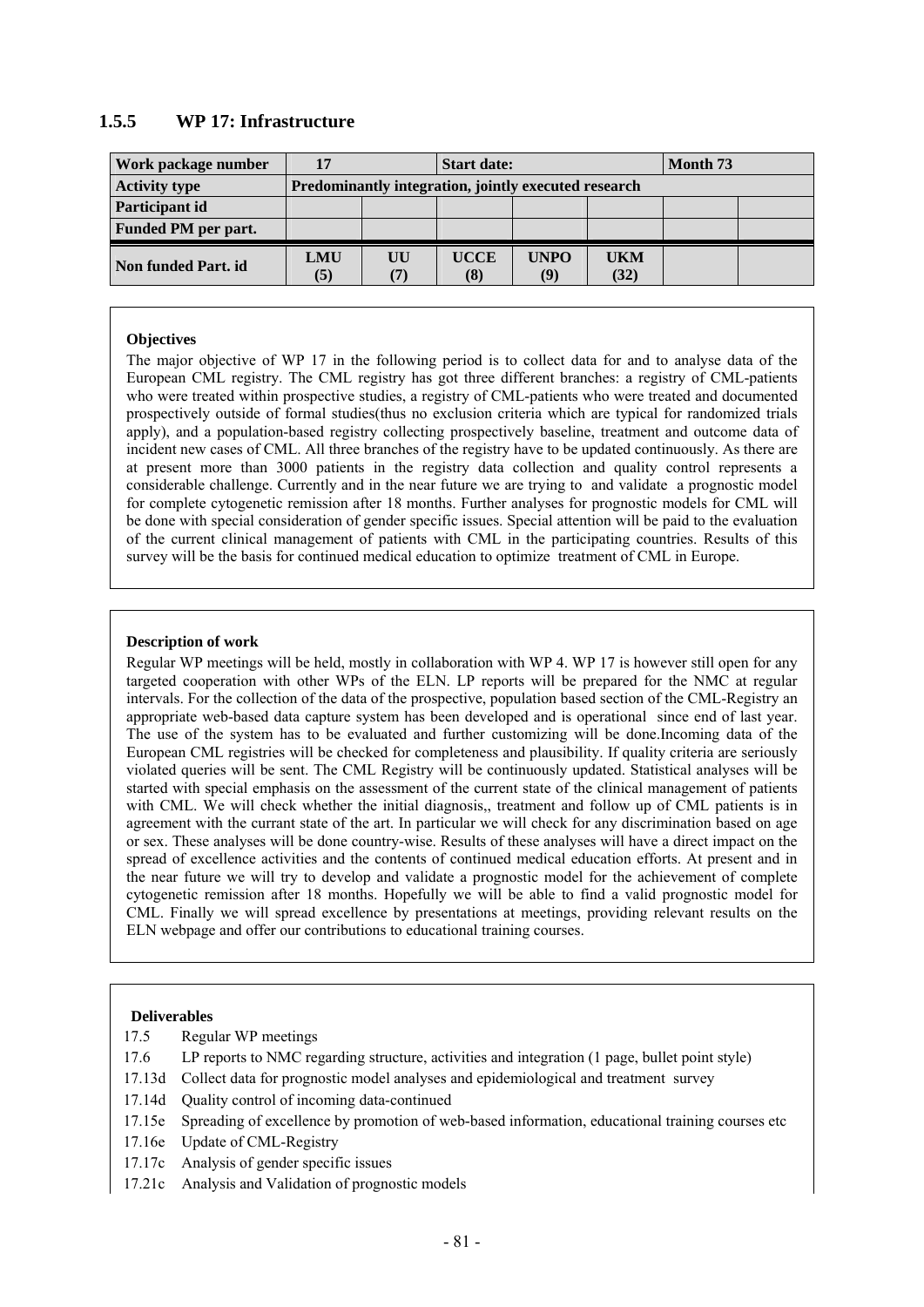- 17.22c Estimates of incidence of CML and treatment survey
- 17.25 Manuscript on CCgR drafted
- 17.26 Web-based data entry system customized

- 17.21c Analysis and Validation of prognostic models
- 17.22c Estimates of incidence of CML and treatment survey
- 17.25 Manuscript on CCgR drafted
- 17.26 Web-based data entry system customized